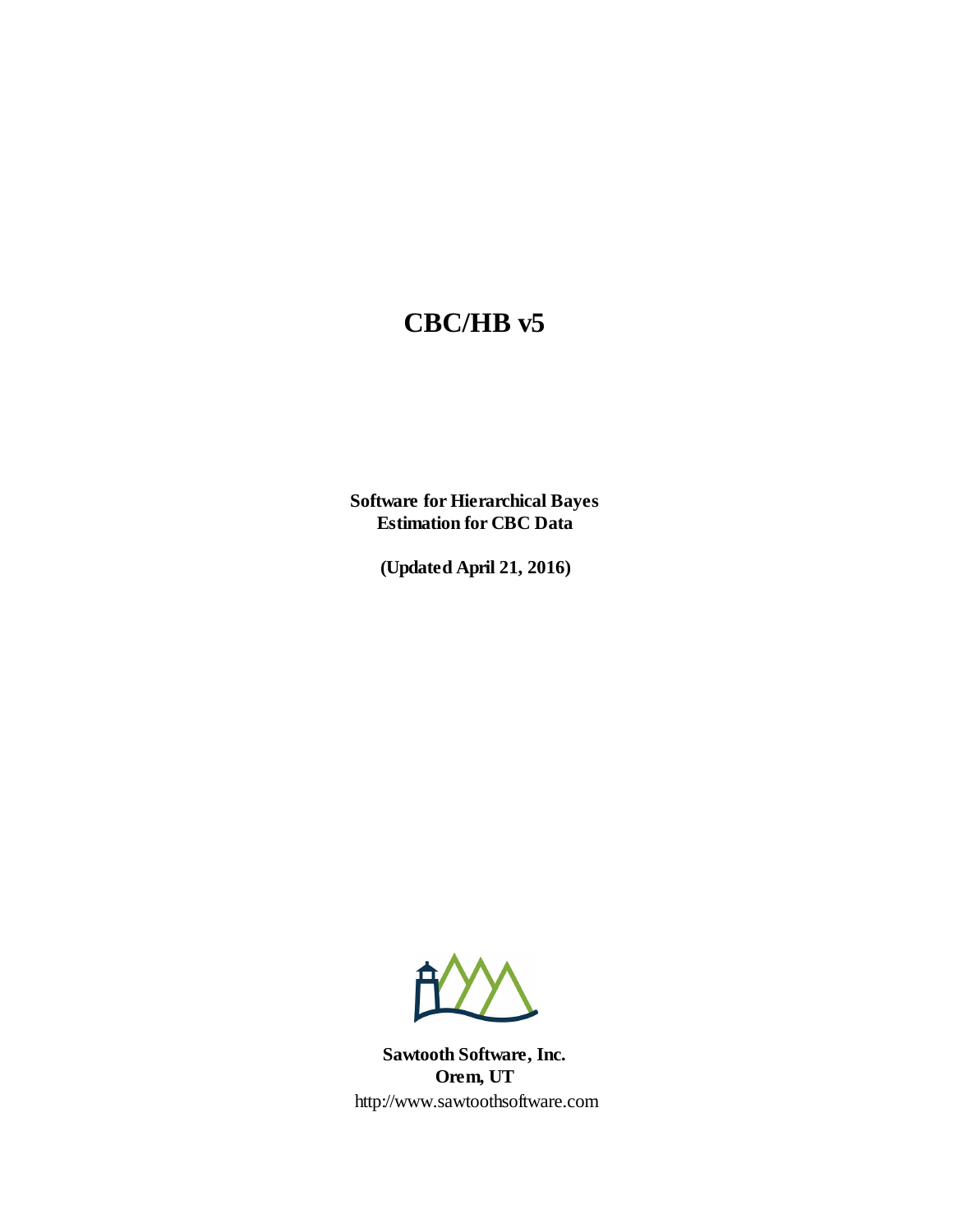In this manual, we refer to product names that are trademarked. Windows, Windows 95, Windows 98, Windows 2000, Windows XP, Windows Vista, Windows NT, Excel, PowerPoint, and Word are either registered trademarks or trademarks of Microsoft Corporation in the United States and/or other countries.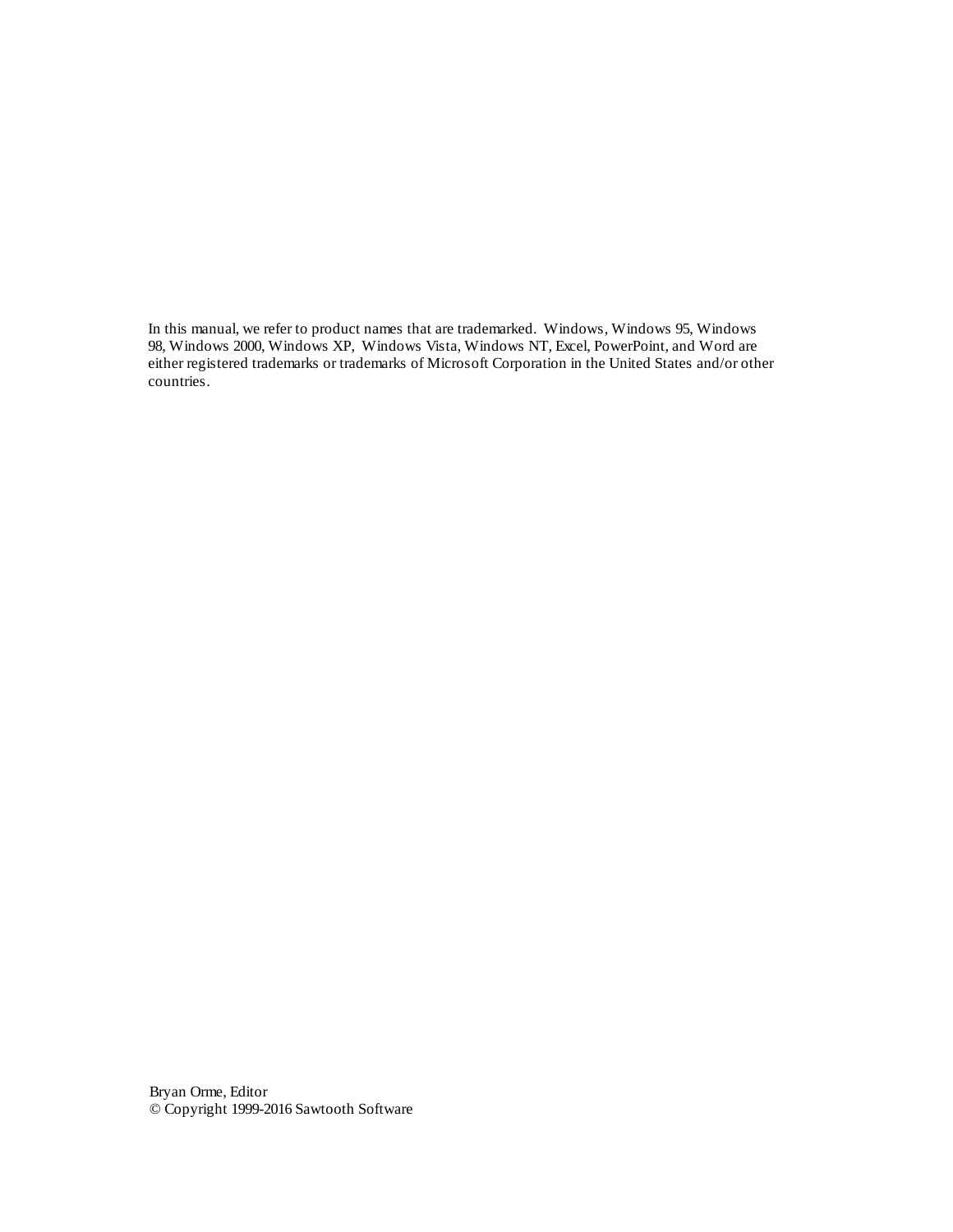### **About Technical Support**

We've designed this manual to teach you how to use our software and to serve as a reference to answer your questions. If you still have questions after consulting the manual, we offer telephone support.

When you call us, please be at your computer and have at hand any instructions or files associated with your problem, or a description of the sequence of keystrokes or events that led to your problem. This way, we can attempt to duplicate your problemand quickly arrive at a solution.

For customer support, contact our Orem, Utah office at 801/477-4700 or email support@sawtoothsoftware.com.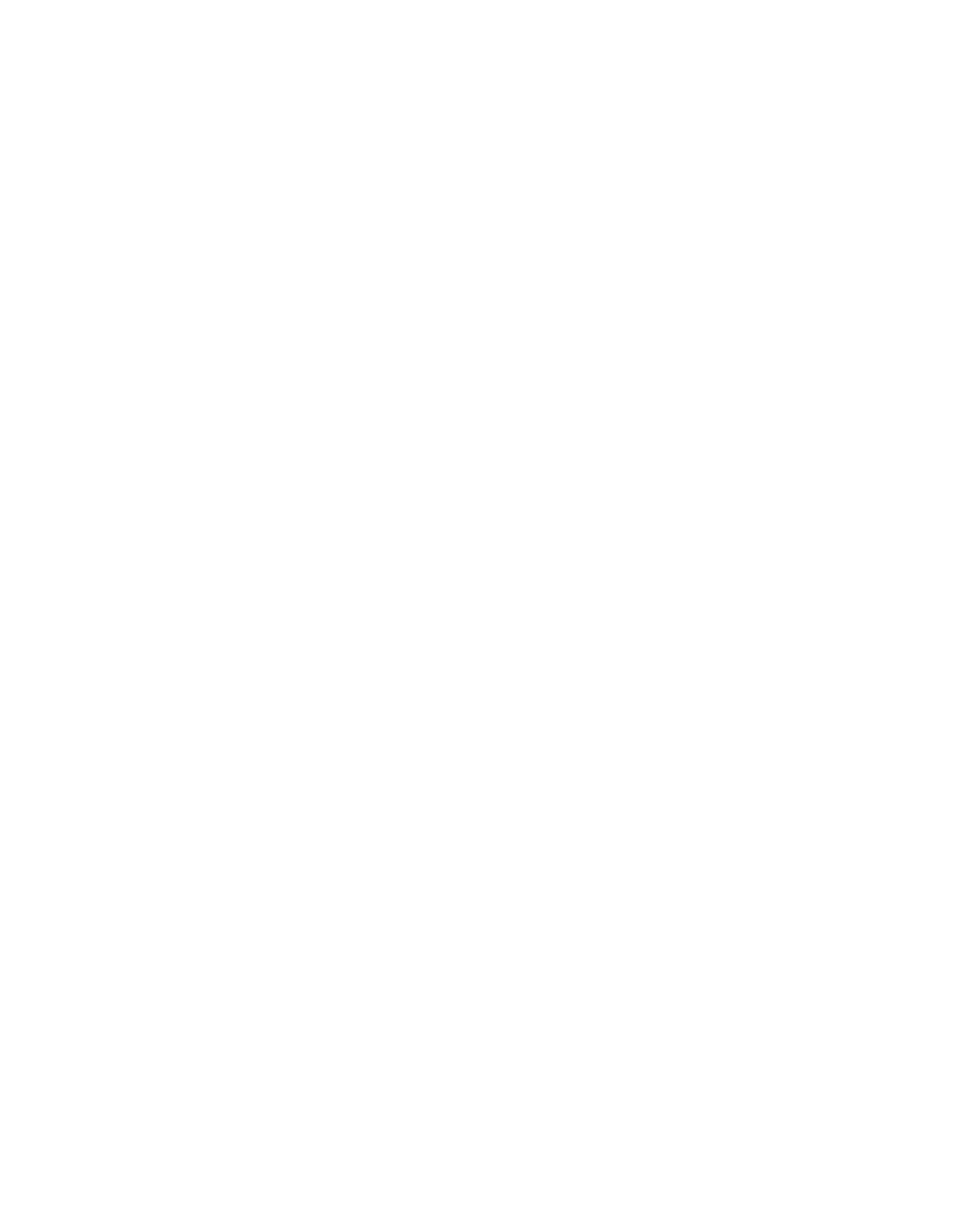# **Table of Contents**

### Foreword

### **Getting Started**

### **Understanding the CBC/HB System**

| The Metropolis Hastings Algorithm <b>With and Construct Construct</b> 14 |  |
|--------------------------------------------------------------------------|--|

### Using the CBC/HB System

| Opening and Creating New Projects <b>Manufacture 17</b> 17                 |
|----------------------------------------------------------------------------|
| Creating Your Own Datasets in .CSV Format <b>CONFIDENTIAL CONVERTER</b> 19 |
|                                                                            |
| Monitoring the Computation <b>Communities</b> 25                           |
| Restarting                                                                 |
|                                                                            |
|                                                                            |
|                                                                            |
|                                                                            |
|                                                                            |
|                                                                            |
|                                                                            |
|                                                                            |
|                                                                            |
|                                                                            |
|                                                                            |
|                                                                            |
|                                                                            |
|                                                                            |
| Using the Results <b>Election</b> 55                                       |
|                                                                            |

### **How Good Are the Results?**

### **References**

| <b>Appendices</b> |  |
|-------------------|--|
|                   |  |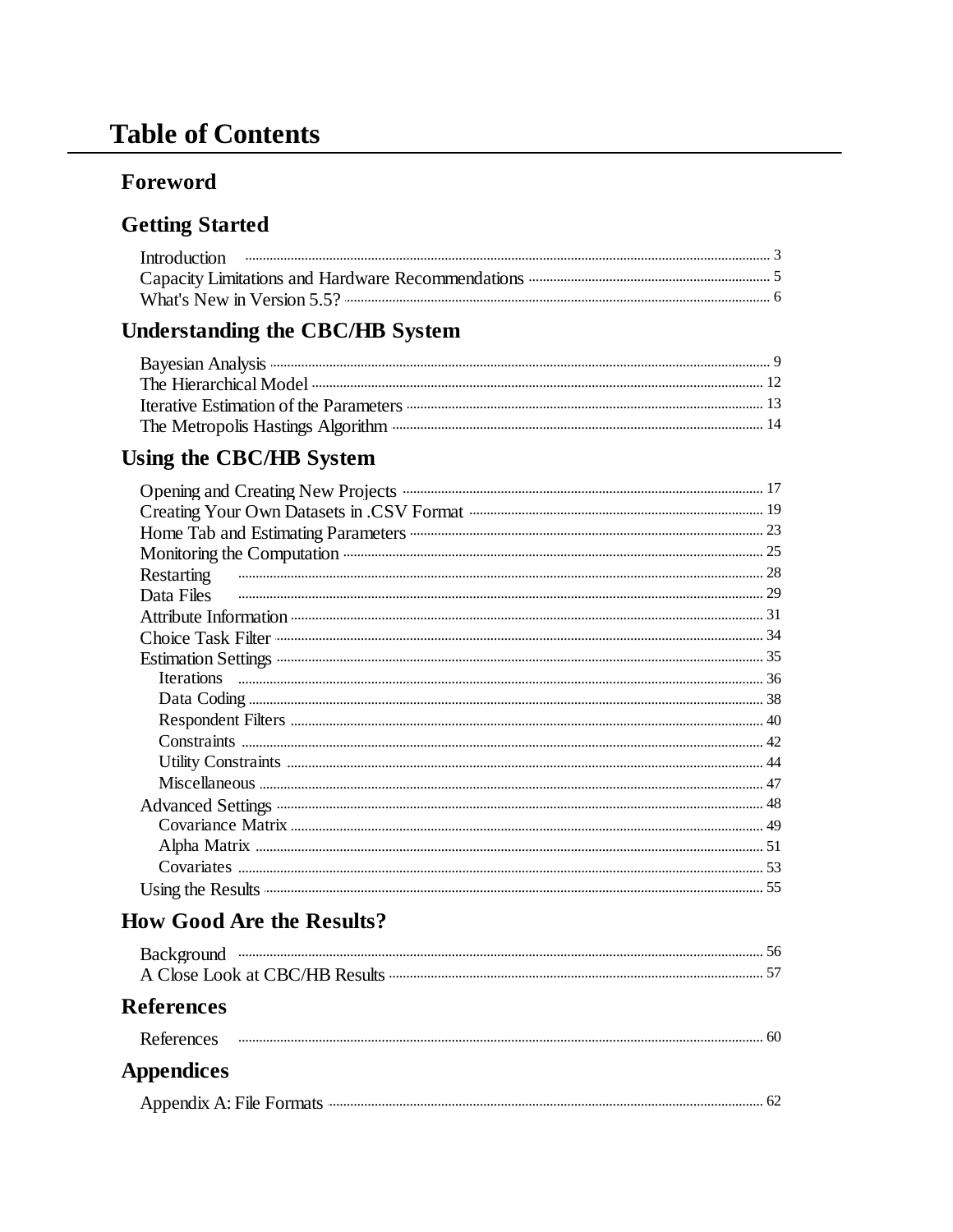| Appendix B: Computational Procedures <b>Exercise Constructs</b> 65                      |  |
|-----------------------------------------------------------------------------------------|--|
| Appendix C: .CHO and .CHS Formats manufactured and contract of the Second Letter and ST |  |
|                                                                                         |  |
|                                                                                         |  |
|                                                                                         |  |
|                                                                                         |  |
|                                                                                         |  |
|                                                                                         |  |
|                                                                                         |  |
|                                                                                         |  |
|                                                                                         |  |
|                                                                                         |  |
|                                                                                         |  |
|                                                                                         |  |

### **Index**

106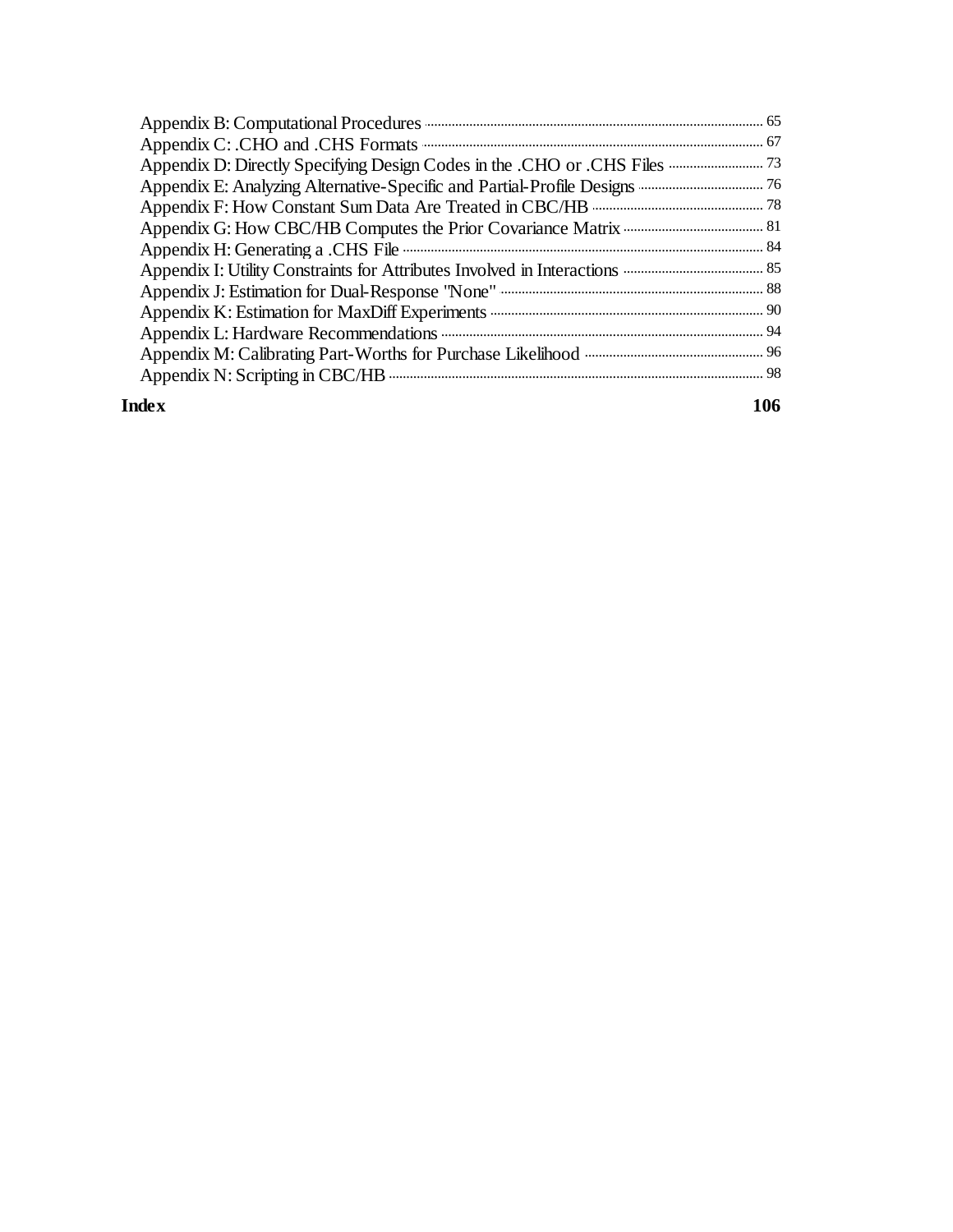# <span id="page-6-0"></span>**1 Foreword**

This Windows version of the hierarchical Bayes choice-based conjoint module fits in the best tradition of what we have come to expect from Sawtooth Software. From its inception, Sawtooth Software has developed marketing research systems that combine appropriate ways to collect information with advanced methods of analysis and presentation. Their products also have been remarkably user-friendly in guiding managers to generate useful, managerially relevant studies. One of the reasons for their success is that their programs encompass the wisdom generated by the research community generally and a very active Sawtooth users group.

In the case of hierarchical Bayes, Sawtooth Software has led in offering state-of-art benefits in a simple easy-to-use package. Hierarchical Bayes allows the marketing researcher to estimate parameters at the individual level with less than 12 choices per person. This provides an enormous value to those who leverage these partworth values for segmentation, targeting and the building of what-if simulations. Other methods that build individual choice models were tested, and indeed offered by Sawtooth Software. Latent class provided a good way to deal with heterogeneity, and Sawtooth Software's ICE (Individual Choice Estimation) generated individual estimates from that base. However, in tests, hierarchical Bayes has proven more stable and more accurate in predicting both the item chosen and the choice shares. This benefit occurs because conditioning a person's actual choice by the aggregate distribution of preferences leads to better choice predictions, and that a distribution of coefficients for each individual is both more realistic and more informative than a point estimate.

Thus, as choice based conjoint becomes increasingly popular, this CBC/HB System provides a way for the marketing research community to have it both ways-to combine the validity of a choice-based task with ease and flexibility of individual level analysis marketing researchers have long valued in traditional conjoint.

--Joel Huber, Duke University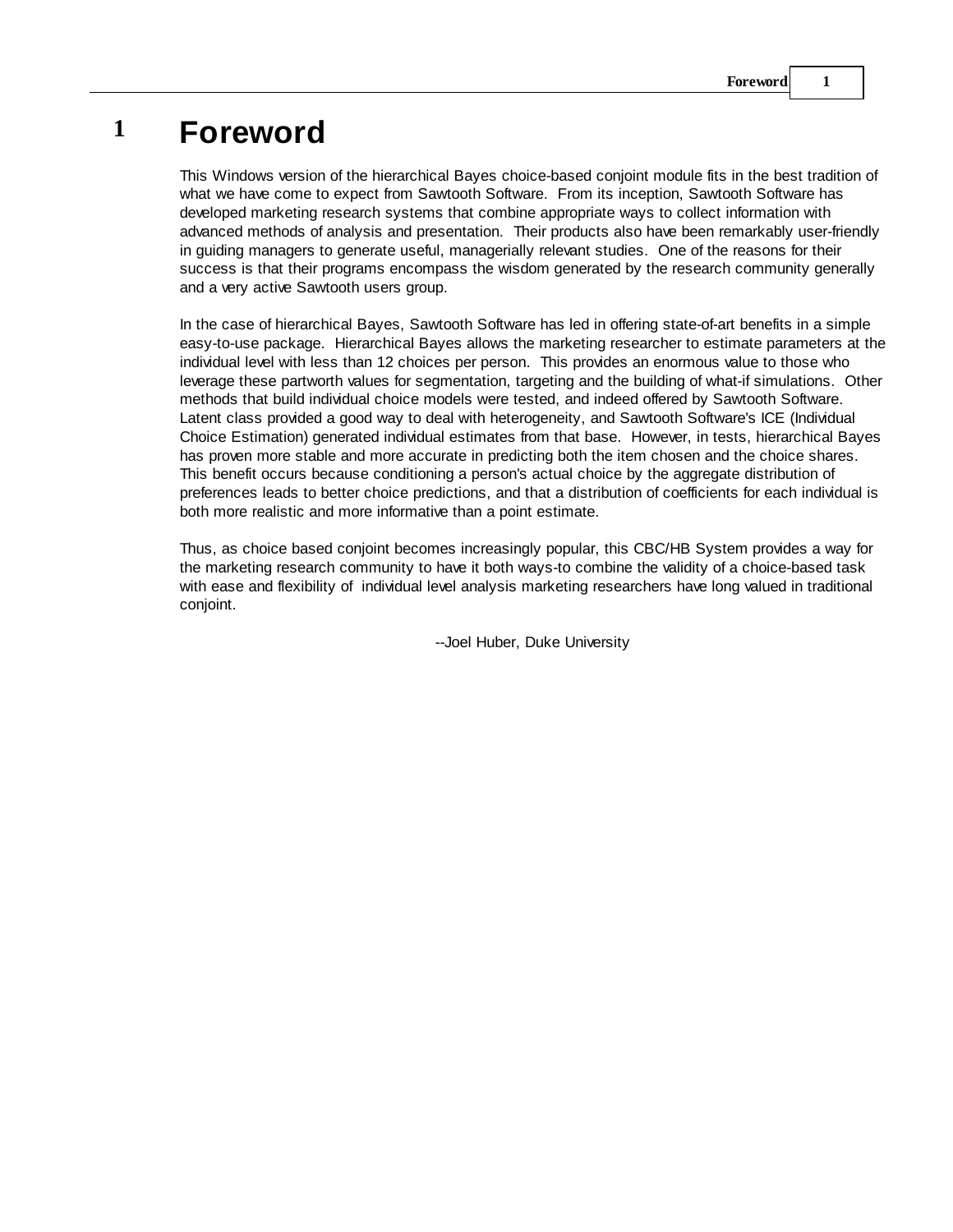| $CBC/HB$ v5 |
|-------------|
|             |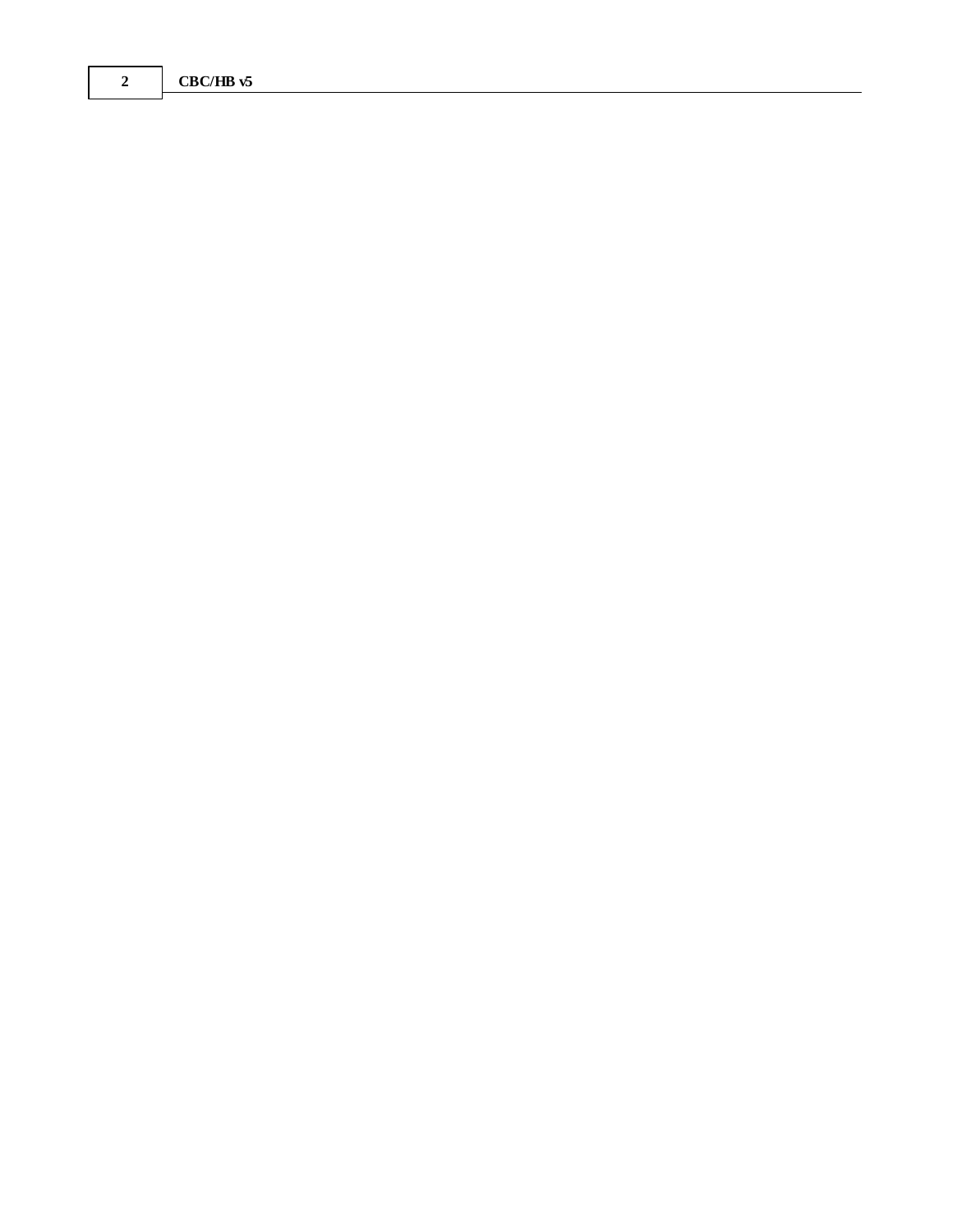# <span id="page-8-0"></span>**2 Getting Started**

studyname.HBU.

### **2.1 Introduction**

The CBC/HB System is software for estimating part worths for Choice-Based Conjoint (CBC) questionnaires. It can use either discrete choice or constant sum (chip) allocations among alternatives in choice sets. Other advanced options include the ability to estimate first-order interactions, linear terms, and covariates in the upper-level model.

CBC/HB uses data files that can be automatically exported from Sawtooth Software's CBC or CBC/Web systems. It can also use data collected in other ways, so long as the data conform to the conventions of the text-only format files, as described in the appendices of this manual.

| <b>Quick Start Instructions:</b>                                                                                                                                                                                                                                                                                                                                                                                                                                                                        |
|---------------------------------------------------------------------------------------------------------------------------------------------------------------------------------------------------------------------------------------------------------------------------------------------------------------------------------------------------------------------------------------------------------------------------------------------------------------------------------------------------------|
| 1. Prepare the .CHO or .CHS file that contains choice data to be analyzed.                                                                                                                                                                                                                                                                                                                                                                                                                              |
| a. From CBC/Web (Lighthouse or SSI Web System), select File   Export<br>Data and choose the .CHO or .CHS options.                                                                                                                                                                                                                                                                                                                                                                                       |
| b. From ACBC (Adaptive CBC), select File   Export Data and choose the<br>.CHO option.                                                                                                                                                                                                                                                                                                                                                                                                                   |
| 2. Start CBC/HB, by clicking Start   Programs   Sawtooth Software   Sawtooth<br><b>Software CBC/HB.</b>                                                                                                                                                                                                                                                                                                                                                                                                 |
| 3. From the CBC/HB Project Wizard (or using <i>File   Open</i> ) browse to the folder<br>containing a .CHO file, and click <b>Continue</b> . (Wait a few moments for CBC/HB to<br>read the file and prepare to perform analysis.)                                                                                                                                                                                                                                                                       |
| 4. To perform a default HB estimation, click <b>Estimate Parameters Now</b> . When<br>complete, a file containing the individual-level part worths called<br>studyname_utilities.CSV (easily opened with Excel) is saved to the same folder as<br>your original data file. A text-only file named studyname.HBU is also created with<br>the same information. If using the HB utilities in the market simulator (SMRT<br>software), within SMRT click Analysis   Run Manager   Import and browse to the |

The earliest methods for analyzing choice-based conjoint data (e.g. the 70s and 80s) usually did so by combining data across individuals. Although many researchers realized that aggregate analyses could obscure important aspects of the data, methods for estimating robust individual-level part-worth utilities using a reasonable number of choice sets didn't become available until the 90s.

The Latent Class Segmentation Module was offered as the first add-on to CBC in the mid-90s, permitting the discovery of groups of individuals who respond similarly to choice questions.

Landmark articles by Allenby and Ginter (1995) and Lenk, DeSarbo, Green, and Young (1996) described the estimation of individual part worths using Hierarchical Bayes (HB) models. This approach seemed extremely promising, since it could estimate reasonable individual part worths even with relatively little data from each respondent. However, it was very intensive computationally. The first applications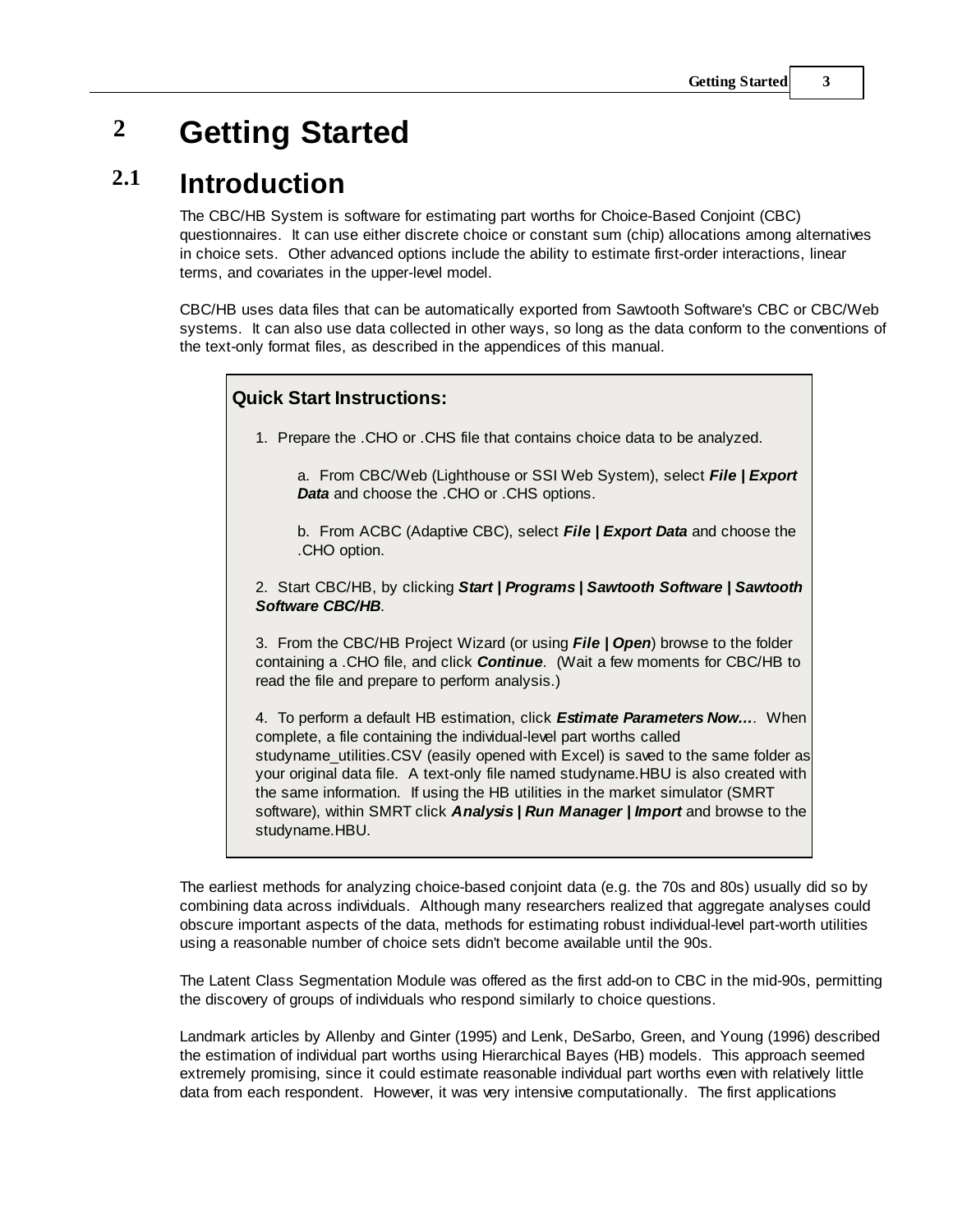required as much as two weeks of computational effort, using the most powerful computers available to early academics!

In 1997 Sawtooth Software introduced the ICE Module for Individual Choice Estimation, which also permitted the estimation of part worths for individuals, and was much faster than HB. In a 1997 paper describing ICE, we compared ICE solutions to those of HB, observing:

"In the next few years computers may become fast enough that Hierarchical Bayes becomes the method of choice; but until that time, ICE may be the best method available for other than very small data sets."

Over the next few years, computers indeed became faster, and our CBC/HB software soon could handle even relatively large-sized problems in an hour or less. Today, most datasets will take about 15 minutes or less for HB estimation.

HB has been described favorably in many journal articles. Its strongest point of differentiation is its ability to provide estimates of individual part worths given only a few choices by each individual. It does this by "borrowing" information from population information (means and covariances) describing the preferences of other respondents in the same dataset. Although ICE also makes use of information from other individuals, HB does so more effectively, and requires fewer choices from each individual.

Latent Class analysis is also a valuable method for analyzing choice data. Because Latent Class can identify segments of respondents with similar preferences, it is an additional valuable method. Recent research suggests that default HB is actually faster for researchers to use than LC, when one considers the decisions that should be made to fine-tune Latent Class models and select an appropriate number of classes to use (McCullough 2009).

Our software estimates an HB model using a Monte Carlo Markov Chain algorithm. In the material that follows we describe the HB model and the estimation process. We also provide timing estimates, as well as suggestions about when the CBC/HB System may be most appropriate.

We at Sawtooth Software are not experts in Bayesian data analysis. In producing this software we have been helped by several sources listed in the References. We have benefited particularly from the materials provided by Professor Greg Allenby in connection with his tutorials at the American Marketing Association's Advanced Research Technique Forum, and from correspondences with Professor Peter Lenk.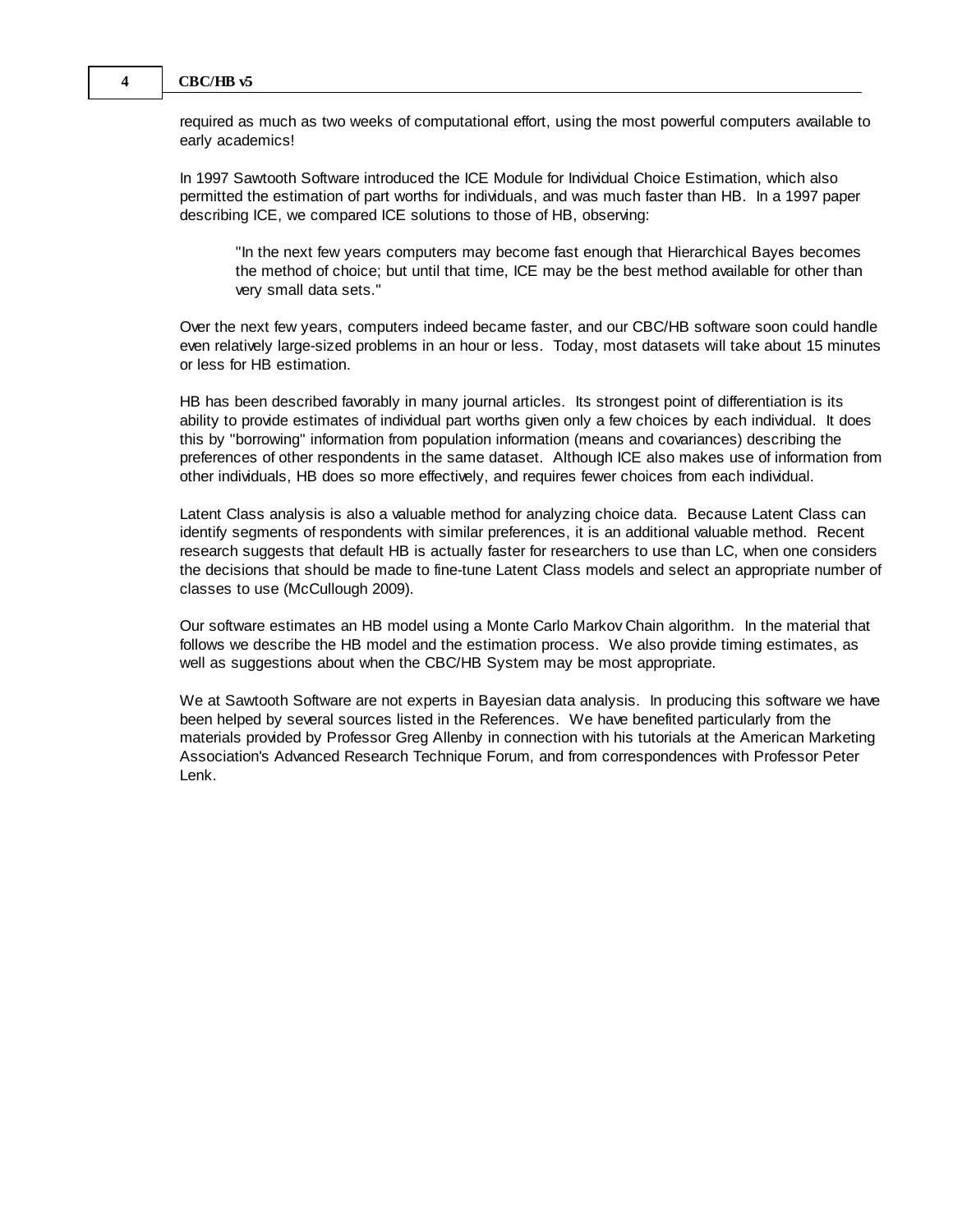# <span id="page-10-0"></span>**Capacity Limitations and Hardware Recommendations**

Because we anticipate that the CBC/HB System may be used to analyze data from sources other than our CBC or CBC/Web software programs, it can handle data sets that are larger than the limits imposed by CBC questionnaires. The CBC/HB System has these limitations:

- · The maximum number of parameters to be estimated for any individual is 1000.
- · The maximum number of alternatives in any choice task is 1000.
- · The maximum number of conjoint attributes is 1000.
- · The maximum number of levels in any attribute is 1000.
- · The maximum number of tasks for any one respondent is 1000.

The CBC/HB System requires a fast computer and a generous amount of storage space, as offered by most every PC that can be purchased today. By today's standards, a PC with a 2.8 GHz processor, 2GB RAM, and 200 GBytes of storage space is very adequate to run CBC/HB for most problems.

There is a great deal of activity writing to the hard disk and reading back from it, which is greatly facilitated by Windows' ability to use extra RAM as a disk cache. The availability of RAM may therefore be almost as critical as sheer processor speed. See  $\Delta$ ppendix  $\mathsf L$  for more information.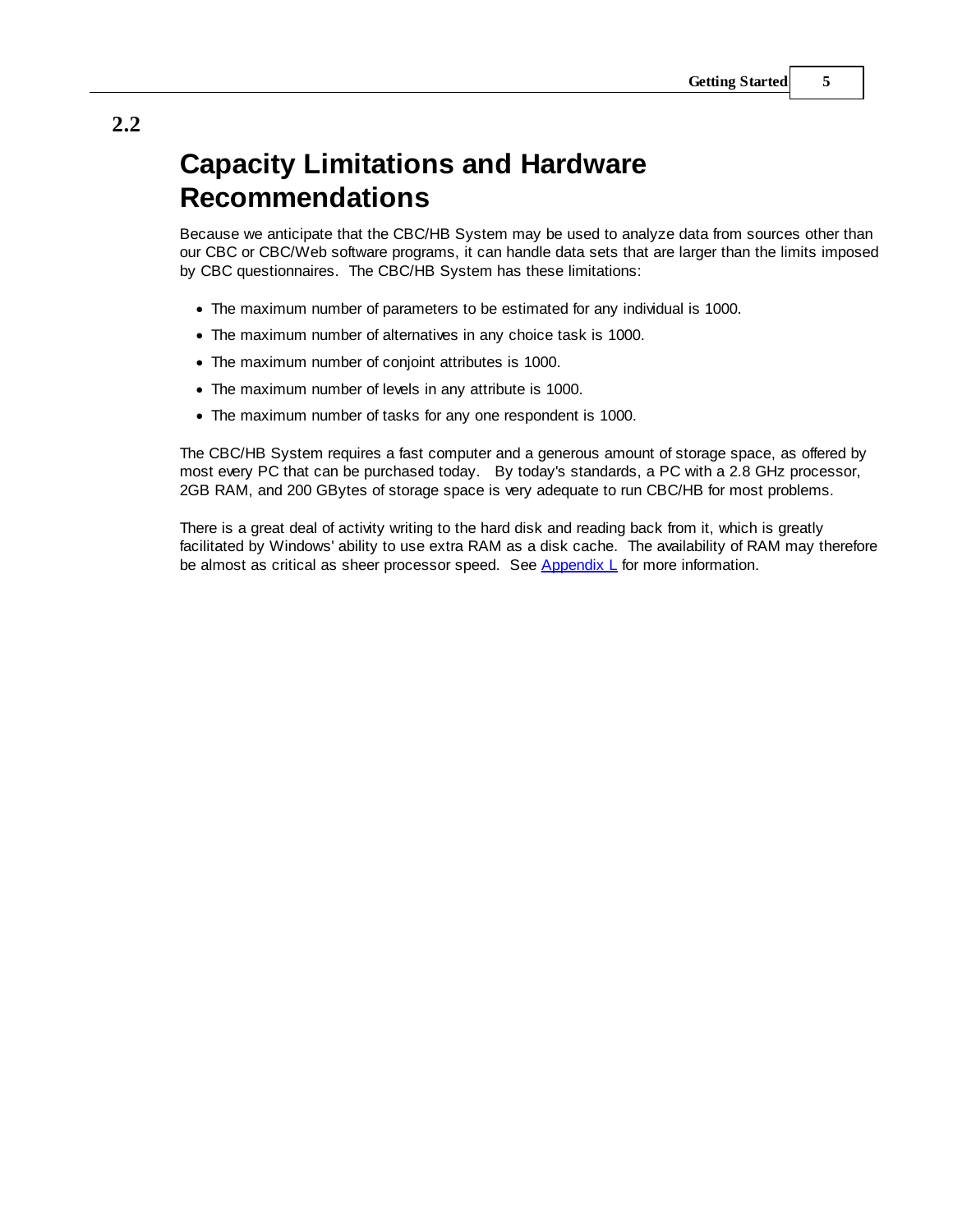## <span id="page-11-0"></span>**2.3 What's New in Version 5.5?**

The latest edition of CBC/HB offers a number of improvements to the interface and also to the functionality of the software:

1. **The default Prior Variance for CBC studies has been changed from 2.0 to 1.0.** Recent work presented at the 2016 SKIM/Sawtooth Software Conference by Orme & Williams found that prior variance of 2.0 tends to overfit CBC datasets. Their findings were based on extensive analysis covering about 50 commercial data sets and using a jackknifing procedure to holdout out choice tasks for individual-level hit rate validation. None of the data sets found the optimal prior variance to be as high as 2.0. The average optimal prior variance was found to be a little bit less than 1.0, though the results depended on the characteristics of the data sets.

2. **New option to export coded design matrix.** From the Attributes tab, you can export the coded design matrix (using your current attribute settings) to a .csv file, which can be opened in a spreadsheet editor.

3. **Draw output file now a .csv file.** When saving random draws, the file format has been changed from the text-based .dra file to a .csv file format. This change allows you to directly open the file in a spreadsheet or other software for analyzing the draws.

4. **Change in the scale of RLH.** In prior versions of CBC/HB, the RLH parameter was always written to the output files on a 0-1000 scale rather than the standard 0-1 scale. To be more consistent with standard practice, the .csv output files now writes the RLH on a 0-1 scale. However, the .hbu file keeps RLH on a 0-1000 scale for compatibility with Sawtooth Software's SMRT software.

The following improvements were previously introduced in v5:

1. **Additional input file formats**. Previously, only .CHO and .CHS formats were supported. With v5, two additional input formats make it easier to supply data for HB estimation:

- CSV Layout (design and respondent data in a single file)
- · CSV Layout (separate files for design and respondent data)

An optional demographics data file may be supplied in .csv format (you associate this data file with your project from the *Data Files* tab of the project window). The demographics file contains respondent IDs followed by numeric values describing demographic/segmentation variables that can be used as filters (for running HB within selected groups of respondents) or covariates (a more sophisticated model for estimating upper-level population parameters).

2. **Output files have been re-formatted to make them easier to read and manage**. Files that used to be written out with multiple rows per respondent (such as the .hbu and .dra files) are now one row per respondent. Many of the files that used to be written out as text-only files are now being written to .csv file format. They are written as one row per record, rather than sometimes divided across multiple lines (as previously could be the case). Additionally, we have provided column labels in most of the .csv files, which makes it much easier to identify the variables for analysis.

The old file names and new names are given below:

| <b>V4 File Name</b> | <b>V5 File Name</b>       |
|---------------------|---------------------------|
| studyname.cov       | studyname_covariances.csv |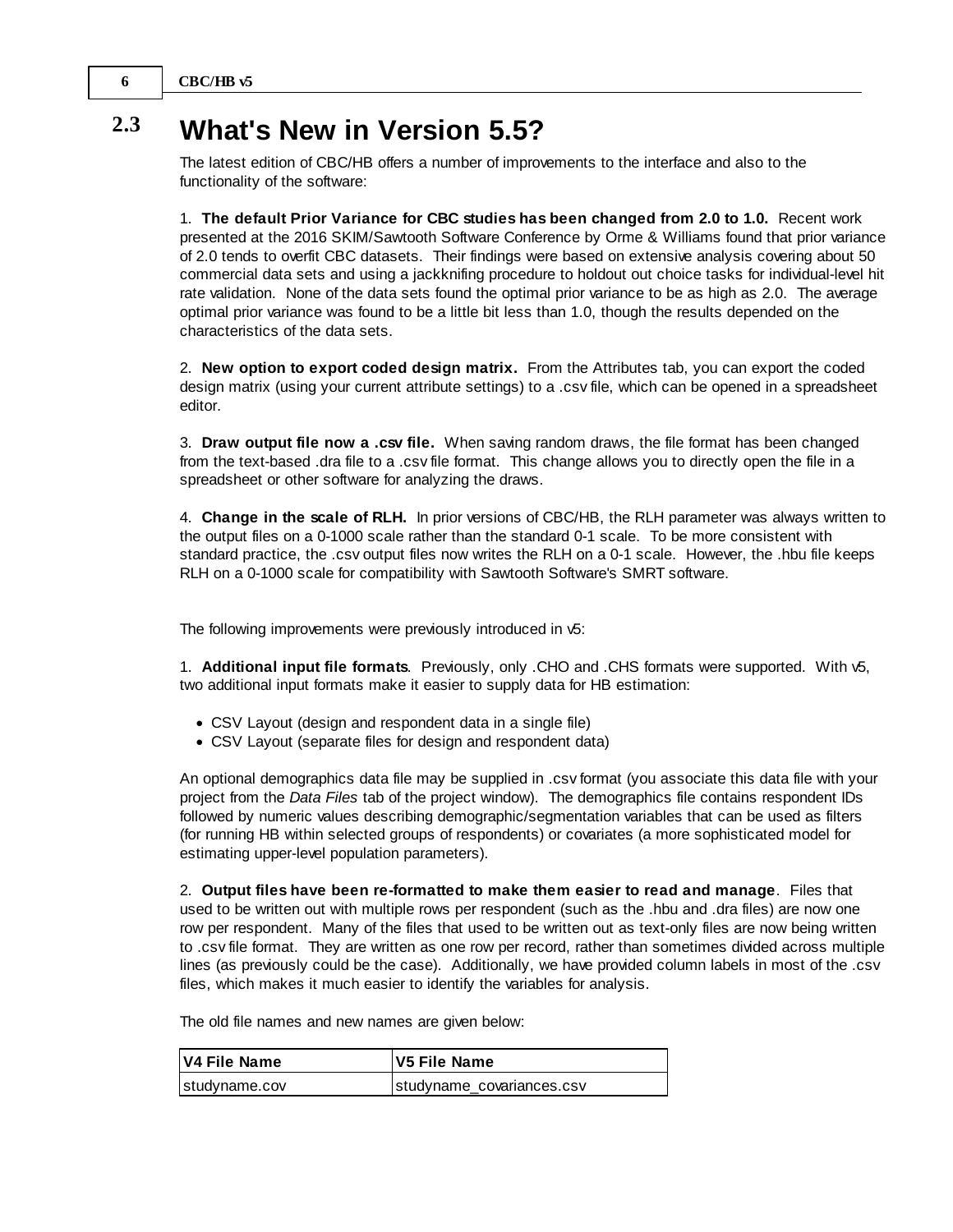| studyname.alp | studyname_alpha.csv            |
|---------------|--------------------------------|
| studyname.bet | studyname_meanbeta.csv         |
| studyname.csv | studyname_utilities.csv        |
| studyname.std | studyname_stddev.csv           |
| studyname.prc | studyname_priorcovariances.csv |
| studyname.sum | studyname_summary.txt          |

3. **Ability to use covariates** (external explanatory variables, such as usage, behavioral/attitudinal segments, demographics, etc.) to enhance the way HB leverages information from the population in estimating part worths for each individual. Rather than assuming respondents are drawn from a single, multivariate normal distribution, covariates map respondents to characteristic-specific locations within the population distribution. When covariates are used that are predictive of respondent preferences, this leads to Bayesian shrinkage of part-worth estimates toward locations in the population distribution that represent a larger density of respondents that share the same or similar values on the covariates. Using high quality external variables (covariates) that are predictive of respondent preferences can add new information to the model (that wasn't already available in the choice data) that improves the quality and predictive ability of the part-worth estimates. One particularly sees greater discrimination between groups of respondents on the posterior part-worth parameters relative to the more generic HB model where no covariates are used.

4. **Faster allocation-based response data handling**. Thanks to a tip by Tom Eagle of Eagle Analytics, we have implemented a mathematically identical method for processing allocation-based responses that is much faster than offered in previous CBC/HB versions (see [Appendix](#page-83-0) F for details). We've tried v5 on three small-to-moderate sized allocation-based CBC data sets we have in the office, and get between a 33% to 80% increase in speed over version 4, depending on the data set.

#### 5. **Calibration tool for rescaling utilities to predict stated purchase likelihood (purchase**

**likelihood model)**. Some researchers include ratings-based purchase likelihood questions (for concepts considered one-at-a-time) alongside their CBC surveys (similar to those in the ACA system). The calibration routine is used for rescaling part-worths to be used in the Purchase Likelihood simulation model offered in Sawtooth Software's market simulator. It rescales the part-worths (by multiplying them by a slope and adding an intercept) so they provide a least-squares fit to stated purchase likelihoods of product concepts. The calibration tool is available from the Tools menu of CBC/HB v5.

6. **64-bit processing supported**. If you have 64-bit processing for your computer configuration, CBC/ HB v5 takes advantage of that for faster run times.

7. **Ability to specify prior alpha mean and variance**. By default, the mean prior alpha (population part-worth estimates) is 0 and prior variance was infinity in past versions of the software. Advanced users may now change those settings. However, we have seen that they have little effect on the posterior estimates. This may only be of interest for advanced users who want CBC/HB to perform as close as possible to HB runs done in other software.

8. **Ability to create projects using scripts run from the command line or an external program such as Excel.** You can set up projects, set control values, and submit runs through a scripting protocol. This is useful if automating HB runs and project management.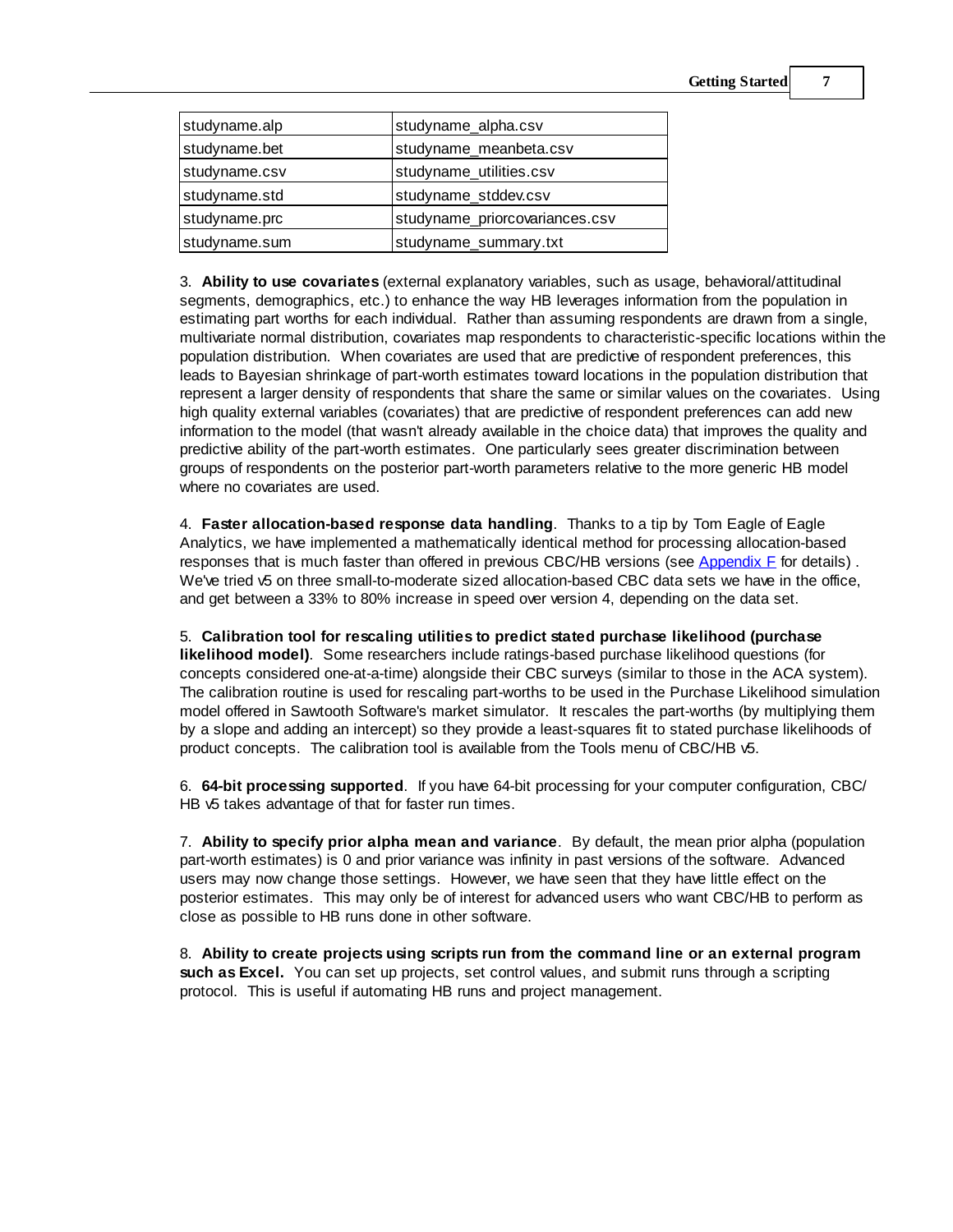| О | $CBC/HB$ v5 |
|---|-------------|
|   |             |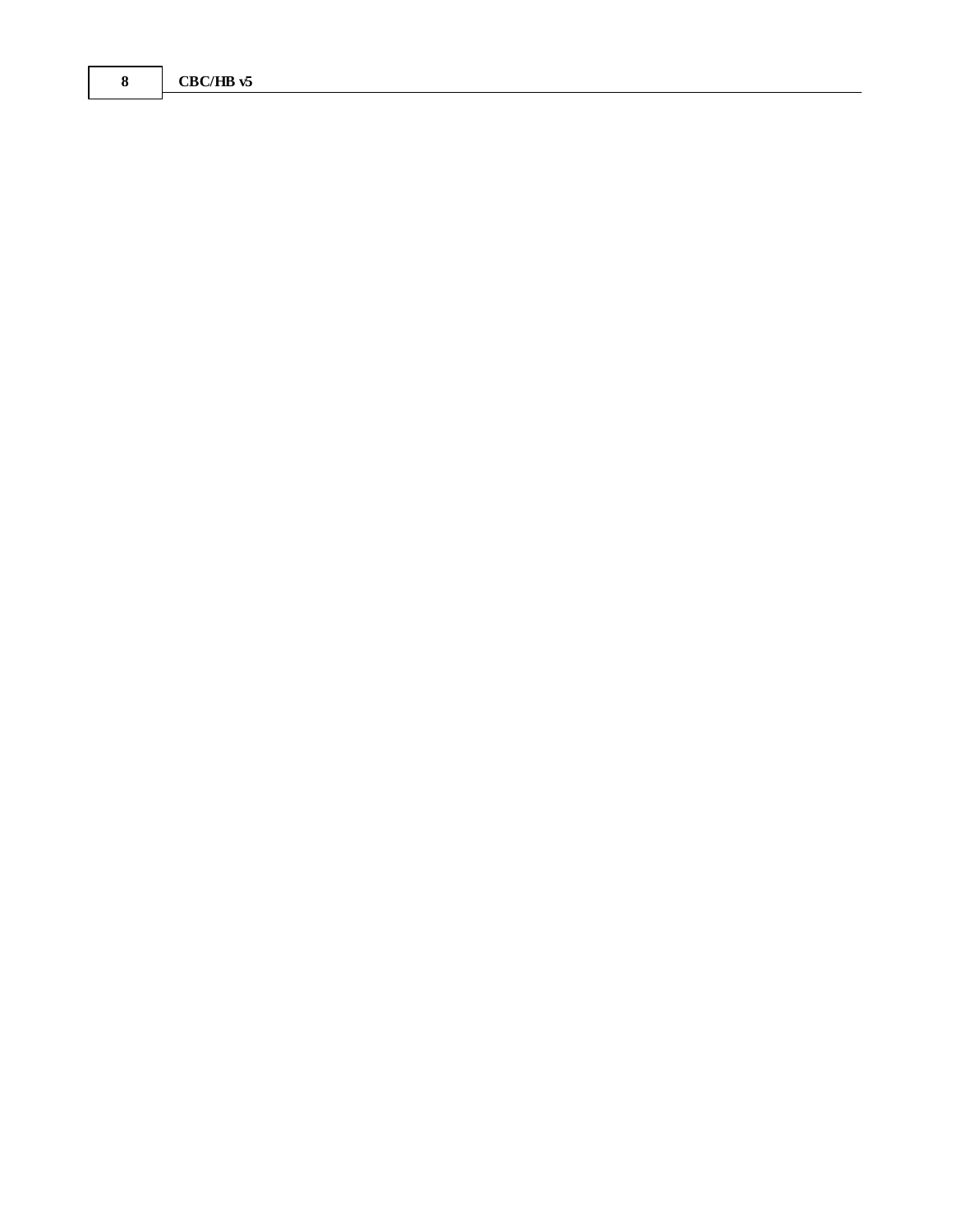# <span id="page-14-0"></span>**3 Understanding the CBC/HB System**

## **3.1 Bayesian Analysis**

This section attempts to provide an intuitive understanding of the Hierarchical Bayes method as applied to the estimation of conjoint part worths. For those desiring a more rigorous treatment, we suggest "Bayesian Data Analysis" (1996) by Gelman, Carlin, Stern, and Rubin.

#### **Bayesian Analysis**

In statistical analysis we consider three kinds of concepts: data, models, and parameters.

- · In our context, data are the choices that individuals make.
- · Models are assumptions that we make about data. For example, we may assume that a distribution of data is normally distributed, or that variable y depends on variable x, but not on variable z.
- Parameters are numerical values that we use in models. For example, we might say that a particular variable is normally distributed with mean of 0 and standard deviation of 1. Those values are parameters.

Often in conventional (non-Bayesian) statistical analyses, we assume that our data are described by a particular model with specified parameters, and then we investigate whether the data are consistent with those assumptions. In doing this we usually investigate the *probability distribution of the data*, given the assumptions embodied in our model and its parameters.

In Bayesian statistical analyses, we turn this process around. We again assume that our data are described by a particular model and do a computation to see if the data are consistent with those assumptions. But in Bayesian analysis, we investigate the *probability distribution of the parameters*, given the data. To illustrate this idea we review a few concepts from probability theory. We designate the probability of an event A by the notation **p(A)**, the probability of an event B by the notation **p(B)**, and the *joint probability* of both A and B by the notation **p(A,B)**.

Bayesian analysis makes much use of *conditional probability*. Feller (1957) illustrates conditional probability with an example of sex and colorblindness. Suppose we select an individual at random from a population. Let A indicate the event of that individual being colorblind, and let B indicate the event of that individual being female. If we were to do many such random draws, we could estimate the probability of a person being both female and colorblind by counting the proportion of individuals found to be both females and colorblind in those draws.

We could estimate the probability of a female's being colorblind by dividing the number of colorblind females obtained by the number of females obtained. We refer to such a probability as "conditional;" in this case the probability of a person being colorblind is conditioned by the person being female. We designate the probability of a female's being colorblind by the symbol **p(A|B)**, which is defined by the formula:

#### **p(A|B) = p(A,B) / p(B).**

That is to say, the probability an individual's being colorblind, given that she is female, is equal to the probability of the individual being both female and colorblind, divided by the probability of being female.

Notice that we can multiply both sides of the above equation by the quantity **p(B)** to obtain an alternate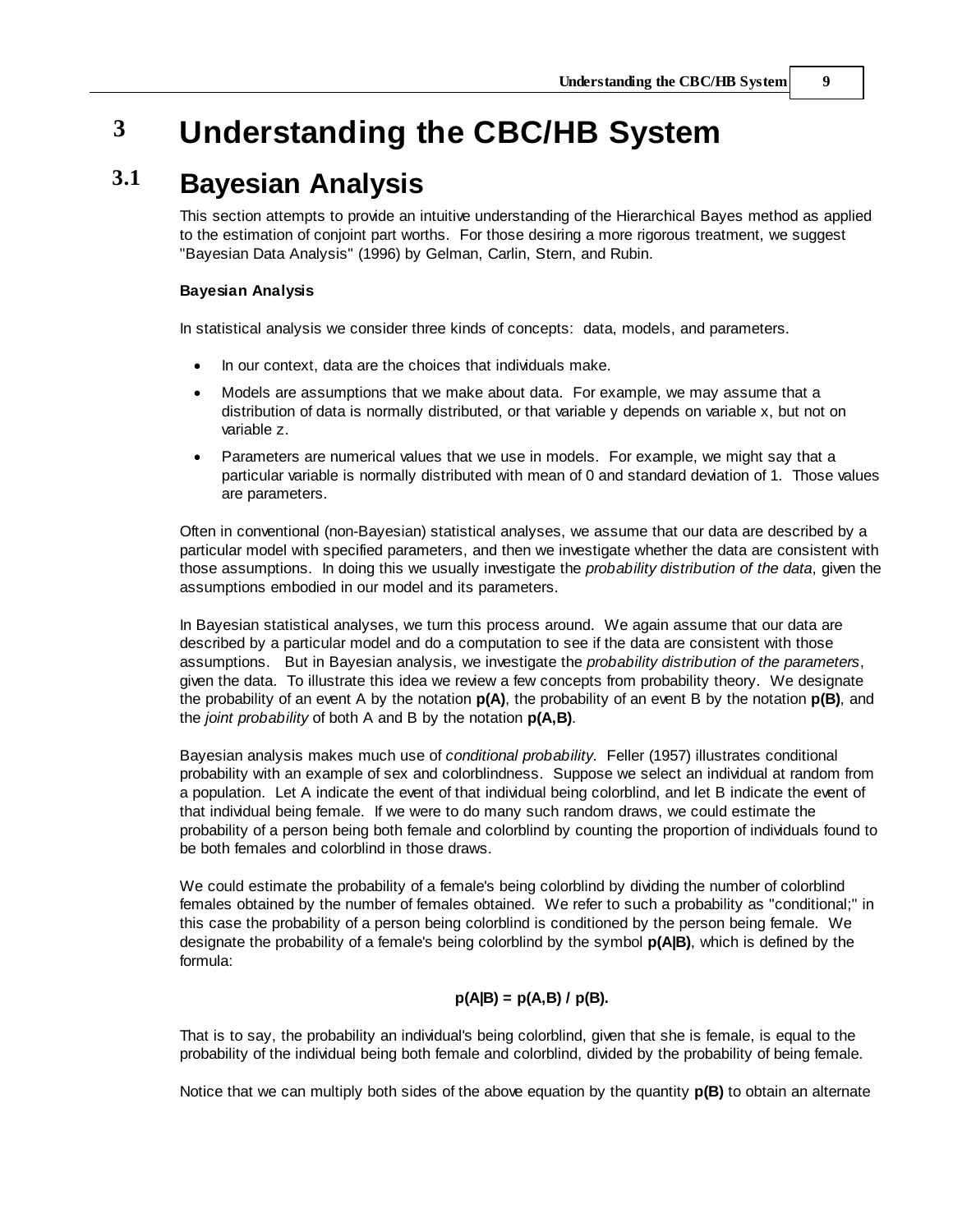form of the same relationship among the quantities:

$$
p(A|B) p(B) = p(A,B).
$$

We may write a similar equation in which the roles of A and B are reversed:

$$
p(B|A) p(A) = p(B,A).
$$

and, since the event **(B,A)** is the same as the event **(A,B)**, we may also write:

$$
p(B|A) p(A) = p(A,B).
$$

The last equation will be used as the model for a similar one below.

Although concrete concepts such as sex and colorblindness are useful for reviewing the concepts of probability, it is helpful to generalize our example a little further to illustrate what is known as "Bayes theorem." Suppose we have a set of data that we represent by the symbol **y**, and we consider alternative hypotheses about parameters for a model describing those data, which we represent with the symbols **H<sub>i</sub>**, with i = 1, 2, ….

We assume that exactly one of those alternative hypotheses is true. The hypotheses could be any set of mutually exclusive conditions, such as the assumption that an individual is male or female, or that his/ her age falls in any of a specific set of categories.

Rather than expressing the probability of the data given a hypothesis, Bayes' theorem expresses the probability of <sup>a</sup> particular hypothesis, **Hi** , given the data. Using the above definition of conditional probability we can write

**p(Hi <sup>|</sup> y) <sup>=</sup> p(Hi , y) / p(y).**

But we have already seen (two equations earlier) that:

$$
p(H_i, y) = p(y | H_i) p(H_i)
$$

Substituting this equation in the previous one, we get

$$
p(H_i | y) = p(y | H_i) p(H_i) / p(y)
$$

Since we have specified that exactly one of the hypotheses is true, the sum of their probabilities is unity. The **p(y)** in the denominator, which does not depend on i, is a normalizing constant that makes the sum of the probabilities equal to unity. We could equally well write

$$
p(H_j | y) \propto p(y | H_j) p(H_j)
$$

where the symbol  $\infty$  means "is proportional to."

This expression for the conditional probability of a hypothesis, given the data, is an expression of "Bayes theorem," and illustrates the central principle of Bayesian analysis:

· The probability **p(Hi )** of the hypothesis is known as its "prior probability," which describes our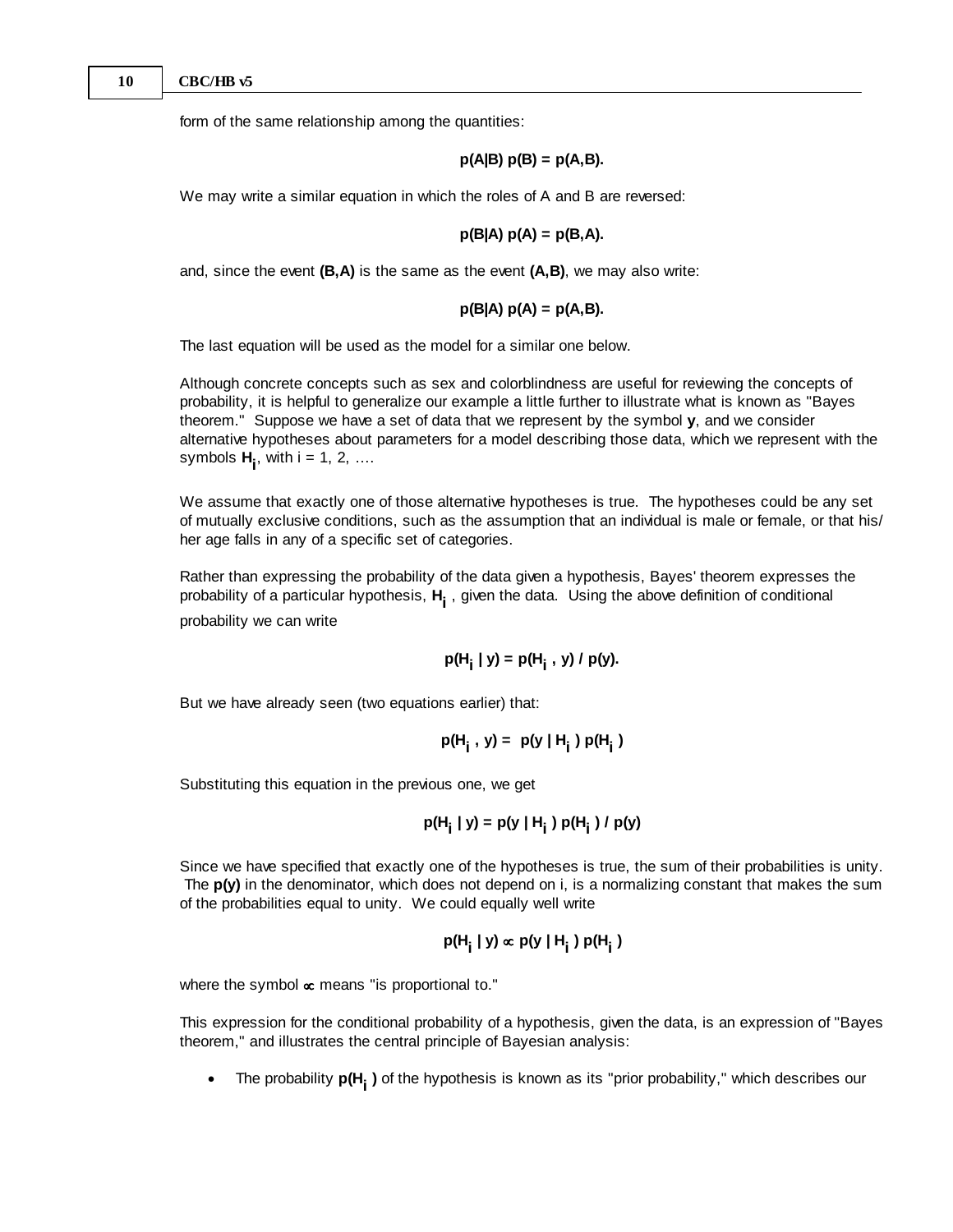belief about that hypothesis before we see the data.

· The conditional probability **p(y <sup>|</sup> Hi )** of the data, given the hypothesis, is known as the

"likelihood" of the data, and is the probability of seeing that particular collection of values, given that hypothesis about the data.

· The probability **p(Hi | y)** of the hypothesis, given the data, is known as its "posterior probability." This is the probability of the hypothesis, given not only the prior information about its truth, but also the information contained in the data.

The posterior probability of the hypothesis is proportional to the product of the likelihood of the data under that hypothesis, times the prior probability of that hypothesis. Bayesian analysis therefore provides a way to update estimates of probabilities. We can start with an initial or prior estimate of the probability of a hypothesis, update it with information from the data, and obtain a posterior estimate that combines the prior information with information from the data.

In the next section we describe the hierarchical model used by the CBC/HB System. Bayesian updating of probabilities is the conceptual apparatus that allows us to estimate the parameters of that model, which is why we have discussed the relationship between priors, likelihoods, and posterior probabilities.

In our application of Bayesian analysis, we will be dealing with continuous rather than discrete distributions. Although the underlying logic is identical, we would have to substitute integrals for summation signs if we were to write out the equations. Fortunately, we shall not find it necessary to do so.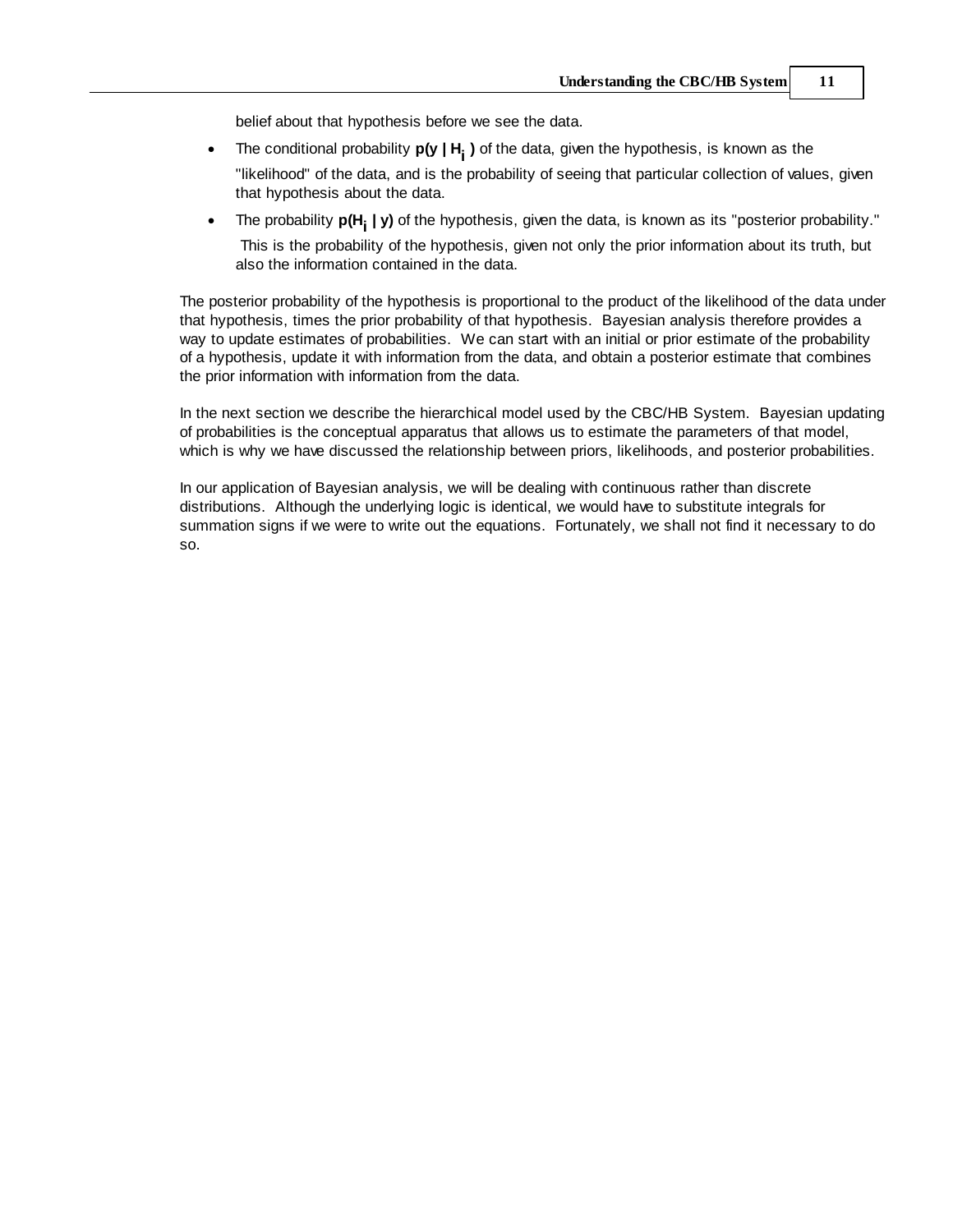## <span id="page-17-0"></span>**3.2 The Hierarchical Model**

The Hierarchical Bayes model used by the CBC/HB System is called "hierarchical" because it has two levels.

- At the higher level, we assume that individuals' part worths are described by a multivariate normal distribution. Such a distribution is characterized by a vector of means and a matrix of covariances.
- · At the lower level we assume that, given an individual's part worths, his/her probabilities of choosing particular alternatives are governed by a multinomial logit model.

To make this model more explicit, we define some notation. We assume individual part worths have the multivariate normal distribution,

$$
\beta_i \sim Normal(\alpha, D)
$$

where:

 $\mathbf{B}_i$  = a vector of part worths for the ith individual

 $\alpha$  = a vector of means of the distribution of individuals' part worths

**D** = a matrix of variances and covariances of the distribution of part worths across individuals

At the individual level, choices are described by a multinomial logit model. The probability of the ith individual choosing the kth alternative in a particular task is

$$
\mathbf{p}_{k} = \mathbf{exp}(\mathbf{x}_{k} \cdot \mathbf{B}_{i}) / \sum_{j} \mathbf{exp}(\mathbf{x}_{j} \cdot \mathbf{B}_{i})
$$

where:

 $\mathbf{p}_k$  = the probability of an individual choosing the kth concept in a particular choice task

 $x_i$  = a vector of values describing the jth alternative in that choice task

In words, this equation says that to estimate the probability of the ith person's choosing the kth alternative (by the familiar process used in many conjoint simulators) we:

- 1. add up the part worths (elements of **ß<sup>i</sup>** ) for the attribute levels describing the kth alternative (more generally, multiply the part worths by a vector of descriptors of that alternative) to get the ith individual's utility for the kth alternative
- 2. exponentiate that alternative's utility
- 3. perform the same operations for other alternatives in that choice task, and
- 4. percentage the result for the kth alternative by the sum of similar values for all alternatives.

The parameters to be estimated are the vectors  $\beta$ , of part worths for each individual, the vector  $\alpha$  of means of the distribution of worths, and the matrix **D** of the variances and covariances of that distribution.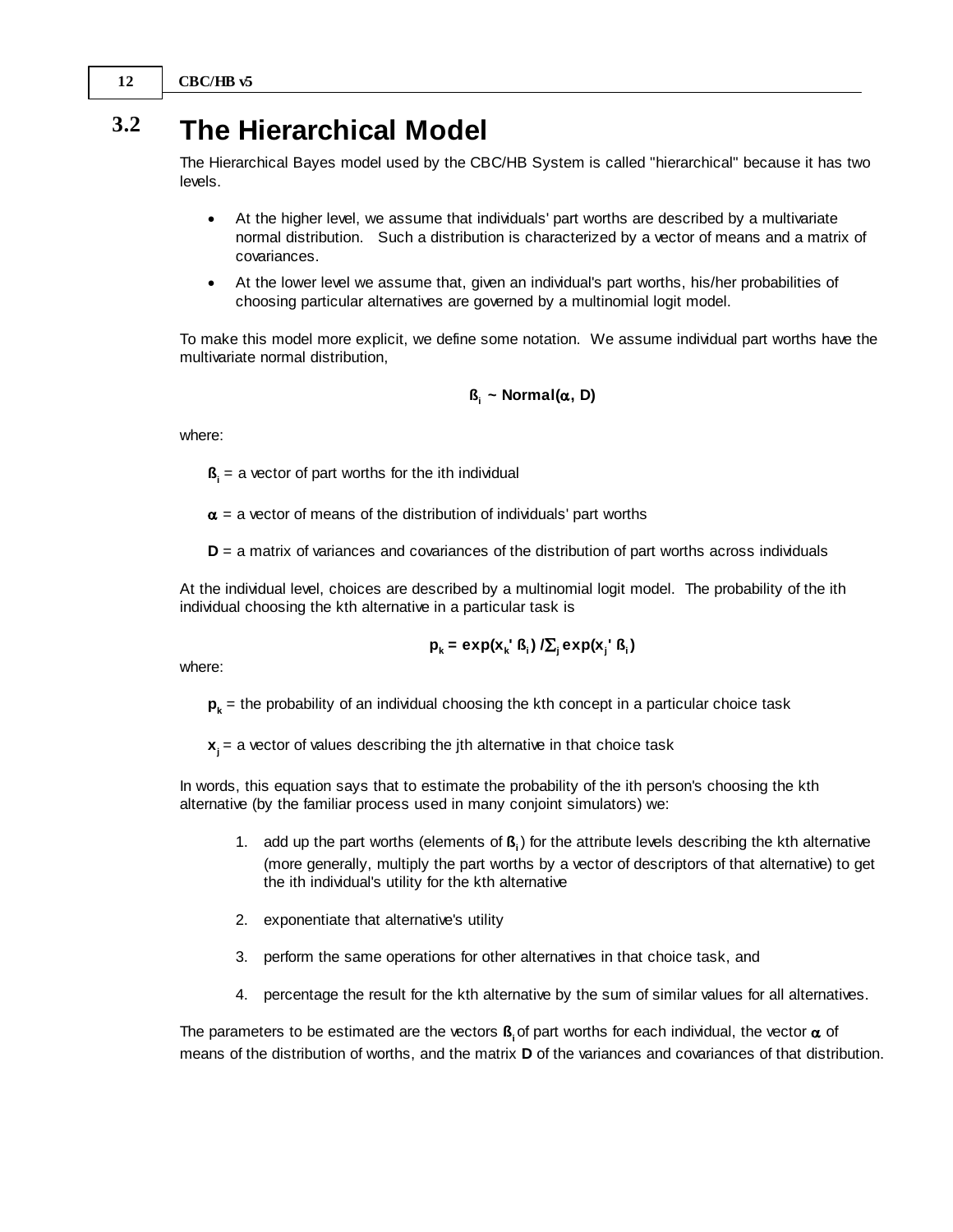## <span id="page-18-0"></span>**3.3 Iterative Estimation of the Parameters**

The parameters  $\beta$ ,  $\alpha$ , and  $D$  are estimated by an iterative process. That process is quite robust, and its results do not appear to depend on starting values. We take a conservative approach by default, setting the elements of  $\beta$ ,  $\alpha$ , and **D** equal to zero.

Given the initial values, each iteration consists of these three steps:

- Using present estimates of the betas and **D**, generate a new estimate of  $\alpha$ . We assume  $\alpha$  is distributed normally with mean equal to the average of the betas and covariance matrix equal to **D** divided by the number of respondents. A new estimate of  $\alpha$  is drawn from that distribution (see Appendix B for details).
- Using present estimates of the betas and  $\alpha$ , draw a new estimate of **D** from the inverse Wishart distribution (see Appendix B for details).
- Using present estimates of  $\alpha$  and **D**, generate new estimates of the betas. This is the most interesting part of the iteration, and we describe it in the next section. A procedure known as a "Metropolis Hastings Algorithm" is used to draw the betas. Successive draws of the betas generally provide better and better fit of the model to the data, until such time as increases are no longer possible. When that occurs we consider the iterative process to have converged.

In each of these steps we re-estimate one set of parameters  $(\alpha, D)$  or the betas) conditionally, given current values for the other two sets. This technique is known as "Gibbs sampling," and converges to the correct distributions for each of the three sets of parameters.

Another name for this procedure is a "Monte Carlo Markov Chain," deriving from the fact that the estimates in each iteration are determined from those of the previous iteration by a constant set of probabilistic transition rules. This Markov property assures that the iterative process converges.

This process is continued for a large number of iterations, typically several thousand or more. After we are confident of convergence, the process is continued for many further iterations, and the actual draws of beta for each individual as well as estimates of  $\alpha$  and **D** are saved to the hard disk. The final values of the part worths for each individual, and also of  $\alpha$  and **D**, are obtained by averaging the values that have been saved.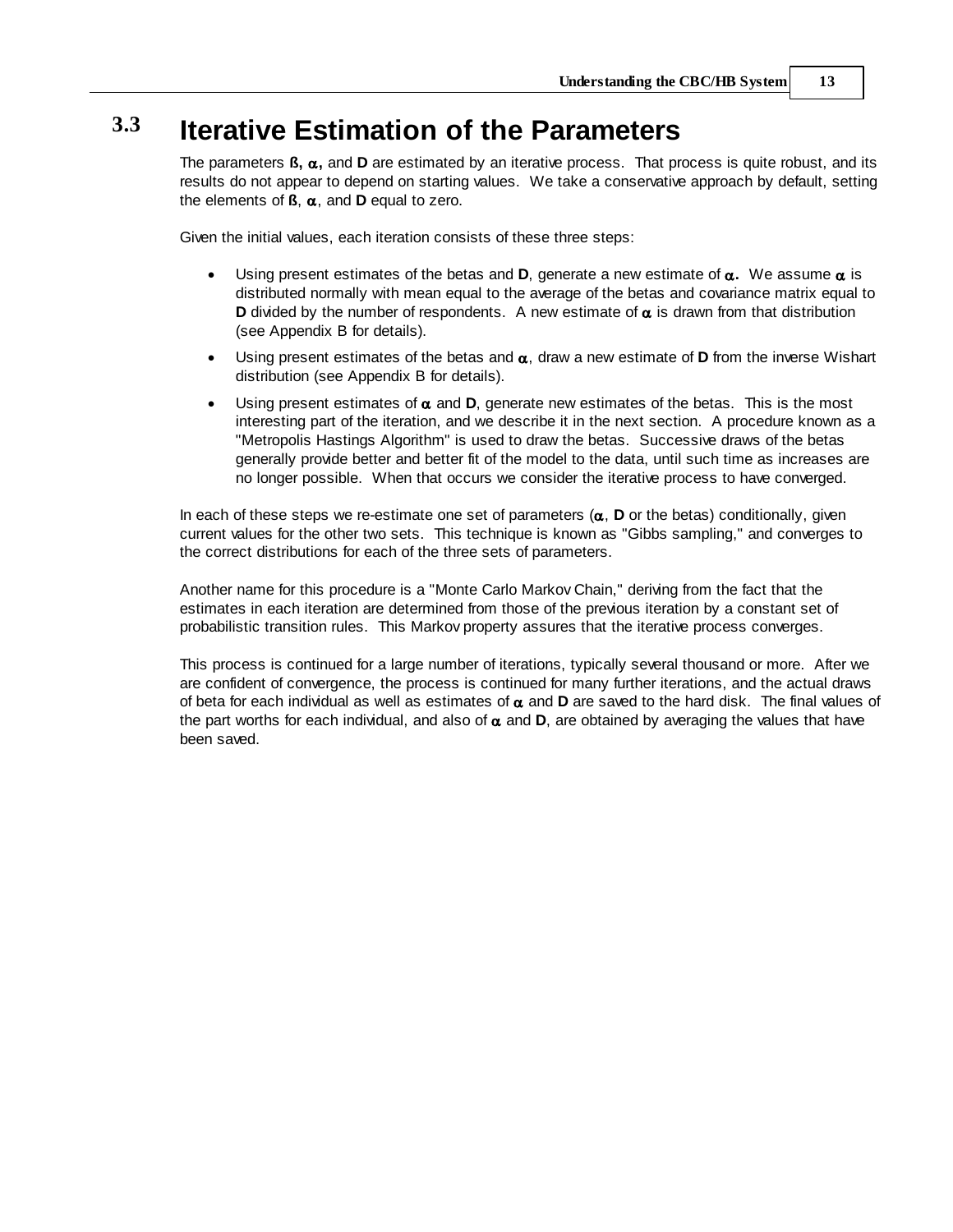## <span id="page-19-0"></span>**3.4 The Metropolis Hastings Algorithm**

We now describe the procedure used to draw each new set of betas, done for each respondent in turn. We use the symbol **ß<sup>o</sup>** (for "beta old") to indicate the previous iteration's estimation of an individual's part worths. We generate a trial value for the new estimate, which we shall indicate as **ß<sup>n</sup>** (for "beta new"), and then test whether it represents an improvement. If so, we accept it as our next estimate. If not, we accept or reject it with probability depending on how much worse it is than the previous estimate.

To get **ß<sup>n</sup>** we draw a random vector **d** of "differences" from a distribution with mean of zero and covariance matrix proportional to **D**, and let  $\mathbf{B}_n = \mathbf{B}_0 + \mathbf{d}$ .

We calculate the probability of the data (or "likelihood") given each set of part worths, **ß<sup>o</sup>** and **ß<sup>n</sup>** , using the formula for the logit model given above. That is done by calculating the probability of each choice that individual made, using the logit formula for **p<sup>k</sup>** described in the previous section, and then multiplying all those probabilities together.

Call the resulting values **p<sup>o</sup>** and **p<sup>n</sup>** respectively.

We also calculate the relative density of the distribution of the betas corresponding to **ß<sup>o</sup>** and **ß<sup>n</sup>** , given current estimates of parameters  $\alpha$  and **D** (that serve as "priors" in the Bayesian updating). Call these values **d<sup>o</sup>** and **d<sup>n</sup>** , respectively. The relative density of the distribution at the location of a point **ß** is given by the formula

#### **Relative Density = exp[-1/2(ß -** a**)' D-1 [(ß -** a**)]**

Finally we then calculate the ratio:

$$
r = p_n d_n / p_o d_o
$$

Recall from the discussion of Bayesian updating that the posterior probabilities are proportional to the product of the likelihoods times the priors. The probabilities  $p_n$  and  $p_o$  are the likelihoods of the data given parameter estimates **ß<sup>n</sup>** and **ß<sup>o</sup>** , respectively. The densities **d<sup>n</sup>** and **d<sup>o</sup>** are proportional to the probabilities of drawing those values of **ß<sup>n</sup>** and **ß<sup>o</sup>** , respectively, from the distribution of part worths, and play the role of priors. Therefore, **r** is the ratio of posterior probabilities of those two estimates of beta, given current estimates of  $\alpha$  and **D**, as well as information from the data.

If **r** is greater than or equal to unity, **ß<sup>n</sup>** has posterior probability greater than or equal to that of **ß<sup>o</sup>** , and we accept **ß<sup>n</sup>** as our next estimate of beta for that individual. If **r** is less than unity, then **ß<sup>n</sup>** has posterior probability less than that of **ß<sup>o</sup>** . In that case we use a random process to decide whether to accept **ß<sup>n</sup>** or retain **ß<sup>o</sup>** for at least one more iteration. We accept **ß<sup>n</sup>** with probability equal to **r**.

As can be seen, two influences are at work in deciding whether to accept the new estimate of beta. If it fits the data much better than the old estimate, then **p<sup>n</sup>** will be much larger than **p<sup>o</sup>** , which will tend to produce a larger ratio. However, the relative densities of the two candidates also enter into the computation, and if one of them has a higher density with respect to the current estimates of  $\alpha$  and  $D$ , then that candidate has an advantage.

If the densities were not considered, then betas would be chosen solely to maximize likelihoods. This would be similar to conducting logit estimation for each individual separately, and eventually the betas for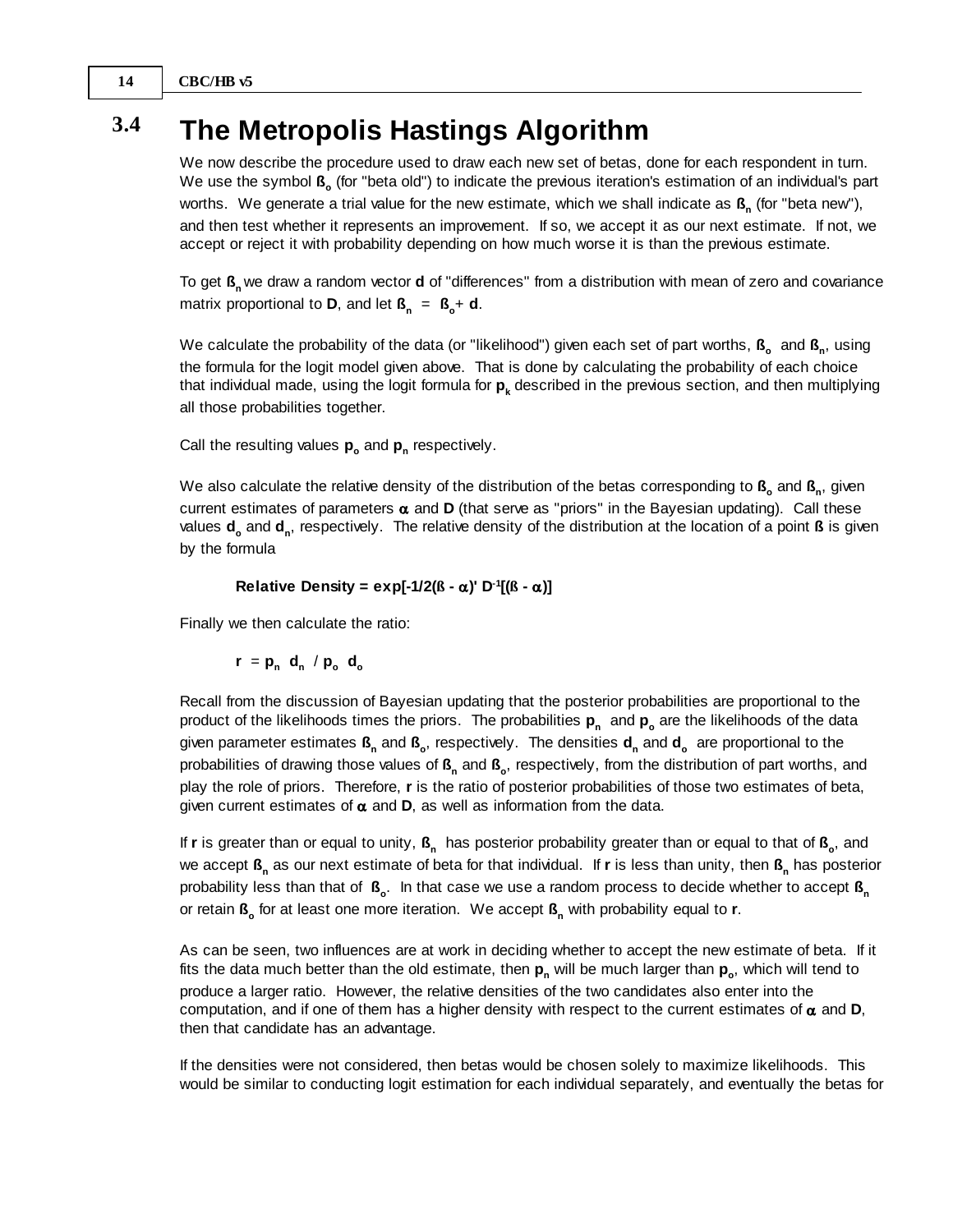each individual would converge to values that best fit his/her data, without respect to any higher-level distribution. However, since densities are considered, and estimates of the higher-level distribution change with each iteration, there is considerable variation from iteration to iteration. Even after the process has converged, successive estimations of the betas are still quite different from one another. Those differences contain information about the amount of random variation in each individual's part worths that best characterizes them.

We mentioned that the vector **d** of differences is drawn from a distribution with mean of zero and covariance matrix proportional to **D**, but we did not specify the proportionality factor. In the literature, the distribution from which **d** is chosen is called the "jumping distribution," because it determines the size of the random jump from  $\mathbf{B_o}$  to  $\mathbf{B_n}$ . This scale factor must be chosen well because the speed of convergence depends on it. Jumps that are too large are unlikely to be accepted, and those that are too small will cause slow convergence.

Gelman, Carlin, Stern, and Rubin (p 335) state: "A Metropolis algorithm can also be characterized by the proportion of jumps that are accepted. For the multivariate normal distribution, the optimal jumping rule has acceptance rate around 0.44 in one dimension, declining to about 0.23 in high dimensions… This result suggests an adaptive simulation algorithm."

We employ an adaptive algorithm to adjust the average jump size, attempting to keep the acceptance rate near 0.30. The proportionality factor is arbitrarily set at 0.1 initially. For each iteration we count the proportion of respondents for whom **ß<sup>n</sup>** is accepted. If that proportion is less than 0.3, we reduce the average jump size by ten percent. If that proportion is greater than 0.3, we increase the average jump size by ten percent. As a result, the average acceptance rate is kept close to the target of 0.30.

The iterative process has two stages. During the first stage, while the process is moving toward convergence, no attempt is made to save any of the results. During the second stage we assume the process has converged, and results for hundreds or thousands of iterations may be saved to the hard disk. For each iteration there is a separate estimate of each of the parameters. We are particularly interested in the betas, which are estimates of individuals' part worths. We produce point estimates for each individual by averaging the results from many iterations. We can also estimate the variances and covariances of the distribution of respondents by averaging results from the same iterations.

Readers with solid statistical background who are interested in further information about the Metropolis Hastings Algorithm may find the article by Chib and Greenberg (1995) useful.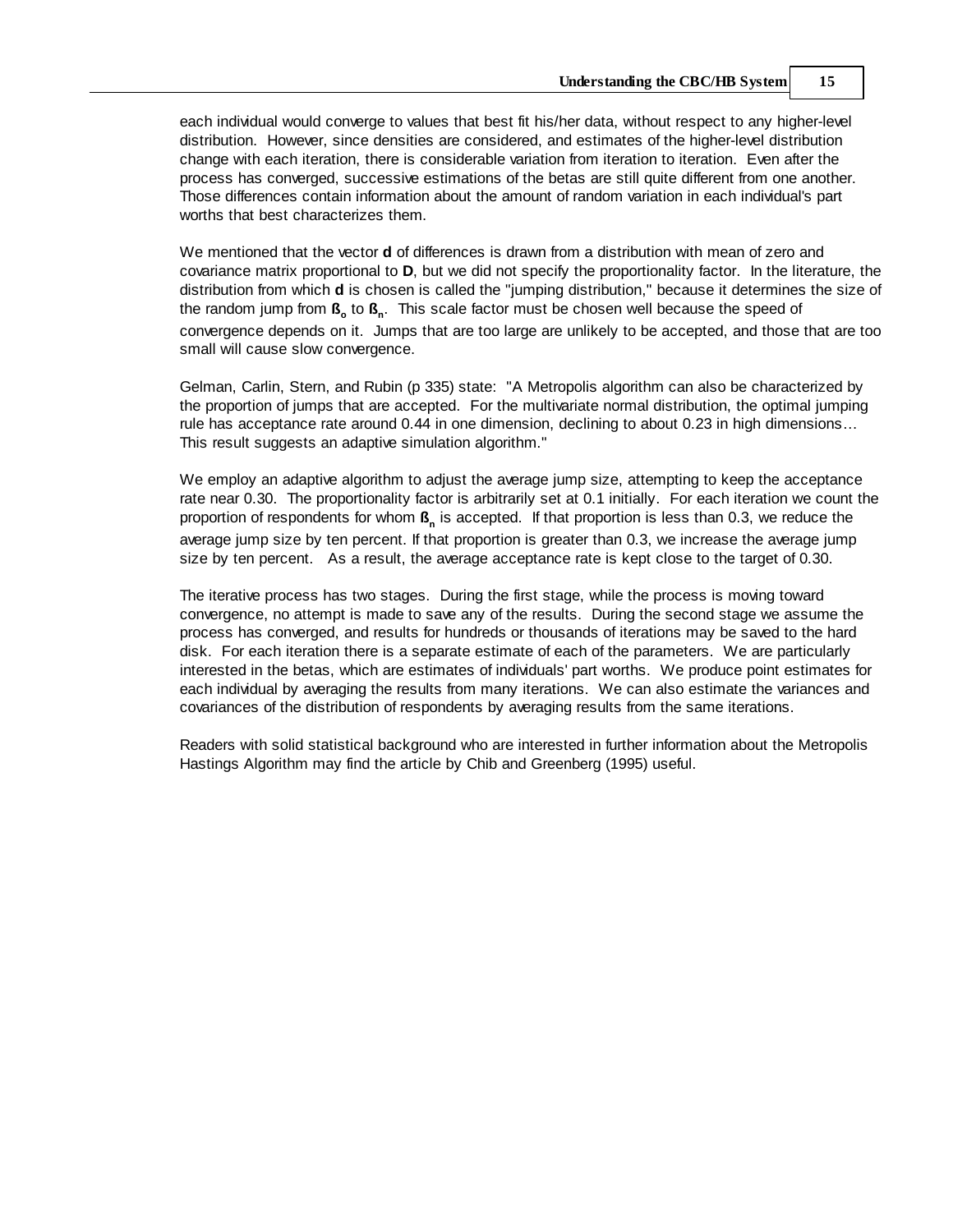| 16 | $CBC/HB$ v5 |
|----|-------------|
|    |             |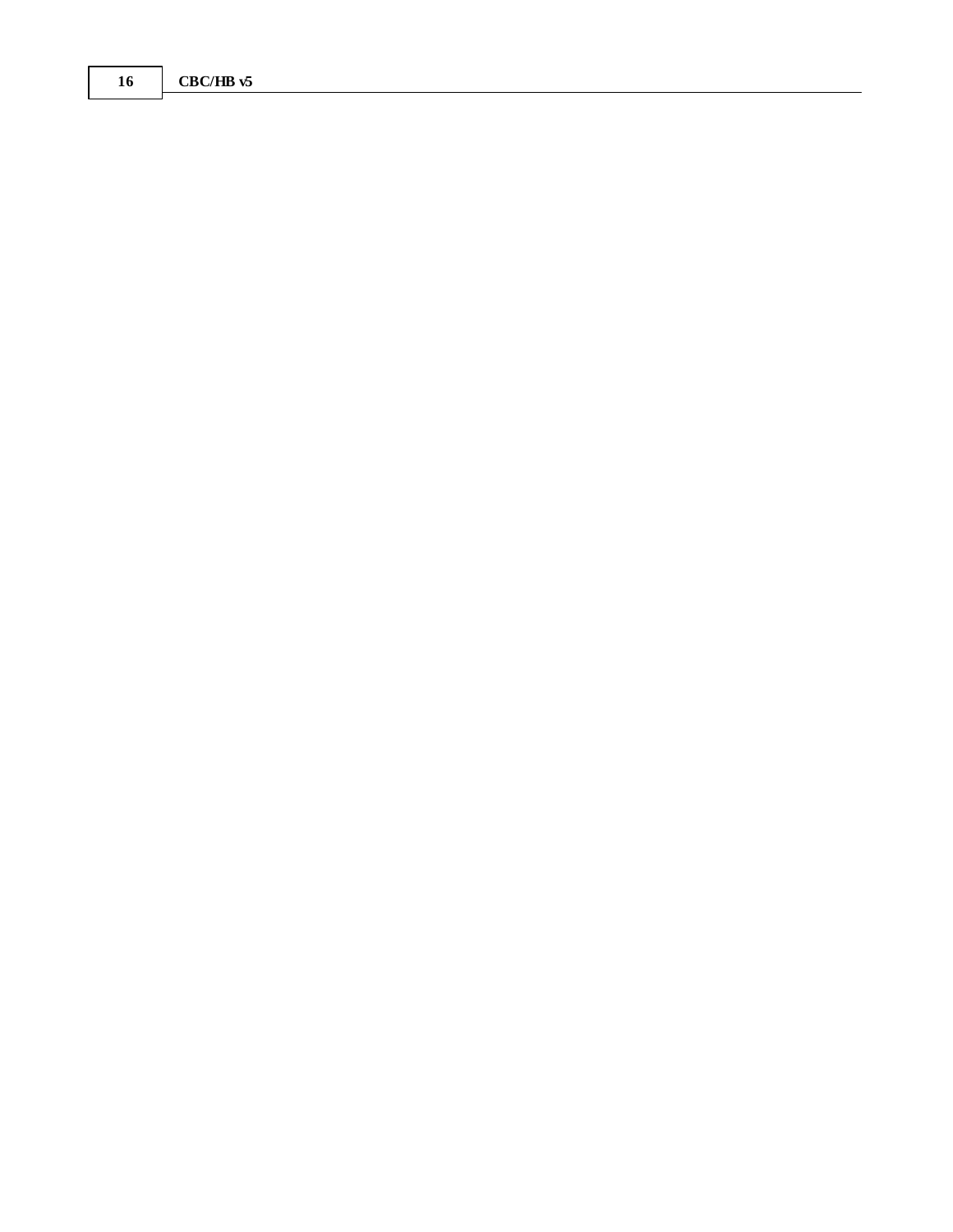# <span id="page-22-0"></span>**4 Using the CBC/HB System**

# **4.1 Opening and Creating New Projects**

This section describes the operation of the CBC/HB System. To start the program, click *Start | Programs | Sawtooth Software | Sawtooth Software CBC HB*. You see an initial screen that identifies your license for the software.

#### **Creating or Opening a Project**

After the initial splash screen, you see the main application and the CBC/HB Project Wizard (or click *File | Open...*). You can create a new project using your data file (produced by CBC/Web or other sources), or you can open a recently opened CBC/HB project file by selecting from the list of recently used projects.

| <b>CBC/HB Project Wizard</b>                                                                                                                                                                                           | $\mathbf{z}_i$     |  |  |  |  |  |
|------------------------------------------------------------------------------------------------------------------------------------------------------------------------------------------------------------------------|--------------------|--|--|--|--|--|
| To begin using the software, please choose from the following:                                                                                                                                                         |                    |  |  |  |  |  |
| Create a new project from a data file                                                                                                                                                                                  |                    |  |  |  |  |  |
| <b>CHO/CHS</b><br>Single CSV<br>Dual CSV                                                                                                                                                                               |                    |  |  |  |  |  |
| Data file                                                                                                                                                                                                              |                    |  |  |  |  |  |
|                                                                                                                                                                                                                        | Browse             |  |  |  |  |  |
| <b>Additional Files</b>                                                                                                                                                                                                |                    |  |  |  |  |  |
| These optional files were found in the same folder as your data file, and can be imported into your new project. Uncheck<br>any files you do not wish to import. Following import, these files will not be used again. |                    |  |  |  |  |  |
|                                                                                                                                                                                                                        | ×.                 |  |  |  |  |  |
| Add .bak extension to imported files                                                                                                                                                                                   |                    |  |  |  |  |  |
| O Open an existing project                                                                                                                                                                                             |                    |  |  |  |  |  |
| Browse to a recent project or select one from below                                                                                                                                                                    |                    |  |  |  |  |  |
|                                                                                                                                                                                                                        | Browse             |  |  |  |  |  |
| File                                                                                                                                                                                                                   | <b>Last Access</b> |  |  |  |  |  |
| D:\Studies\TV\tv.cbchb                                                                                                                                                                                                 | 4/20/2009          |  |  |  |  |  |
| D:\Studies\Tie Draws\tv.cbchb                                                                                                                                                                                          | 5/21/2009          |  |  |  |  |  |
| D:\Studies\Design.cbchb                                                                                                                                                                                                | Not found          |  |  |  |  |  |
| D:\Studies\SAMPLE1.cbchb                                                                                                                                                                                               | Not found          |  |  |  |  |  |
|                                                                                                                                                                                                                        |                    |  |  |  |  |  |
|                                                                                                                                                                                                                        |                    |  |  |  |  |  |
|                                                                                                                                                                                                                        |                    |  |  |  |  |  |
| V Show this when starting<br>Cancel                                                                                                                                                                                    | Continue           |  |  |  |  |  |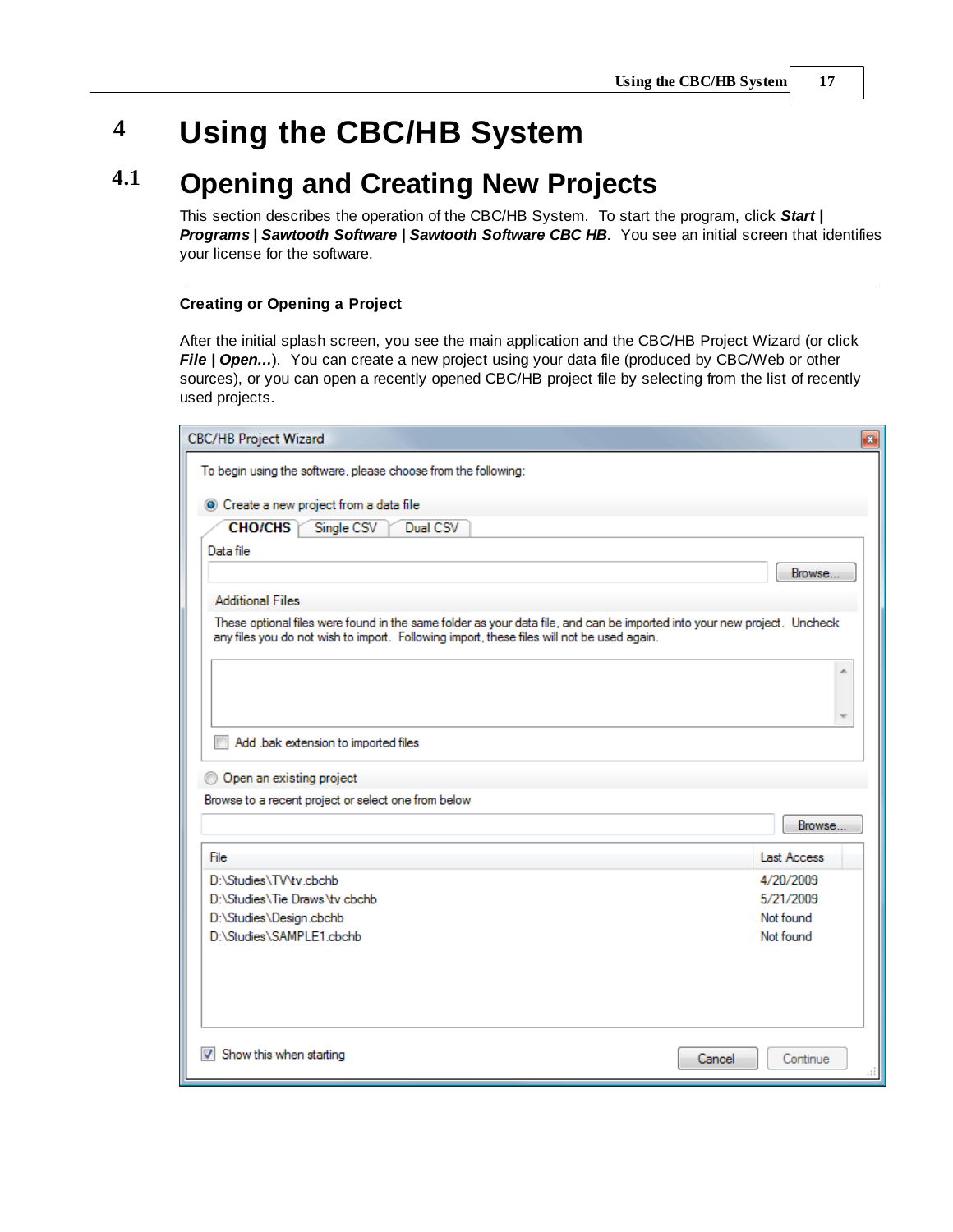The project wizard has the following options:

#### **Create a new project from a data file**

If you collected CBC data using Sawtooth Software's CBC or ACBC systems, you should use Lighthouse Studio (formerly known as SSI Web--the platform containing those programs) to export a *studyname.cho* or *studyname.chs* file (with its accompanying labels file, called *studyname.att*). A *studyname.cho* file is a text file that contains information about the product concepts shown and the answers given for choose-one (standard discrete choice) tasks. A *studyname.chs* file is a text file that contains information about product concepts shown and answers given for allocation (constantsum) tasks. From Lighthouse Studio (formerly known as SSI Web), click *File | Export Data | Prepare CBC Data Files* to generate the *studyname.cho* or *studyname.chs* file.

*Note: If you supplied any earlier CBC/HB control files (.EFF, .VAL, .CON, .SUB, .QAL, .MTRX), these files are also available for import into your new CBC/HB project (you may uncheck any you do not wish to import).*

#### **Open an existing project**

Click this option to open an existing CBC/HB v5 project with a .cbchb extension. Projects created with CBC/HB v4 will be updated to the new version (NOTE: updated projects can no longer be opened with v4).

#### **Saving the Project**

Once you have opened a project using either of the methods above and have configured your desired settings for the HB run, you can save the project by clicking *File | Save*. The settings for your CBC/HB run are saved under the name **studyname.cbchb**. If you want to save a copy of the project under a new name (perhaps containing different settings), click **File | Save As** and supply a new project (study) name. A new project is stored as **newstudyname.cbchb**.

Note: You may find it useful to use the File | Save As feature to create multiple project files containing different project settings, but all utilizing the same data set. That way, you can submit the multiple runs *in batch mode using Analysis | Batch Estimation....*

#### **Edit | View Data File**

It is not necessary to know the *[layout](#page-72-0)* of the studyname.cho or studyname.chs file to use CBC/HB effectively. However, if you are interested, you can click the *Edit | View Data File* option. Any changes you make to this file are committed to disk (after prompting you to save changes), so take care when viewing the data file.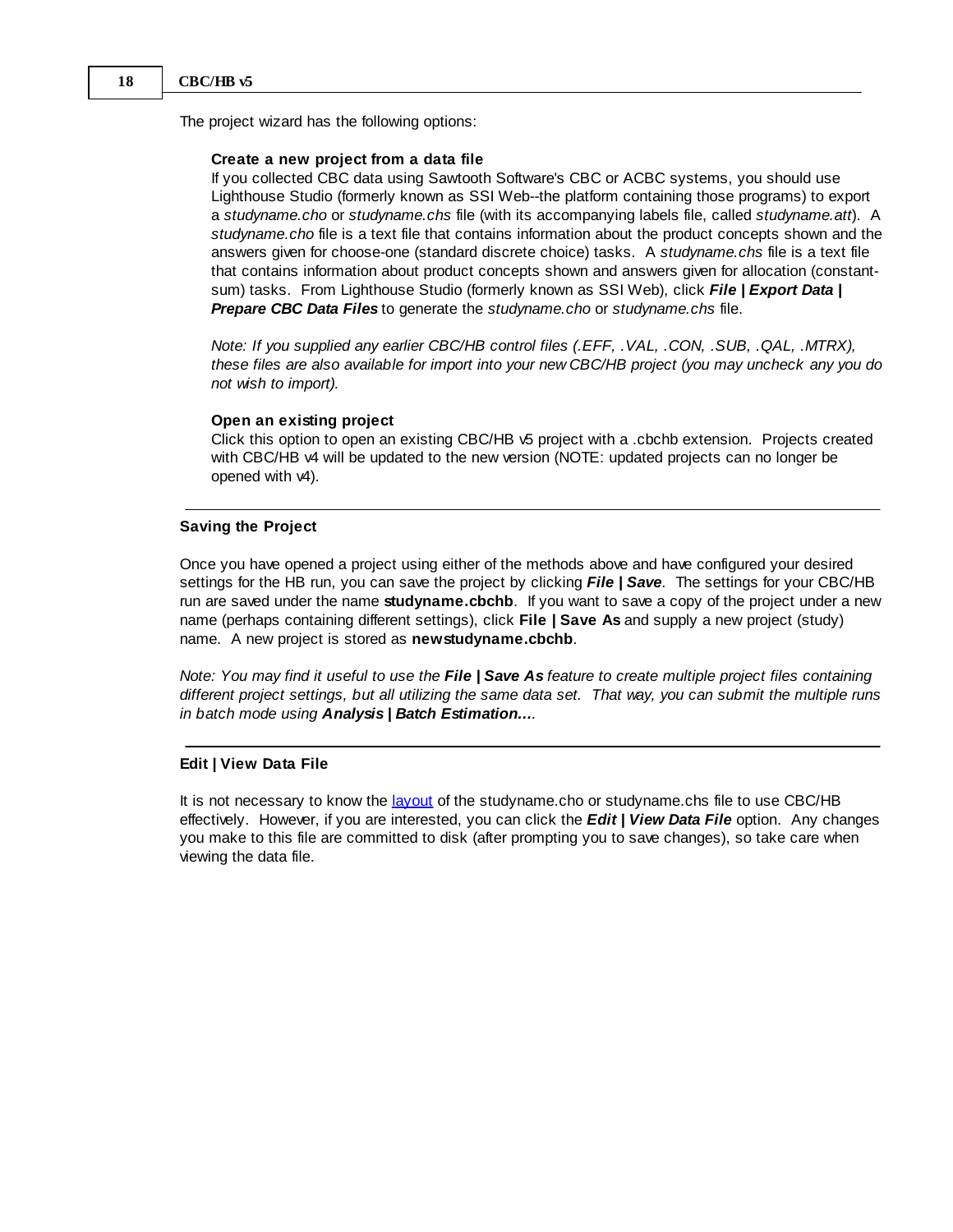# <span id="page-24-0"></span>**4.2 Creating Your Own Datasets in .CSV Format**

Most users will probably automatically prepare data files in the studyname.cho or studyname.chs format using Sawtooth Software's CBC or ACBC systems. But, other datasets created in other ways can be analyzed within the CBC/HB system. You can prepare these datasets in the .cho or .chs [format](#page-72-0). Or, you can use the simpler .CSV formats described below.

#### **Single CSV Format**

*(Design and Responses within Same File)*

You can save your data to a comma-separated values (CSV) file, for example, from Excel.

You may also convert existing .CHO files to the .CSV format described below using *Tools + Convert .cho to .csv*. The layout of the file is:

Column 1: Caseid (i.e. respondent number) Column 2: Task# (i.e. question number, or set number) Column 3: Concept# (i.e. alternative number) Next Columns: One column per attribute.

("None" concept is coded as a row of zeros.)

Final Column: Response/choice.

(With standard CBC questionnaires, respondents pick just one concept. The chosen concept is coded as "1," and the non-chosen concepts are coded "0." For allocation-based data (e.g. constant sum), you record how many chips are allocated within the response column. The response column can also accept decimal values. For Best-Worst CBC data, the best concept is coded as "1" and the worst concept is coded as "-1".)

Below is an example, showing the first 3 tasks for respondent #1001. This questionnaire includes 4 product concepts per task, where the 4th concept is the "None" alternative. The respondent chose concept #2 in the first task, "

None" in the second task, and concept #3 in the third task. Additional tasks and respondents follow in later rows.

|    | А      | B | С              | D    | E                | F                | G | H             |
|----|--------|---|----------------|------|------------------|------------------|---|---------------|
| 1  | CASEID |   | Task# Concept# | Att1 | Att <sub>2</sub> | Att <sub>3</sub> |   | Att4 Response |
| 2  | 1001   | 1 |                |      | 1                | з                | 4 | n             |
| 3  | 1001   | 1 | 2              |      | 2                | 5                | 1 |               |
| 4  | 1001   | 1 | 3              | 3    | з                | 1                | 2 | Ω             |
| 5  | 1001   | 1 | 4              | 0    | 0                | 0                | 0 |               |
| 6  | 1001   | 2 | 1.             | 3    | 2                | 2                | З |               |
| 7  | 1001   | 2 | 2              |      | 1                | 4                | 2 |               |
| 8  | 1001   | 2 | 3              | 2    | з                | 4                | 1 |               |
| 9  | 1001   | 2 | 4              | 0    | 0                | 0                | 0 |               |
| 10 | 1001   | 3 | 1              |      | 3                | 3                | 4 | n             |
| 11 | 1001   | 3 | 2              | 2    | 2                | 4                | 3 |               |
| 12 | 1001   | 3 | З              | 3    | 1                | 5                | 1 |               |
| 13 | 1001   | 3 | 4              | 0    | 0                | 0                | 0 |               |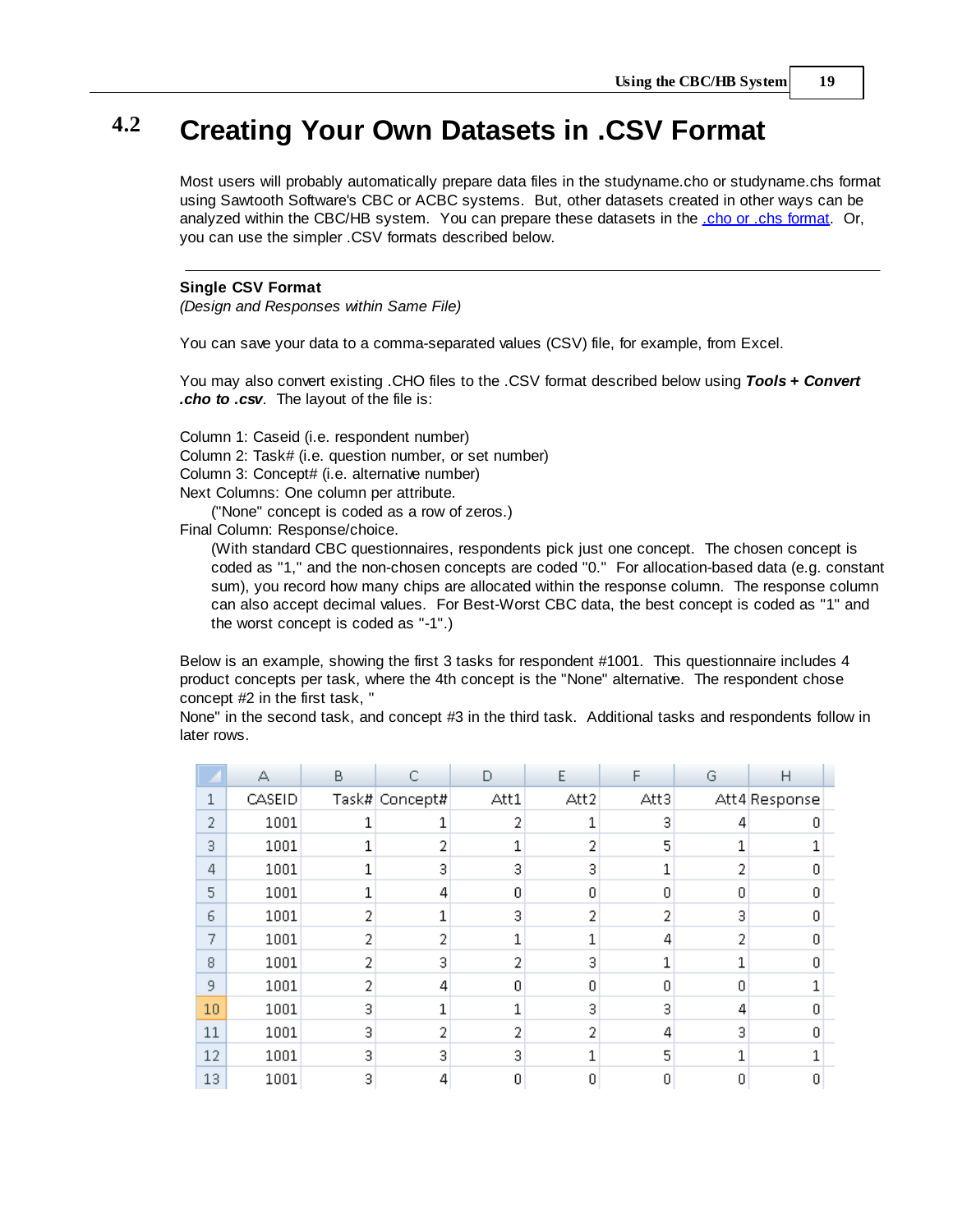Respondent IDs should be unique. Task# and Concept# should always be coded in ascending order. Different respondents could potentially have different numbers of tasks, and different tasks can have different numbers concepts under this layout. Missing responses are coded as "0".

By default, CBC/HB assumes each attribute column contains integer values that it will need to expand via effects-coding (part-worth function). But, if you want to "take over" all or portions of the design matrix and wish to specify columns that are to be used as-is (user-specified), even potentially including decimal values, then you may do so. You will need to identify such columns as "User-Specified" coding within CBC/HB's *Attribute Information* tab.

Note: Dual-Response None studies (see Appendix J) cannot be coded using the Single CSV Format.

#### **Dual CSV Format**

*(Design and Responses in Separate Files)*

This format can be more compact that the previously described layout when just a few versions (blocks) of the questionnaire are being used. For example, if just four versions of the questionnaire were being employed (such as for a paper-and-pencil study), the four versions could be described just once in one CSV file, and then respondent answers could be given in a second file (including which version# each respondent received). The format is as follows:

#### *Design File:*

Column 1: Version# Column 2: Task# (i.e. question number, or set number) Column 3: Concept# (i.e. alternative number) Next Columns: One column per attribute. ("None" concept is coded as a row of zeros.)

Below is an example, showing the first 3 tasks for version #1 of the CBC questionnaire. This questionnaire includes 4 product concepts per task, where the 4th concept is the "None" alternative. Additional tasks and versions follow in later rows.

|                | А        | B |                | D    | Ε                | F                | G    |
|----------------|----------|---|----------------|------|------------------|------------------|------|
| 1              | Version# |   | Task# Concept# | Att1 | Att <sub>2</sub> | Att <sub>3</sub> | Att4 |
| $\overline{2}$ | 1        | 1 |                | 2    | 4                | 3                | 4    |
| 3              | 1        |   | 2              |      | 2                | 5                |      |
| 4              |          |   | з              | 3    | з                |                  | 2    |
| 5              | 1        |   | 4              | n    | Ω                | Ω                | 0    |
| 6              |          | 2 |                | 3    | 2                | 2                | 3    |
| 7              |          | 2 |                |      |                  | Δ                | 2    |
| 8              | 1        | 2 | з              |      | 3                | 1                |      |
| 9              | 1        | 2 | 4              | n    | n                | 0                | 0    |
| 10             | 1        | 3 |                |      | з                | 3                | 4    |
| 11             | 1        | 3 | 2              | 2    | 2                | 4                | 3    |
| 12             |          | 3 | 3              | 3    |                  | 5                |      |
| 13             |          | 3 |                |      |                  | n                |      |

(Any "fixed tasks" (holdout tasks) that are constant across versions are coded at the top of the design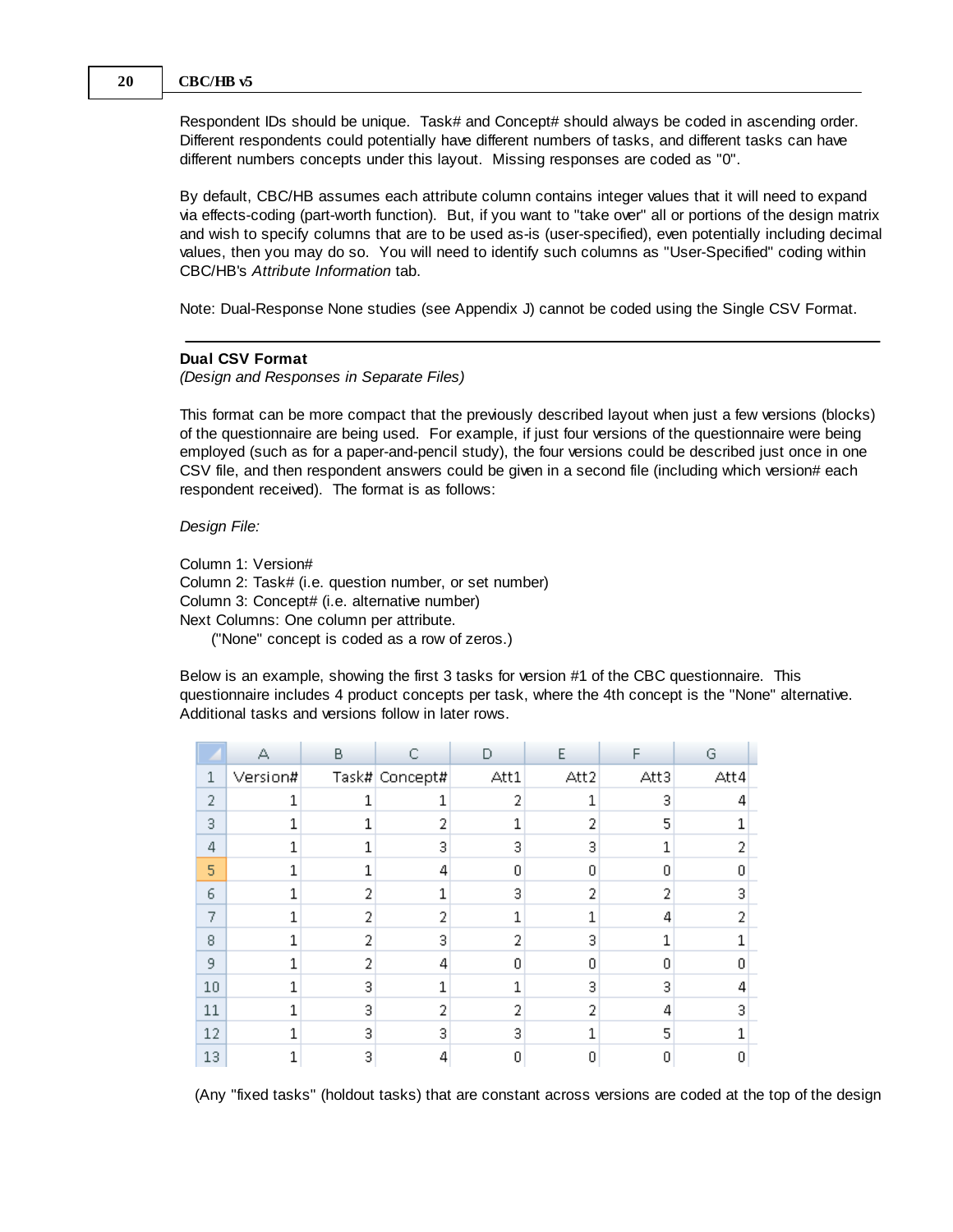file as Version 0.)

Task# and Concept# should always be coded in ascending order.

*Respondent Answers File:*

Column 1: Caseid (i.e. respondent number) Column 2: Version# (i.e. block number) Next Columns: Responses (one per task).

The response columns are coded differently, depending on the type of CBC questionnaire. When you specify on the *Data Files* tab that your data have the CSV layout (separate design and response files), the software asks you to provide more information regarding the type of responses in your study:

Response Type:

- a) Discrete choice (single response per task)
- b) Chip allocation (response for each concept)
- c) Best/Worst (best and worst responses for each task)

None Option:

- a) A 'none' option is not included
- b) A "none' option is included
- c) A "dual response none" option is included

The responses found in the Respondent Answers File must be compatible with your specification above:

#### *Discrete choice*

a) If there is a "None" option in the design file, there should be one response per task (the chosen concept 1..n); integers only. Missing="0".

b) If there is not a "None" option in the design file:

i) If *not* using dual response none, there should be one response per task (the chosen concept 1..n); integers only. Missing="0".

ii) If using "Dual Response None" (see Appendix J), there should be two responses per task: Response #1: the chosen concept 1..n or 0 if missing (integers only) Response #2: 1=would\_buy, 2=would\_not\_buy, 0=missing (integers only)

#### *Chip allocation*

There should be one response per concept (the number of chips); decimals allowed. Missing="0".

#### *Best/Worst*

a) if *not* using dual response none, there should be two responses per concept (integers only, missing=0):

Response #1: "best" concept

Response #2: "worst" concept

b) If using "Dual Response None" (see Appendix J), there should be three responses per task (integers only, missing=0):

Response #1: "best" concept

Response #2: "worst" concept

Response #3: 1=would\_buy, 2=would\_not\_buy, 0=missing (integers only)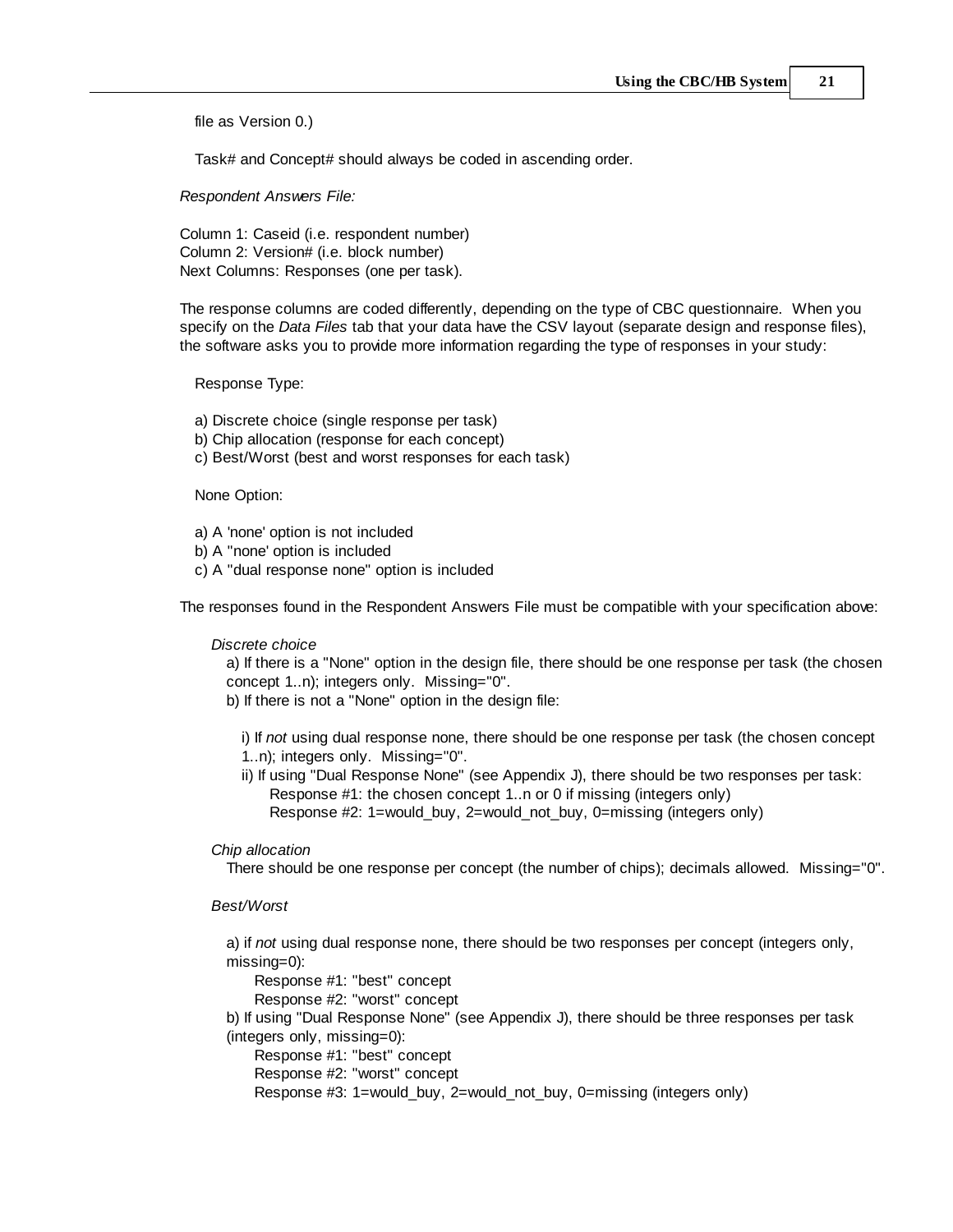Fixed task (holdout task) responses should be first, keeping order with the design file.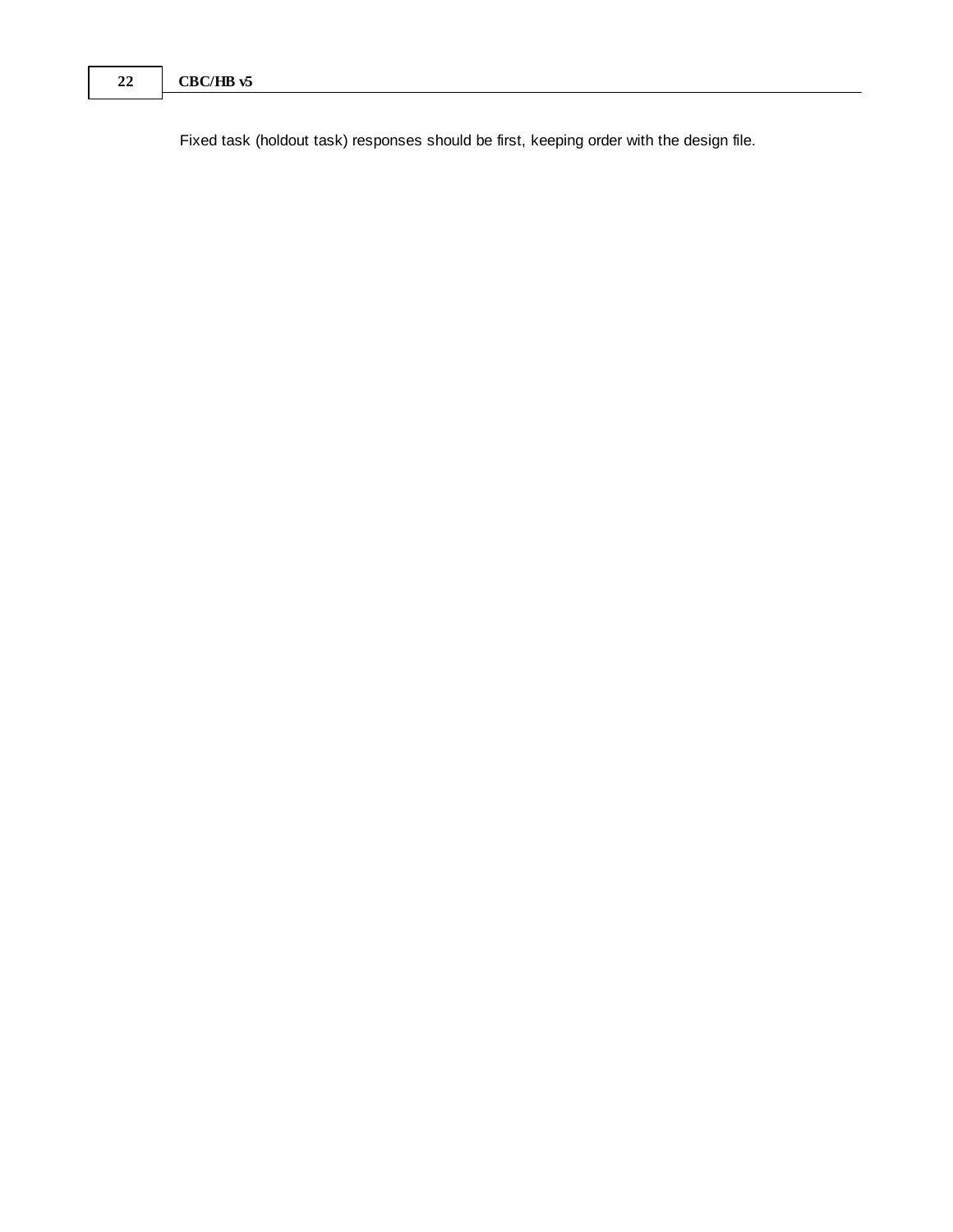## <span id="page-28-0"></span>**4.3 Home Tab and Estimating Parameters**

After you create a new project or open an existing project, the main project window is displayed with six main tabs: **Home**, **Data Files**, **Attribute Information**, **Choice Task Filter**, **Settings**, and **Advanced**.

| D:\Studies\TV\tv.cbchb                                                                                                                   | ьx.<br>▣<br>- 11        |
|------------------------------------------------------------------------------------------------------------------------------------------|-------------------------|
| Data Files<br>Attribute Information<br><b>Choice Task Filter</b><br>Home                                                                 | Settings<br>Advanced    |
| <b>Estimation</b>                                                                                                                        |                         |
| The project is periodically checked for errors. Any problems are displayed<br>below. If no problems are found, you may begin estimation. | Estimate Parameters Now |
| No errors or warnings were found.                                                                                                        |                         |
|                                                                                                                                          |                         |
|                                                                                                                                          |                         |
|                                                                                                                                          |                         |
|                                                                                                                                          |                         |
| Project Notes                                                                                                                            |                         |
|                                                                                                                                          |                         |
|                                                                                                                                          |                         |
|                                                                                                                                          |                         |
|                                                                                                                                          |                         |

Two panels are shown on the *Home* tab. The first reports any error messages for the study. The second is a workspace in which you can write notes, or cut-and-paste information from your HB runs for your documentation and review.

The *Home* tab also includes the *Estimate Parameters Now...* button, which is the button you click when you are ready to perform HB estimation.

#### **Performing HB Estimation**

When you click *Estimate Parameters Now...*, two things happen. First CBC/HB makes temporary binary data files that can be read much faster than the text-based .cho or .chs data files. Preparation of data files takes a moment, and then you see a screen like the following:

CBC/HB Build Process (5/18/2009 12:47:44 PM) ===================================================== Data File: D:\Studies\Tv.cho Attribute Coding Levels ----------------------------------------------------- Brand **Part Worth** 3 Screen Size **Part Worth** 3 Sound Quality **Part Worth** 3 Channel Blockout Part Worth 2 Picture-in-picture Part Worth 2 Price Part Worth 4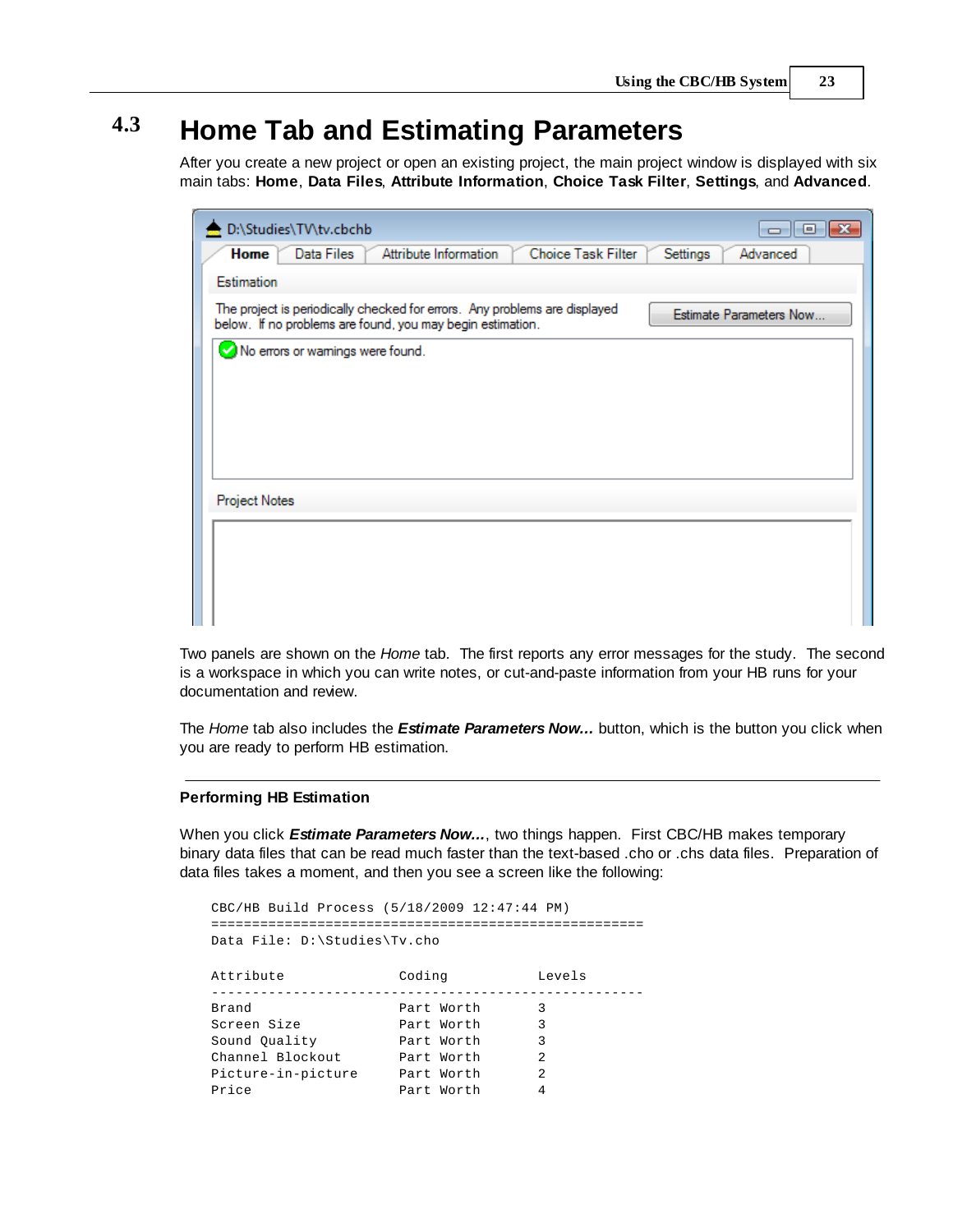The number of parameters to be estimated is 11. All tasks are included in estimation Build includes 352 respondents Total number of choices in each response category: Category Number Percent ----------------------------------------------------- 1 1253 19.78% 2 1275 20.12% 3 1345 21.23% 4 1228 19.38% 5 1235 19.49%

There are 6336 expanded tasks in total, or an average of 18.0 tasks per respondent

The first portion of the report identifies the source data file.

Next, the attribute list is shown, indicating the type of coding used and the number of levels for each attribute. If you want to include interactions or exclude any attributes, you may do so from the *Attribute Information* tab. If you want to treat any attributes as linear rather than as part worth (categorical dummy) coding, you may also make these changes from the *Attribute Information* tab.

The number of parameters to be estimated and number of respondents included is displayed. Unless you have specified interaction effects from the *Attribute Information* tab, all attributes will be included as main effects, plus a None parameter if that option was offered in the questionnaire. The number of parameters will depend on the number of attributes and levels and their coding. Effects coding is the default, in which case the sum of part worths within each attribute is zero. Any single level can therefore be deleted from each attribute for estimation, and recovered at the end of the computation as the negative of the sum of the included levels. We delete the final level of each attribute, and then after iterations have concluded we expand each individual's part worths to include the deleted levels.

The number of parameters shown on this screen is usually the number remaining after one level is deleted from the part worth levels for each attribute. If you include interactions, delete attributes, or use linear coding of attributes using the *Attribute Information* tab, the number of parameters to be estimated will vary accordingly.

The next information is a count of the number of times respondents selected alternatives 1 through 5 of the choice tasks. This is just incidental information about your data file that may or may not be useful.

Next are shown the total number of choice tasks and average choice tasks per respondent.

If you are satisfied with the way your data have been prepared, click *Continue with estimation* to begin the HB iterations. If not, click *Do not estimate now* to return to the main menu.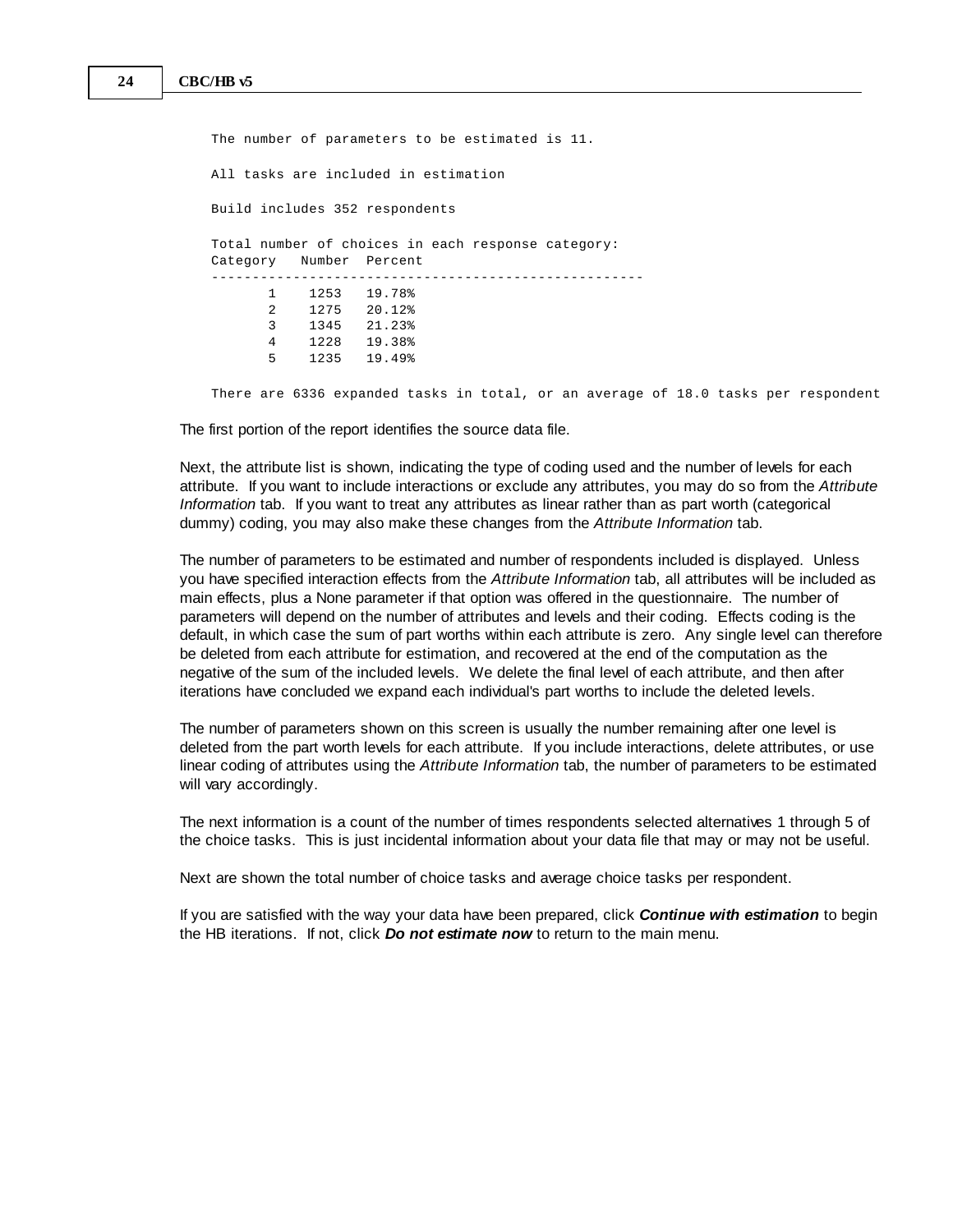## <span id="page-30-0"></span>**4.4 Monitoring the Computation**

While the computation is in progress, information summarizing its current status and recent history is provided on a screen like the example below:



These are results for an actual data set, obtained relatively early in the computation. The information at the top of the screen describes the settings that were chosen before the computation was begun. This run uses the default settings of 10,000 preliminary iterations, followed by 10,000 further iterations during which each iteration is used, but the random draws themselves are not saved to disk.

At the time this screen print was made, the 5,204<sup>th</sup> iteration had just been completed. A graphic shows a history of the estimates of respondent parameters (elements of the average betas) to this point in the computation. This graphic is useful for assessing whether convergence has been reached. The graphic is divided into two regions, a gray region at the left, which represents the preliminary "burn in" iterations, prior to assuming convergence, and the white region at the right in which the subsequent draws are used to create point estimates of the parameters for each respondent.

The information in the two columns in the middle-left of the screen provides a detailed summary of the status of the computation, and we shall examine those values in a moment. Also, an estimate of the time remaining is shown. 11 minutes and 28 seconds are required to complete this computation. This information is updated continuously.

At the bottom of the screen is the *Stop estimation* button. When this is selected, the current iteration is finished and the current status of the computation is saved to disk for potential re-starting later. If the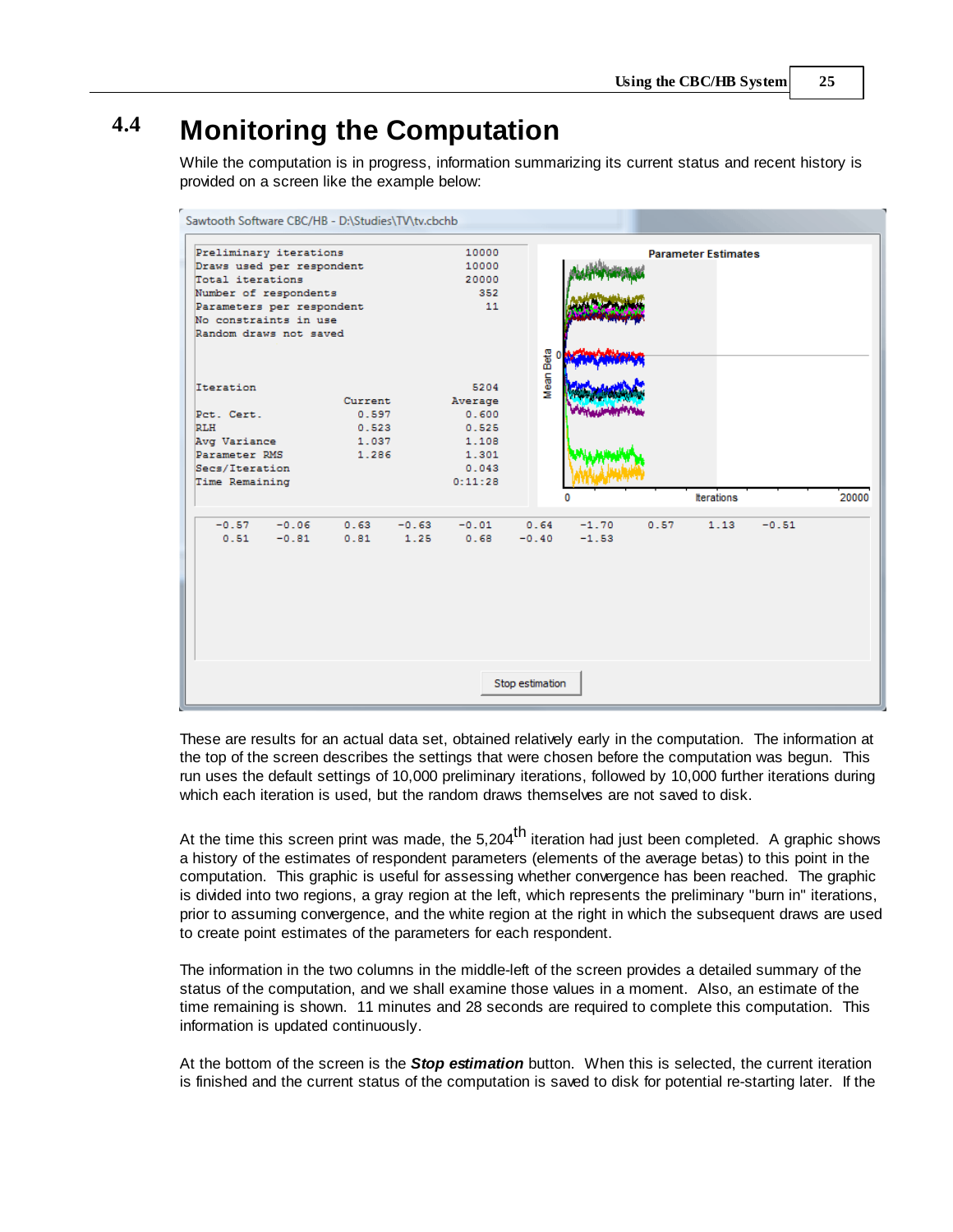**Stop estimation** button is clicked during the second stage of estimation (the gray region of the graphic, after 10,000 iterations in this case) after we've assumed convergence and begun to use subsequent draws, the run will be halted and the current status saved, but the results from previous iterations will be deleted. When the computation is restarted all of the iterations during which results are to be used will be repeated.

We now describe the statistics displayed on the screen. There are two columns for most. In the first column is the actual value for the previous iteration. The second column contains an exponential moving average for each statistic. At each iteration the moving average is updated with the formula:

new average = .01\*(new value) + .99\*(old average)

The moving average is affected by all iterations of the current session, but the most recent iterations are weighted more heavily. The most recent 100 iterations have about 60% influence on the moving averages, and the most recent 500 iterations have about 99% influence. Because the values in the first column tend to jump around quite a lot, the average values are more useful.

On the left are four statistics indicating "goodness of fit" that are useful in assessing convergence. The "Pct. Cert." and "RLH" measures are derived from the likelihood of the data. We calculate the probability of each respondent choosing as he/she did on each task, by applying a logit model using current estimates of each respondent's part worths. The likelihood is the product of those probabilities, over all respondents and tasks. Because that probability is an extremely small number, we usually consider its logarithm, which we call "log likelihood."

"Pct. Cert." is short for "percent certainty," and indicates how much better the solution is than chance, as compared to a "perfect" solution. This measure was first suggested by Hauser (1978). It is equal to the difference between the final log likelihood and the log likelihood of a chance model, divided by the negative of the log likelihood for a chance model. It typically varies between zero and one, with a value of zero meaning that the model fits the data at only the chance level, and a value of one meaning perfect fit. The value of .600 for Pct. Cert. on the screen above indicates that the log likelihood is 60.0% of the way between the value that would be expected by chance and the value for a perfect fit.

RLH is short for "root likelihood," and measures the goodness of fit in a similar way. To compute RLH we simply take the **n**th root of the likelihood, where **n** is the total number of choices made by all respondents in all tasks. RLH is therefore the geometric mean of the predicted probabilities. If there were **k** alternatives in each choice task and we had no information about part worths, we would predict that each alternative would be chosen with probability 1/**k**, and the corresponding RLH would also be 1/**k**. RLH would be one if the fit were perfect. RLH has a value of .525 on the screen shown above. This data set has five alternatives per choice task, so the expected RLH value for a chance model would be  $1/5 =$ .2. The actual value of .525 for this iteration would be interpreted as just better than two and a half times the chance level.

The Pct. Cert. and RLH measures convey essentially the same information, and both are good indicators of goodness of fit of the model to the data. The choice between them is a matter of personal preference.

The final two statistics, "Avg Variance" and "Parameter RMS," are also indicators of goodness of fit, though less directly so. With a logit model the scaling of the part worths depends on goodness of fit: the better the fit, the larger the estimated parameters. Thus, the absolute magnitude of the parameter estimates can be used as an indirect indicator of fit. "Avg Variance" is the average of the current estimate of the variances of part worths, across respondents. "Parameter RMS" is the root mean square of all part worth estimates, across all part worths and over all respondents.

As iterations progress, all four values (Pct. Cert., RLH, Avg Variance, and Parameter RMS) tend to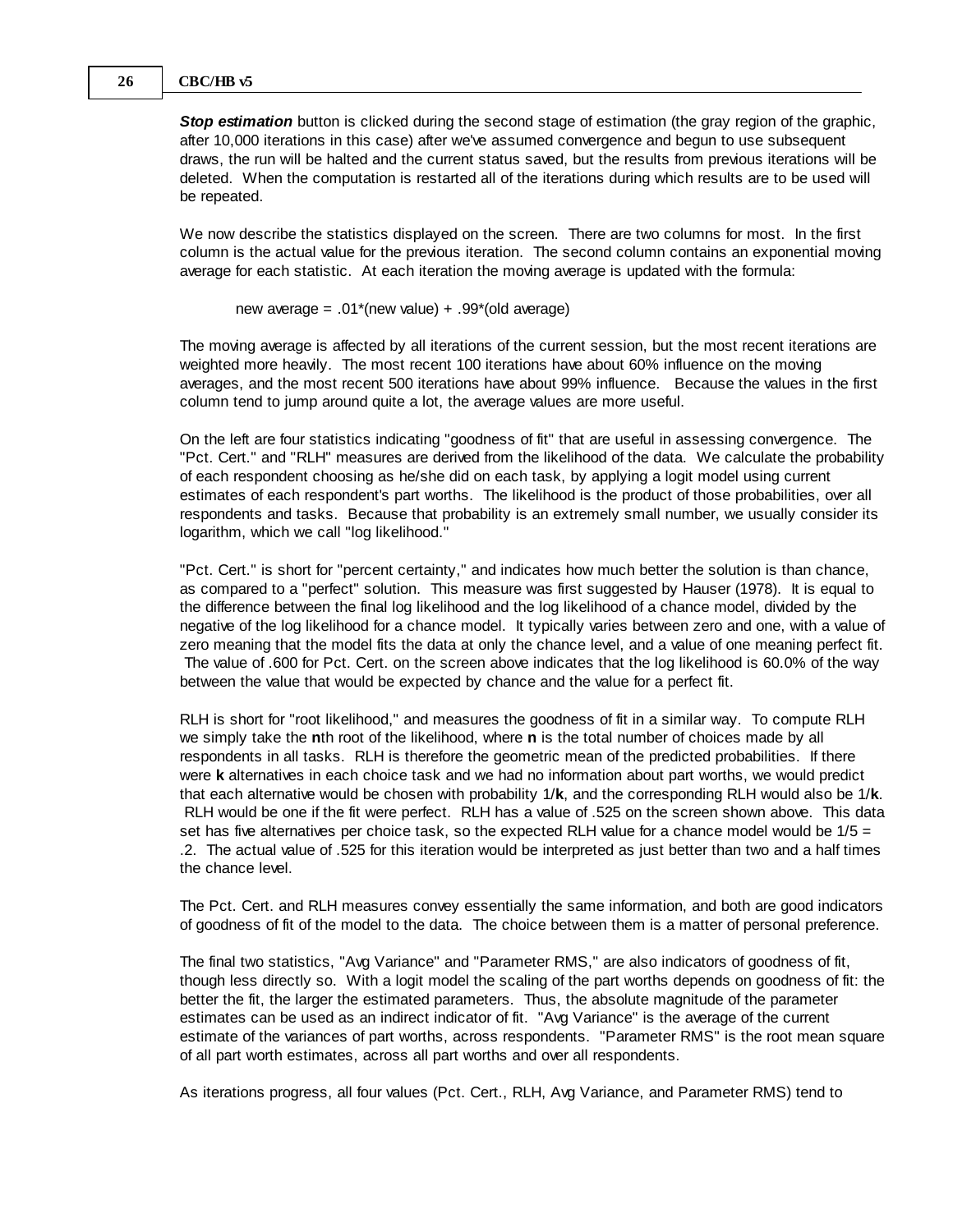increase for a while and then level off, thereafter oscillating randomly around their final values. Their failure to increase may be taken as evidence of convergence. However, there is no good way to identify convergence until long after it has occurred. For this reason we suggest planning a large number of initial iterations, such as 10,000 or more, and then examining retrospectively whether these four measures have been stable for the last several thousand iterations.

The studyname.log file contains a history of these measures, and may be inspected after the iterations have concluded, or at any time during a run by clicking *Stop estimation* to temporarily halt the iterative process. If values for the final few thousand iterations are larger than for the preceding few thousand, that should be considered as evidence that more iterations should be conducted before inferences are made about the parameters.

At the bottom of the screen are current estimates of average part worths. The entire "expanded" vector of part worths is displayed (up to the first 100 part worths), including the final level of each attribute that is not counted among the parameters estimated directly.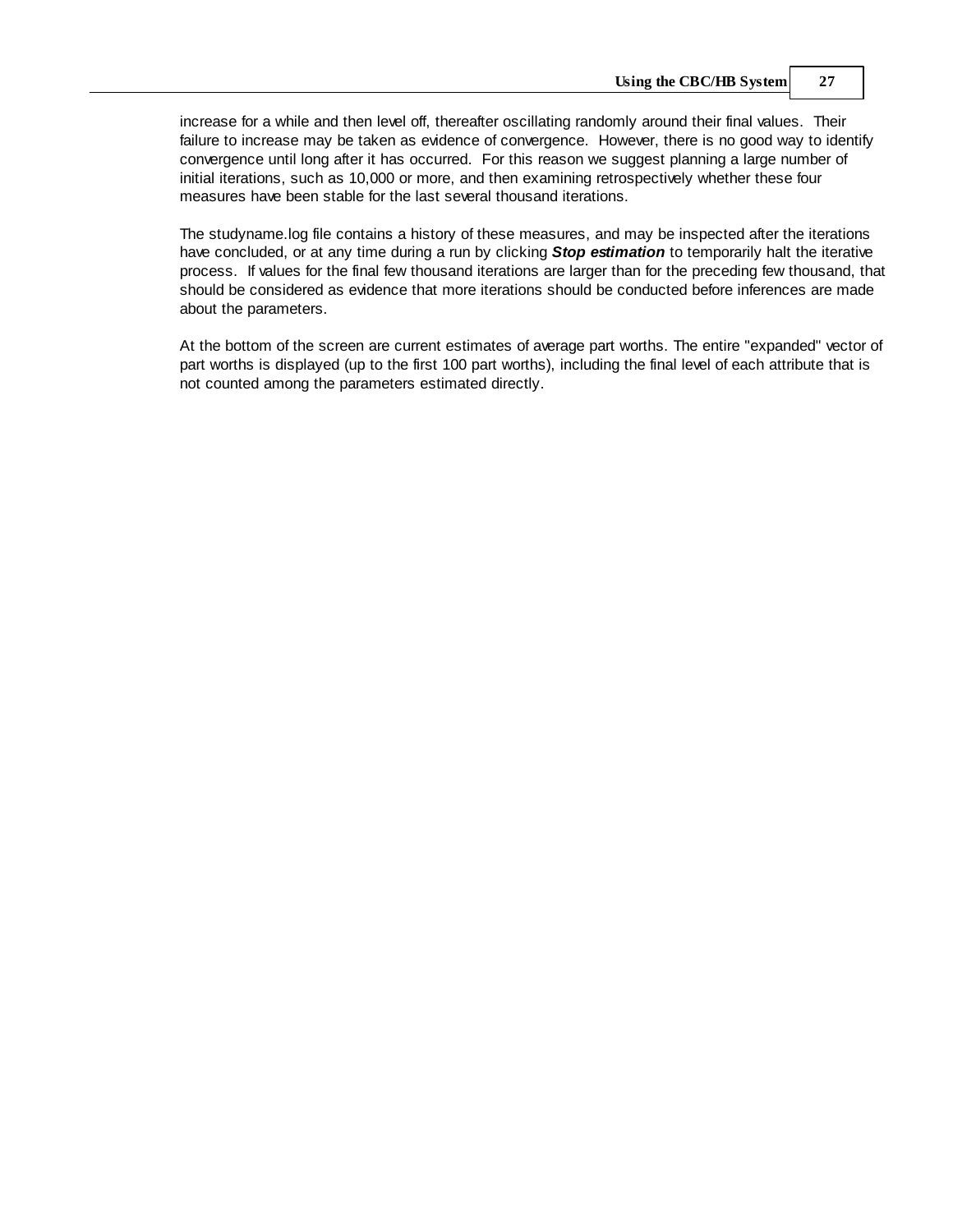## <span id="page-33-0"></span>**4.5 Restarting**

The computation may be thought of as having three stages:

- · The preliminary iterations before convergence is assumed, and during which iterations are not used for later analysis (the first 10,000 in the previous example)
- · The final iterations, during which results are used for later analysis (the final 10,000 in the previous example)
- · If random draws are saved to disk, the time after iterations have concluded in which averages are computed to obtain part worth estimates for each respondent and an estimate of the variances and covariances across respondents.

During the first two stages you may halt the computation at any time by clicking *Stop estimation*. The current state of the computation will be saved to disk and you will later be able to restart the computation automatically from that point. If you click *Stop estimation* during the second stage, any results already saved or accumulated will be lost, and you will have to do more iterations to replace those results.

Later, when you select *Estimate Parameters now...*, you will see a dialog like the one below:



You are given the choice of restarting from that point or beginning again. Unless you have changed the specifications for the preparation of data (e.g. changes to the Attribute Information or Estimation Settings tabs) you should almost always conserve the work already done by restarting from that point.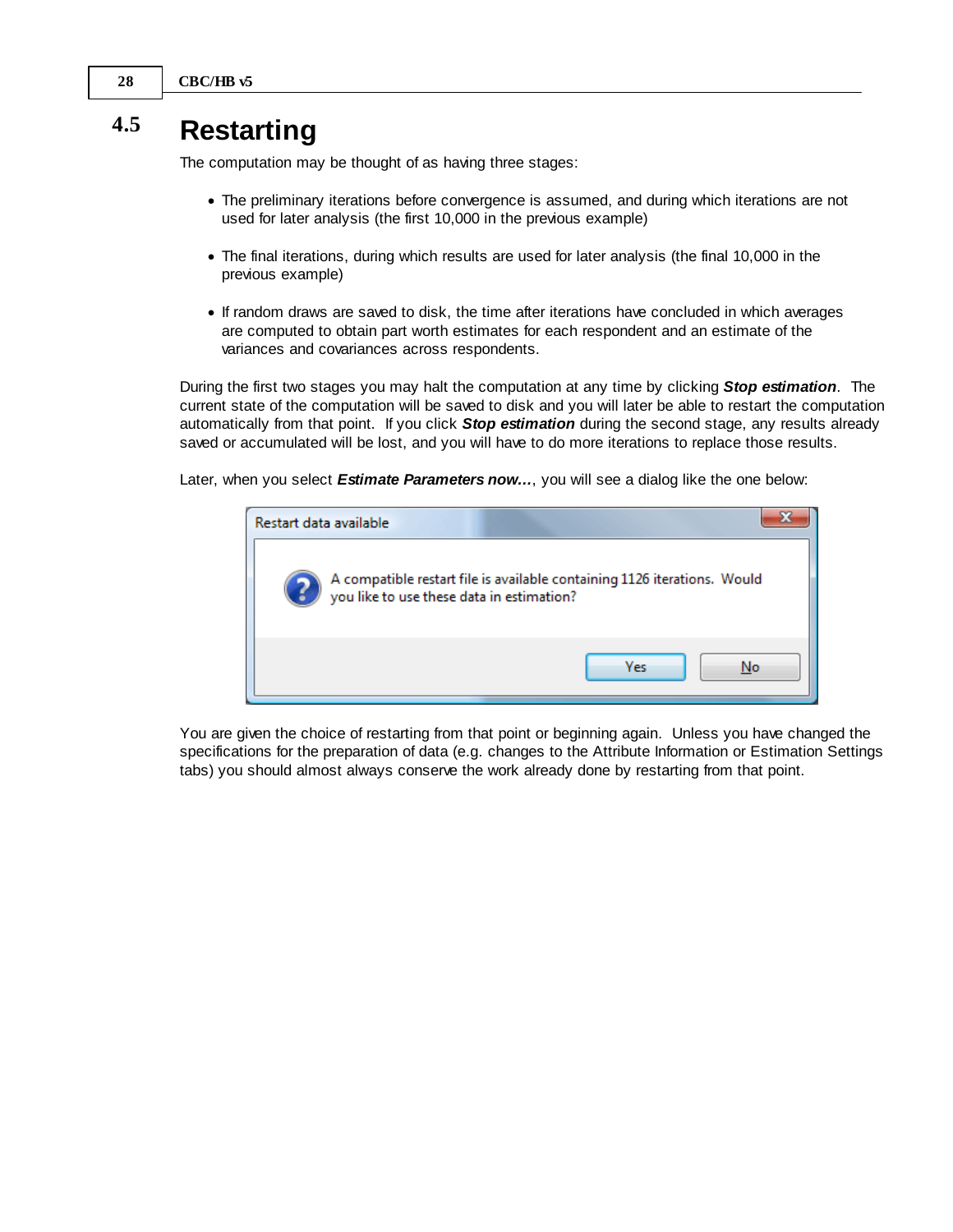### <span id="page-34-0"></span>**4.6 Data Files**

| Data Files<br><b>Choice Task Filter</b><br>Attribute Information<br>Settings<br>Advanced<br>Home                                                                                                  |
|---------------------------------------------------------------------------------------------------------------------------------------------------------------------------------------------------|
| Respondent Data                                                                                                                                                                                   |
| The data file can be files in the CHO/CHS format, a single CSV file, or a CSV design file and a CSV response file.<br>See the documentation for more information about these formats.             |
| Data format:                                                                                                                                                                                      |
| Sawtooth CHO/CHS layout<br>$\circ$                                                                                                                                                                |
| CSV layout (single file)                                                                                                                                                                          |
| CSV layout (design & response files)                                                                                                                                                              |
| Data file                                                                                                                                                                                         |
| D:\Studies\TV\ty.cho<br>Browse.                                                                                                                                                                   |
| Demographic Data                                                                                                                                                                                  |
| Demographic data files can be used for respondent filtering or covariate estimation. The file should be in CSV<br>format, with respondent number in the first column. A row of labels is allowed. |
| D:\Studies\TV\tv_demographics.csv<br>Browse.                                                                                                                                                      |

This tab shows you the respondent data file for your current project. A project can use data provided in a .cho or .chs file, or alternatively comma-separated values files using a single file or a combination of design and response files. You can change the data file used for the current project by browsing and selecting a new one. Note: the full path to the data file is used so that multiple projects can point to it. If you move the location of your project or data file, CBC/HB may later tell you that the data file cannot be found.

When the drop icon at the right of the **Browse** button is clicked, a menu appears.



You can view a quick summary of the data in the data file by clicking **Summary**. After a few moments, a report like the following is displayed:

```
Analysis of 'D:\Studies\TV\Tv.cho'
Number of respondents: 352
Total number of tasks: 6336
Average tasks per respondent: 18
Average concepts per task: 5
Average attributes per concept: 6
```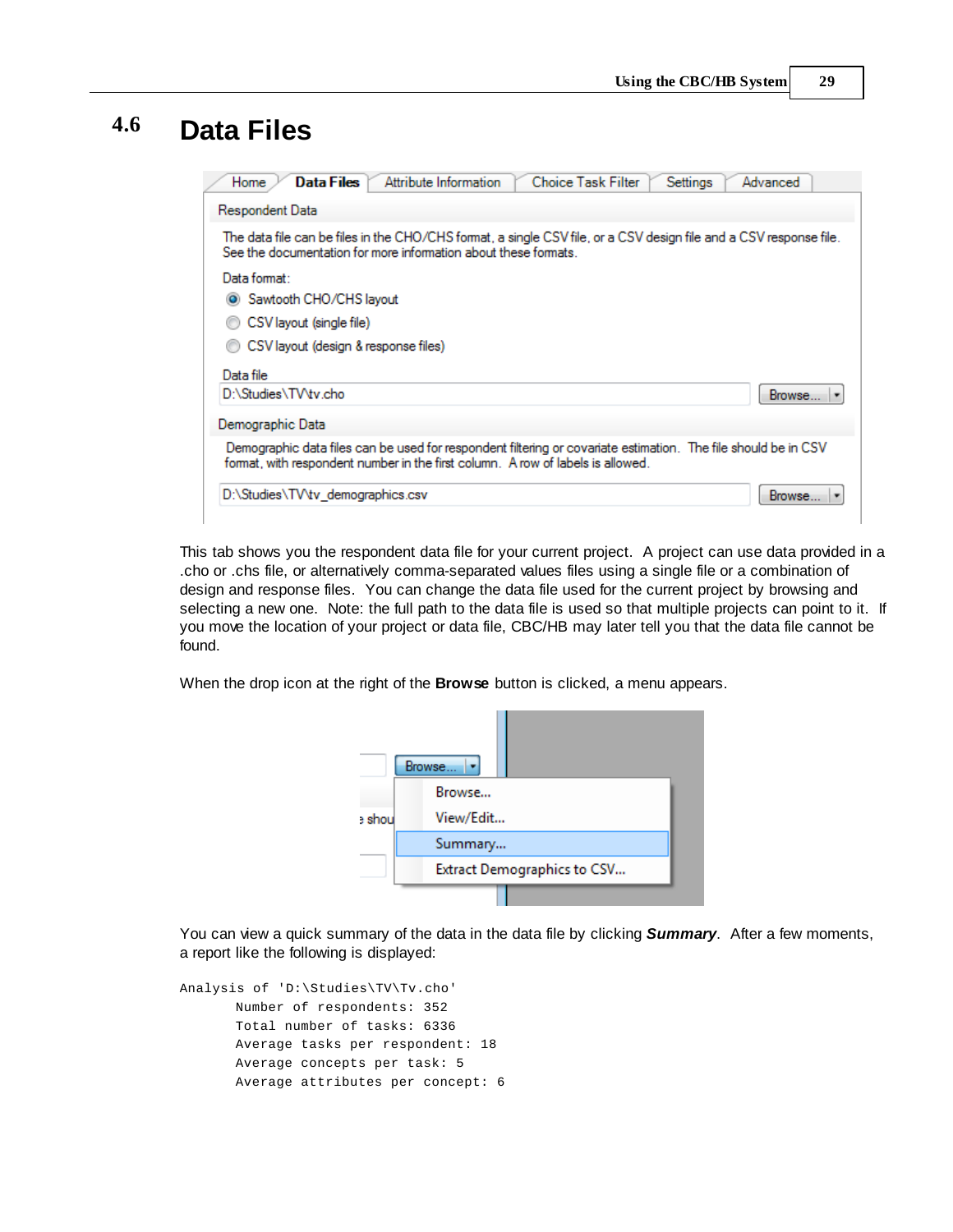You may view and also modify the data file by clicking View/Edit, however with large files it may be easier to edit them with a more full-featured editor such as Notepad or Excel.

In addition to the data file, you may specify a comma-separated values file containing demographic variables. The variables in this file can be used as respondent filters or included as covariates in estimation. If you already have demographics in a .cho or .chs file (as "extra" values on line 2 for each respondent) and would like to modify them or add other data, you can select *Extract Demographics to CSV* from the data file **Browse** button menu. This takes the extra demographic information available in the .cho or .chs files and writes them to a .csv file.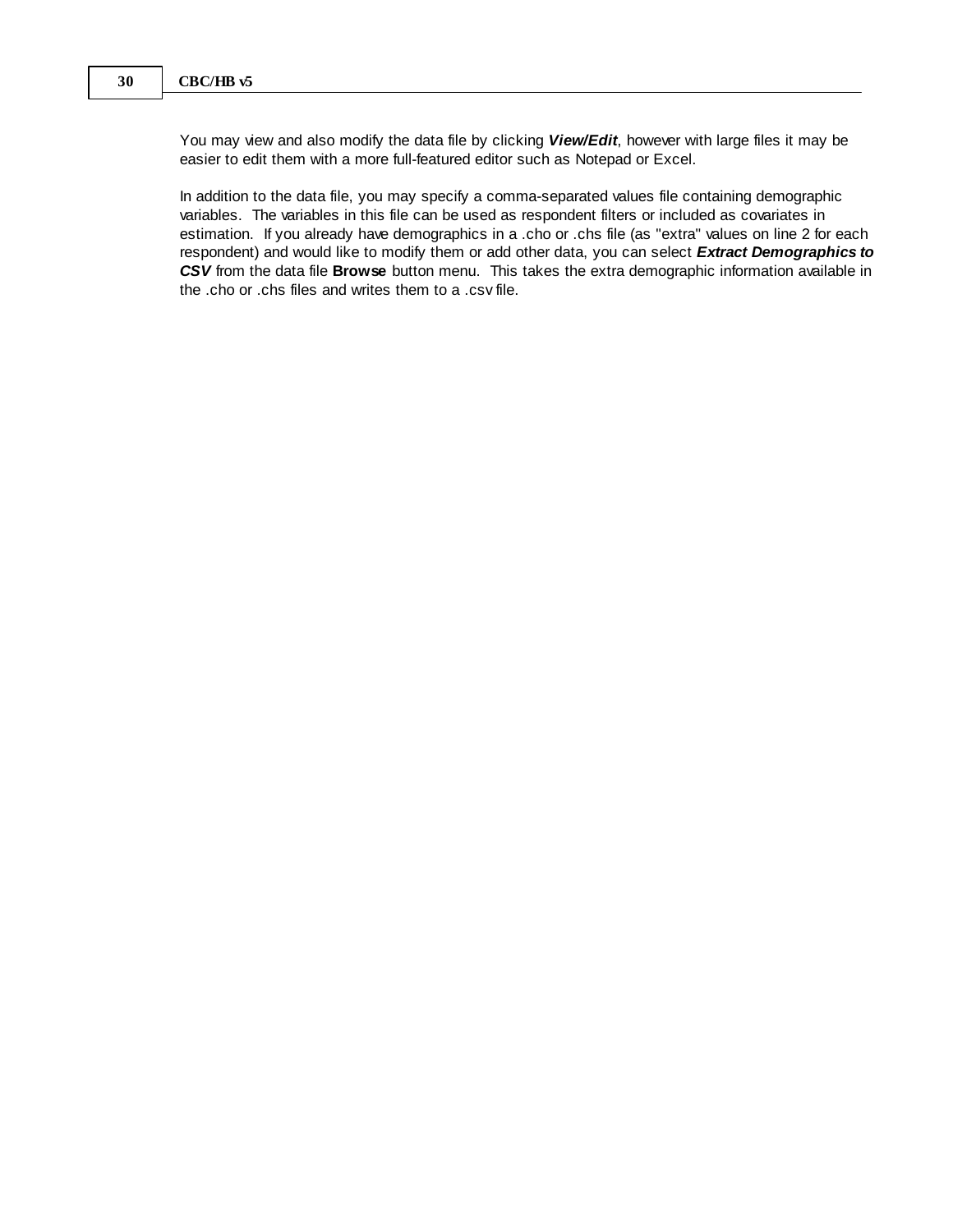# **4.7 Attribute Information**

| Home                         | Data Files                                                 | <b>Attribute Information</b> |                          | <b>Choice Task Filter</b> | Settings          | Advanced                    |
|------------------------------|------------------------------------------------------------|------------------------------|--------------------------|---------------------------|-------------------|-----------------------------|
| <b>Attributes</b>            |                                                            | Other Tasks +                |                          | Levels                    |                   |                             |
|                              | Label                                                      | Coding                       |                          |                           | Label             | Value                       |
|                              | Brand                                                      | Part Worth                   | $\blacktriangledown$     | 1                         | 25% below average | $-0.25$                     |
| $\overline{2}$               | Screen Size                                                | Part Worth                   | $\blacktriangledown$     | $\overline{2}$            | 10% below average | $-0.1$                      |
| 3                            | Sound Quality                                              | Part Worth                   | $\blacktriangledown$     | 3                         | 10% above averag  | 0.1                         |
| 4                            | Channel Blockout                                           | Part Worth                   | $\blacktriangledown$     | 4                         | 25% above averag  | 0.25                        |
| 5                            | Picture-in-picture                                         | Part Worth                   | $\overline{\phantom{a}}$ |                           |                   |                             |
| 6                            | Price                                                      | Linear                       | ۰                        |                           |                   |                             |
|                              |                                                            |                              |                          |                           |                   |                             |
|                              | Interactions [1 interaction(s), 3 total interaction terms] |                              |                          |                           |                   | $\operatorname{\mathsf{v}}$ |
| Attribute                    |                                                            | Interacting Attribute        |                          |                           | <b>Parameters</b> | Add                         |
| Brand [Part Worth, 3 levels] |                                                            | Price [Linear]               |                          |                           | 3                 | Edit                        |
|                              |                                                            |                              |                          |                           |                   | Remove                      |

The *Attribute Information* tab displays information about the attributes in your project, how they are to be coded in the design file (part worth, linear, user-specified, or excluded), and whether you wish to model any first-order interaction effects.

Generally, most projects will require few if any modifications to the defaults on this tab. Part worth (categorical effects- or dummy-coding) estimation is the standard in the industry, and HB models often do not require additional first-order interaction effects to perform admirably. For illustration, in the example above we've changed Price to be estimated as a linear function and have added an interaction between Brand and Price.

The attribute list was created when CBC/HB initially read the data (and optional) files. If you did not have an .att file containing labels for attributes and levels, default labels are shown. You may edit the labels by typing or pasting text from another application. If you have somehow changed the data file and the attribute list is no longer current, you can update it by clicking on the *Other Tasks* drop-down and selecting *Build attribute information from data file*. CBC/HB will then scan the data file to update the attribute information (any labels you typed in will be discarded).

The *Other Tasks* drop-down can also be used to change the coding of all attributes at the same time. This is helpful, for example, when using .cho files for MaxDiff studies, where all attributes need to be changed to *User Specified*.

# **Attribute Coding**

There are four options for attribute coding in CBC/HB:

**Part worth**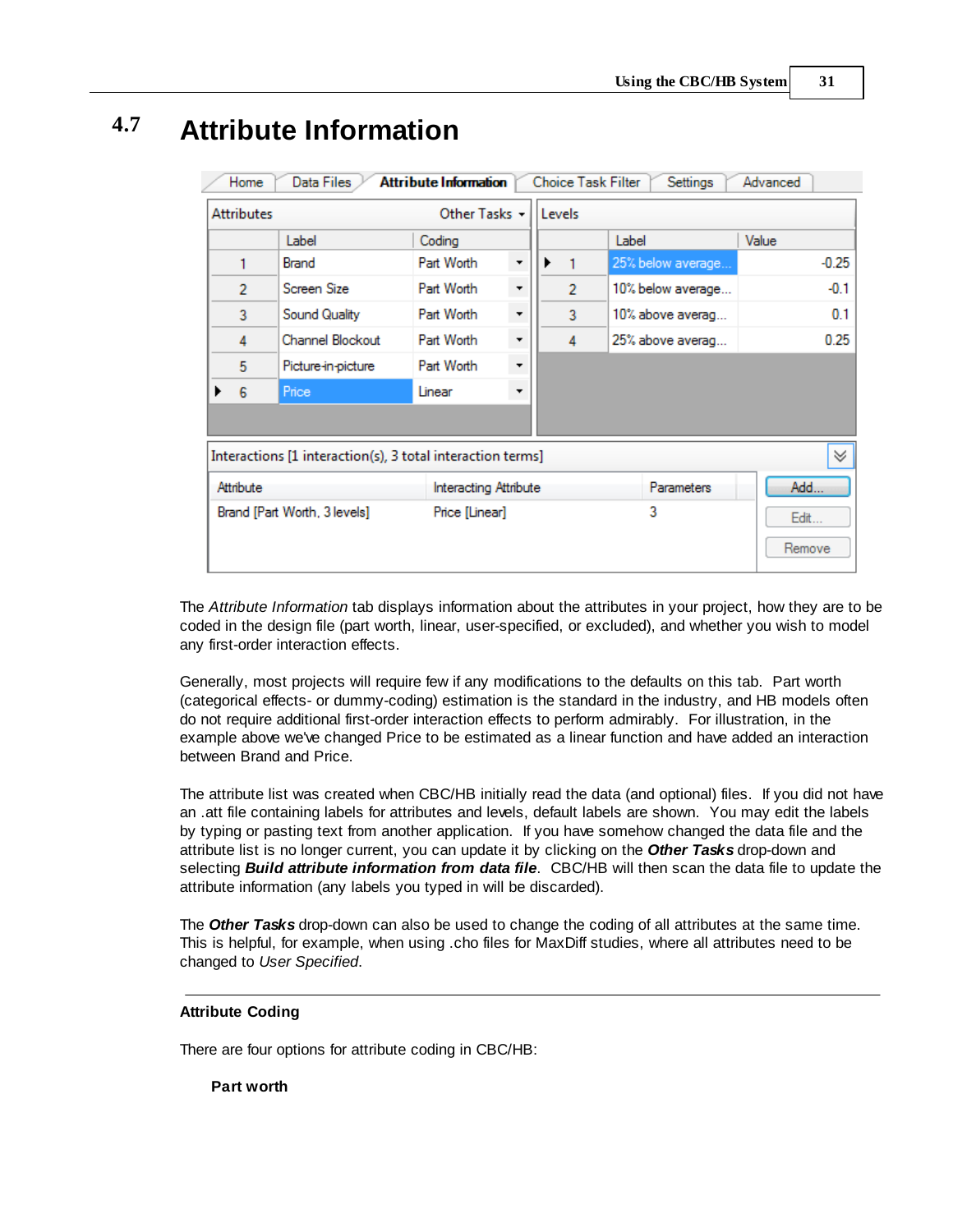This is the standard approach used in the industry. The effect of each attribute level on choice is separately estimated, resulting in separate part worth utility value for each attribute level. By default, CBC/HB uses effects-coding to implement part worth estimation (such that the sum of partworth utilities within each attribute is zero), though you can change this to dummy coding (in which the final level is set to zero) on the *[Estimation](#page-43-0) Settings* tab.

#### **Linear**

With quantitative attributes such as price or speed, some researchers prefer to fit a single linear coefficient to model the effect of this attribute on choice. For example, suppose you have a price variable with 5 price levels. To estimate a linear coefficient for price, you provide a numeric value for each of the five levels to be used in the design matrix. This is done by selecting *Linear* from the dropdown in the *Coding* column. The values for each level can be typed in or pasted from another application into the *Value* column of the level list. CBC/HB always enforces zero-centered values within attributes during estimation. If you do not provide values that sum to zero (within each attribute) within this dialog, CBC/HB will subtract off the mean prior to running estimation to ensure that the level values are zero-centered.

Let's assume you wish to use level values of .70, .85, 1.00, 1.15, and 1.30, which are relative values for 5 price levels, expressed as proportions of "normal price." You can specify those level values, and CBC/HB converts them to (-0.3, -0.15, 0.0, 0.15, and 0.3) prior to estimation. If we had used logs of the original positive values instead, then price would have been treated in the analysis as the log of relative price (a curvi-linear function).

When specifying level values for Linear coding, you should be aware that their scaling can dramatically affect the results. The range of scale values matters rather than their absolute magnitudes, as CBC/HB automatically zero-centers the coded values for linear terms, so values of 3003, 3005, and 3010 are automatically recoded as -3, -1 and +4. You should avoid using values with large ranges since proper convergence may only occur (especially with relatively sparse data sets) if the columns in the design matrix have similar variance. Part worth coded attributes have values of 1, 0 or -1 in the design matrix. For best results, we also recommend that you scale your values for linear attributes such that when zero-centered, their range is about +1 to -1. That said, we have found reasonable convergence even when values have a range of five or ten. But, ranges in the hundreds or especially thousands of units or more can result in serious convergence problems.

Important Note: If you use Linear coding and plan to use the utilities from the HB run in Sawtooth *Software's SMRT program for running market simulations, you'll need to create a .VAL file prior to importing the HB run into SMRT. Simply select Tools | Create VAL File. You should use the same relative values to specify products in simulations as were coded for the HB run, otherwise the beta (utility) coefficient will be applied inappropriately.*

#### **User-specified**

This is an advanced option for supplying your own coding of attributes in the .CHO or .CHS file (or optional .CSV files) for use in CBC/HB. For example, you may have additional variables to include in the model, such as dummy codes indicating whether an "end display" was displaying alongside a shelf-display task, which called attention to a particular brand in the choice set. There are a multitude of other reasons for advanced users to specify their own coding. Please see Appendix D for more information.

User-specified coding is also used for estimating parameters for .CHO datasets produced by our MaxDiff software. It is easiest to set all attributes to user-specified (in one step) using the *Other Tasks* drop-down control.

#### **Excluded**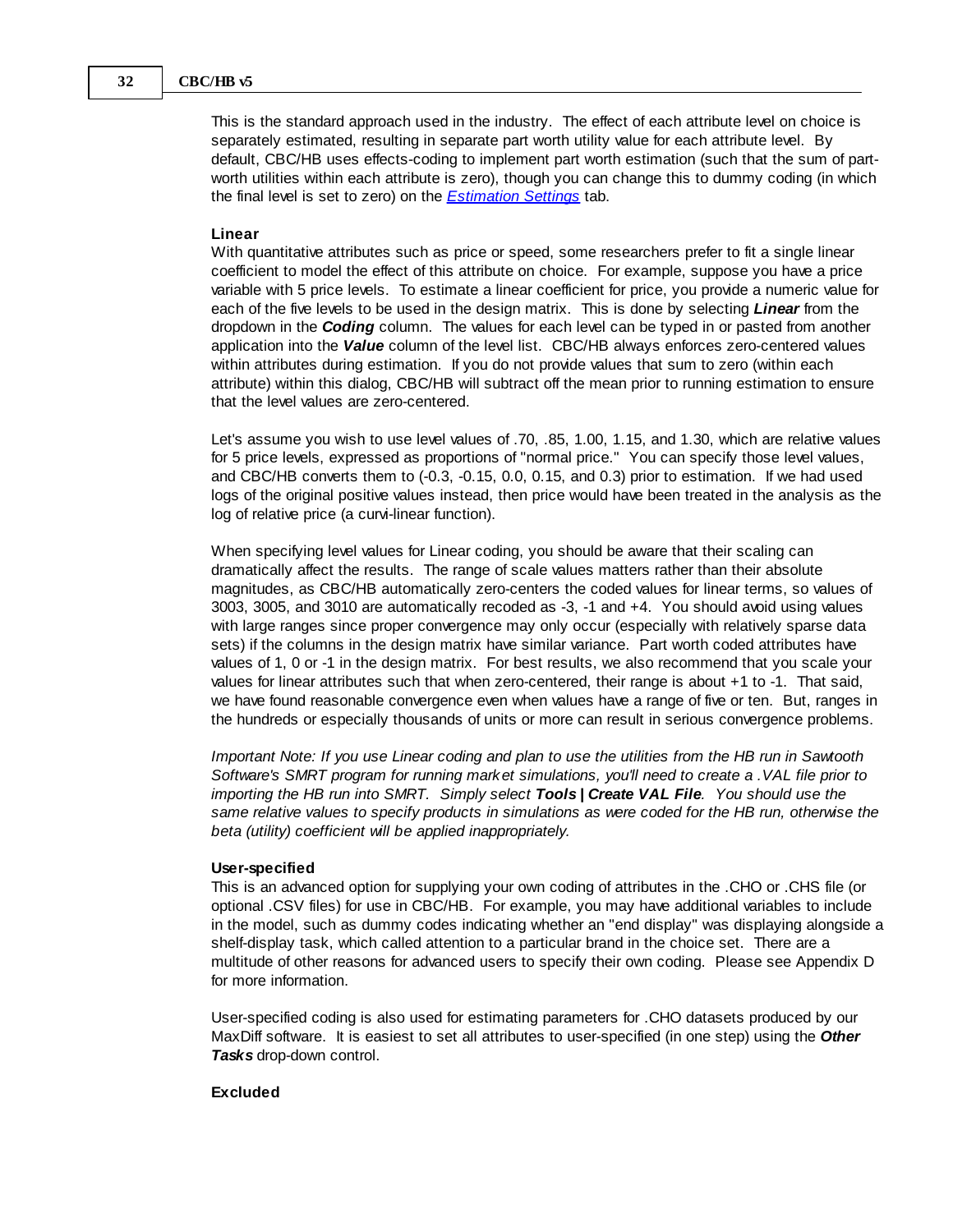Specify "excluded" to exclude the attribute altogether from estimation.

## **Specifying Interactions**

CBC/HB can automatically include first-order interactions (interactions between two attributes). To add interaction terms to the model, click the **Add...** button within the *Interactions* panel.

| <b>Add/Edit Interaction</b>                                                                                                                                                                                                       |                                                                                                                                                                                                                                               |
|-----------------------------------------------------------------------------------------------------------------------------------------------------------------------------------------------------------------------------------|-----------------------------------------------------------------------------------------------------------------------------------------------------------------------------------------------------------------------------------------------|
| Attribute<br>Brand [Part Worth, 3 levels]<br>Screen Size [Part Worth, 3 levels]<br>Sound Quality [Part Worth, 3 levels]<br>Channel Blockout [Part Worth, 2 levels]<br>Picture-in-picture [Part Worth, 2 levels]<br>Price [Linear] | Interacting Attribute<br>Brand [Part Worth, 3 levels]<br>Screen Size [Part Worth, 3 levels]<br>Sound Quality [Part Worth, 3 levels]<br>Channel Blockout [Part Worth, 2 levels]<br>Picture-in-picture [Part Worth, 2 levels]<br>Price [Linear] |
| This interaction will create 3 interaction term(s).                                                                                                                                                                               | οк<br>Cancel                                                                                                                                                                                                                                  |

Choose the two attributes that are to interact. For part-worth coded attributes, interactions add (J-1)(K-1) levels to the model, where J is the number of levels in the first attribute and K is the number of levels in the second attribute. However, after expanding the array of part worth utilities to include the "omitted" parameters, there are a total of JK (expanded) utility values representing interaction terms written to the output file.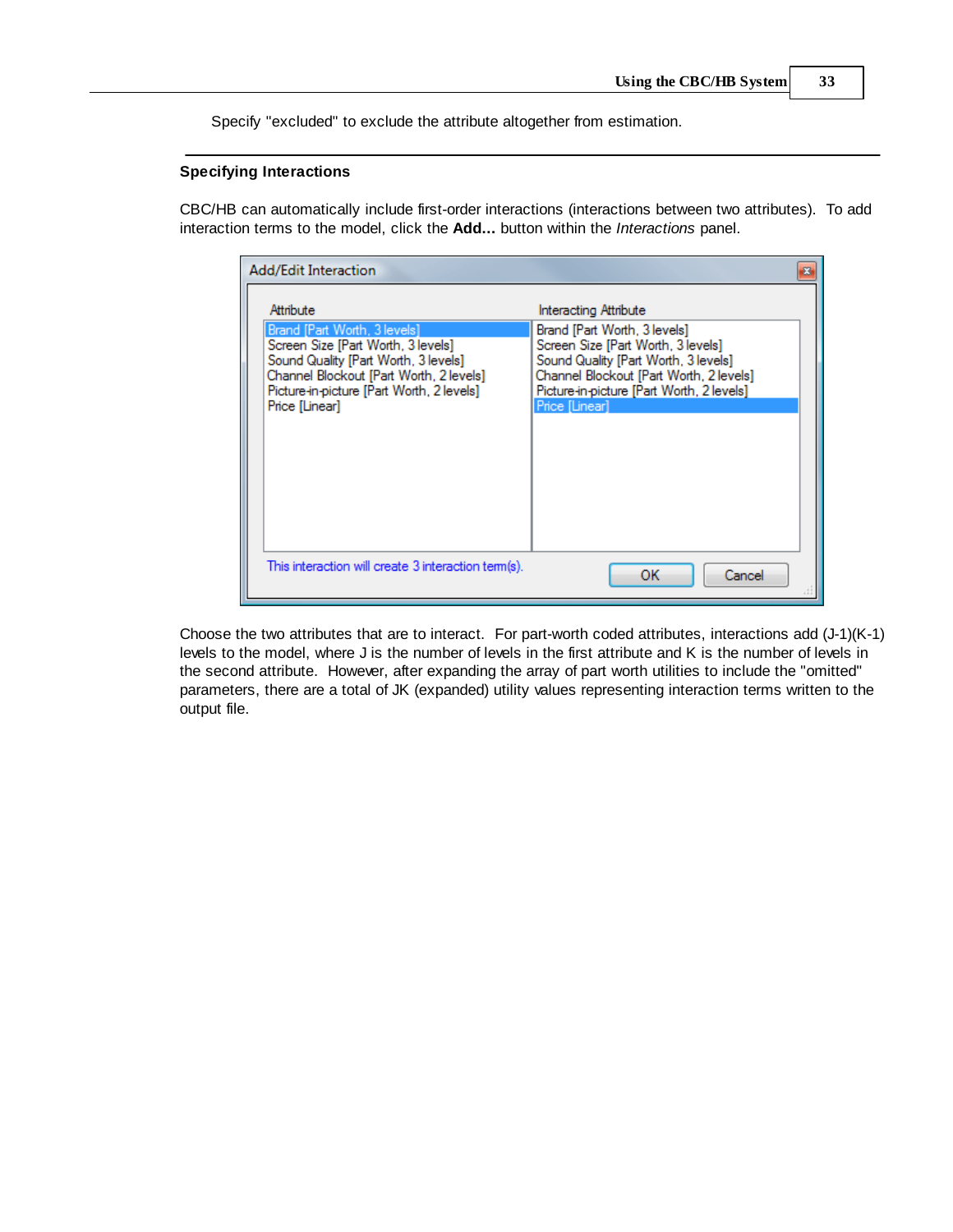# **4.8 Choice Task Filter**

| Data Files<br><b>Choice Task Filter</b><br>Attribute Information<br>Settings<br>Home<br>Advanced |                                                                                                                                                                                    |             |                          |                     |  |  |
|--------------------------------------------------------------------------------------------------|------------------------------------------------------------------------------------------------------------------------------------------------------------------------------------|-------------|--------------------------|---------------------|--|--|
|                                                                                                  | This list contains information about the choice tasks available in the study. Uncheck any tasks<br>that should not be used in analysis. Holdout tasks are not included by default. |             |                          | <b>Refresh List</b> |  |  |
| Include                                                                                          | Label                                                                                                                                                                              | <b>Type</b> |                          |                     |  |  |
| $\blacksquare$                                                                                   | CBCRAN1                                                                                                                                                                            | Random      | $\overline{\phantom{a}}$ |                     |  |  |
| V                                                                                                | CBCRAN2                                                                                                                                                                            | Random      | $\blacktriangledown$     |                     |  |  |
|                                                                                                  | CBCRAN3                                                                                                                                                                            | Random      |                          |                     |  |  |

The *Choice Task Filter* tab displays a list of all available tasks in the data set. The list is automatically generated when the project is created. If you have changed the data file used by your project, this list may need updating. In that case, click the **Refresh List** link in the corner.

With Sawtooth Software's CBC data collection system, we often distinguish between "random" tasks and "fixed" tasks. Random tasks generally refer to those that are experimentally designed to be used in the estimation of attribute utilities. Fixed tasks are those (such as holdout tasks) that are held constant across all respondents and are excluded from analysis in HB. Rather, they are used for testing the internal validity of the resulting simulation model. The type of each task can be changed by selecting the appropriate option from the drop down. The task type has no effect on estimation -- it is available for your information only.

You can exclude any task by unchecking the corresponding box. Besides excluding fixed tasks, some researchers also prefer to omit the first few choice tasks from estimation, considering them as "warm-up" tasks.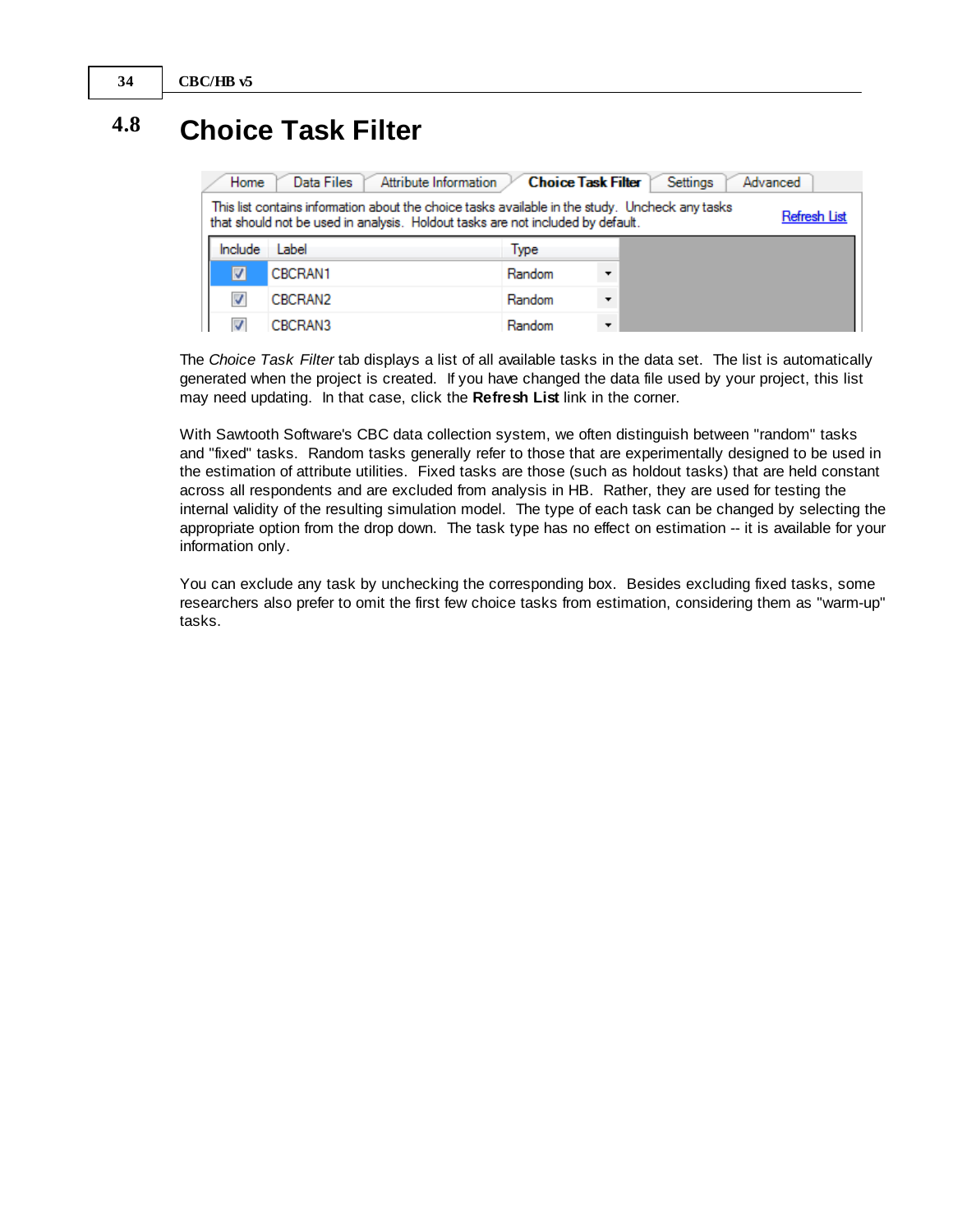# **4.9 Estimation Settings**

| Data Files<br>Attribute Information<br>Choice Task Filter<br><b>Settings</b><br>Home | Advanced |
|--------------------------------------------------------------------------------------|----------|
| <b>Iterations</b>                                                                    |          |
| Number of iterations before using results                                            | 10000    |
| Number of draws to be used for each respondent                                       | 10000    |
| Save random draws                                                                    |          |
| Skip factor for saving random draws                                                  |          |
| Skin factor for displaying in graph                                                  |          |

This tab displays the parameter values that govern the estimation. The settings are divided into various categories:

- 1. [Iteration](#page-41-0) settings
- 2. Data coding [settings](#page-43-0)
- 3. [Respondent](#page-45-0) filters
- 4. [Constraints](#page-47-0)
- 5. [Miscellaneous](#page-52-0)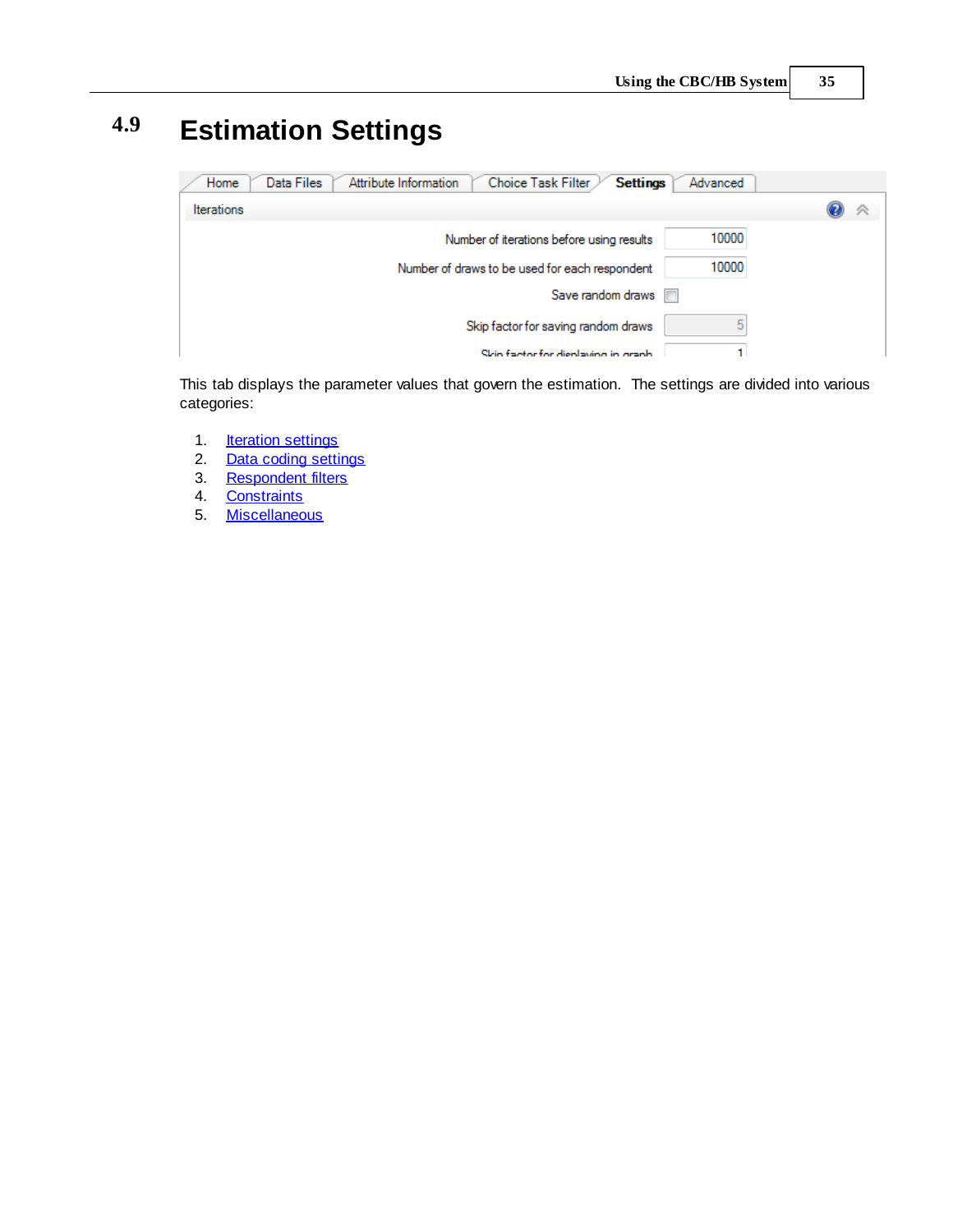# <span id="page-41-0"></span>**4.9.1 Iterations**

These settings determine how much information should be generated during estimation.

| <b>Iterations</b> |                                                                                                                                 |       |  |
|-------------------|---------------------------------------------------------------------------------------------------------------------------------|-------|--|
|                   | Number of iterations before using results                                                                                       | 10000 |  |
|                   | Number of draws to be used for each respondent                                                                                  | 10000 |  |
|                   | Save random draws                                                                                                               |       |  |
|                   | Skip factor for saving random draws                                                                                             | г     |  |
|                   | Skip factor for displaying in graph                                                                                             |       |  |
|                   | Skip factor for printing in log file                                                                                            | 100   |  |
|                   | Estimation will run 10000 iterations before assuming convergence, and then<br>10000 iterations for a total of 20000 iterations. |       |  |

### **Number of iterations before using results**

This determines the number of iterations that will be done before convergence is assumed. The default value is 10,000, but we have seen data sets where fewer iterations were required, and others that required many more (such as with very sparse data relative to the number of parameters to estimate at the individual level). One strategy is to accept this default but to monitor the progress of the computation, and halt it earlier if convergence appears to have occurred. Information for making that judgment is provided on the screen as the computation progresses, and a history of the computation is saved in a file named *studyname.log*. The computation can be halted at any time and then restarted.

#### **Number of draws to be used for each respondent**

The number of iterations used in analysis, such as for developing point estimates. If not saving draws (described next), we recommend accumulating draws across 10,000 iterations for developing the point estimates. If saving draws, you may find that using more than about 1,000 draws can lead to truly burdensome file sizes.

#### **Save random draws**

Check this box to save random draws to disk, in which case final point estimates of respondents' betas are computed by averaging each respondent's draws after iterations have finished. The default is *not* to save random draws (have the means and standard deviations for each respondent's draws accumulated as iteration progresses). If not saving draws the means and standard deviations are available immediately following iterations, with no further processing. We believe that their means and standard deviations summarize almost everything about them that is likely to be important to you.

However, if you choose to save draws to disk for further analysis, there is a trade-off between the benefit of statistical precision and the time required for estimation and potential difficulty of dealing with very large files. Consider the case of saving draws to disk. Suppose you were estimating 25 part worths for each of 500 respondents, a "medium-sized" problem. Each iteration would require about 50,000 bytes of hard disk storage. Saving the results for 10,000 iterations would require about 500 megabytes. Approximately the same amount of additional storage would be required for interim results, so the entire storage requirement for even a medium-sized problem could be greater than one gigabyte.

#### **Skip factor for saving random draws (if saving draws)**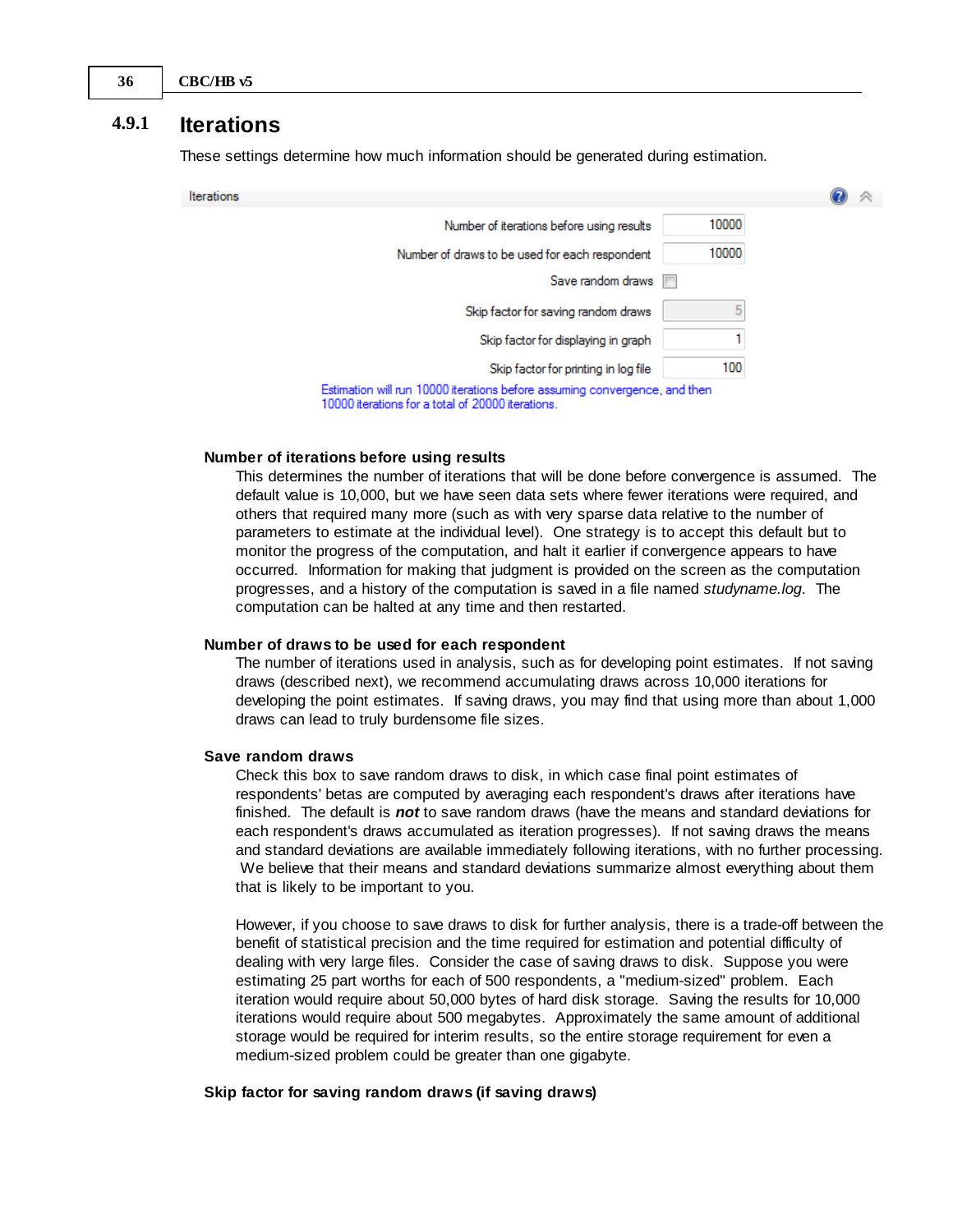This is only applicable when saving draws to disk. The skip factor is a way of compensating for the fact that successive draws of the betas are not independent. A skip factor of k means that results will only be used for each kth iteration. Recall that only about 30% of the "new" candidates for beta are accepted in any iteration; for the other 70% of respondents, beta is the same for two successive iterations. This dependence among draws decreases the precision of inferences made from them, such as their variance. If you are saving draws to disk, because file size can become critical, it makes sense to increase the independence of the draws saved by conducting several iterations between each two for which results are saved. If 1,000 draws are to be saved for each respondent and the skip factor is 10, then 10,000 iterations will be required to save those 1,000 draws.

We do not skip any draws when draws are "not saved," since skipping draws to achieve independence among them is not a concern if we are simply collapsing them to produce a point estimate. It seems wasteful to skip draws if the user doesn't plan to separately analyze the draws file. We have advocated using the point estimates available in the .HBU file, as we believe that draws offer little incremental information for the purposes of running market simulations and summarizing respondent preferences. However, if you plan to save the draws file and analyze them, we suggest using a skip factor of 10. In that case, you will want to use a more practical number of draws per person (such 1,000 rather than the default 10,000 when not saving draws), to avoid extremely large draws files.

## **Skip factor for displaying in graph**

This controls the amount of detail that is saved in the graphical display of the history of the iterations. If using a large number of iterations (such as >50,000), graphing the iterations can require significant time and storage space. It is recommended in this case to increase the number to keep estimation running smoothly.

#### **Skip factor for printing in log file**

This controls the amount of detail that is saved in the *studyname.log* file to record the history of the iterations. Several descriptive statistics for each iteration are printed in the log file. But since there may be many thousand iterations altogether, it is doubtful that you will want to bother with recording every one of them. We suggest only recording every hundredth. In the case of a very large number of iterations, you might want to record only every thousandth.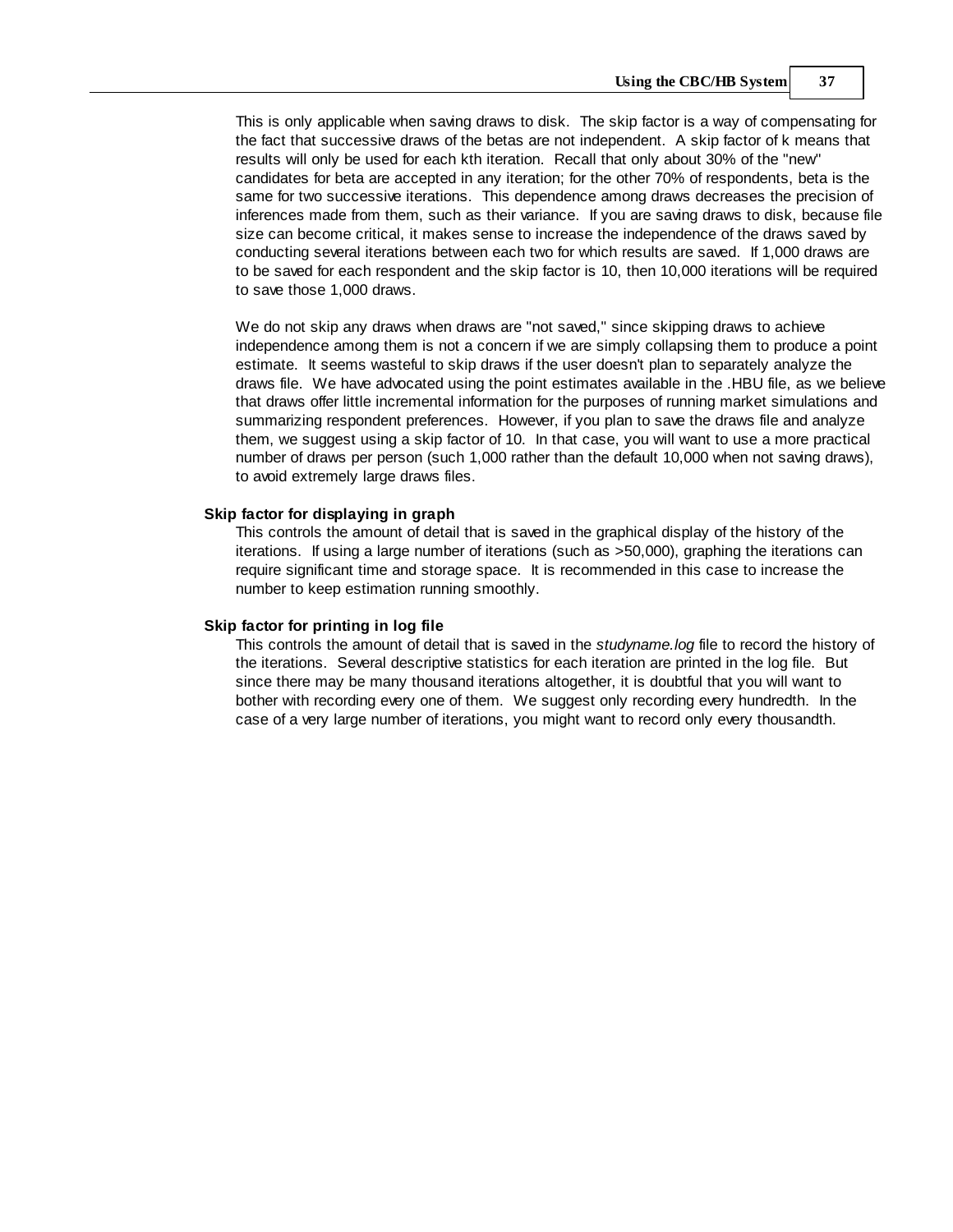# <span id="page-43-0"></span>**4.9.2 Data Coding**

These settings describe how to treat the data during estimation.

| Data Coding                                                                                 |                                         |  |
|---------------------------------------------------------------------------------------------|-----------------------------------------|--|
| Total task weight for constant sum data                                                     |                                         |  |
| Include 'none' parameter if available v                                                     |                                         |  |
| Tasks to include for best/worst data                                                        | Best & worst tasks $\blacktriangledown$ |  |
| Code variables using effects coding (recommended) (O<br>Code variables using dummy coding @ |                                         |  |

### **Total task weight for constant sum data**

This option is only applicable if you are using allocation-based responses rather than discrete choices in the data file. If you believe that respondents allocated ten chips independently, you should use a value of ten. If you believe that the allocation of chips within a task are entirely dependent on one another (such as if every respondent awards all chips to the same alternative) you should use a value of one. Probably the truth lies somewhere in between, and for that reason we suggest 5 as a starting value. A data file using discrete choices will always use a total task weight of 1.

#### **Include 'none' parameter if available**

We generally recommend always estimating the none parameter (but perhaps ignoring it during later simulation work). However, you can omit the "none" parameter by unchecking this box. In that case, any tasks where None has been answered are skipped. The None parameter (column) and None alternative are omitted from the design matrix.

### **Tasks to include for best/worst data**

If you have data with Best-Worst responses, you can select which tasks to include in utility estimation: Best & worst tasks, Best tasks, or Worst tasks only. If not using Best-Worst data, this field is ignored.

#### **Code variables using effects/dummy coding**

With effects coding, the last level within each attribute is "omitted" to avoid linear dependency, and is estimated as the negative sum of the other levels within the attribute. With dummy coding, the last level is also "omitted," but is assumed to be zero, with the other levels estimated with respect to that level's zero parameter.

Since the release of CBC v1 in 1993, we have used effects-coding for estimation of parameters for CBC studies. Effects coding and dummy coding produce identical results (within an additive constant) for OLS or logit estimation. But, the part worths estimated using effects coding are generally easier to interpret than for dummy coding, especially for models that include interaction terms, as the main effects and interactions are orthogonal (and separately interpretable).

For HB analysis (as Rich Johnson pointed out in his paper "The Joys and Sorrows of Implementing HB Methods for Conjoint Analysis,") the results can depend on the design coding procedure, when there is limited information available at the unit of analysis relative to the number of parameters to estimate. Even though we have introduced negative prior correlations in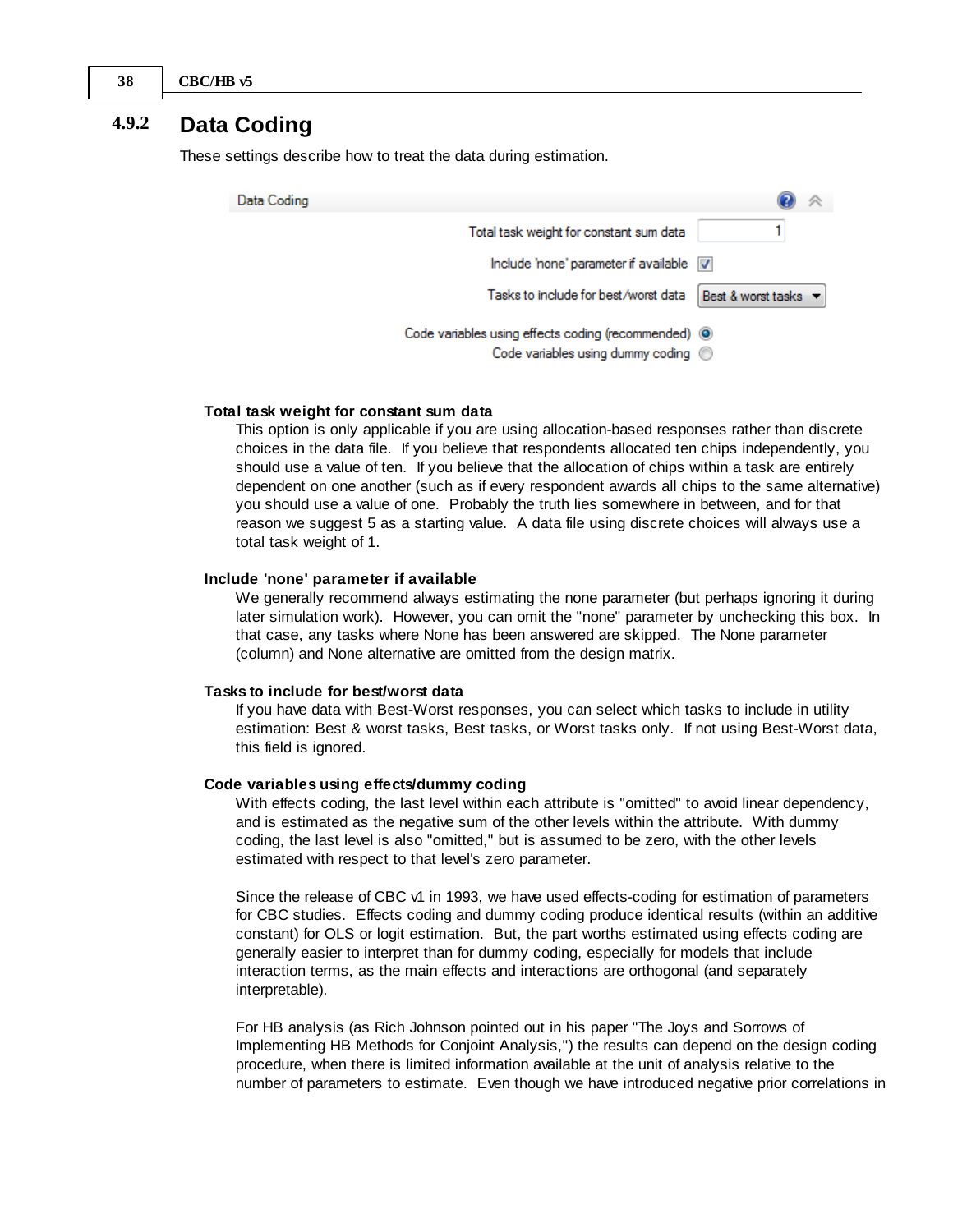| Using the CBC/HB System |  |  |  |  |  |
|-------------------------|--|--|--|--|--|
|-------------------------|--|--|--|--|--|

the off-diagonal elements of the prior covariance matrix to reduce or eliminate the problem with effects coding and the "omitted" parameter for extreme data sets, there may be cases in which some advanced analysts still prefer to use dummy coding. This is a matter of personal preference rather than a choice whether one method is substantially better than the other.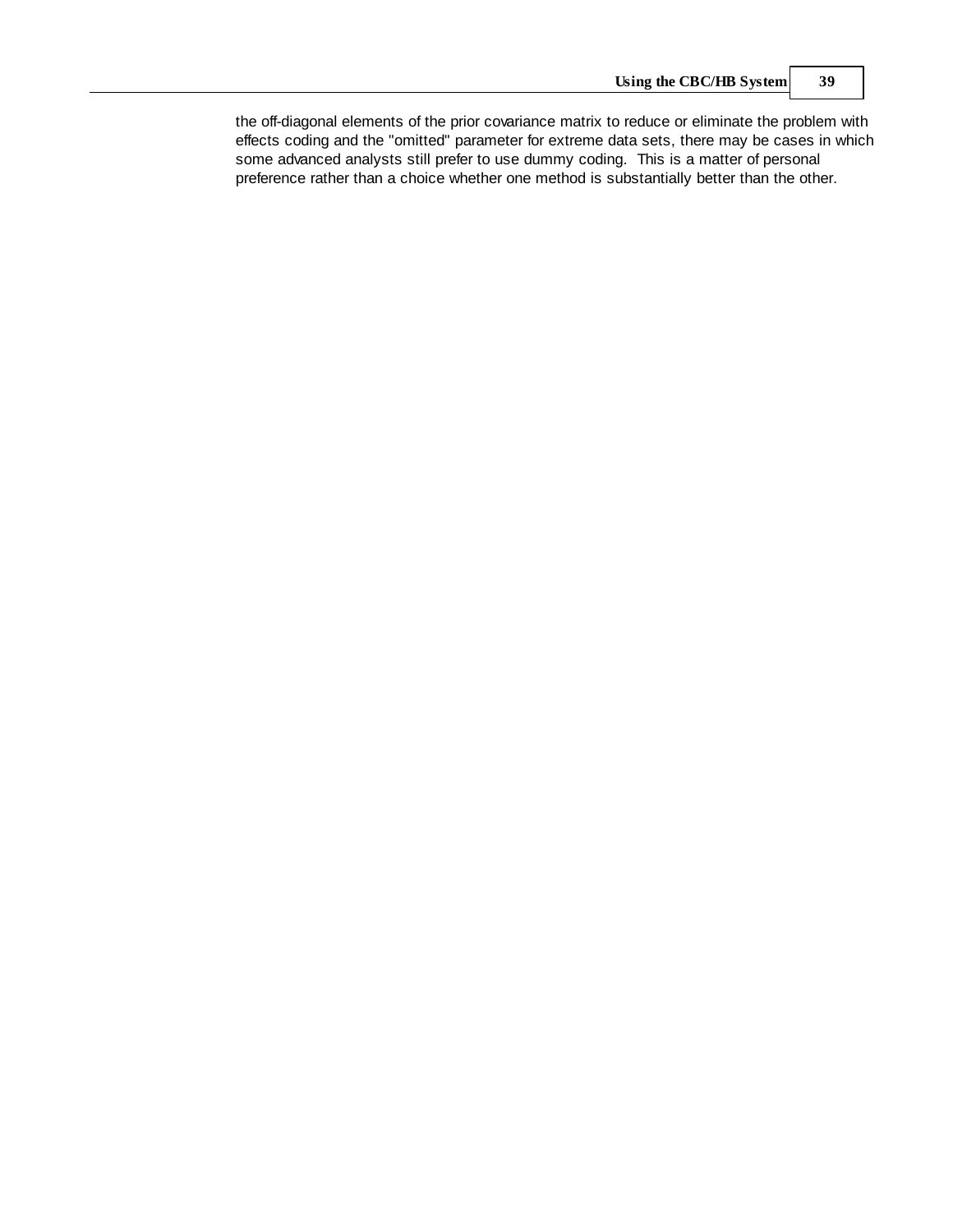# <span id="page-45-0"></span>**4.9.3 Respondent Filters**

Sometimes it is desirable to filter (select) respondents for inclusion in the HB run. You can provide a demographics.csv file that includes filtering variables, including labels on the first row. The comma-separated values (.csv) file containing demographics is specified using the [Choice](#page-34-0) Data File Tab. If a demographics.csv file is selected on that dialog, any demographic variables in a .cho/.chs file will be ignored.

Sawtooth choice data files (.cho or .chs) also can have demographic variables on the second line of a respondent record, though no labels are supplied. Below, we show a section from a .cho file, for respondent #8960. The second number of the header (displayed in red) states how many demographics are located on the second line (if zero, the second line is omitted. The segmentation variables that may be used for filtering respondents are on the second line, displayed in red.

|                | 8960 | $\overline{\mathbf{2}}$ | 6 | 12<br>1 |   |
|----------------|------|-------------------------|---|---------|---|
| 4              | 2    |                         |   |         |   |
| 3              | 1    |                         |   |         |   |
| $\overline{2}$ | 1    | 2                       | 3 | 2       | 3 |
| 3              | 3    | 3                       | 1 | 3       |   |
| 4              | 2    | 1                       | 2 | 1       | 2 |
| 2              |      | 32                      |   |         |   |
|                |      |                         |   |         |   |
|                |      |                         |   |         |   |
|                |      |                         |   |         |   |

The filtering abilities of CBC/HB are not meant to be comprehensive, but rather provide a basic method for filtering. The SMRT and Lighthouse Studio (formerly known as SSI Web) software have more sophisticated methods of filtering when exporting the data.

Next we describe the settings to create respondent filters.

| Respondent Filters |   |          |          |                          |                                 |  |  |
|--------------------|---|----------|----------|--------------------------|---------------------------------|--|--|
|                    |   |          |          |                          | Use respondent filters $\nabla$ |  |  |
|                    |   | Variable | Operator |                          | Value                           |  |  |
|                    |   |          | ⊟        | ▼                        |                                 |  |  |
|                    | ∗ |          |          | $\overline{\phantom{a}}$ |                                 |  |  |
|                    |   |          |          |                          |                                 |  |  |
|                    |   |          |          |                          |                                 |  |  |

#### **Use respondent filters**

This will turn respondent filtering on or off. If turned off, all respondents are included in estimation. If turned on, only respondents meeting **all** the specified criteria will be included in estimation.

#### **Respondent Filter Window**

Respondent filters may be specified in the grid, one per line. In the first column, the number of the variable is specified (numbering starts at 1). The operator options are Equal, Not Equal, Greater Than, Less Than, Greater Than or Equal To, and Less Than or Equal To. The last column contains the value used to qualify each respondent. For example, to specify that all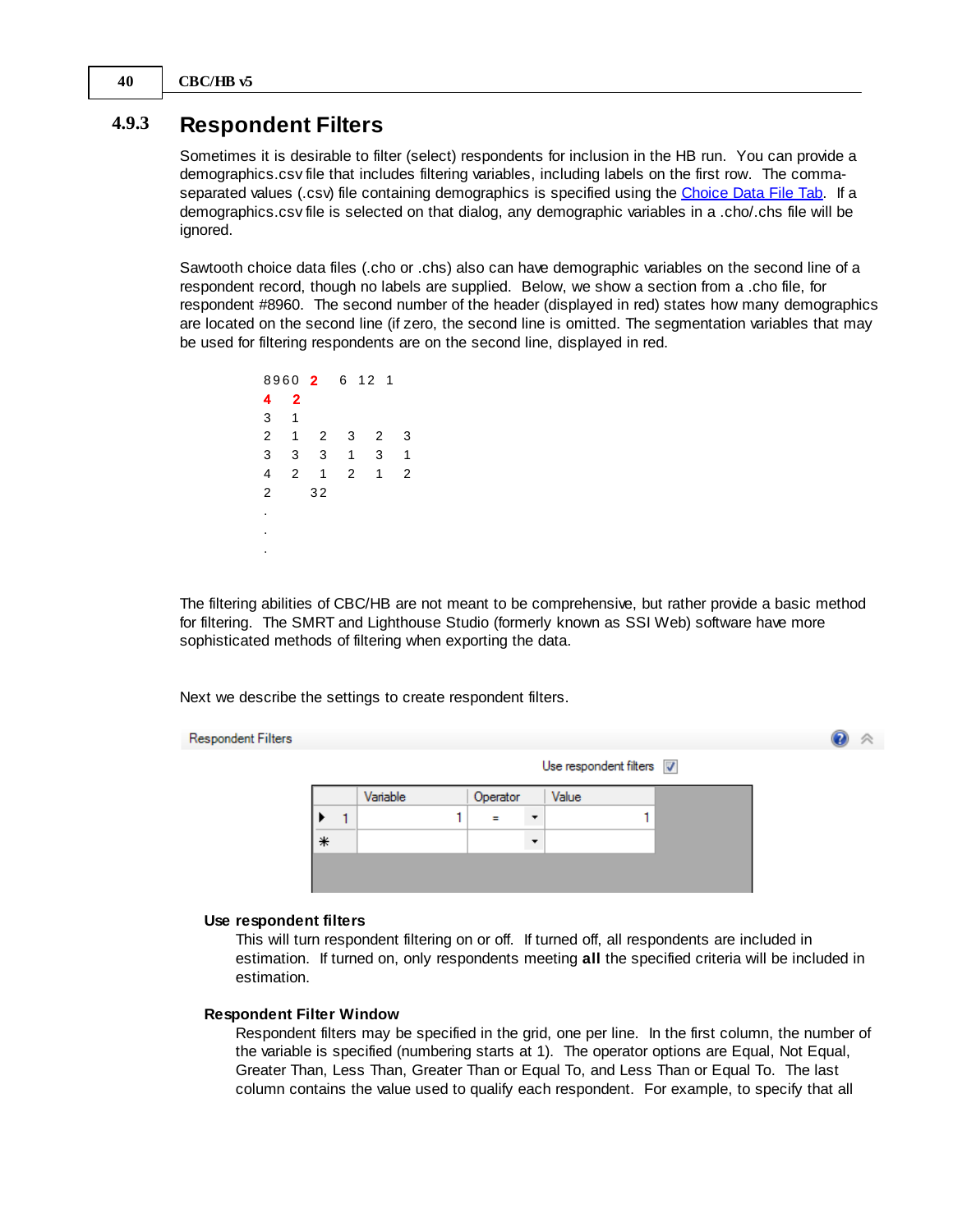respondents having a "4" for the first variable (as the above example does) should be included, we specify "1 =  $4"$ .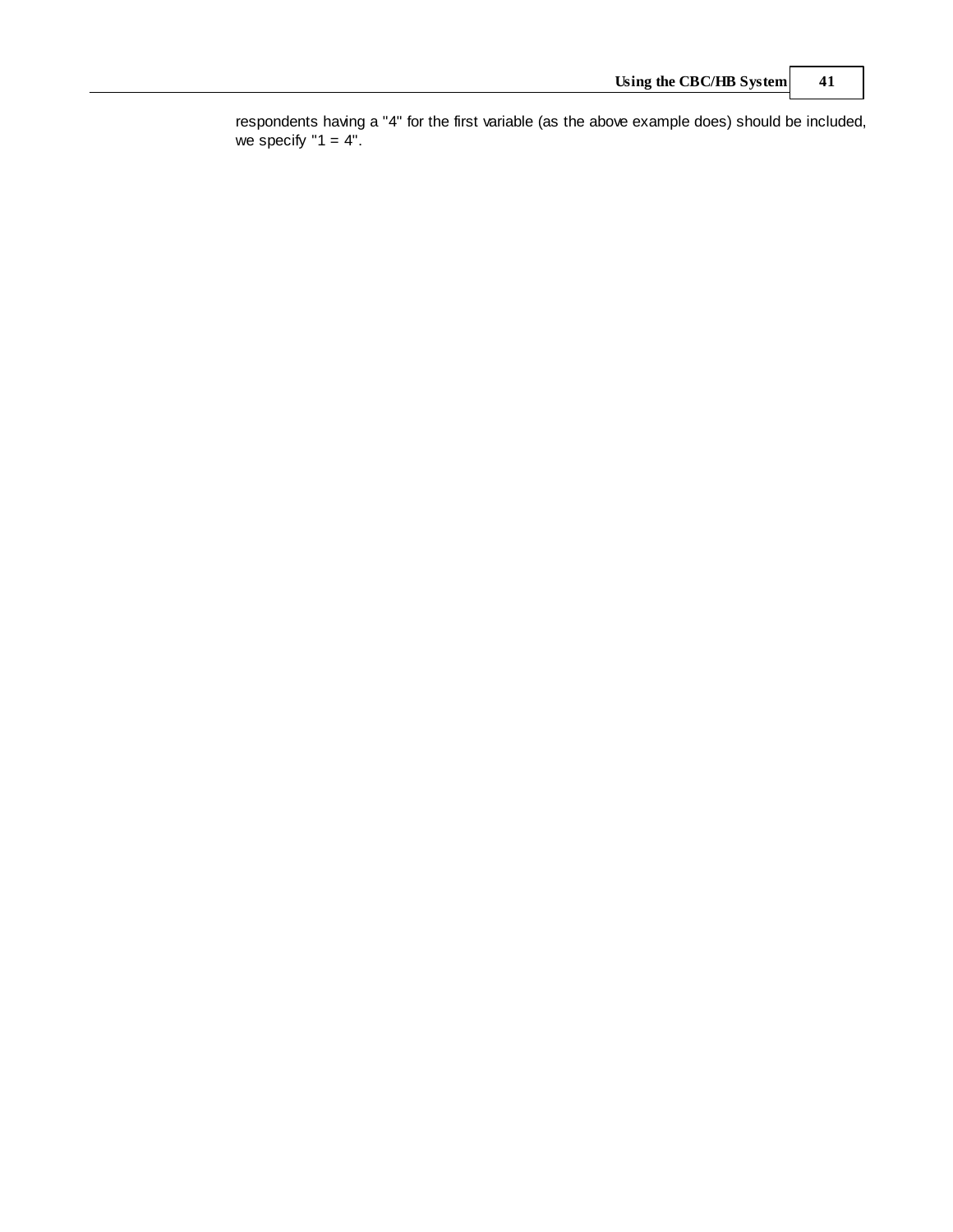# <span id="page-47-0"></span>**4.9.4 Constraints**

Constraining utility estimates involves forcing part-worths or beta coefficients to have certain orders or signs. For example, we might want to force the utility of high prices to be lower than the utility for lower prices. More details regarding the methodology for constraints, as well as recommendations and warnings, are given in the next section of this online Help and documentation.

The Constraints area provides settings that describe how to constrain parameters during estimation.



#### **Use constraints**

This will turn constraints on or off. If turned on, parameters will be constrained according to the specified constraints.

#### **Add...**

When clicked, the following dialog will appear: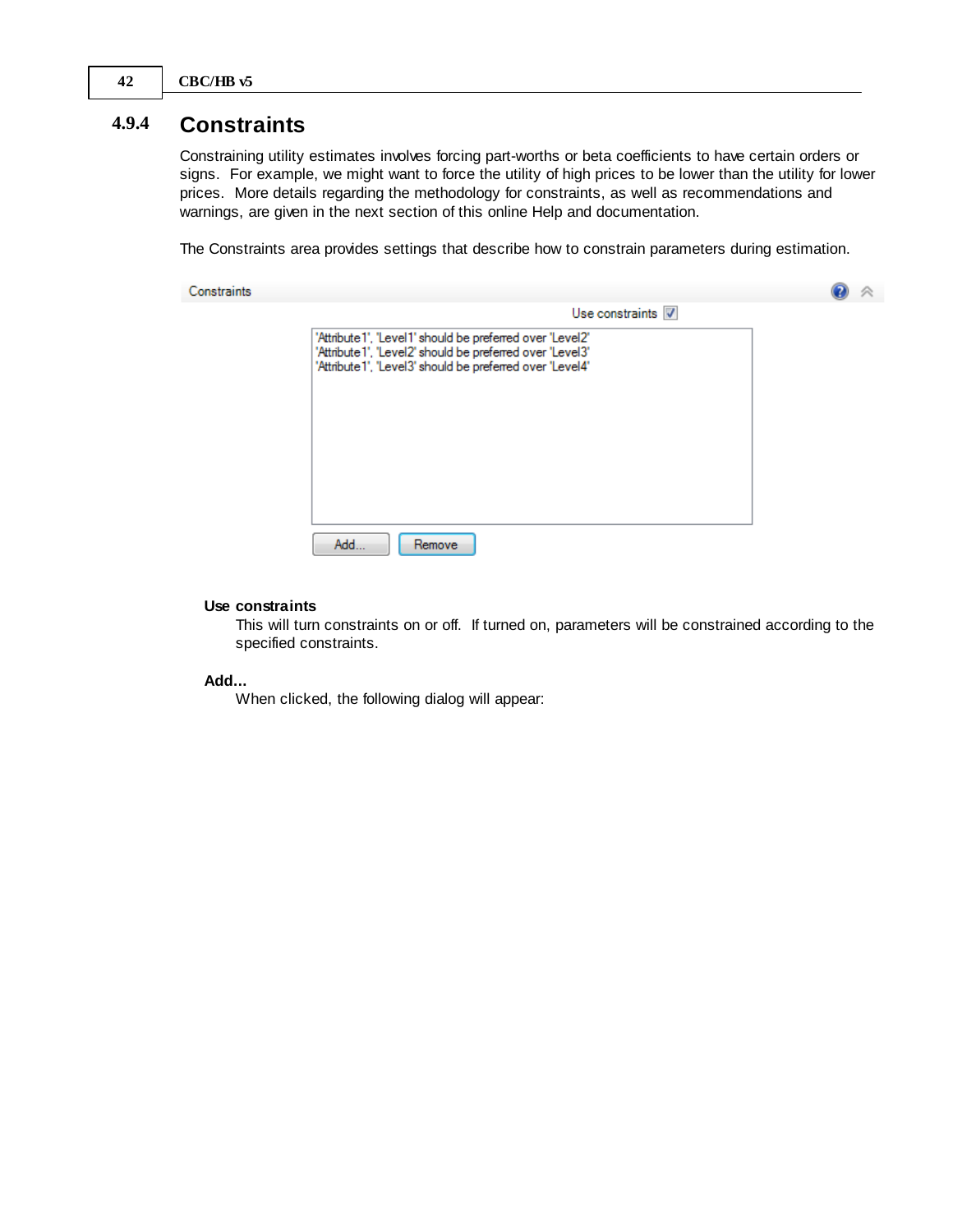| <b>Add Constraint</b>                                                            |                          | $\mathbf{z}$                     |
|----------------------------------------------------------------------------------|--------------------------|----------------------------------|
| Select Attribute                                                                 | Options                  |                                  |
| Attribute1 [Part Worth]<br>A2 [Part Worth]<br>A3 [Part Worth]<br>A4 [Part Worth] | No attribute is selected | Not available for current option |
| Please select an attribute to constrain.                                         |                          |                                  |
|                                                                                  |                          | Cancel<br>Add                    |

Constraints may be specified by selecting an attribute to constrain, and then the desired constraint. Part worth attributes may constrain one level to be preferred over another, or the whole attribute can be specified to be constrained best-to-worst or worst-to-best (these options create multiple constraints for all levels).

### **Remove**

When one or more constraints are selected, the remove button is enabled. When clicked, the constraints are removed permanently.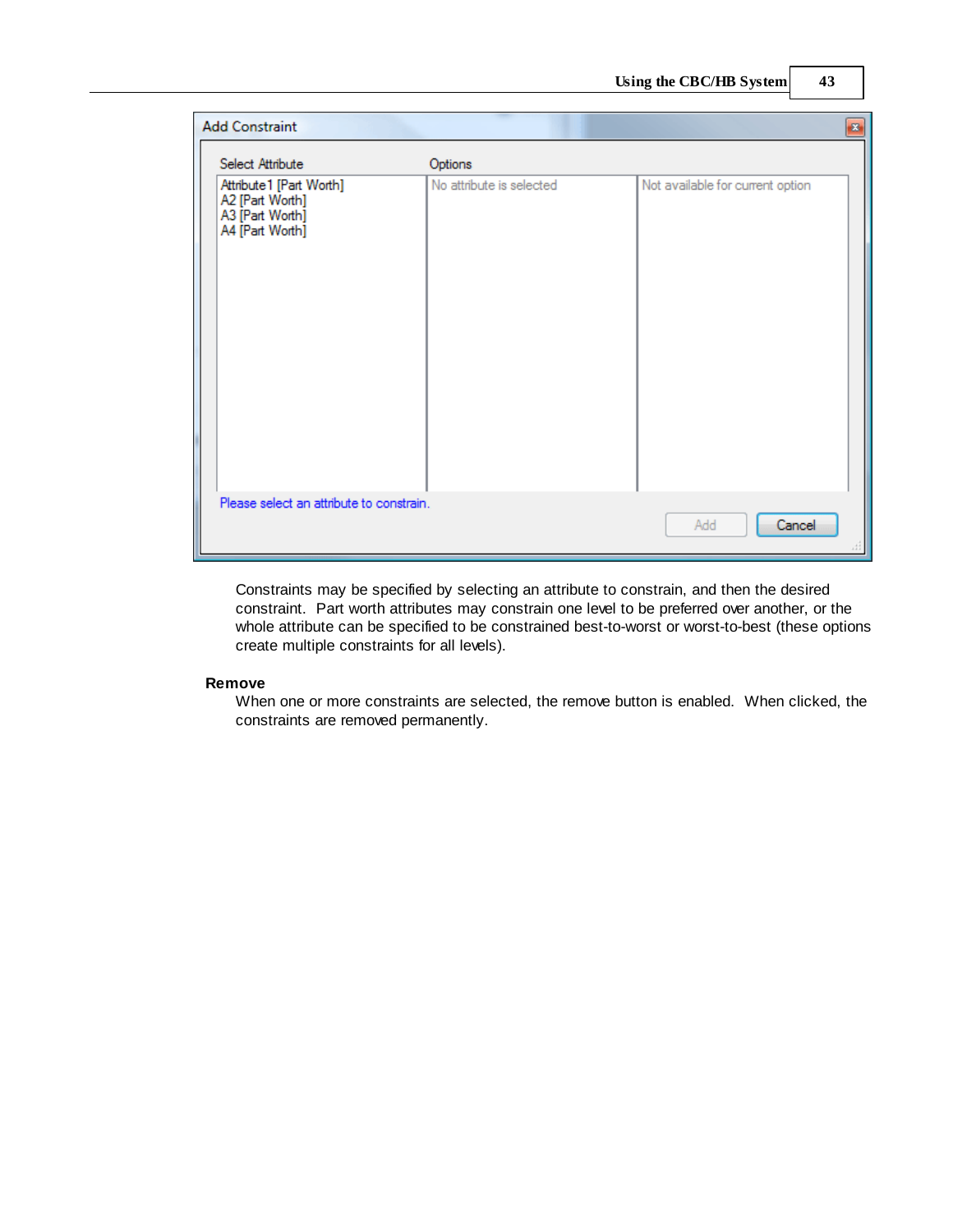# <span id="page-49-0"></span>**4.9.5 Utility Constraints**

Conjoint studies frequently include product attributes for which almost everyone would be expected to prefer one level to another. However, estimated part worths sometimes turn out not to have those expected orders. This can be a problem, since part worths with the wrong slopes, or coefficients with the wrong signs, are likely to yield nonsense results and can undermine users' confidence.

CBC/HB provides the capability of enforcing constraints on orders of part worths within attributes, on signs of linear coefficients, and between coefficients from user-specified coding. The same constraints are applied for all respondents, so constraints should only be used for attributes that have unambiguous a-priori preference orders, such as quality, speed, price, etc.

Evidence to date suggests that constraints can be useful when the researcher is primarily interested in the prediction of individual choices, as measured by hit rates for holdout choice tasks. However, constraints appear to be less useful, and sometimes can be harmful, if the researcher is primarily interested in making aggregate predictions, such as predictions of shares of choices.

Wittink (2000) pointed out that constraints can be expected to reduce variance at the expense of increasing bias. He observed that hit rates are sensitive to both bias and variance, so trading a large amount of variance for a small amount of bias is likely to improve hit rates. He also observed that aggregate share predictions are mostly sensitive to bias since random error is likely to average out, and share predictions are therefore less likely to be improved by constraints.

In a paper available on the Sawtooth Software Web site (Johnson, 2000) we explored several ways of enforcing constraints among part-worths in the HB context. Realizing that most CBC/HB users are probably interested in predicting individual choices as well as aggregate shares, we examined the success of each method with respect to both hit rates and share predictions. Two methods which seemed most consistently successful are referred to in that paper as "Simultaneous Tying" and "Tying After Estimation (Tie Draws)." We have implemented both of them in CBC/HB. We call the first method "Simultaneous" because it applies constraints during estimation, so the presence of the constraints affects the estimated values. The second procedure is a less formal method of simply tying offending values of saved draws from estimation done without constraints. Although it appears to work nearly as well in practice, it has less theoretical justification.

### **Simultaneous Tying**

This method features a change of variables between the "upper" and "lower" parts of the HB model. For the upper model, we assume that each individual has a vector of (unconstrained) part worths, with distribution:

$$
\beta_i~\sim Normal(\alpha,~D)
$$

where:

 $\beta$ <sub>**j**</sub> = unconstrained part worths for the ith individual

 $\alpha$  = means of the distribution of unconstrained part worths

**D** = variances and covariances of the distribution of unconstrained part-worths

For the lower model, we assume each individual has a set of constrained part worths, **b <sup>i</sup>** where **<sup>b</sup> i** is obtained by recursively tying each pair of elements of **β<sub>i</sub>**that violate the specified order constraints, and the probability of the ith individual choosing the kth alternative in a particular task is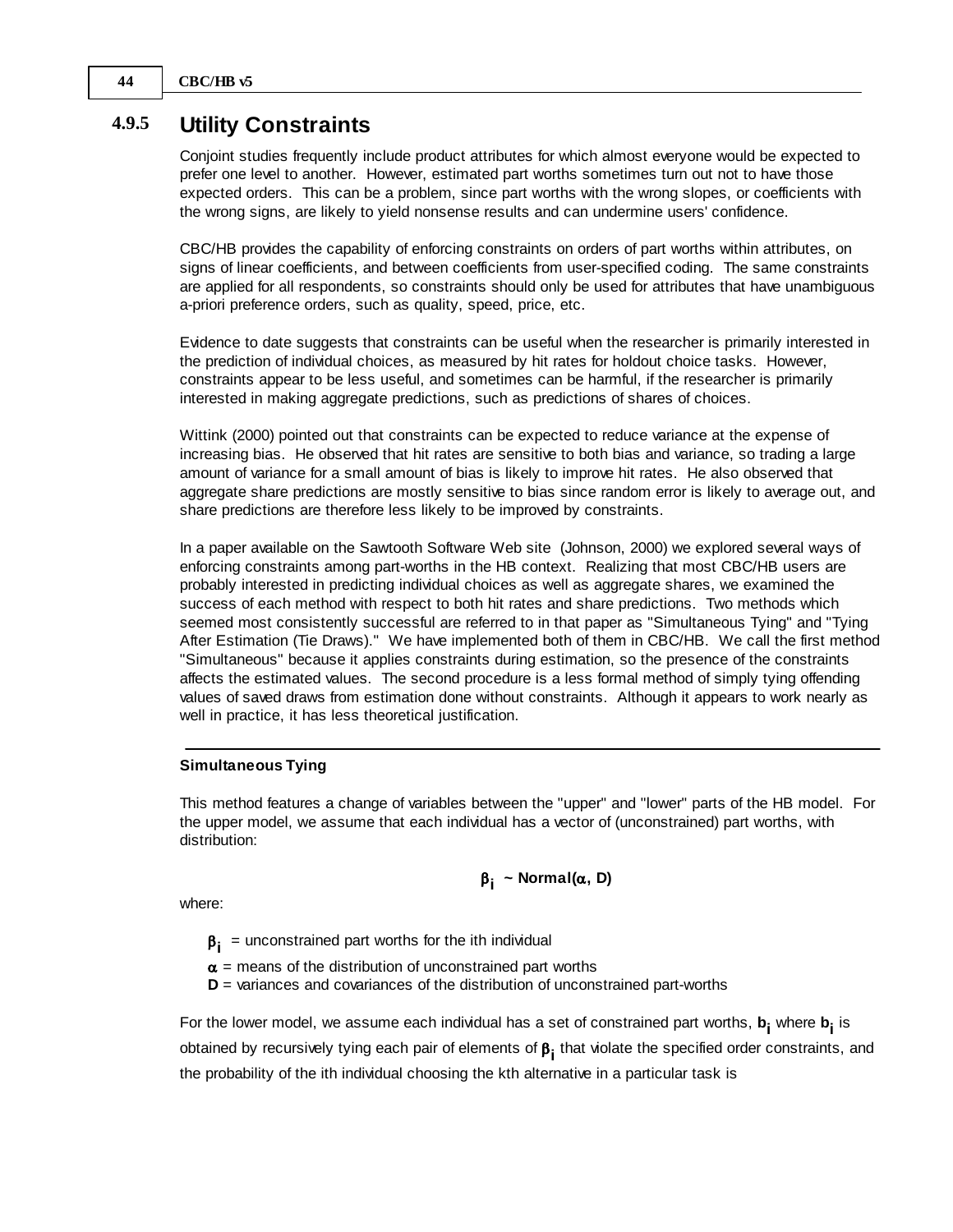$$
p_k = \exp(x_k' b_i) / \sum_j \exp(x_j' b_i)
$$

With this model, we consider two sets of part worths for each respondent: unconstrained and constrained. The unconstrained part worths are assumed to be distributed normally in the population, and are used in the upper model. However, the constrained part worths are used in the lower model to evaluate likelihoods.

We speak of "recursively tying" because, if there are several levels within an attribute, tying two values to satisfy one constraint may lead to the violation of another. The algorithm cycles through the constraints repeatedly until they are all satisfied.

When constraints are in force, the estimates of population means and covariances are based on the unconstrained part worths. However, since the constrained part worths are of primary interest, we report the average of the constrained part worths on-screen, and a history of their average during iterations is available in the **studyname.meanbeta.csv** file. Also, final averages of both constrained and unconstrained part-worths as well as the unconstrained population covariances are given in the **studyname.summary.txt** file.

When constraints are employed, two kinds of changes can be expected in the on-screen output:

Measures of fit (Pct. Cert. and RLH) will be *decreased*. Constraints always decrease the goodness-of-fit for the sample in which estimation is done. This is accepted in the hope that the constrained solution will work better for predictions in new choice situations.

Measures of scale (Avg. Variance and Parameter RMS), which are based on unconstrained part worths, will be *increased*. The constrained part worths have less variance than the unconstrained part worths, because they are produced by tying unconstrained values. Since constrained part worths are used to assess the fit of the model to the data (by computing likelihood), the constrained values take on the "correct" scaling, and the unconstrained values therefore have greater variance.

You may impose constraints on either categorical or linear attributes.

### **Tying after Estimation (Tie Draws)**

To use this method, select *Tools | Tie Draws... after* you have obtained an unconstrained HB solution *and saved random draws*. The program requires the presence of **studyname.hbu**, and **studyname.dra** files. It creates an output file named **studyname\_tiedraws.hbu**, which is formatted like **studyname.hbu**, and also creates a **studyname.csv** file, readable by Excel.

The TIEDRAWS utility does recursive tying of each of the random draws of part worths for each respondent and then averages them to get an estimate of that respondent's constrained part-worths. The program also provides an on-screen display indicating the percentage of unconstrained random draws for which each constraint was violated.

Simultaneous Tying often works a bit better than Tying After Estimation. This is to be expected, since the estimation process is informed of the constraints in Simultaneous Tying but not in Tying After Estimation. Simultaneous Tying also has the advantage that you can use it without having to save large files of random draws. However it also has a disadvantage: it requires that you specify the constraints before estimation begins, but there may be attributes for which you don't know whether to employ constraints or not. Doing separate HB estimations for many combinations of constraints could take a long time.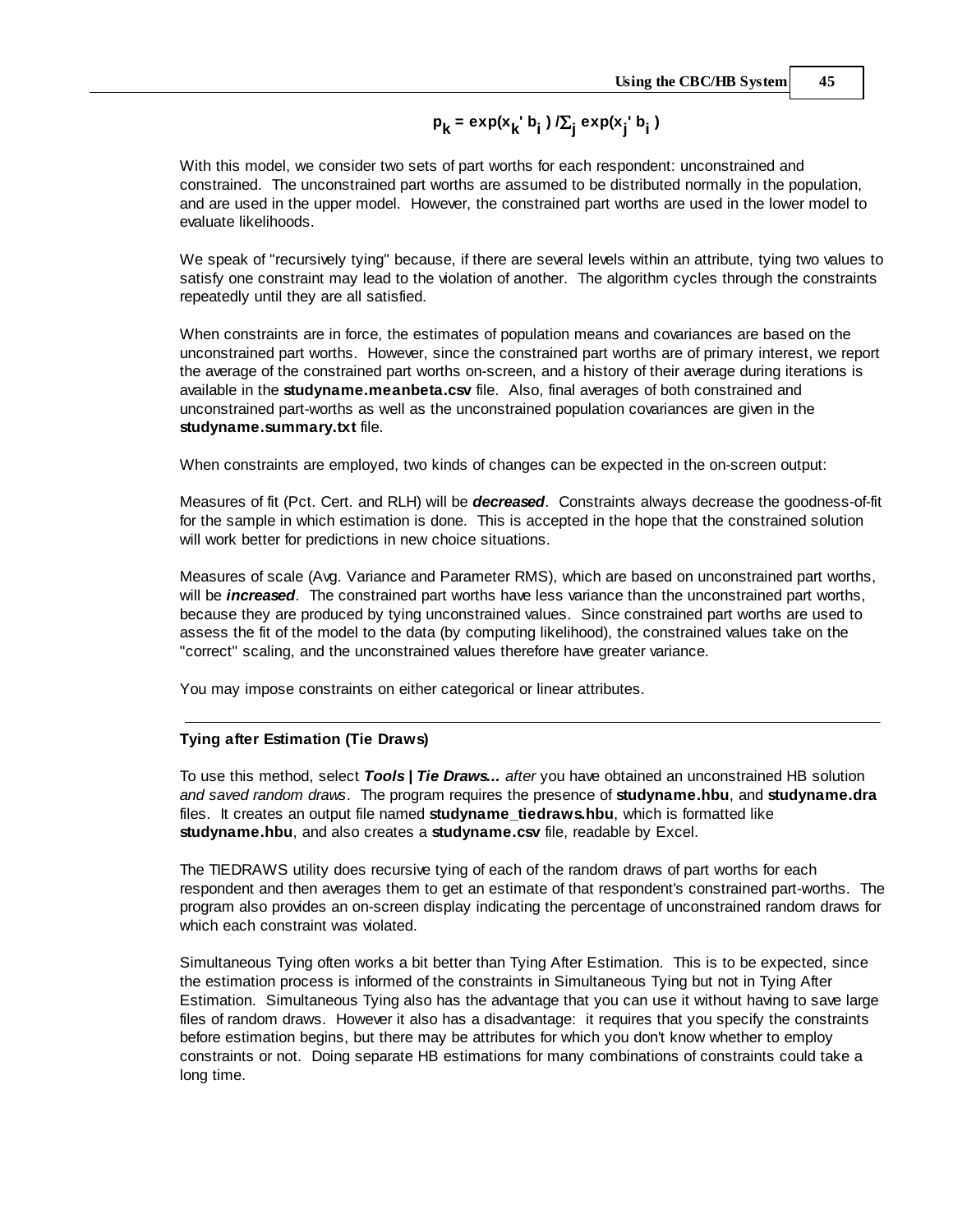One way around this problem, assuming you have included "fixed" holdout choice sets in the interview, is as follows (by "fixed," we mean every respondent sees the same alternatives):

- · Do unconstrained estimation, saving random draws.
- · Run *Tie Draws…* to experiment with different constraint sets, seeing how well each predicts holdout choices and shares of choice.
- · Choose the best constraint set, and re-run the estimation using Simultaneous Tying, without saving random draws.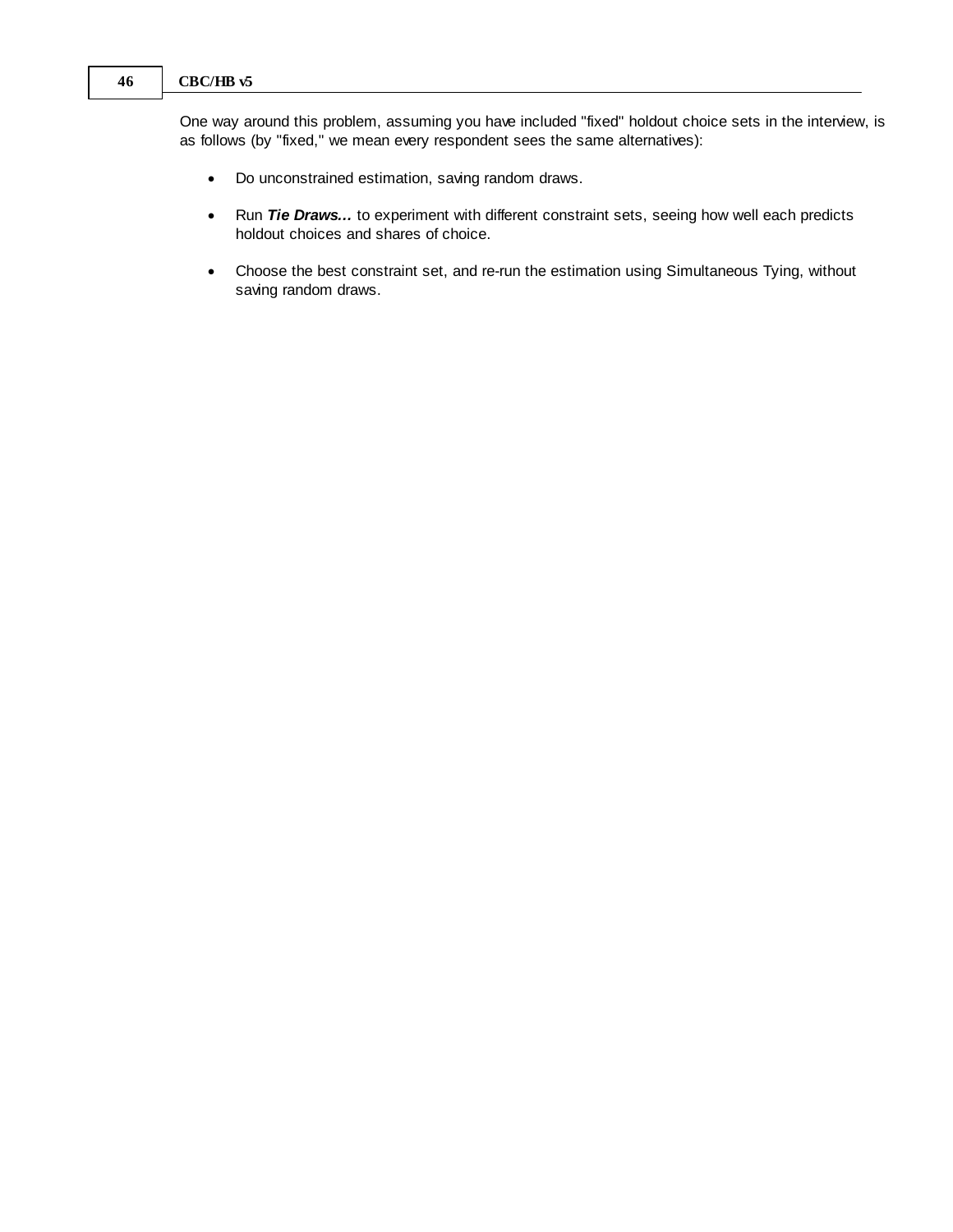# <span id="page-52-0"></span>**4.9.6 Miscellaneous**

These settings relate to miscellaneous aspects of estimation.

| Miscellaneous                  |     | 会 |  |
|--------------------------------|-----|---|--|
| Target acceptance              | 0.3 |   |  |
| Starting seed (0 = use random) |     |   |  |

### **Target acceptance**

This is used to set the target rate at which new draws of beta are accepted (the jump size is dynamically adjusted to achieve the target rate of acceptance). The default value of 0.3 indicates that on average 30% of new draws should be accepted. The target acceptance has a range between 0.01 and 0.99. Reports in the literature suggest that convergence will occur more rapidly if the acceptance rate is around 30%.

## **Starting seed**

The starting seed is a value used to seed the random number generator used to draw multivariate normals during estimation. If a non-zero seed is specified, the results are repeatable for that seed. If the seed is zero, the system will use the computer clock to randomly choose a seed between 1 and 10000. The chosen seed will be written to the estimation log. When using different random seeds, the posterior estimates will vary, but insignificantly, assuming convergence has been reached and many draws have been used.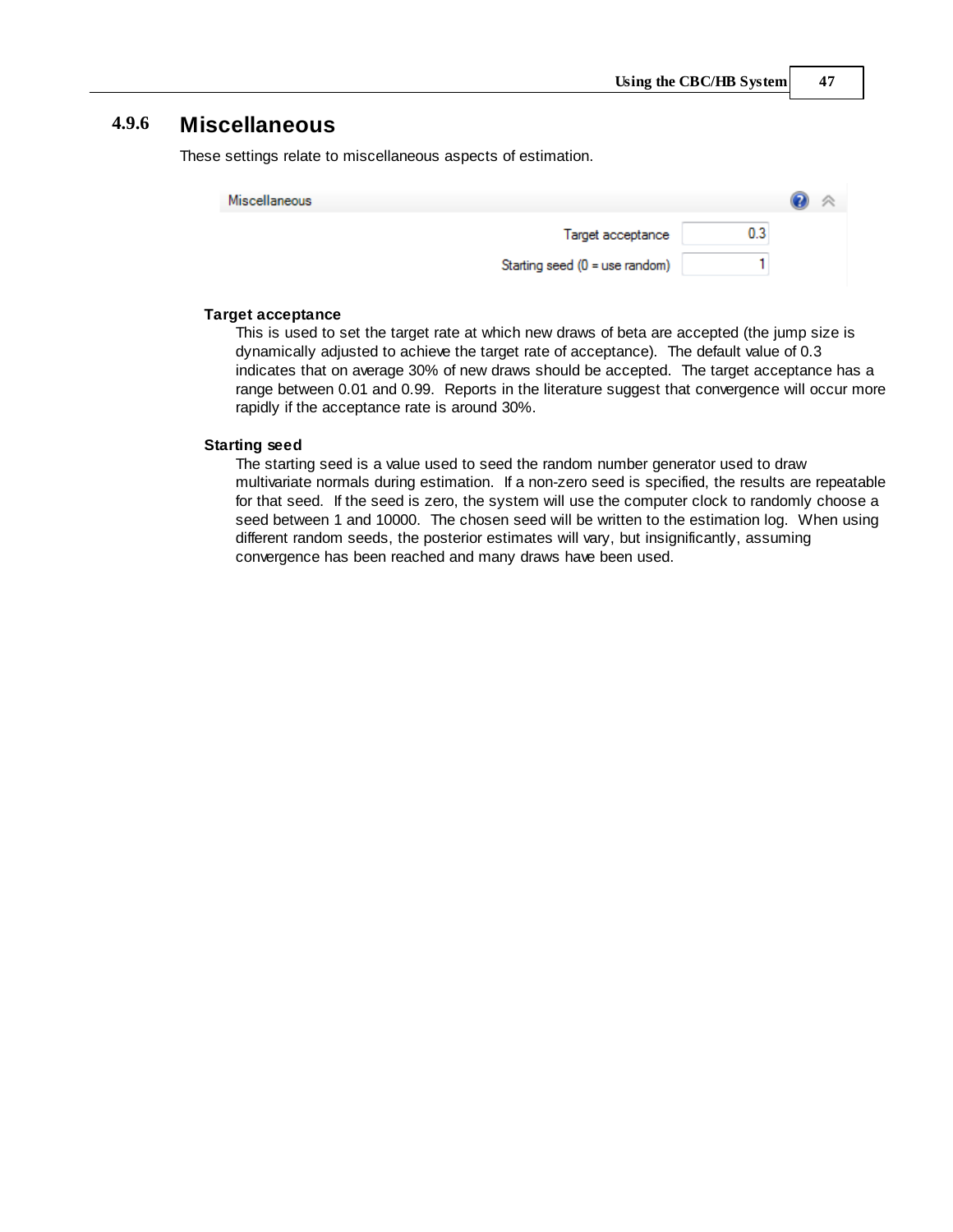# **4.10 Advanced Settings**

| Data Files<br>Choice Task Filter<br>Attribute Information<br>Settings<br>Home | <b>Advanced</b> |
|-------------------------------------------------------------------------------|-----------------|
| Covariance Matrix                                                             |                 |
| Prior degrees of freedom                                                      | 5               |
| Prior variance                                                                |                 |
| Use a custom prior covariance matrix $\Box \, \otimes$                        |                 |
| Alpha Matrix                                                                  |                 |
| Use default prior alpha (O)                                                   |                 |
| Use a custom prior alpha $\circledcirc \; \veeledcirc$                        |                 |
| Use covariates $\bigcirc$ $\vee$                                              |                 |
|                                                                               |                 |

Most users will probably never need to change the advanced settings. However, some additional settings are available to provide more flexibility to deal with extreme types of data sets and to give advanced users greater control over estimation. The advanced settings are divided into two categories:

- 1. [Covariance](#page-54-0) matrix settings
- 2. Alpha matrix [settings](#page-56-0)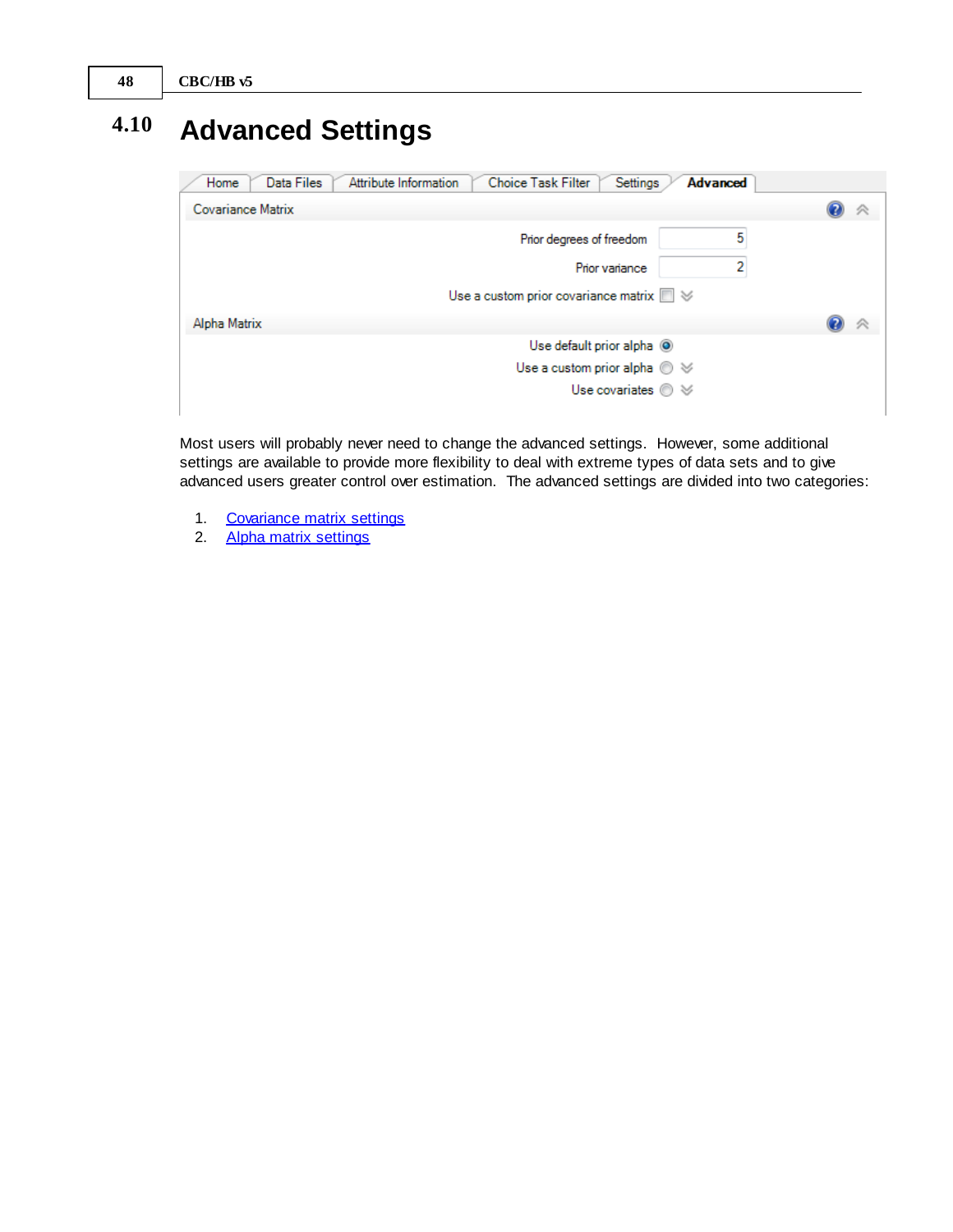# <span id="page-54-0"></span>**4.10.1 Covariance Matrix**

This topic covers the covariance matrix settings in the software. See [Appendix](#page-86-0) G for more information about the covariance matrix.

| Covariance Matrix       |                                                    |                |                                                  |
|-------------------------|----------------------------------------------------|----------------|--------------------------------------------------|
|                         | Prior degrees of freedom                           | 5              |                                                  |
|                         | Prior variance                                     | $\overline{2}$ |                                                  |
|                         | Use a custom prior covariance matrix $\Box\otimes$ |                |                                                  |
| Prior Covariance Matrix |                                                    |                | $0\frac{\triangle}{\triangledown}$<br>Parameters |
|                         |                                                    |                |                                                  |
|                         |                                                    |                |                                                  |
|                         |                                                    |                |                                                  |
|                         |                                                    |                |                                                  |
|                         |                                                    |                |                                                  |
|                         |                                                    |                |                                                  |
|                         |                                                    |                |                                                  |
|                         |                                                    |                |                                                  |
|                         |                                                    |                |                                                  |
|                         |                                                    |                |                                                  |
|                         |                                                    |                |                                                  |
|                         |                                                    |                |                                                  |
|                         |                                                    |                |                                                  |

#### **Prior degrees of freedom**

This value is the additional degrees of freedom for the prior covariance matrix (not including the number of parameters to be estimated), and can be set from 2 to 100000. The higher the value, the greater the influence of the prior variance and more data are needed to change that prior. The scaling for degrees of freedom is relative to the sample size. If you use 50 and you only have 100 subjects, then the prior will have a big impact on the results. If you have 1000 subjects, you will get about the same result if you use a prior of 5 or 50. As an example of an extreme case, with 100 respondents and a prior variance of 0.1 with prior degrees of freedom set to the number of parameters estimated plus 50, each respondent's resulting part worths will vary relatively little from the population means. We urge users to be careful when setting the prior degrees of freedom, as large values (relative to sample size) can make the prior exert considerable influence on the results.

#### **Prior variance**

The default is 1 for the prior variance for each parameter, but users can modify this value. You can specify any value from 0.05 to 100. Increasing the prior variance tends to place more weight on fitting each individual's data, and places less emphasis on "borrowing" information from the population parameters. The resulting posterior estimates are relatively insensitive to the prior variance, except 1) when there is very little information available within the unit of analysis relative to the number of estimated parameters, and 2) the prior degrees of freedom for the covariance matrix (described above) is relatively large.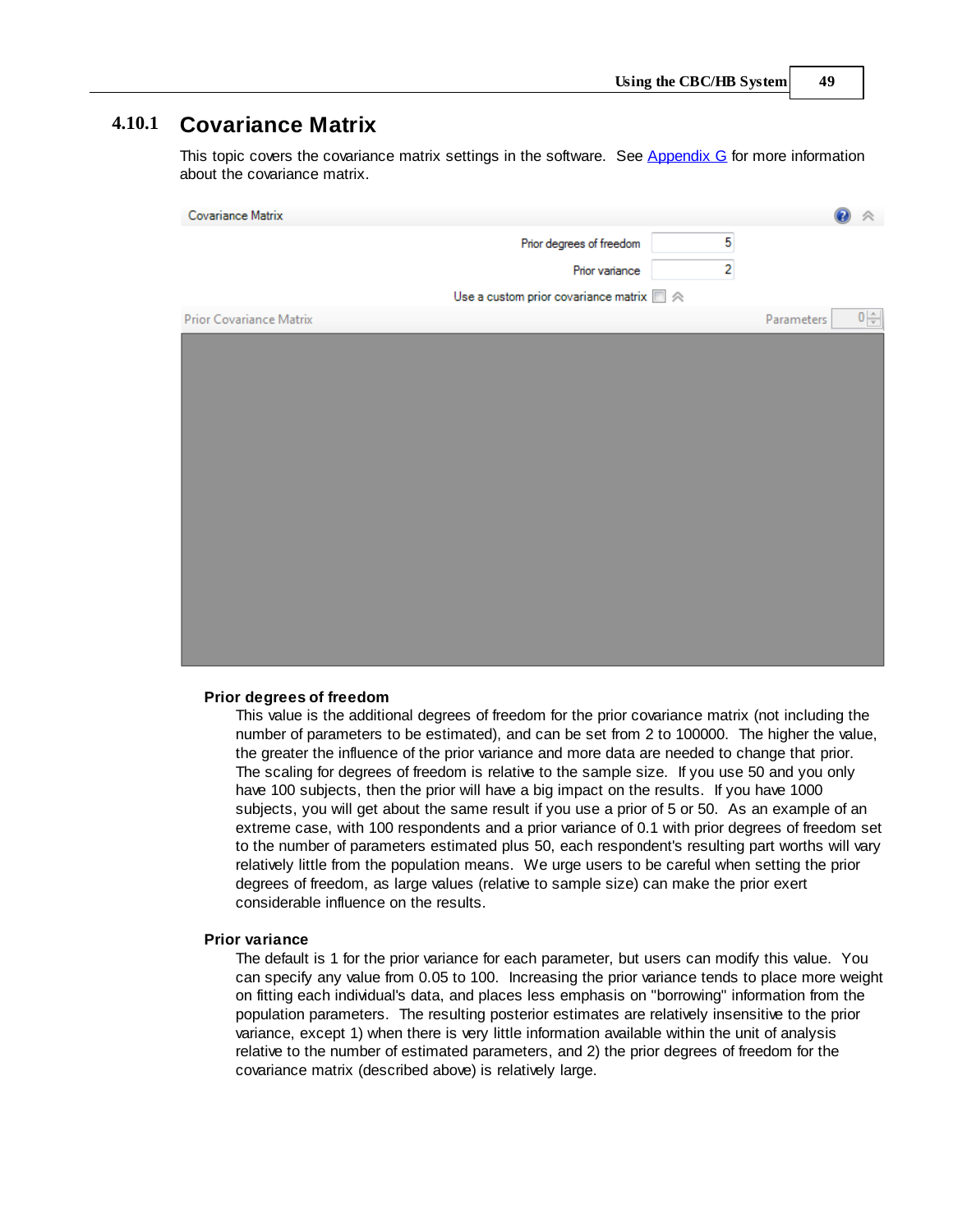## **Use custom prior covariance matrix**

CBC/HB uses a prior covariance matrix that works well for standard CBC studies. Some advanced users may wish to specify their own prior covariance matrix (for instance, for analysis of MaxDiff data sets). Check this box and click the  $\leq$  icon to make the prior covariance matrix visible. The number of parameters can be adjusted by using the up and down arrows on the Parameters field, or you may type a number in the field. The number of parameters needs to be the same as the number of parameters to be estimated. Values for the matrix may be typed in or pasted from another application such as Excel. The user-specified prior covariance matrix overrides the default prior covariance matrix (see Appendix G) as well as the prior variance setting.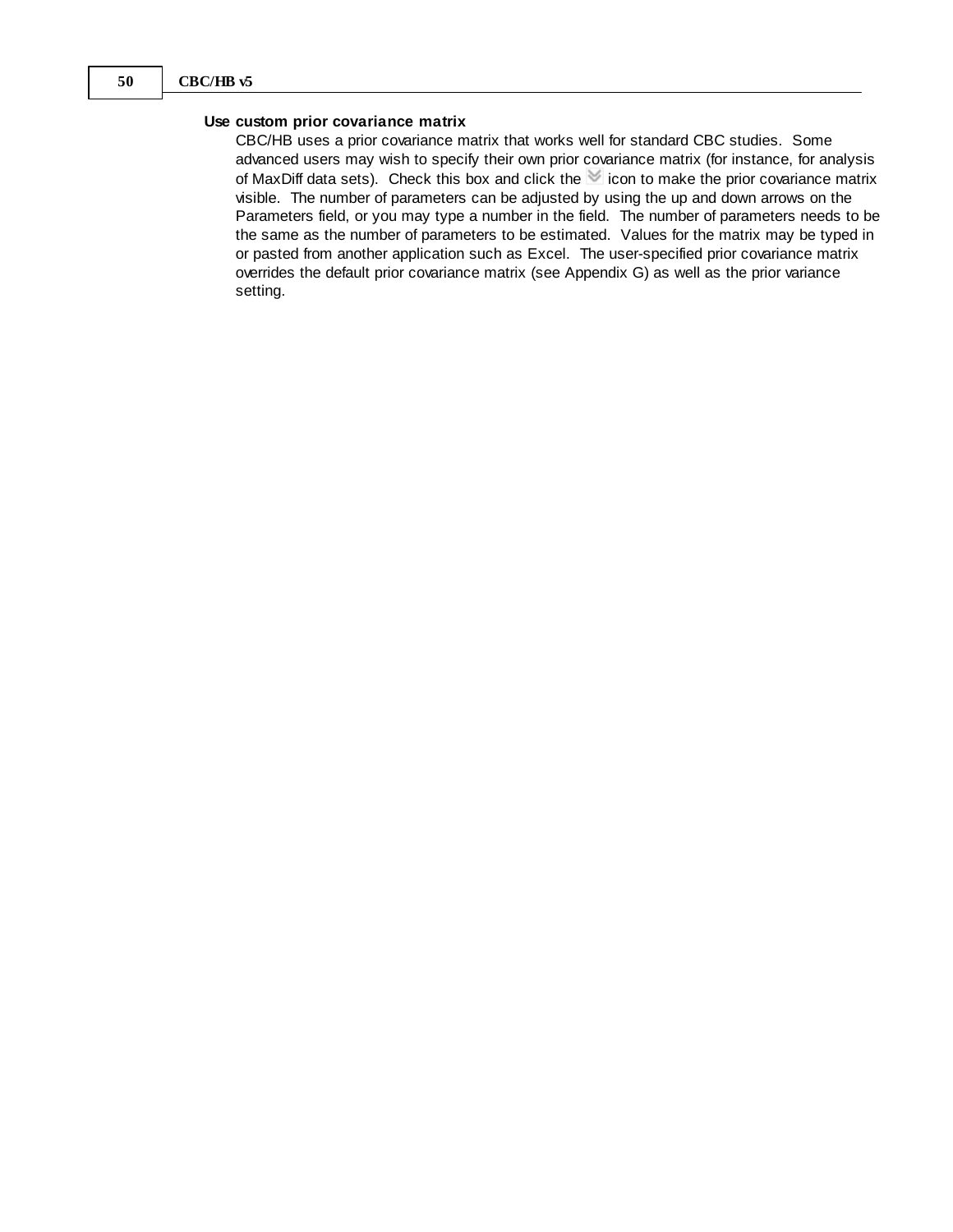# <span id="page-56-0"></span>**4.10.2 Alpha Matrix**

Most users will not change the default alpha matrix. Advanced users may specify new values for alpha using this dialog.

Covariates are a new feature with v5 of CBC/HB. More detail on the usefulness of covariates in CBC/HB is provided in the white paper, "Application of Covariates within Sawtooth Software's CBC/HB Program: Theory and Practical Example" available for downloading from our Technical Papers library at www.sawtoothsoftware.com.

| Alpha Matrix |                                                        |  |
|--------------|--------------------------------------------------------|--|
|              | Use default prior alpha (O)                            |  |
|              | Use a custom prior alpha $\circledcirc \; \veeledcirc$ |  |
|              | Use covariates $\bigcirc \, \, \otimes$                |  |
|              |                                                        |  |

## **Use default prior alpha**

Selecting this option will use a default alpha matrix with prior means of zero and prior variances of 100. No demographic variables will be used as covariates.

### **Use a custom prior alpha**

Users can specify their own prior means and variances to be used in the alpha matrix. The means and variances are expanded by clicking the  $\le$  icon.

|  |  | Use a custom prior alpha (0) |  |  |  |
|--|--|------------------------------|--|--|--|
|  |  |                              |  |  |  |

|                         | <b>Prior Means</b>     |   | Parameters | ÷              |
|-------------------------|------------------------|---|------------|----------------|
|                         |                        |   |            |                |
| $\blacktriangleright$ 1 |                        | n |            |                |
|                         |                        |   |            |                |
|                         | <b>Prior Variances</b> |   | Parameters | $1\frac{4}{7}$ |
|                         |                        |   |            |                |
| k.                      | 1                      | n |            |                |
|                         |                        |   |            |                |
|                         |                        |   |            |                |
|                         |                        |   |            |                |
|                         |                        |   |            |                |

The number of parameters for the means and variances can be adjusted by using the up and down arrows of the Parameters field, or you may type a number in the field. The number of parameters needs to be the same as the number of parameters to be estimated (k-1 levels per attribute, prior to utility expansion). Values for the matrix may be typed or pasted from another application such as Excel.

# **Use Covariates**

CBC/HB v5 allows demographic variables to be used as covariates during estimation. The available covariates can be expanded by clicking the  $\le$  icon.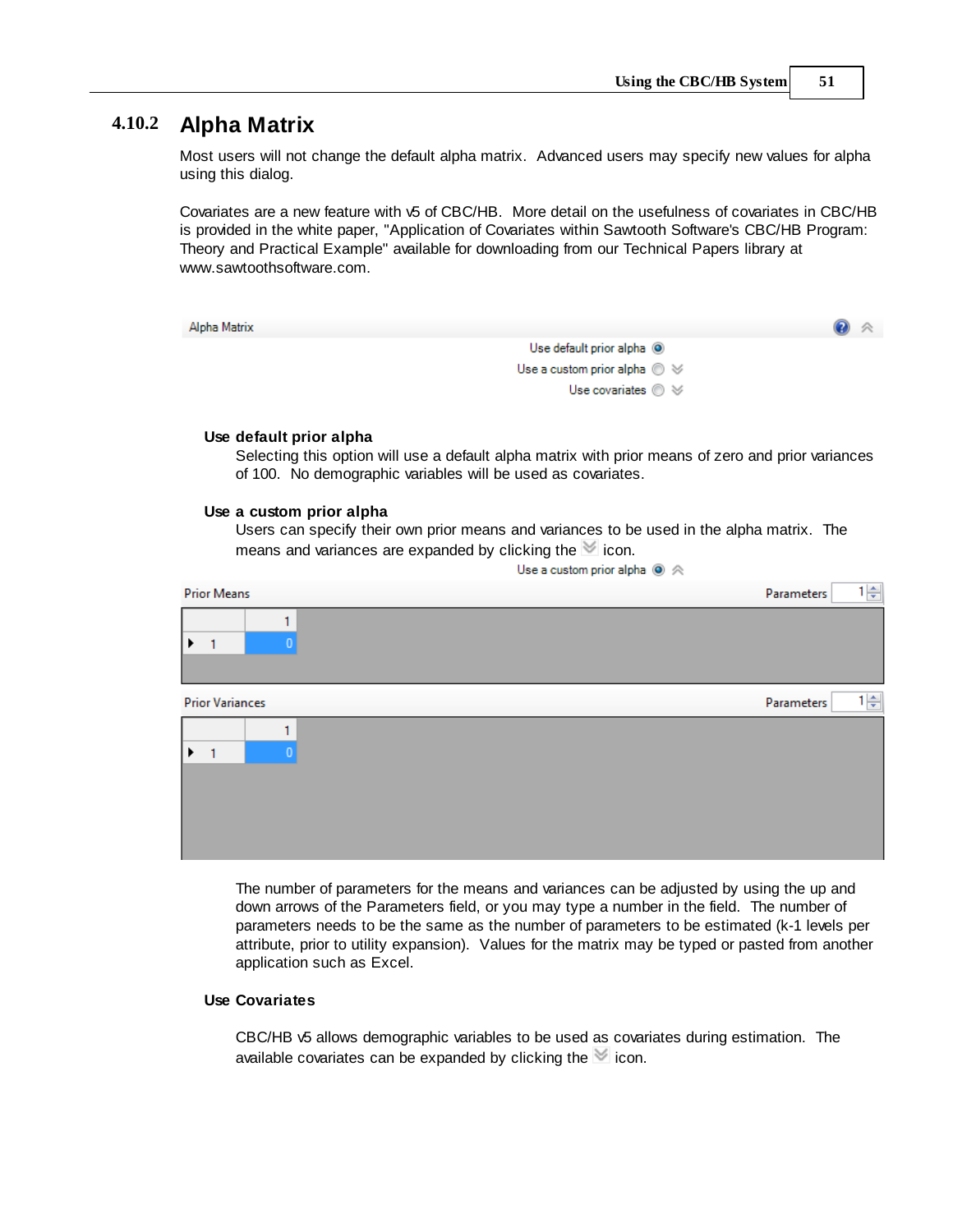#### Use covariates  $\circledcirc \, \otimes$

Defensive Links

|               |            |             |                          | <b>Reflesh List</b> |   |
|---------------|------------|-------------|--------------------------|---------------------|---|
| Include Label |            | Type        |                          | Categories          |   |
| √             | Variable 1 | Categorical | $\overline{\phantom{a}}$ |                     | 3 |
|               |            |             |                          |                     |   |
|               |            |             |                          |                     |   |
|               |            |             |                          |                     |   |
|               |            |             |                          |                     |   |
|               |            |             |                          |                     |   |
|               |            |             |                          |                     |   |
|               |            |             |                          |                     |   |

Clicking *Refresh List* will scan the demographic file (see Data [Files](#page-34-0) to specify a demographics file) and populate the list of available covariates. Individual variables can be selected for use by clicking the 'Include' checkbox. The labels provided are for the benefit of the user and not used in estimation. Each covariate can be either *Categorical* or *Continuous*.

Categorical covariates such as gender or region are denoted by distinct values (1, 2, etc.) in the demographic file. If a covariate is categorical, the number of categories is requested (i.e. the number of genders would be two: for male and female). The number of categories is necessary since they are expanded using dummy coding for estimation.

Continuous covariates are not expanded and used as-is during estimation. We recommend zero-centering continuous covariates for ease of interpreting the output.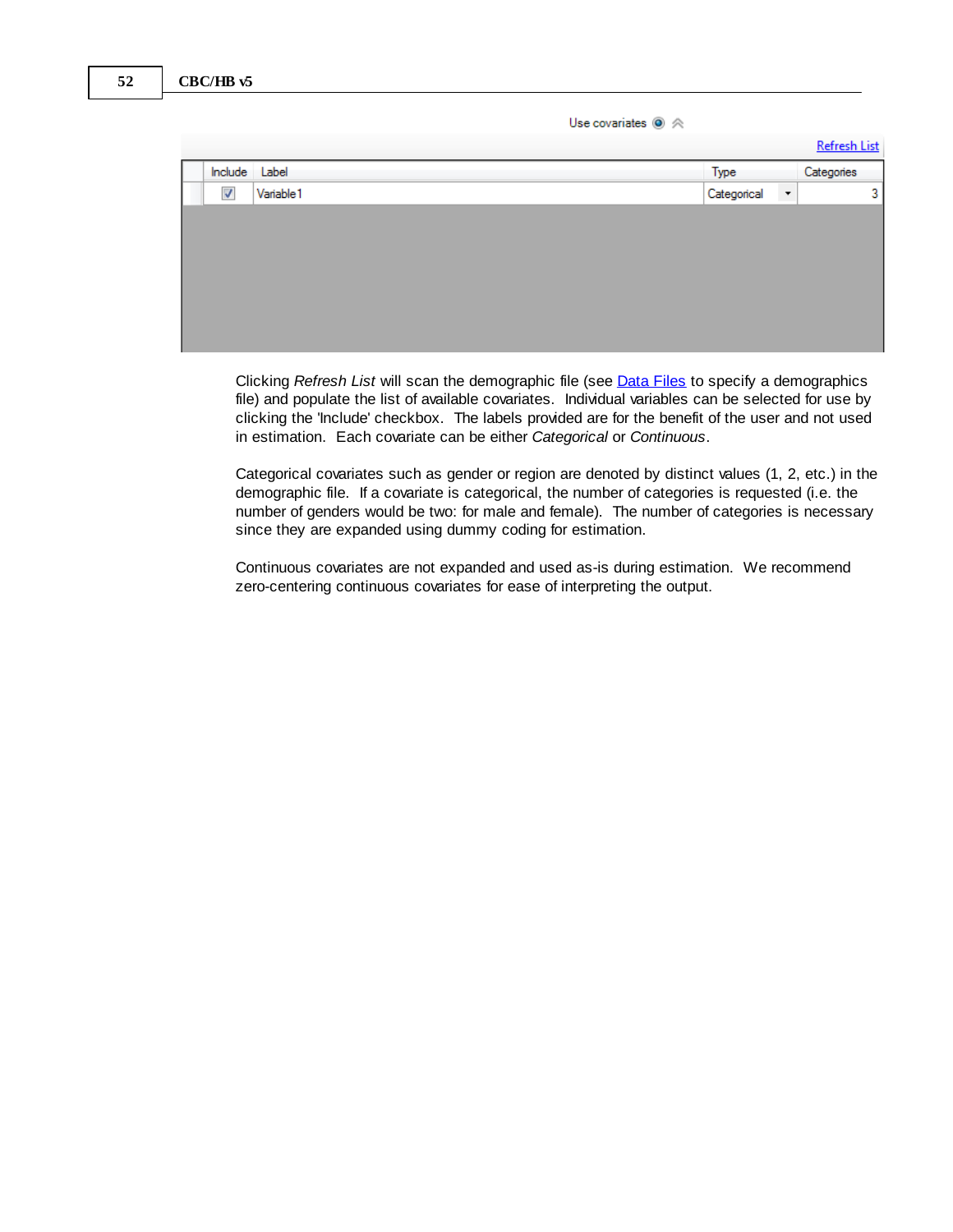# **4.10.3 Covariates**

Covariates are additional explanatory variables, such as usage, behavioral/attitudinal segments, demographics, etc. that can enhance the way HB leverages information from the population in estimating part worths for each individual. Rather than assuming respondents are drawn from a single, multivariate normal distribution, covariates map respondents to characteristic-specific locations within the population distribution. When covariates are used that are predictive of respondent preferences, this leads to Bayesian shrinkage of part-worth estimates toward locations in the population distribution that represent a larger density of respondents that share the same or similar values on the covariates. Using high quality external variables (covariates) that are predictive of respondent preferences can add new information to the model (that wasn't already available in the choice data) that improves the quality and predictive ability of the part-worth estimates. One particularly sees greater discrimination between groups of respondents on the posterior part-worth parameters relative to the more generic HB model where no covariates are used.

To use covariates, one first associates a .CSV file of demographics with the project on the *Data Files* tab. Respondent number must be in the first column. Covariates follow in subsequent columns. Covariates can be categorical (e.g. small\_company=1, medium\_company=2, large\_company=3) or continuous (amount expect to pay for next automobile). If they are categorical, they must be recorded as consecutive integers starting with 1. Categorical covariates are coded in the Z matrix as dummycoding, with the final level omitted as the reference zero. The covariates model is a regression-type model, where the population mean part-worth parameters are estimated as a function of a matrix Z defining the respondent characteristics and a set of weights (Theta) associated with each respondent descriptor variable.

| c:\temp\tv.cbchb                                                                     | <b>LIDIX</b>                             |
|--------------------------------------------------------------------------------------|------------------------------------------|
| Data Files<br>Choice Task Filter<br>Attribute Information<br>Settings<br><b>Home</b> | Advanced                                 |
| Covariance Matrix                                                                    | 0                                        |
| Prior degrees of freedom                                                             | 5                                        |
|                                                                                      | 2<br>Prior variance                      |
| Use a custom prior covariance matrix $\square \, \otimes$                            |                                          |
| Alpha Matrix                                                                         | $\circledcirc$<br>$\hat{\mathcal{R}}$    |
|                                                                                      | Use default prior alpha $\circ$          |
|                                                                                      | Use a custom prior alpha $\circ \otimes$ |
|                                                                                      | Use covariates $\mathbf{C} \otimes$      |
|                                                                                      | Refresh List                             |
| Include Label                                                                        | Type<br>Categories                       |
| г<br>Variable1                                                                       | Categorical                              |
| ⊽<br>Variable2                                                                       | 3<br>Categorical                         |

In the example below, there are two covariates in the demographics.csv file, and the second covariate (a categorical variable with three values: 1, 2, or 3) is being used in the run.

A set of weights (Theta) associated with the intercept of the population estimates of part-worths as well as adjustments to the population part-worth means due to characteristics of the covariates is written to the studyname\_alpha.csv file. For example, if a 3-level categorical covariate were being used, the first columns of the studyname\_alpha.csv file would contain estimates for each of the part-worth utilities associated with the intercept of the coded covariates matrix Z (in the case of categorical coding, the intercept would be the population mean part-worth estimates associated with respondents taking on the final level of the categorical covariate). Then, the next columns would contain of set of regression weights (Theta) for the adjustments to the population estimates for each of the part-worth utilities associated with respondents taking on the 1st level of the categorical covariate, followed by a set of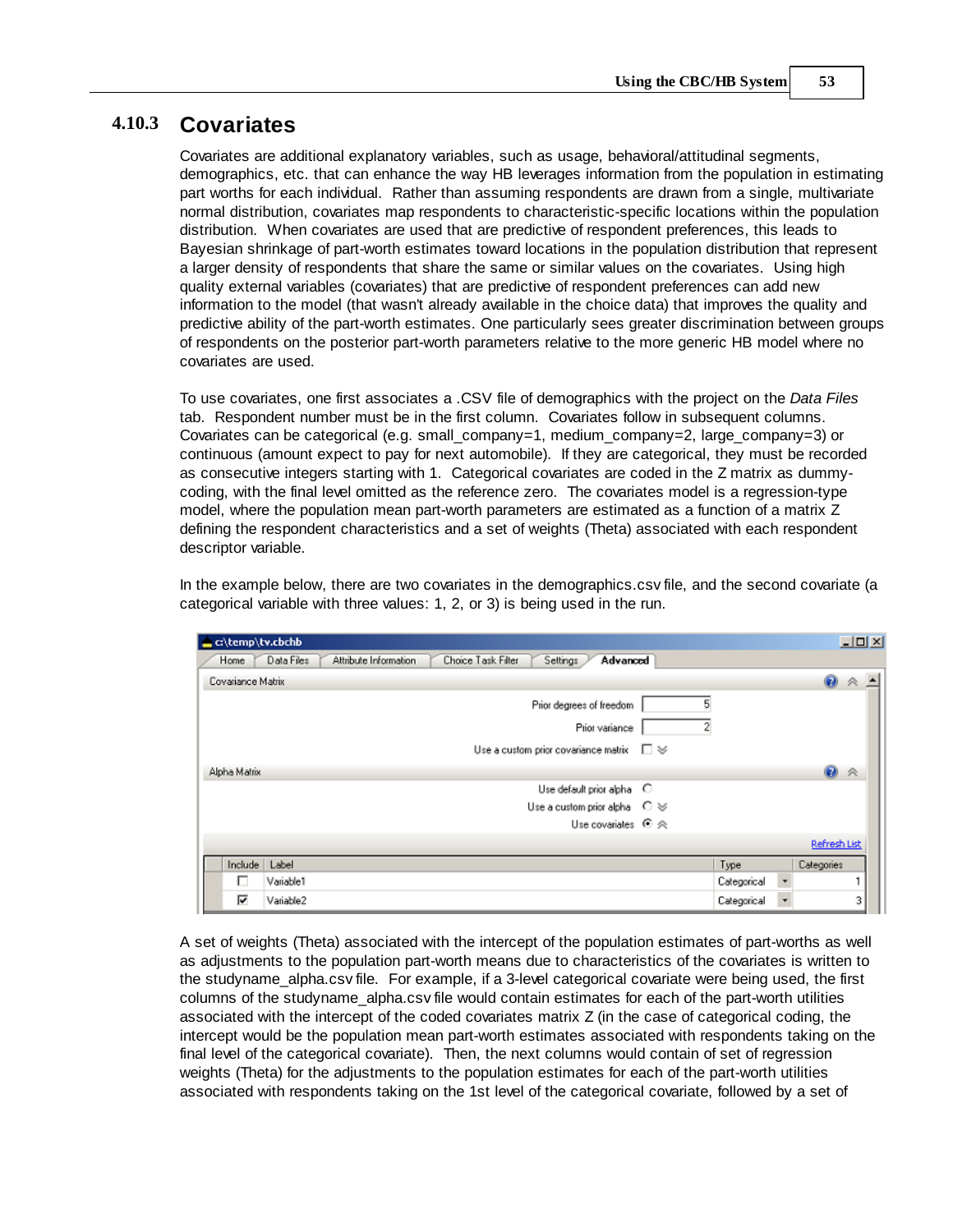estimates for adjustments to alpha for respondents taking on the 2nd level of the categorical covariate. The columns are clearly labeled in the .CSV file. For example, if an estimate for the level "red" for respondents taking on characteristic 2 of Variable2 was equal to 0.75, then this would indicate that respondents with characteristic 2 of Variable2 had a mean part-worth utility for Red that was 0.75 utiles higher than respondents taking on characteristic 3 of Variable2 (since the final column is coded as the omitted, zero, state).

One typically examines the weights in the \_alpha.csv file associated with covariates to help determine the usefulness of the covariates. Only the "used" draws should be examined. For example, if your HB run includes 10,000 burn-in iterations followed by 10,000 used iterations, then only the final 10,000 rows of the \_alpha.csv file should be examined. One can examine the mean of these draws, as well as the percentage of the draws that are positive or negative. The means should have face validity (make sense from a behavioral standpoint, based on what you know about the respondent characteristics on the covariates). If the percent of draws (associated with a part-worth utility) that have the same sign is 95% or greater, this is often taken as evidence that this realization of the covariate has a significant effect (90% confidence level, two-tailed test) on the part-worth utility estimate. If a relatively large number of columns for a covariate have significant weights, then this gives evidence that the covariate is useful.

More detail on the usefulness of covariates in CBC/HB is provided in the white paper, "Application of Covariates within Sawtooth Software's CBC/HB Program: Theory and Practical Example" available for downloading from our Technical Papers library at www.sawtoothsoftware.com.

Note: the weights associated with a covariate within the \_alpha.csv file reflect the *change* in the base (intercept) part-worth value when respondents take on the characteristic as described by that covariate. They cannot be interpreted as the part-worth utility estimate alone. Since the application of covariates follows a regression model, the population estimate for respondents taking on specific covariate realizations is equal to the part-worth utility associated with the intercept plus the adjustments (weights) of the covariates associated with the respondents.

If you make changes to the demographics.csv file, you may need to click the *Refresh List* link to ask CBC/HB to reread the demographics.csv file for use in the run.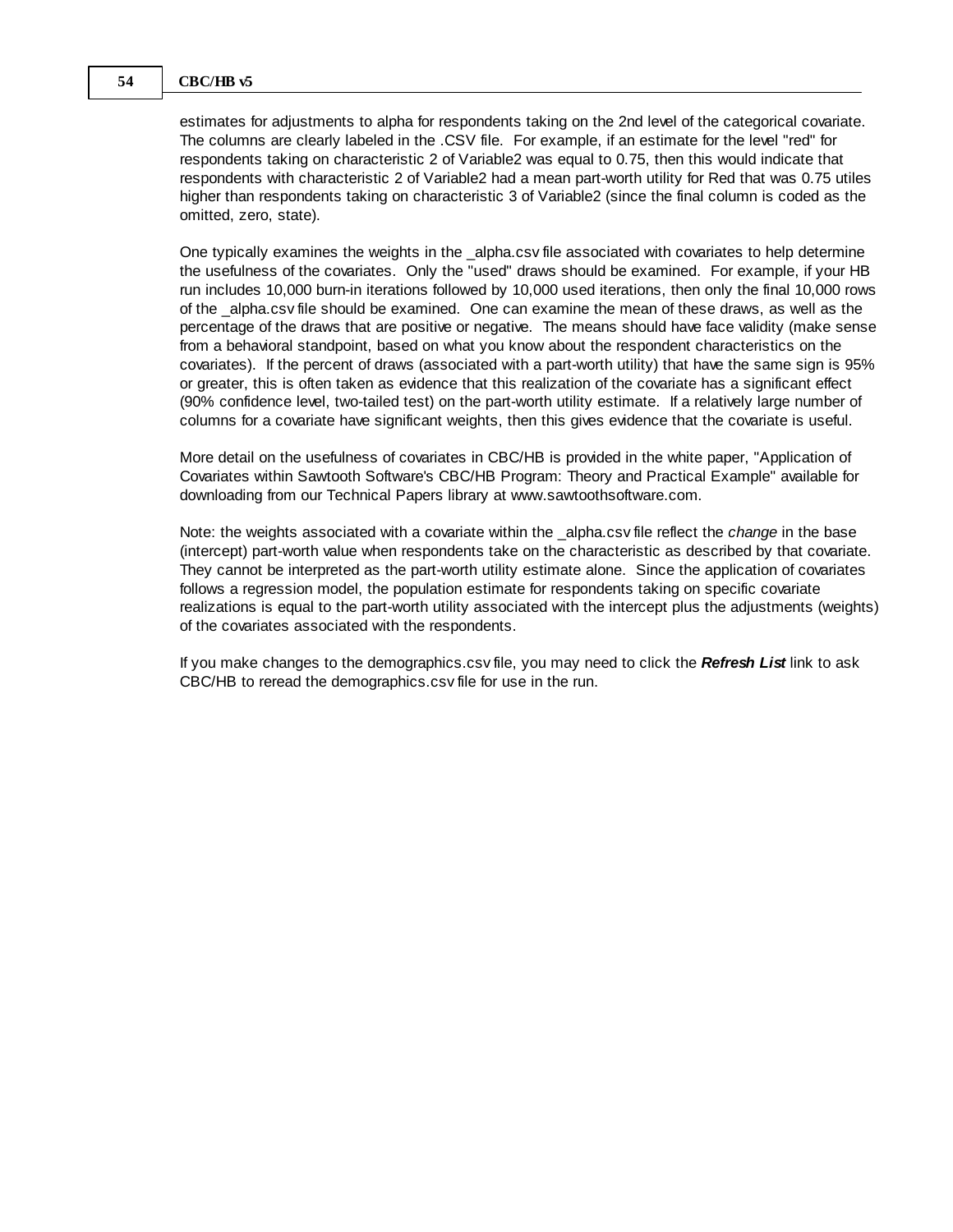# **4.11 Using the Results**

At the end of the computation, several files are available containing the results:

Files named **studyname.hbu** and **studyname** utilities.csv contain final part worth estimates for each respondent. These are the averages of hundreds or thousands of draws either saved during the final stage of the iterations or accumulated on the fly, if those were not saved. The **studyname\_utilities.csv** file is a comma-separated text-only file that may be directly opened with Excel TM. The format of the **studyname.hbu** file is described in Appendix A. Either of these files, perhaps after minor modification, may be used in a conjoint simulator. If using Sawtooth Software's market simulator, the **studyname.hbu** file may directly be imported into your simulation study. If using SMRT, you select *Analysis | Run Manager | Import* within SMRT's menu system.

If you have not saved random draws to disk, a file named **studyname\_stddev.csv** contains withinrespondent standard deviations for each respondent's part worths. Its format is similar to that of **studyname.hbu**.

A file named **studyname\_summary.txt** contains summaries of the data. Its contents are slightly different, depending on whether or not you have used constraints. If there were no constraints, then this file contains the estimated average part worths for the population of respondents, as well as the variancecovariance matrix estimated for the population distribution. If there were constraints, then it includes those same values for the unconstrained part worths, as well as average values for the constrained part worths. (See the section on [Constraints](#page-49-0) for further clarification.) Like the final part worth estimates, this matrix is obtained by averaging results saved during the final stage of the iterations.

A file named **studyname\_alpha.csv** contains successive random draws of the mean of the population distribution. The point estimate of the average part worths for the population of respondents as reported in the **studyname\_summary.txt** file is obtained by averaging these draws (for the range of used draws). One way to determine when convergence occurs is to inspect this file to see whether there are systematic trends in any values.

If constraints were used, a file named **studyname\_meanbeta.csv** contains successive estimates of the mean of the constrained betas. Like the **studyname alpha.csv** file, it can be inspected to determine when convergence occurs.

A file named **studyname\_covariances.csv** contains successive random draws of the variances and covariances of the population distribution. The final point estimate of the variances and covariances is obtained by averaging the draws during the final stage of the iterations. Only the elements on and above the diagonal of the covariance matrix are saved in this file.

Finally, if you have saved random draws, a **studyname\_draws.csv** file is available with estimates of each respondent's part worths for all the iterations from which those values were saved. This may be a very large file, since it contains potentially thousands of estimates of part worths for each respondent. The data are arranged in order by respondent. This file can provide the raw data for analyses you may undertake using statistical software packages.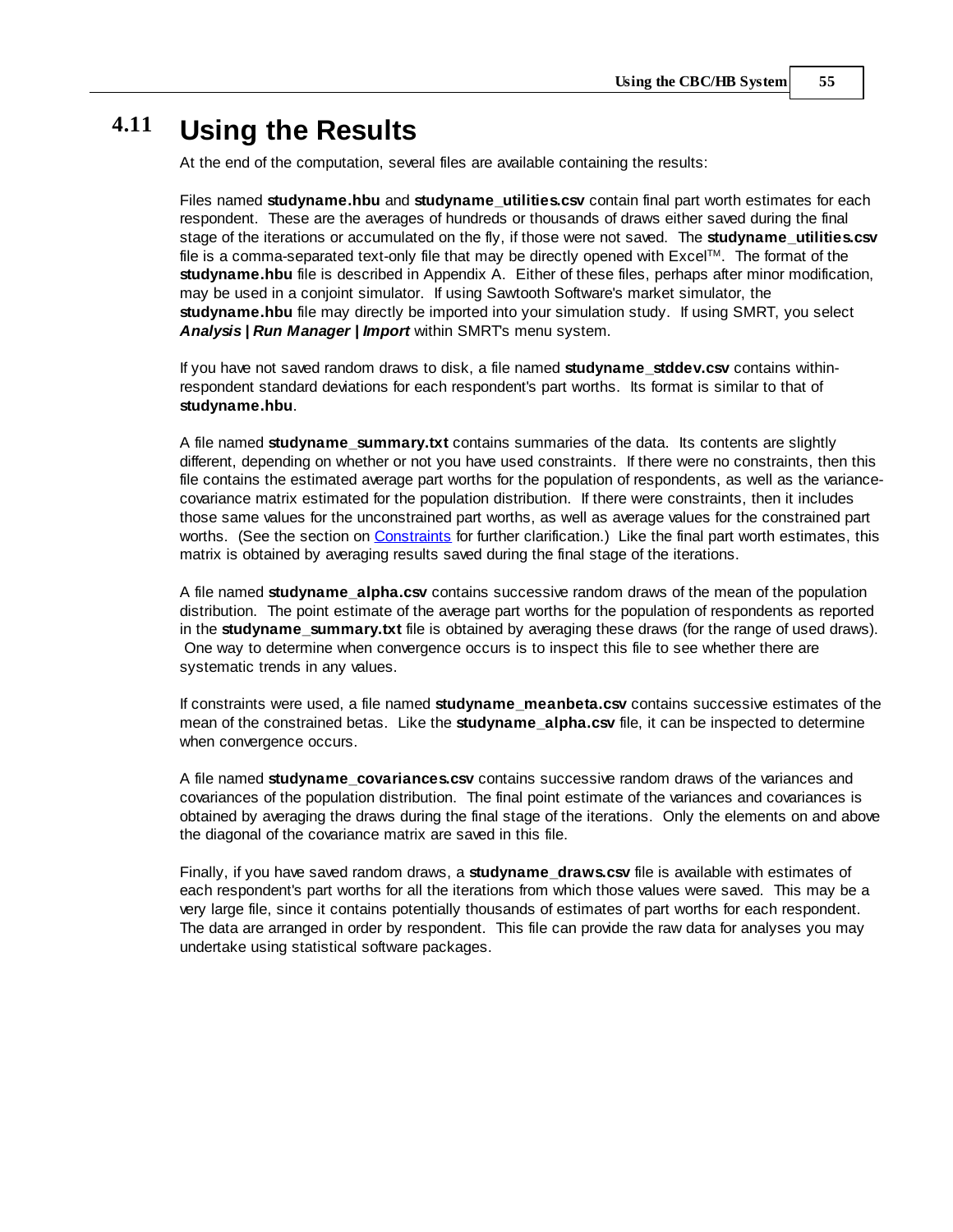# **5 How Good Are the Results?**

# **5.1 Background**

Early articles have discussed the application of Hierarchical Bayes (HB) to the estimation of individual conjoint part worths.

- · Allenby, Arora, and Ginter (1995) showed how HB could be used advantageously to introduce prior information about monotonicity constraints in individual part worths.
- · In quite a different application, Allenby and Ginter (1995) showed that HB could be used to estimate individual part worths for choice data, even with relatively little data from each respondent.
- Lenk, DeSarbo, Green, and Young (1996) showed that HB could estimate individual part worths effectively even when each individual provided fewer answers than the number of parameters being estimated.

These results were impressive, and suggested that HB might become the preferred method for estimation of individual part worths. In the past few years, this seems to have been the case. However, HB computation takes longer than methods such as latent class and logit, which led some to doubt about its feasibility in real-world applications in the mid-1990s. The Allenby and Ginter example used 600 respondents but estimated only 14 parameters for each. The Lenk *et al.* example used only 179 respondents, also with 14 parameters per respondent. Many commercial applications involve much larger data sets. Fortunately, since then, computers have become faster, and it is now possible to do HB estimation within a reasonable amount of time for even relatively large data sets.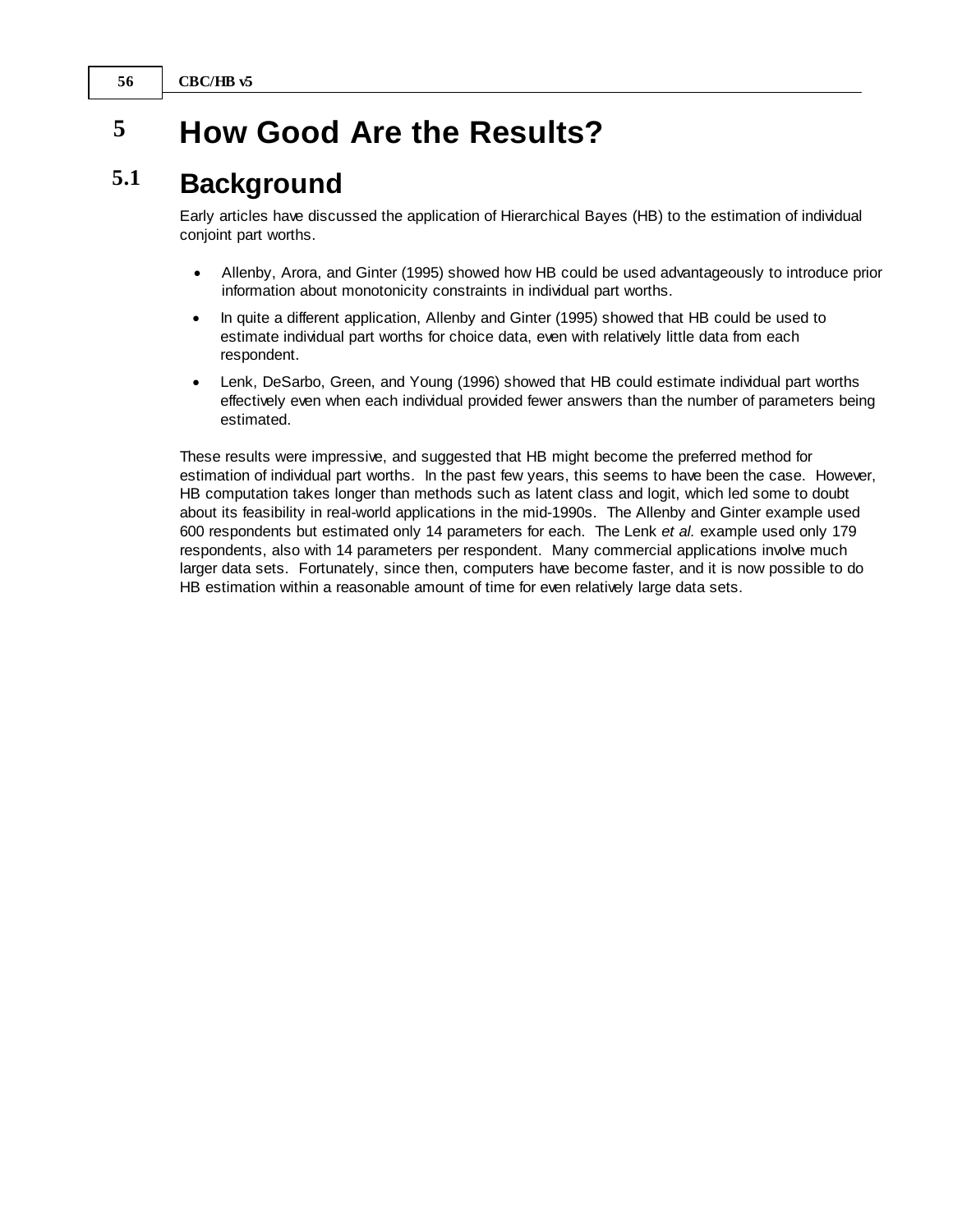# **5.2 A Close Look at CBC/HB Results**

We shall now examine CBC/HB results from a study especially designed to investigate the quality of individual part worth estimates. This is a data set examined by Huber *et al*. (1998) and we first describe it in more detail.

A total of 352 respondents answered CBC questionnaires about TV preferences (this data set is available as a "tutorial" study within the SMRT Platform from Sawtooth Software). Each respondent answered 18 customized choice questions consisting of 5 alternatives with no "None" option. There were 6 conjoint attributes having a total of 17 levels in all. The data were coded as part worths, so  $17 - 6 = 11$ parameters were estimated for each respondent. The respondents were randomly divided into four groups, and those in each group answered 9 holdout tasks, each with 5 alternatives. The first and eighth tasks were identical to permit an estimate of reliability. The percentage of reliable choices for the repeated task ranged from 69% to 89%, depending on version, with an average of 81%.

The holdout tasks contained some alternatives that were very similar and sometimes identical to each other. This was done to present a challenge to conjoint simulators based on the logit model and having IIA properties.

To be absolutely sure of convergence, 100,000 iterations were done with the CBC/HB System before saving any results. We then investigated several aspects of the estimates.

## **Estimation with Few Tasks**

The first property examined was the ability to predict holdout choices using part worths estimated from small numbers of tasks. Six sets of part worths were estimated for each respondent, based on these numbers of tasks: all 18, 9 even-numbered, 9 odd-numbered, 6, 4, and 2. (The last three conditions used tasks distributed evenly throughout the questionnaire.) Each set of part worths was obtained by doing 1000 additional HB iterations and saving results of each 10<sup>th</sup> iteration. Each set of part worths was evaluated in two ways:

- · Point estimates of each individual's part worths were obtained by averaging the 100 random draws, and those estimates were used in a first-choice conjoint simulator to measure hit rates.
- The random draws were also used individually in 100 separate first-choice simulations for each respondent, and accumulated over respondents to measure MAE (mean absolute error) in predicting choice shares.

With first-choice simulators, adding Gumbel-distributed random error to the summed utilities flattens share predictions in the same way that logit simulations are flattened by multiplying utilities by a number less than unity. With Gumbel error scaled to have unit standard deviation, the optimal proportion to be added was about 0.1, and this did not differ systematically depending on the number of tasks used in estimation. Here are the resulting Hit Rate and MAE statistics for the several sets of part worths:

| ∣ # Tasks | <b>Hit Rate</b> | <b>MAE</b> |  |
|-----------|-----------------|------------|--|
| 18        | 0.660           | 3.22       |  |
| 9 odd     | 0.605           | 3.72       |  |
| 9 even    | 0.602           | 3.52       |  |
| -6        | 0.556           | 3.51       |  |
|           | 0.518           | 4.23       |  |

### **Holdout Prediction With Subsets Of Tasks**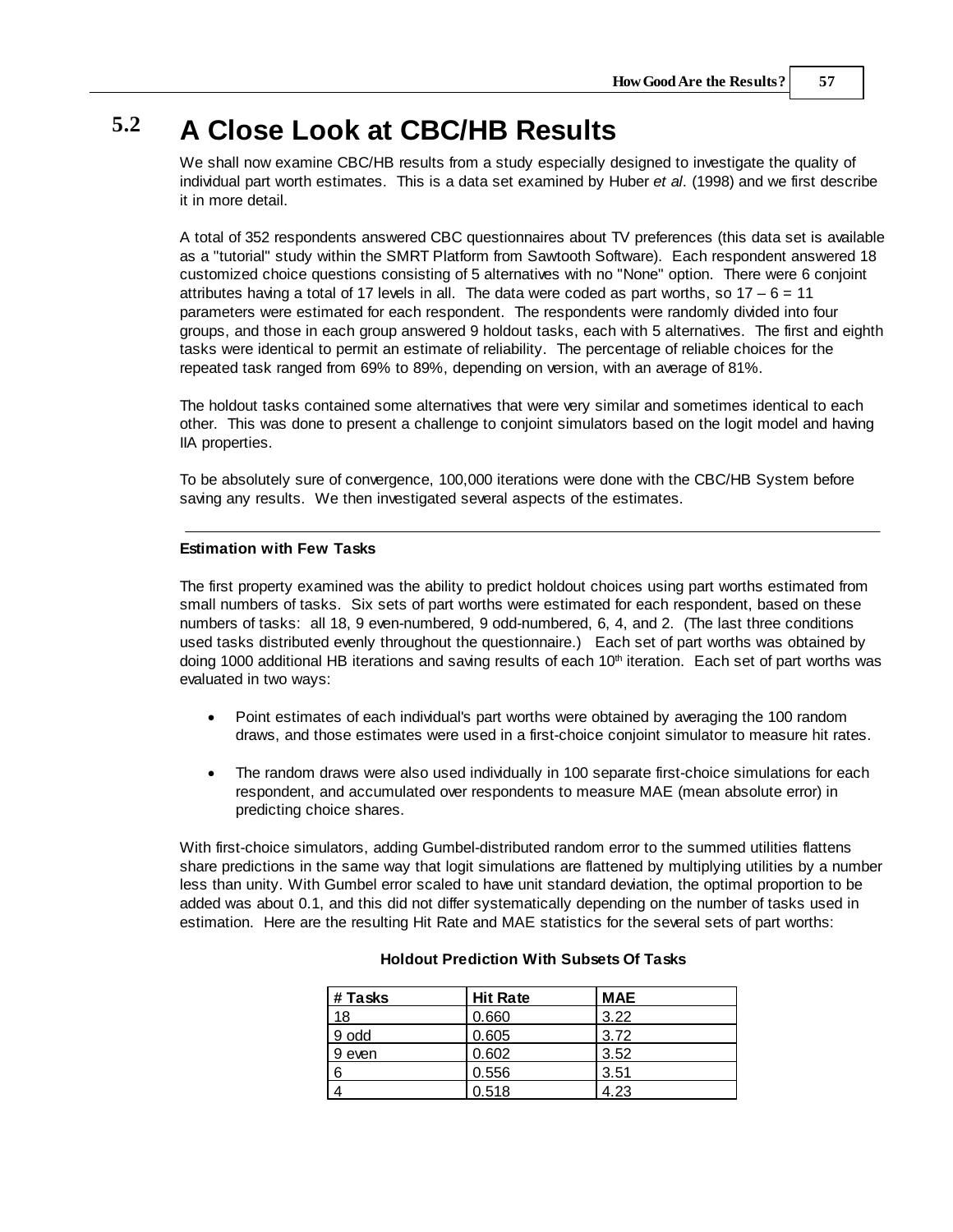

Hit Rate and MAE for all 18 tasks are both slightly better than those reported by Huber *et al.* This may be partly due to our having achieved better convergence with the large number of iterations. Our MAEs have also been aided slightly by tuning with Gumbel error.

The important thing to notice is that performance is excellent, and remains quite good as the number of choice tasks is reduced. With only 9 tasks per respondent the hit rate is about 90% as good as with all 18, and the MAE is only about 15% higher. Dropping to only 4 tasks per respondent produces a reduction in hit rate of only about 20%, and an increase in MAE of only about 30%. This does not seem to us to be a strong argument for using shorter questionnaires, because improvements from using 18 tasks instead of 9 seem worth having. But these results do give comforting evidence of robustness.

#### **Distribution of Replicates within Individuals**

Another 10,000 iterations were computed using data from all 18 tasks, and each 10<sup>th</sup> replicate was saved for each respondent. Those replicates were then examined to see how the 1,000 random draws for each individual were distributed. This was investigated by first subtracting each individual's mean part worths from those of each replicate to obtain a vector of deviations. Several things were done with those 352,000 vectors of deviations.

First, the 17 x 17 matrix of pooled within-individual covariances was examined. Effects coding guarantees that the sum of variances and covariances within each attribute must be zero, so the sum of covariances for levels within each attribute must be the negative of the sum of the variances for that attribute. That naturally leads to negative covariances among the levels of each attribute. However, the covariances for all pairs of levels from different attributes were close to zero. This meant that the information about within-respondent distributions could be assessed by separate examination of each part worth element.

Next, pooled within-individual variances were examined for each level, and they did differ substantially among the 17 levels, with a ratio of approximately 4 to 1 for the maximum and minimum.

Next, skewness was also computed for each level. Skewness is zero for a symmetric distribution. For those 17 levels, 9 had slight negative skewness and 8 had slight positive skewness. All in all, the distributions were nearly symmetric.

Finally, kurtosis was computed for each level. Kurtosis indicates the relative thickness of the tails of a distribution. Values larger than 3.0 indicate thicker tails than the normal distribution. That was true for all 17 levels, with the minimum and maximum values being 3.1 and 4.1.

Therefore we can conclude that with this data set the many random draws for each individual were distributed around that individual's mean (a) independently, (b) symmetrically, and (c) with slightly thicker-than-normal tails. The regularity of these distributions suggests that little information will be lost using individuals' mean part worths rather than preserving all the individual draws. However, the individual part worths do have different variances, to which we shall again refer in a moment.

### **Distributions across Individuals**

Separate analyses were done for the even- and odd-numbered tasks. An additional 100,000 iterations were done initially for each and then a final 10,000 iterations for which each 10<sup>th</sup> was saved. The purpose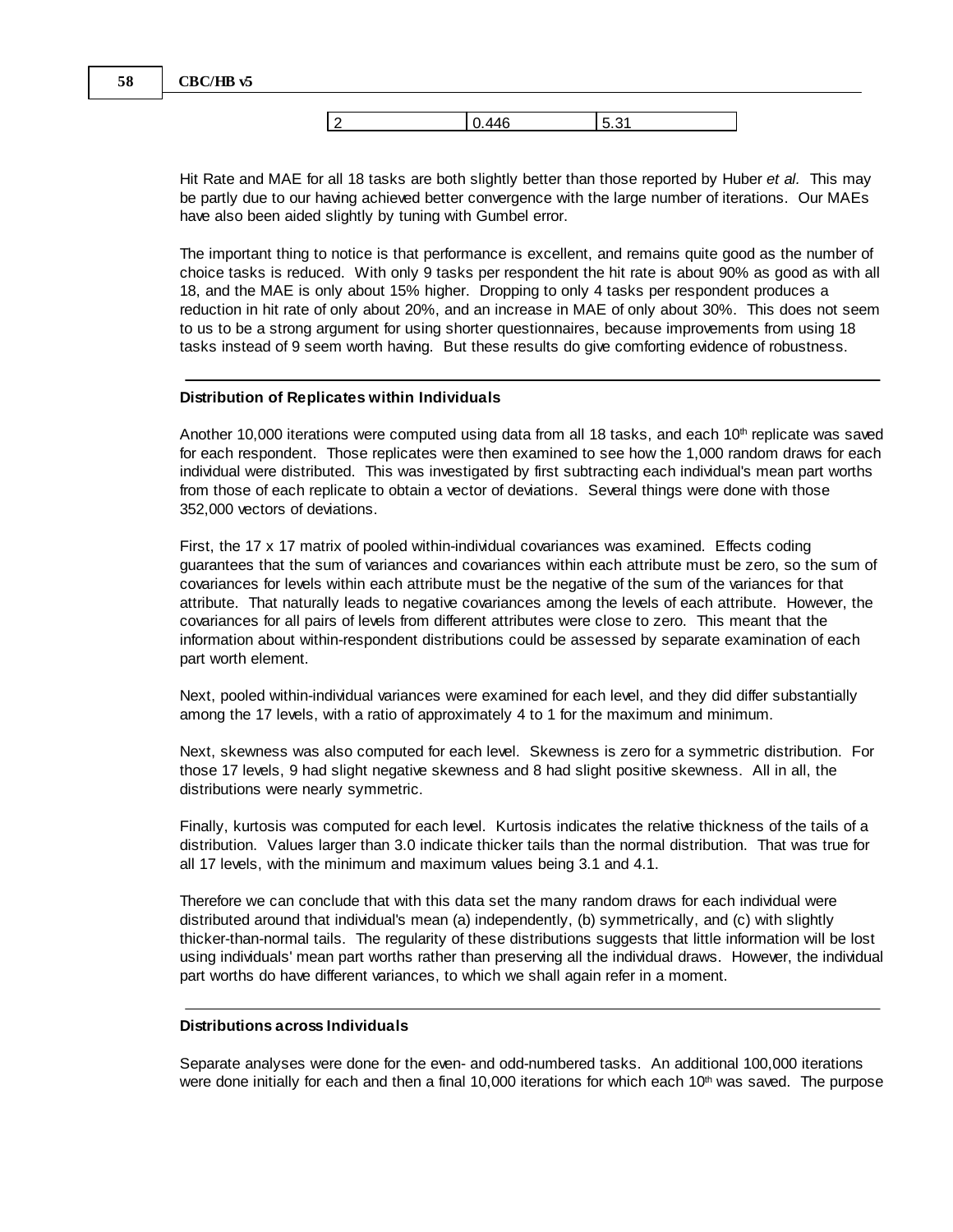of this analysis was to examine the estimates of covariances across individuals, rather than within individuals as described above. The covariance estimates obtained by averaging those 1000 random draws of covariance estimates were compared, as were covariance matrices obtained directly from the final point estimates of the part worths. Again, the only covariances examined were those involving levels from different attributes.

In neither case did the covariances seem very different from zero. As a check on this, we counted the number of times corresponding covariances had the same sign. For the population estimates this was only 69%, and there was only one case where the corresponding correlation had absolute values greater than .2 with similar signs in both tables. Thus, as with the within-individual covariances, there does not appear to be much structure to the distribution across individuals.

However, for both halves of the data there were large differences among the between-respondent variances, with ratios of maximum to minimum of more than 10 to 1. Also, these differences in variance were quite reliable, having a correlation between the two data sets of .87. Interestingly, the betweenrespondent variances were also highly correlated with the within-respondent variances, each set being correlated more than .90 with the within-respondent variances.

# **Conclusions**

To summarize the findings with this data set:

- · The individual point estimates do an excellent job of predicting holdout concepts, and produce high hit rates using a first-choice model. Similarly, the random draws from which they are derived also do an excellent job of predicting choice shares.
- · For the random draws, data for the conjoint levels appear to be distributed independently, symmetrically, and with slightly thicker-than normal tails. They differ in variances, which are approximately proportional to the across-respondent variances.
- The formal estimates of across-individual covariances do not appear to contain much information, except for the variances, among which there are strong differences.
- Similar analyses with other data sets will be required to confirm this conclusion, but it appears that nearly all the information produced by CBC/HB is captured in the point estimates of individual part worths, and little further useful information is available in the numerous random draws themselves, or in the covariances across individuals. This will be welcome news if confirmed, because it may point the way to a simpler model that works just as well with less computational effort.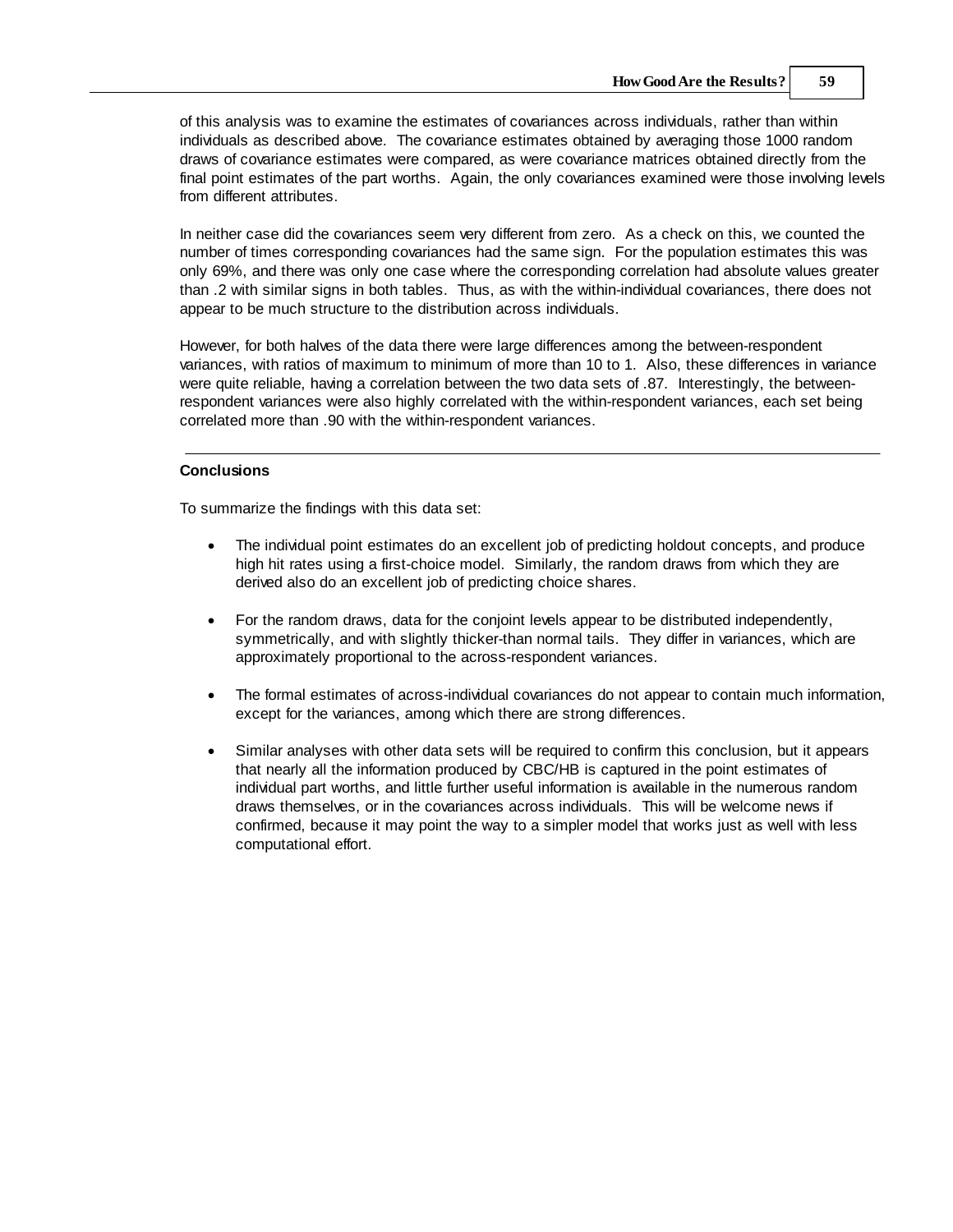# **6 References**

# **6.1 References**

Allenby, G. M., Arora, N., and Ginter, J. L. (1995) "Incorporating Prior Knowledge into the Analysis of Conjoint Studies," *Journal of Marketing Research*, 32 (May) 152-62.

Allenby, G. M., Arora, N., and Ginter, J. L. (1998) "On the Heterogeneity of Demand," *Journal of Marketing Research*, 35, (August) 384-389.

Allenby, G. M. and Ginter, J. L. (1995) "Using Extremes to Design Products and Segment Markets," *Journal of Marketing Research*, 32, (November) 392-403.

Chib, S. and Greenberg, E. (1995) "Understanding the Metropolis-Hastings Algorithm," American Statistician, 49, (November) 327-335.

Cohen, Steve (2003), "Maximum Difference Scaling: Improved Measures of Importance and Preference for Segmentation," 2003 Sawtooth Software Conference Proceedings, 61-74.

Feller, William, "An Introduction to Probability Theory and Its Applications," Vol. 1, Second edition, Wiley 1957, page 104.

Gelman, A., Carlin, J. B., Stern H. S. and Rubin, D. B. (1995) "Bayesian Data Analysis," Chapman & Hall, Suffolk.

Hauser, J. R. (1978) "Testing and Accuracy, Usefulness, and Significance of Probabilistic Choice Models: An Information-Theoretic Approach," *Operations Research*, 26, (May-June), 406-421.

Huber, J., Orme B., and Miller, R. (1999) "Dealing with Product Similarity in Conjoint Simulations," *Sawtooth Software Conference Proceedings*, Sawtooth Software, Sequim.

Huber, J., Arora, N., and Johnson, R. (1998) "Capturing Heterogeneity in Consumer Choices," *ART Forum*, American Marketing Association.

Johnson, R. M. (1997) "ICE: Individual Choice Estimation," Sawtooth Software, Sequim.

Johnson, R. M. (1999), "The Joys and Sorrows of Implementing HB Methods for Conjoint Analysis," Technical Paper available at www.sawtoothsoftware.com.

Johnson, R. M. (2000), "*Monotonicity Constraints in Conjoint Analysis With Hierarchical Bayes*," Technical Paper available at www.sawtoothsoftware.com.

Lenk, P. J., DeSarbo, W. S., Green P. E. and Young, M. R. (1996) "Hierarchical Bayes Conjoint Analysis: Recovery of Partworth Heterogeneity from Reduced Experimental Designs," *Marketing Science*, 15, 173-191.

McCullough, Richard Paul (2009), "Comparing Hierarchical Bayes and Latent Class Choice: Practical Issues for Sparse Data Sets," Sawtooth Software Conference Proceedings, Sawtooth Software, Sequim, WA.

Orme, Bryan (2005), "Accuracy of HB Estimation in MaxDiff Experiments," Technical paper available at http://www.sawtoothsoftware.com.

Pinnell, Jon (1999), "Should Choice Researchers Always Use 'Pick One' Respondent Tasks?"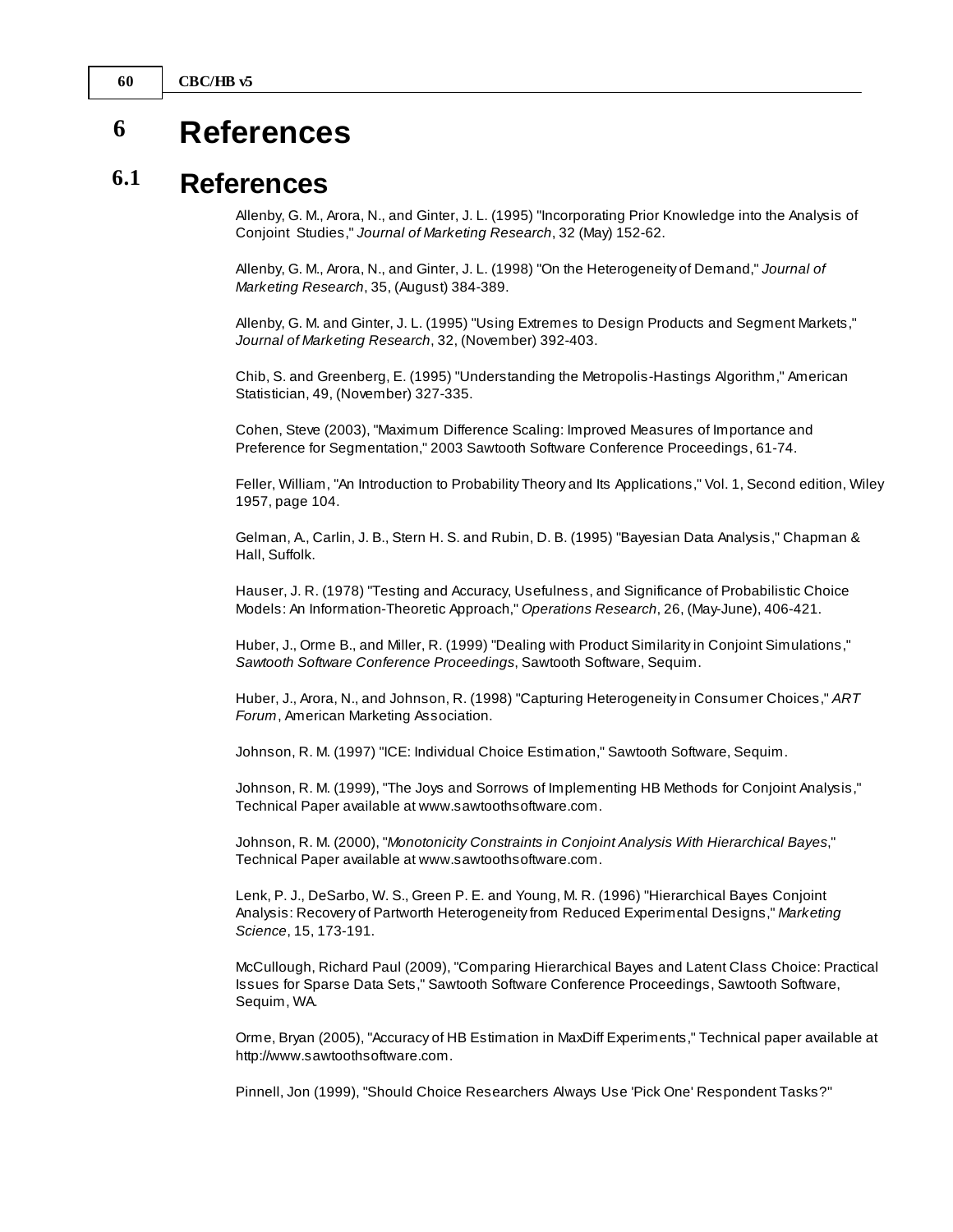Sawtooth Software Conference Proceedings, Sawtooth Software, Sequim, WA.

Sa Lucas, Luis (2004), "Scale Development with MaxDiffs: A Case Study," 2004 Sawtooth Software Conference Proceedings, 69-82.

Sentis, K. & Li, L. (2000), "HB Plugging and Chugging: How Much Is Enough?" *Sawtooth Software Conference Proceedings,* Sawtooth Software, Sequim.

Sentis, K. & Li, L. (2001), "One Size Fits All or Custom Tailored: Which HB Fits Better?" *Sawtooth Software Conference Proceedings,* Sawtooth Software, Sequim.

Wittink, D. R., (2000), "Predictive Validity of Conjoint Analysis," *Sawtooth Software Conference Proceedings*, Sawtooth Software, Sequim.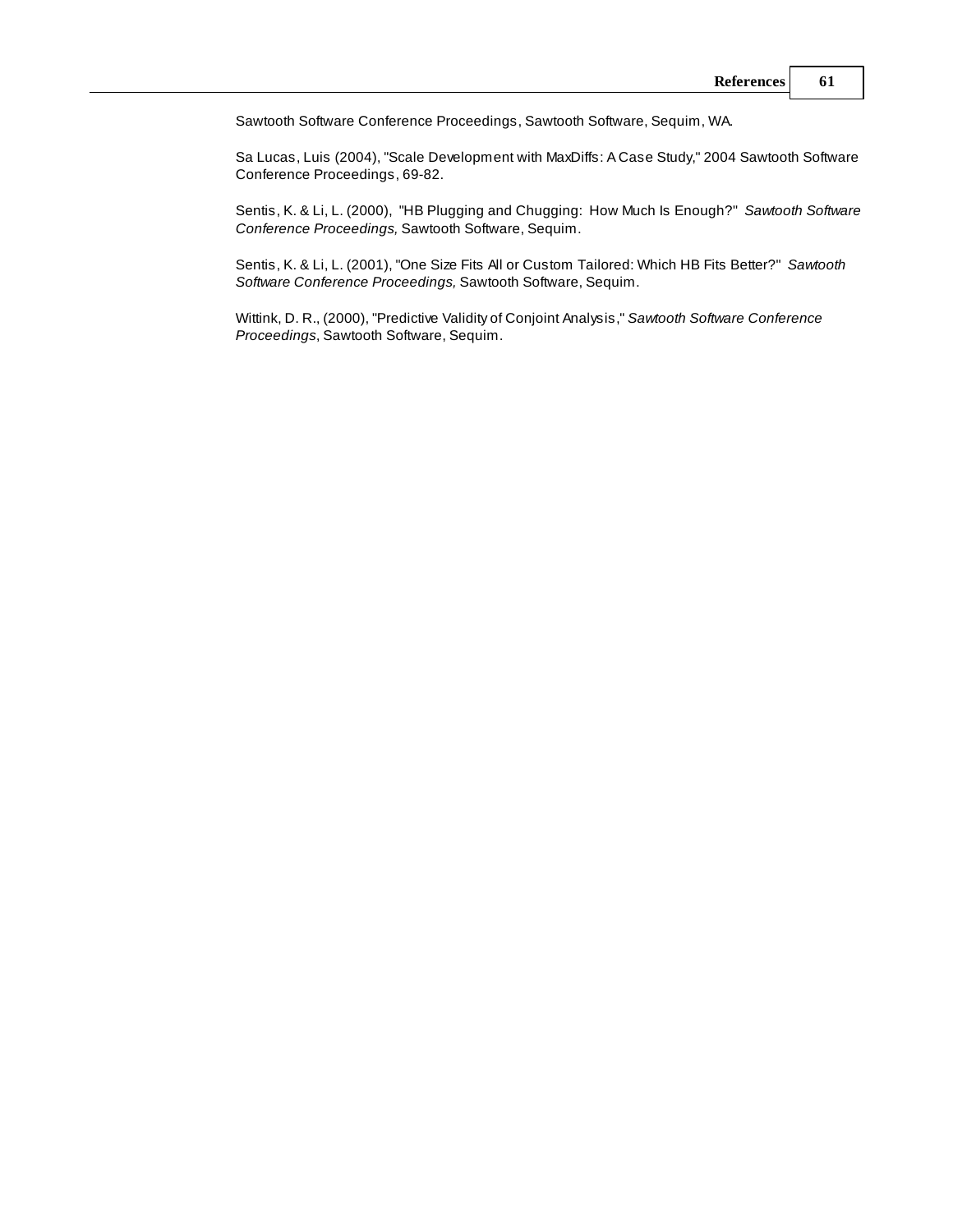# **7 Appendices**

# **7.1 Appendix A: File Formats**

## **Input Files**:

The **studyname.cho** file contains information about choices made by each respondent, as well as the description of each choice task.

The **studyname.chs** file contains information about allocations (constant sum, or chip allocation) made by each respondent, as well as the description of each choice task.

## **Output Files:**

The **studyname** alpha.csv file contains the estimated population mean for part worths. There is one row for each recorded iteration. The average part worths are "expanded" to include the final levels of each categorical attribute which were temporarily deleted during estimation.

The **studyname** meanbeta.csv file is only created if you have specified constraints. There is one row for each recorded iteration. The average part worths are "expanded" to include the final levels of each categorical attribute which were temporarily deleted during estimation.

The **studyname** covariances.csv file contains the estimated variance-covariance matrix for the distribution of part worths across respondents, for each saved iteration. Only the elements on-orabove the diagonal are saved.

The **studyname\_utilities.csv** file contains point-estimates of part worths or other parameters for each respondent, along with variable labels on the first row.

The **studyname** draws.csv file contains estimated parameters for each individual saved from each iteration, if you specified that it should be created. Values in the **studyname.hbu** file are obtained by averaging the draws found in the **studyname\_draws.csv** file. This file is formatted like the **studyname\_utilities.csv** file except that it also includes a column for the draw. It can be very large because it contains not just one record per respondent, but as many as you decided to save perhaps thousands.

The **studyname.hbu** file contains point-estimates of part worths or other parameters for each respondent. (Detailed file format shown further below.)

The **studyname\_priorcovariances.csv** file contains the prior covariance matrix used in the computation.

The **studyname** stddev.csv file is only created if you elect not to save random draws. In that case, it contains the within-respondent standard deviations among random draws. There is one record for each respondent, consisting of respondent number, followed by the standard deviation for each parameter estimated for that respondent.

The **studyname** summary.txt file contains final estimates of the unconstrained population means, the constrained sample means if constraints were used, and the unconstrained variance-covariance matrix for the distribution of part worths across respondents. Those sections of the file are labeled alphabetically, and are formatted so as to be read by humans rather than computers. The estimated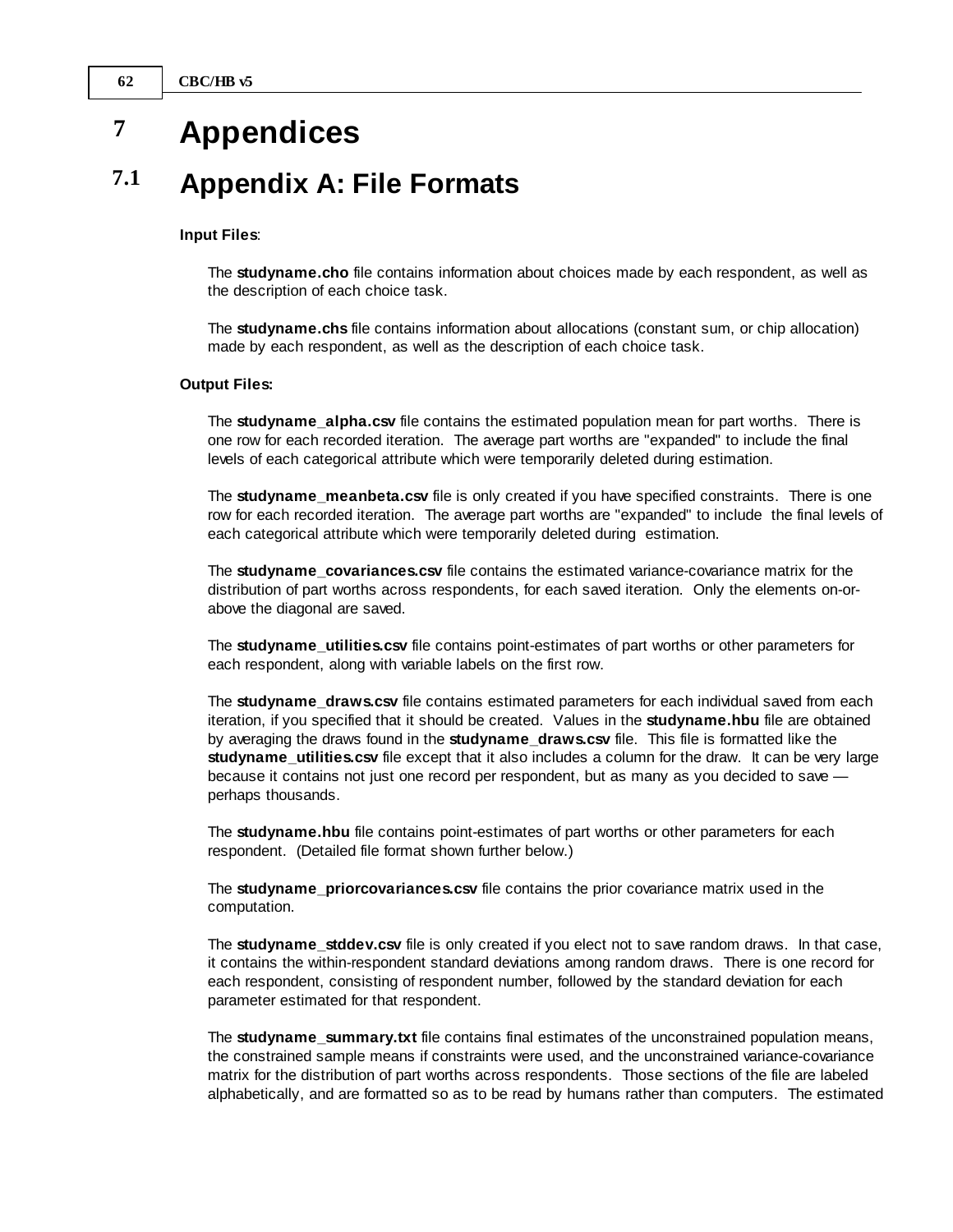| <b>Appendices</b><br>-- | - 0. |
|-------------------------|------|
|                         |      |

population means and constrained sample means are both expanded to include the final levels for each categorical attribute which were temporarily deleted during estimation. The variance-covariance matrix is also expanded to include those temporarily deleted rows and columns.

#### **Studyname.HBU File Format**

The **studyname.hbu** file contains the main result of a CBC/HB calculation: estimates of part worths or other parameters for each respondent. Since this file always has the same name, it is important that you rename it before doing further analyses with the same study name to avoid over-writing it. The file contains a header section that describes which parameters have been estimated, followed by a record for each respondent.

Following is an example of such a header:

The first line contains the number of attributes, whether "None" is included (1 if yes, 0 if no), the total number of parameters estimated for each individual, and the numbers 1 and 1. (These last two values are just to conform with the file format for the LCLASS module, which uses the same header format.)

The second line contains the number of levels for each attribute.

Following is a line for each attribute, each with as many entries as there are attributes. This is an attribute-by-attribute matrix of ones and zeros (or minus ones) which indicates which effects were estimated. Main effects are indicated by non-zero values on the diagonal. Interactions are indicated by non-zero values in other positions. Linear variables are indicated by negative entries on the diagonal.

Following are labels, one for each parameter estimated. These are in the same order as the parameter estimates that follow in the file, and serve to identify them. If interaction parameters were estimated, then this list will include a label for each term.

The record for each respondent starts with a line that contains:

- Respondent number
- · An average value of RLH (on a 0-1000 scale for compatibility with other modules), obtained by averaging the root-likelihood values for each random draw of his/her parameter estimates
- A value of zero (for compatibility with other modules)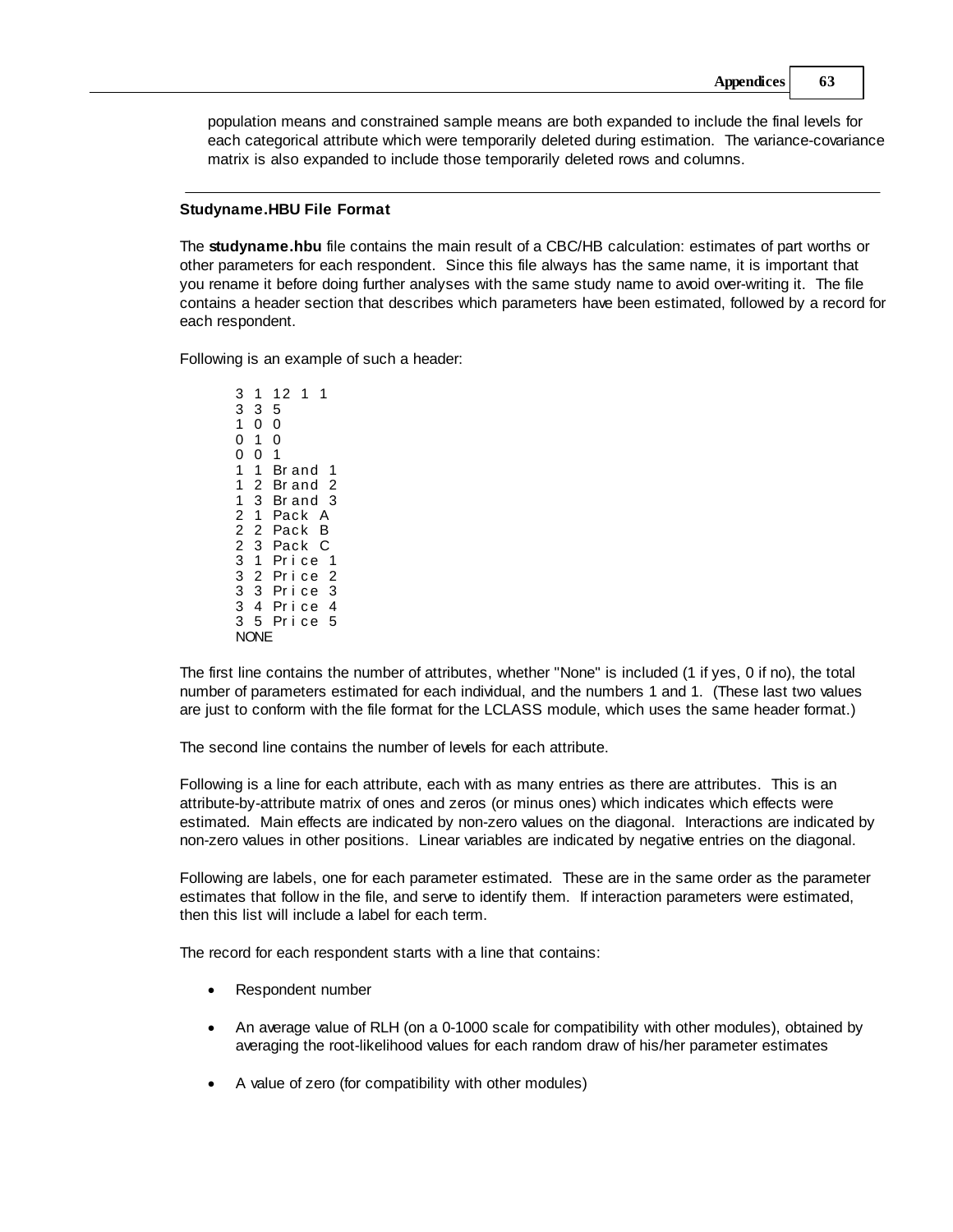- · The total number of parameter estimates per respondent
- · A negative one if a "None" option is included, or a zero if not (for compatibility with other modules)

It is followed by the parameter values for that respondent, in the same order as the labels in the header.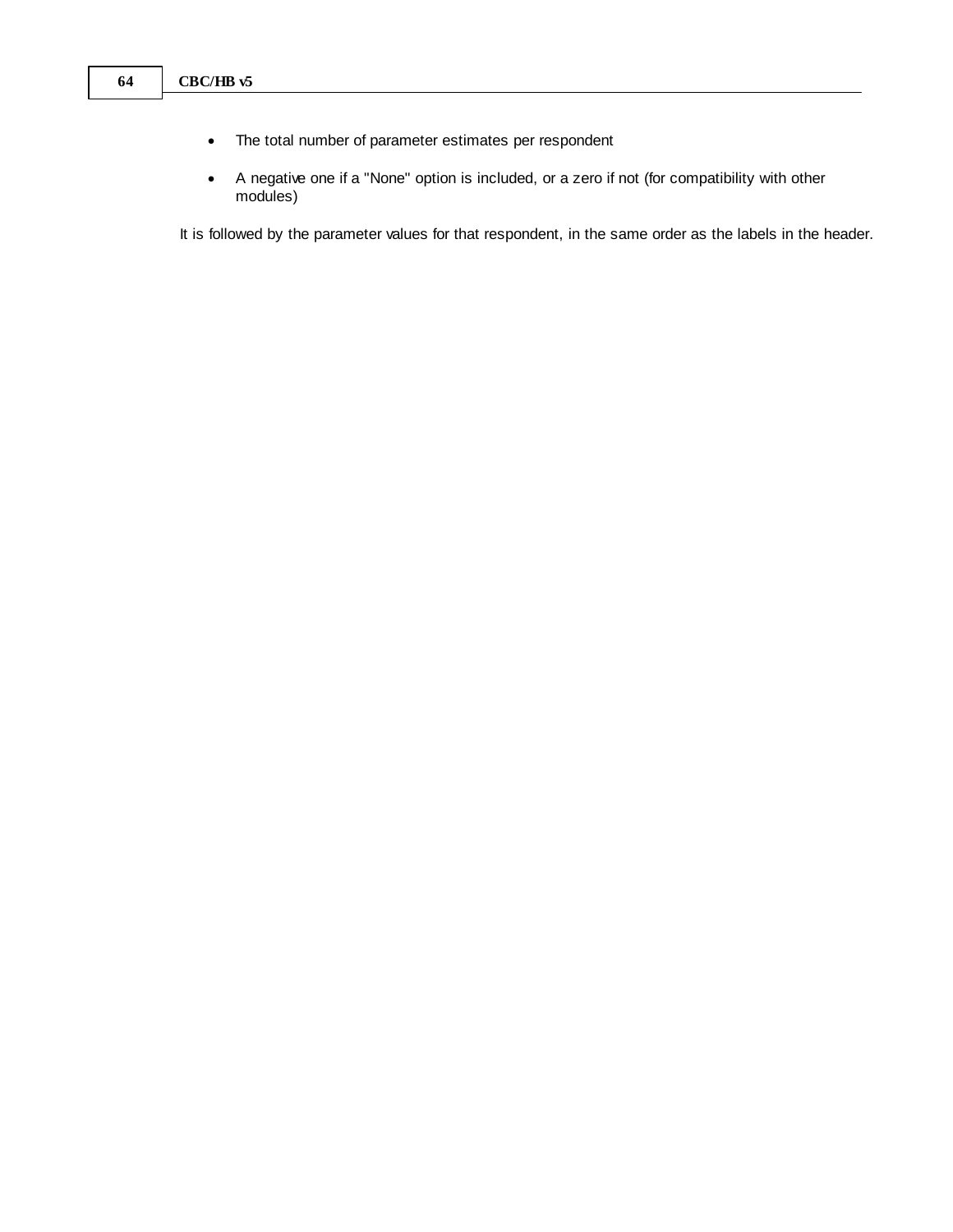# **7.2 Appendix B: Computational Procedures**

## **Introduction**

We previously attempted to provide an intuitive understanding of the HB estimation process, and to avoid complexity we omitted some details that we shall provide here.

With each iteration we re-estimate  $\alpha$ , a vector of means of the distribution of individuals, the covariance matrix **D** of that distribution, and a vector **ß<sup>i</sup>** of part worths or other parameters for each individual. We previously described the estimation of the betas in some detail. Here we provide details for the estimation of  $\alpha$  and **D**.

## **Random Draw from a Multivariate Normal Distribution:**

Often in the iterative computation we must draw random vectors from multivariate normal distributions with specified means and covariances. We now describe a procedure for doing this.

Let  $\alpha$  be a vector of means of the distribution and **D** be its covariance matrix. **D** can always be expressed as the product **T T'** where **T** is a square, lower-triangular matrix. This is frequently referred to as the Cholesky decomposition of **D**.

Consider a vector **u** and another vector **v** = **T u**. Suppose the elements of **u** are normal and independently distributed with means of zero and variances of unity. Since for large  $n$ ,  $1/n \sum_{n} u$  **u'** approaches the identity,  $1/n \sum_{n} v v^{n}$  approaches **D** as shown below:

$$
1/n \sum_{n} v v' = 1/n \sum_{n} T u u'T' = T (1/n \sum_{n} u u')T' = T T' = D
$$

where the symbol => means "approaches."

Thus, to draw a vector from a multivariate distribution with mean  $\alpha$  and covariance matrix **D**, we perform a Cholesky decomposition of **D** to get **T**, and then multiply **T** by a vector of **u** of independent normal deviates. The vector  $\alpha$  + **T u** is normally distributed with mean  $\alpha$  and covariance matrix **D**.

#### **Estimation of Alpha:**

If there are **n** individuals who are distributed with covariance matrix **D**, then their mean,  $\alpha$ , is distributed with covariance matrix 1**/n D**. Using the above procedure, we draw a random vector from the distribution with mean equal to the mean of the current betas, and with covariance matrix 1**/n D**.

#### **Estimation of D:**

Let **p** be the number of parameters estimated for each of **n** individuals, and let  $N = n + p$ . Our prior estimate of **D** is the identity matrix **I** of order **p**. We compute a matrix **H** that combines the prior information with current estimates of  $\alpha$  and  $\beta$ <sub>i</sub>

$$
H = pl + \sum_{n} (\alpha - B_{i}) (\alpha - B_{i})^{\prime}
$$

We next compute **H–1** and the Cholesky decomposition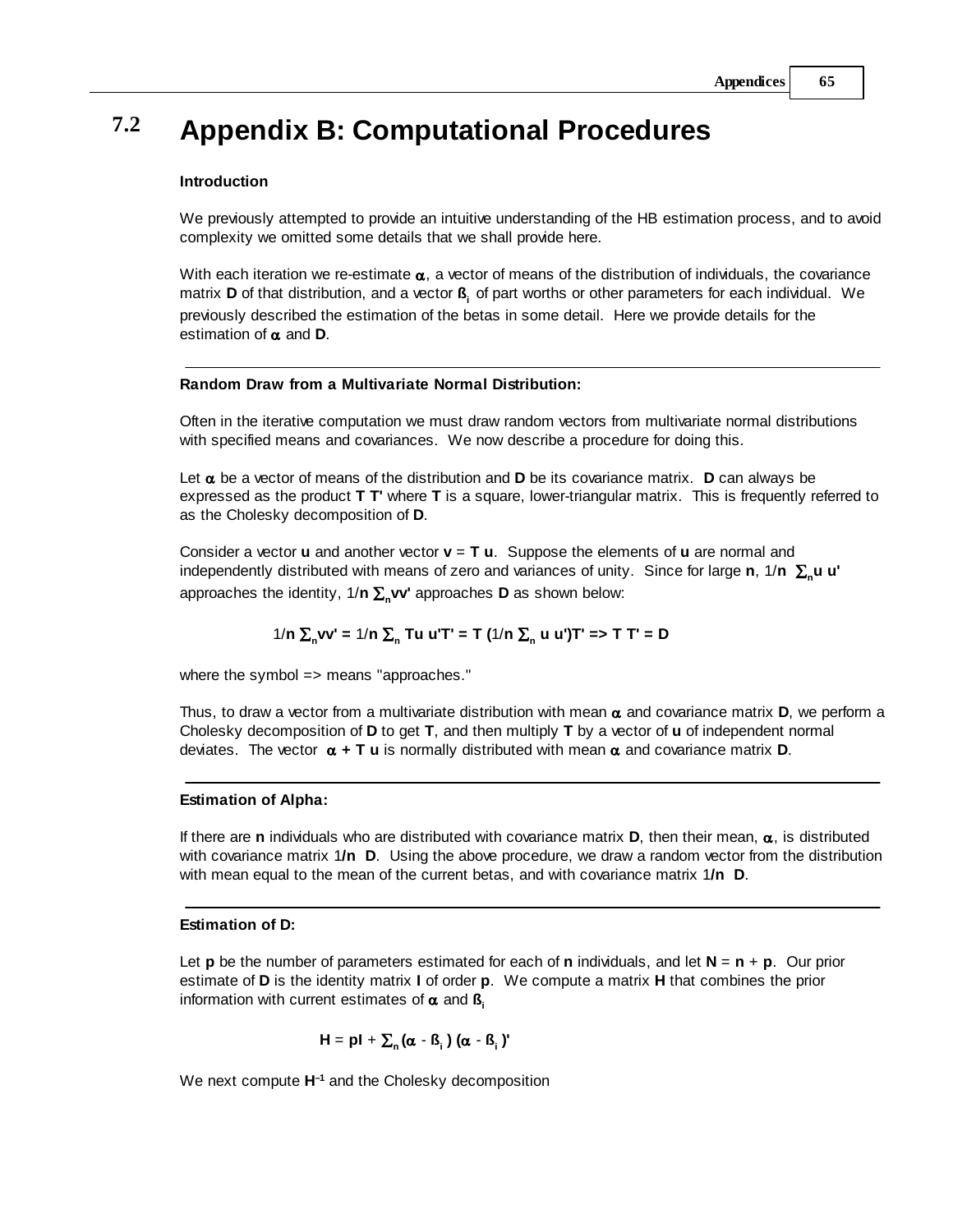## **H–1 = T T'**

Next we generate **N** vectors of independent random values with mean of zero and unit variance, **u<sup>i</sup>** , multiply each by **T**, and accumulate the products:

$$
S = \sum_{N} (T u_i) (T u_i)^t
$$

Finally, our estimate of **D** is equal to **S–1** .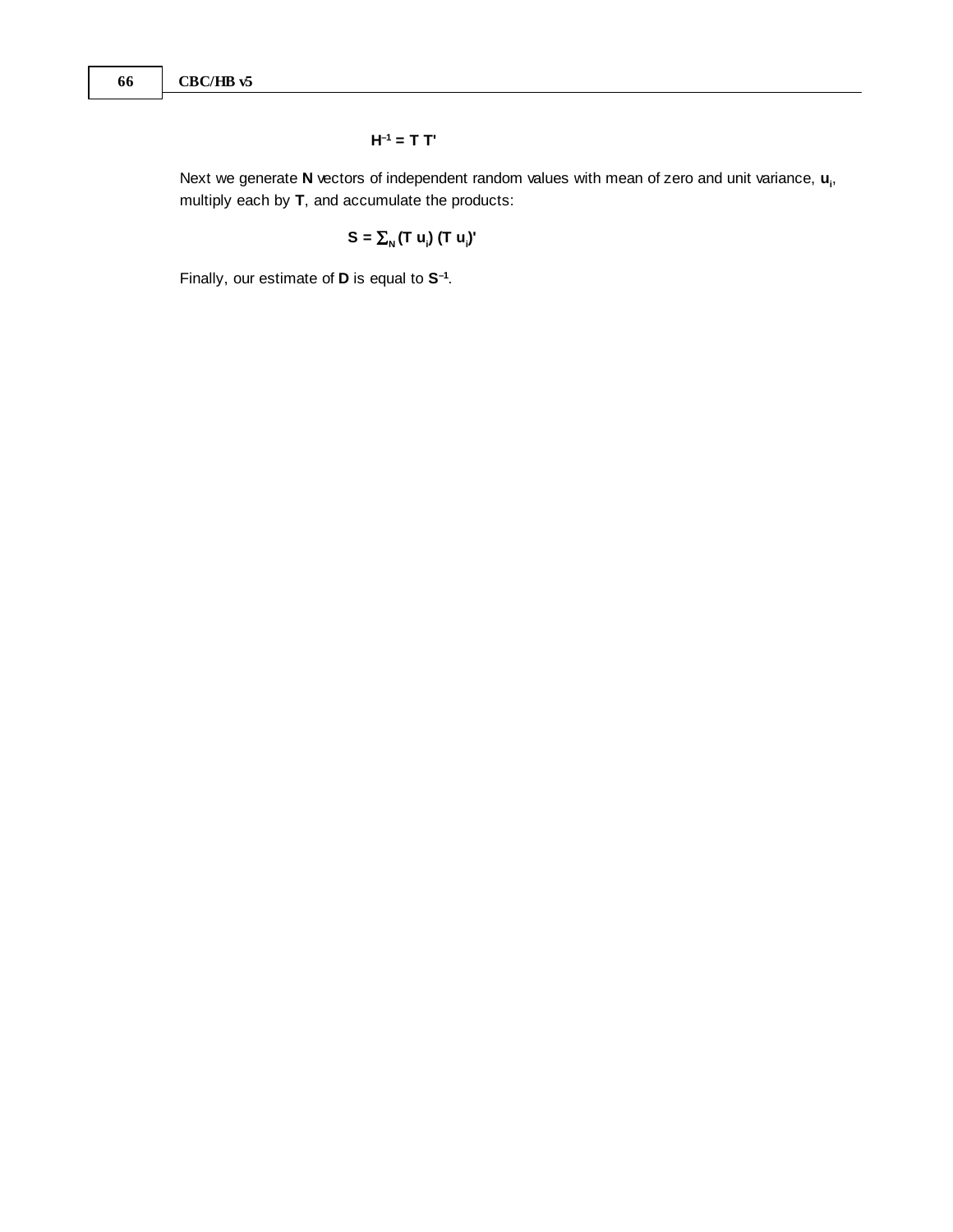# <span id="page-72-0"></span>**7.3 Appendix C: .CHO and .CHS Formats**

The CBC/HB program can use a studyname.CHO or a studyname.CHS data file, which are in text-only format. The studyname.CHO is for discrete choice data, and is automatically created by either the CBC or CBC/Web systems. The studyname.CHS file is for allocation-based, constant sum (chip) allocation CBC questionnaires. It is not necessary to have used our CBC or CBC/Web systems to create the data file. You can create any of the data files with a text editor or other data processing software.

Note: Many users will find the CSV [format](#page-24-0) data files easier to work with than the file formats described below. You can quickly convert a .CHO file to .CSV using the *Tools + Convert .cho to .csv* option.

### **.CHO File Layout**

The studyname.CHO file contains data from each interview, including specifications of the concepts in each task, respondent answers, the number of seconds required for each answer (optional), and total interview time in minutes (optional).

Individual data records for respondents are appended to one another; one record follows another. Following is how the single task described above would appear in a sample .CHO data file:

| 8960                    |                | $\overline{\phantom{0}}^2$ | 6 | 12<br>1 |   |
|-------------------------|----------------|----------------------------|---|---------|---|
| 4                       | 2              |                            |   |         |   |
| 3                       | 1              |                            |   |         |   |
| $\overline{\mathbf{c}}$ | 1              | 2                          | 3 | 2       | 3 |
| 3                       | 3              | 3                          | 1 | 3       | 1 |
| 4                       | $\overline{2}$ | 1                          | 2 | 1       | 2 |
| $\overline{2}$          |                | 32                         |   |         |   |
|                         |                |                            |   |         |   |
|                         |                |                            |   |         |   |
|                         |                |                            |   |         |   |
|                         |                |                            |   |         |   |

We'll label the parts of each line and then discuss each part.

| Line 1: | 8960       |           |            | 12                         |             |
|---------|------------|-----------|------------|----------------------------|-------------|
|         | Respondent | "Extra"   | Number of  | Number of                  | None option |
|         | Number     | Variables | Attributes | Choice tasks $0=N$ . $1=Y$ |             |

*First position* (8960): The first position on the first line of the data file contains the respondent number.

*Second position* (2): The second position contains the number of "extra" variables included in the file. These variables may include the duration of the interview, and any merged segmentation information, which can be useful for selecting subgroups of respondents for special analyses. The variables themselves appear in line two of the data file and are described below. (Most CBC/HB users set the number of "extra" variables to zero and omit line 2.)

*Third position* (6): The third position contains the number of attributes in the study.

*Fourth position* (12): The fourth position contains the number of choice tasks included in the questionnaire.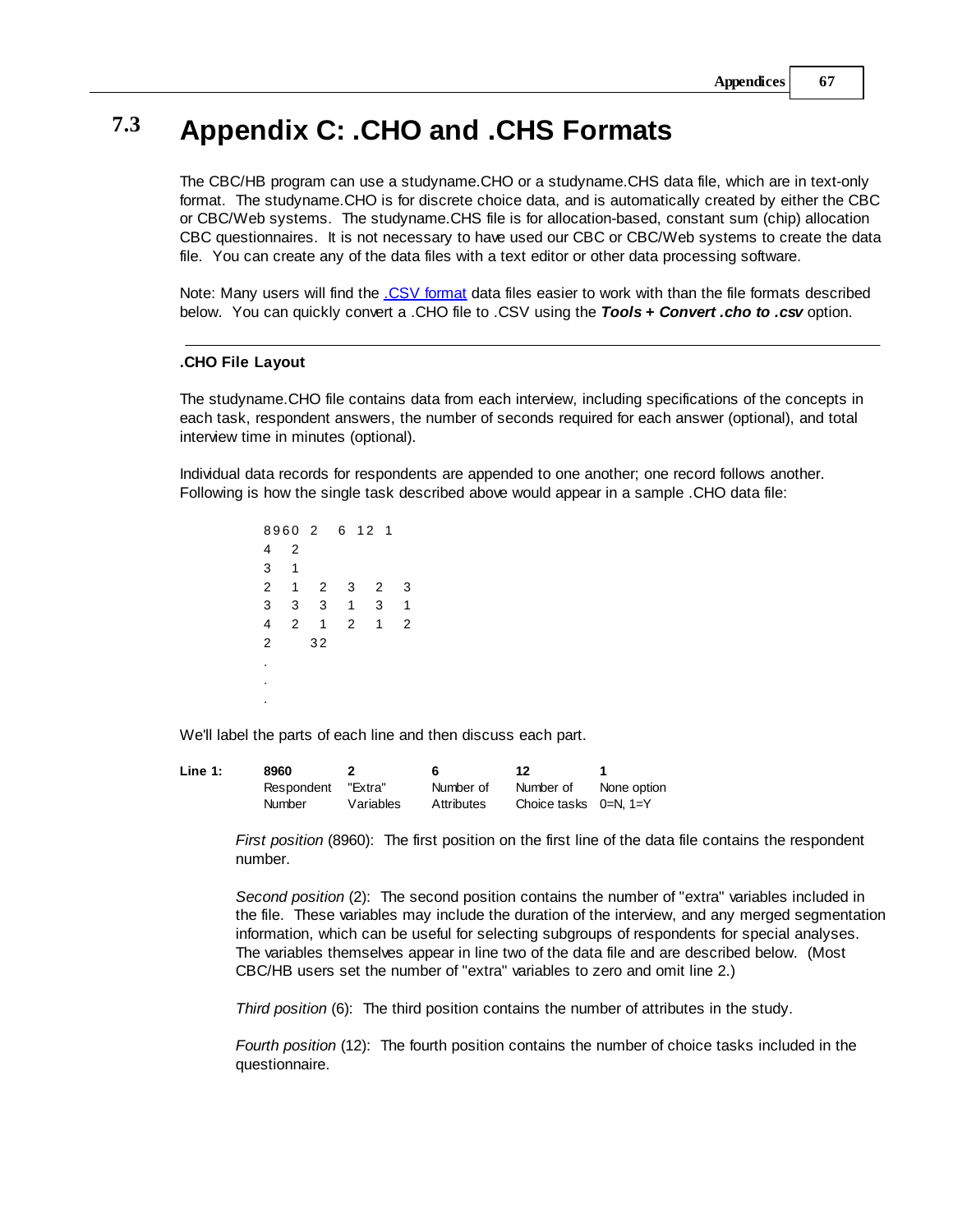*Final position* (1): The final number indicates whether the "None" option was in effect;  $0 = no$ ,  $1 = y$ es.

**Line 2: 4** Interview **Duration 2 Segmentation** Variable

> These "extra" variables are largely a carryover from very early versions of CBC software, and are of no use in the CBC/HB system. If you specify that there are no "extra" variables on line 1, you can omit this line of data.

The remaining five lines all describe the interview's first task:

**Line 3: 3** Number of Concepts first task **1** Depth of Preference first task

> *First position* (3): The first position gives the number of concepts in the first task, (excluding the "none" alternative).

> *Second position* (1): The second position reports the depth of preference for this task. The "1" indicates the respondent was asked for his or her "first choice" only. A "2" would indicate that a first and second choice were asked for, and so on. (CBC/HB only uses information for respondents' first choice.)

> The next three lines describe the three concepts in the task, in the attributes' natural order. The data for each concept are unrandomized; the first attribute is always in the first position. The numbers on each line indicate which attribute level was displayed. Let's look at the first of these lines:

# **Line 4: 2 1 2 3 2 3**

Level Displayed for Each Attribute in First Concept

This line represents the first concept. These are always recorded in the natural order, whether attribute positions were randomized or not. So, the numbers in line 4 represent:

| First position (2):  | level 2 of attribute #1   | (Computer B)          |
|----------------------|---------------------------|-----------------------|
| Second position (1): | level 1 of attribute $#2$ | (200 MHz Pentium)     |
| Third position (2):  | level 2 of attribute #3   | $(5$ lbs)             |
| Fourth position (3): | level 3 of attribute #4   | (16 Meg Memory)       |
| Fifth position (2):  | level 2 of attribute #5   | (1.5 Gbyte hard disk) |
| Sixth position (3):  | level 3 of attribute $#6$ | (\$3,000)             |
|                      |                           |                       |

Following are a list of the six attributes and their levels, to help in interpreting these lines from the data file:

 Computer A Computer B Computer C Computer D 200 MHz Pentium 166 MHz Pentium 133 MHz Pentium 1 3 lbs 2 5 lbs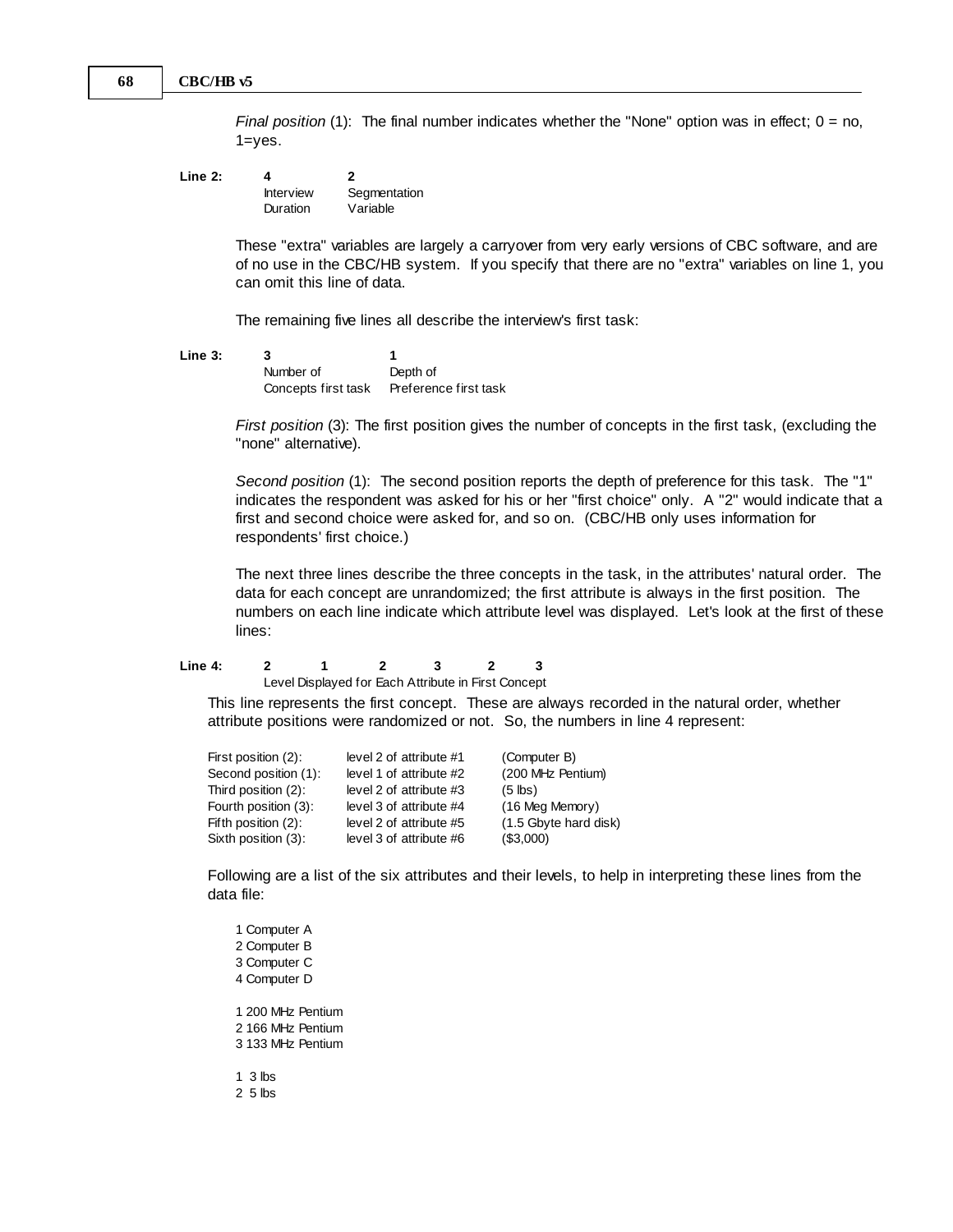3 7 lbs 1 64 Meg Memory 2 32 Meg Memory 3 16 Meg Memory 1 2 Gbyte hard disk 2 1.5 Gbyte hard disk 3 1 Gbyte hard disk 1 \$1,500 2 \$2,000 3 \$3,000 **Line 5: 3 3 3 1 3 1**

# Level Displayed for Each Attribute in Second Concept

Line five represents the second concept, and the numbers are interpreted as:

|         | First position (3):  |  | level 3 of attribute #1   | (Computer C)        |  |
|---------|----------------------|--|---------------------------|---------------------|--|
|         | Second position (3): |  | level 3 of attribute $#2$ | (133 MHz Pentium)   |  |
|         | Third position (3):  |  | level 3 of attribute #3   | $(7 \text{ lbs})$   |  |
|         | Fourth position (1): |  | level 1 of attribute #4   | (64 Meg Memory)     |  |
|         | Fifth position (3):  |  | level 3 of attribute #5   | (1 Gbyte hard disk) |  |
|         | Sixth position (1):  |  | level 1 of attribute #6   | (\$1,500)           |  |
|         |                      |  |                           |                     |  |
| Line 6: |                      |  |                           |                     |  |

## Level Displayed for Each Attribute in Third Concept

Line six represents the third concept, and the numbers are interpreted as:

| First position (4):  | level 4 of attribute #1   | (Computer D)        |
|----------------------|---------------------------|---------------------|
| Second position (2): | level 2 of attribute $#2$ | (166 MHz Pentium)   |
| Third position (1):  | level 1 of attribute #3   | $(3$ lbs)           |
| Fourth position (2): | level 2 of attribute #4   | (32 Meg Memory)     |
| Fifth position (1):  | level 1 of attribute #5   | (2 Gbyte hard disk) |
| Sixth position (2):  | level 2 of attribute #6   | (\$2,000)           |
| Line $7:$            | 32                        |                     |

Choice Task Duration

*First position* (2): The first position contains the respondent's choice, which in this example is concept two.

*Second position* (32): The second position on this line contains the time it took, in seconds, for the respondent to give an answer to this task. This is optional information that doesn't affect computation, and any integer may be used if desired.

The balance of the respondent's data would consist of lines similar to the last five in our data file fragment, and those lines would have results for each of the other choice tasks.

## **.CHS File Layout**

Following is a description of the .CHS format, for use with allocation-based (constant-sum) discrete choice experiments. (Please note that this format may also be used to code discrete choice responses, with the entire allocation given to the item chosen.) Individual data records for respondents are appended to one another; one record follows another. Following is how the single task would appear in a sample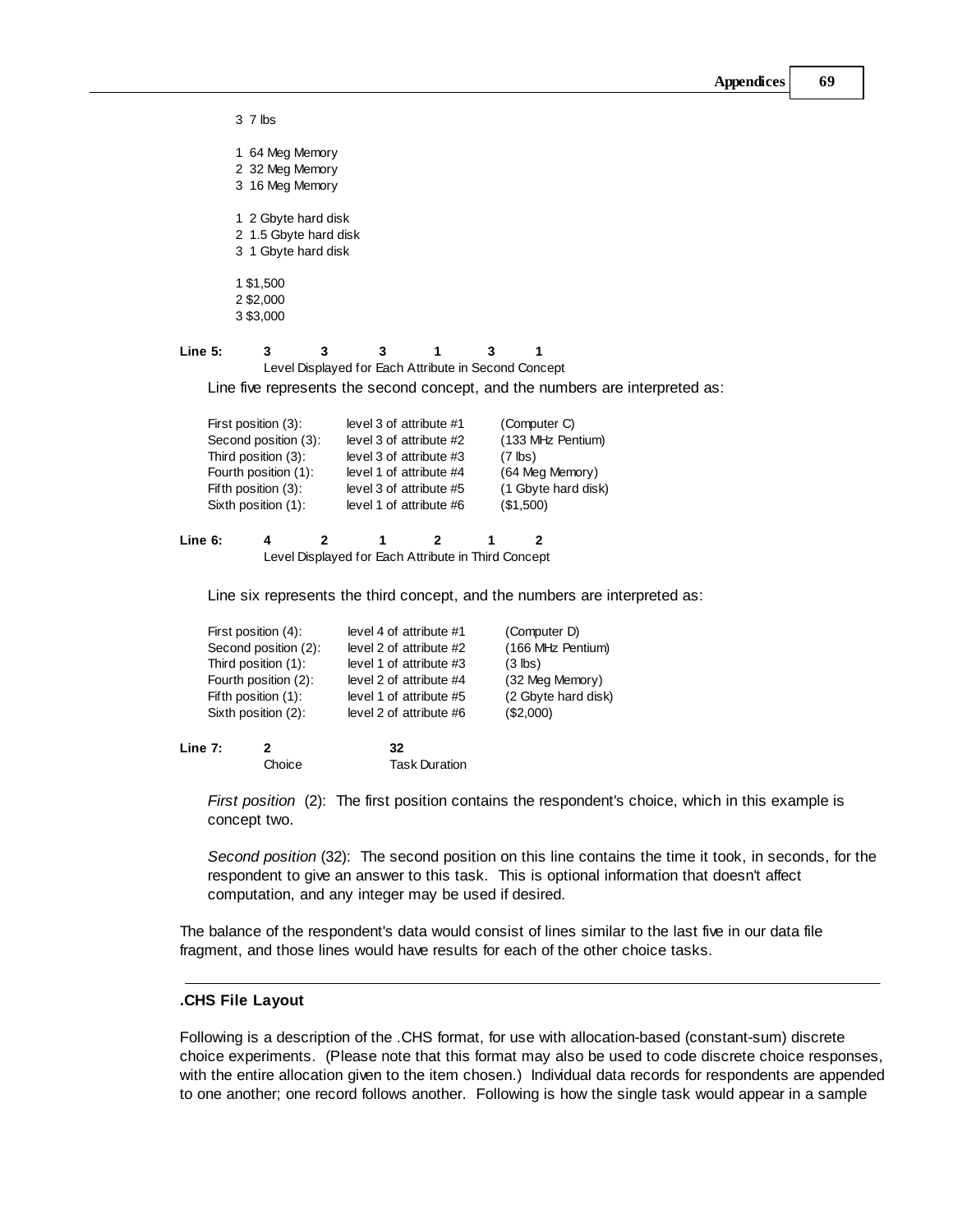.CHS data file:

```
8 9 6 0 2 6 1 2 0
4 2
3
2 1 2 3 2 3 7
3 3 3 1 3 1 3
4 2 1 2 1 2 0
.
.
.
```
We'll label the parts of each line and then discuss each part.

| Line 1: | 8960               |           |            | 12                         |             |
|---------|--------------------|-----------|------------|----------------------------|-------------|
|         | Respondent "Extra" |           | Number of  | Number of                  | None option |
|         | Number             | Variables | Attributes | Choice tasks $0=N$ . $1=Y$ |             |

*First position* (8960): The first position on the first line of the data file contains the respondent number.

*Second position* (2): The second position contains the number of "extra" variables included in the file. These variables may include the duration of the interview, and any merged segmentation information, which can be useful for selecting subgroups of respondents for special analyses. The variables themselves appear in line two of the data file and are described below. (Most CBC/HB users set the number of "extra" variables to zero and omit line 2.)

*Third position* (6): The third position contains the number of attributes in the study.

*Fourth position* (12): The fourth position contains the number of choice tasks included in the questionnaire.

*Final position* (0): The final number indicates whether the "None" option was in effect; 0 = no,  $1 = yes$ .

| Line 2: | 4                |              |
|---------|------------------|--------------|
|         | <b>Interview</b> | Segmentation |
|         | Duration         | Variable     |

These "extra" variables are largely a carryover from very early versions of CBC software, and are of no use in the CBC/HB system. If you specify that there are no "extra" variables on line 1, you can omit this line of data.

The remaining four lines all describe the interview's first task:

**Line 3: 3**

Number of Concepts first task

Line 3 contains one number, which is the number of alternatives (rows of data) in the first task. If one of the alternatives is a "None" option, that row is specified as the final one within each task and is counted in this number.

The next three lines describe the three concepts in the task. The numbers on each line indicate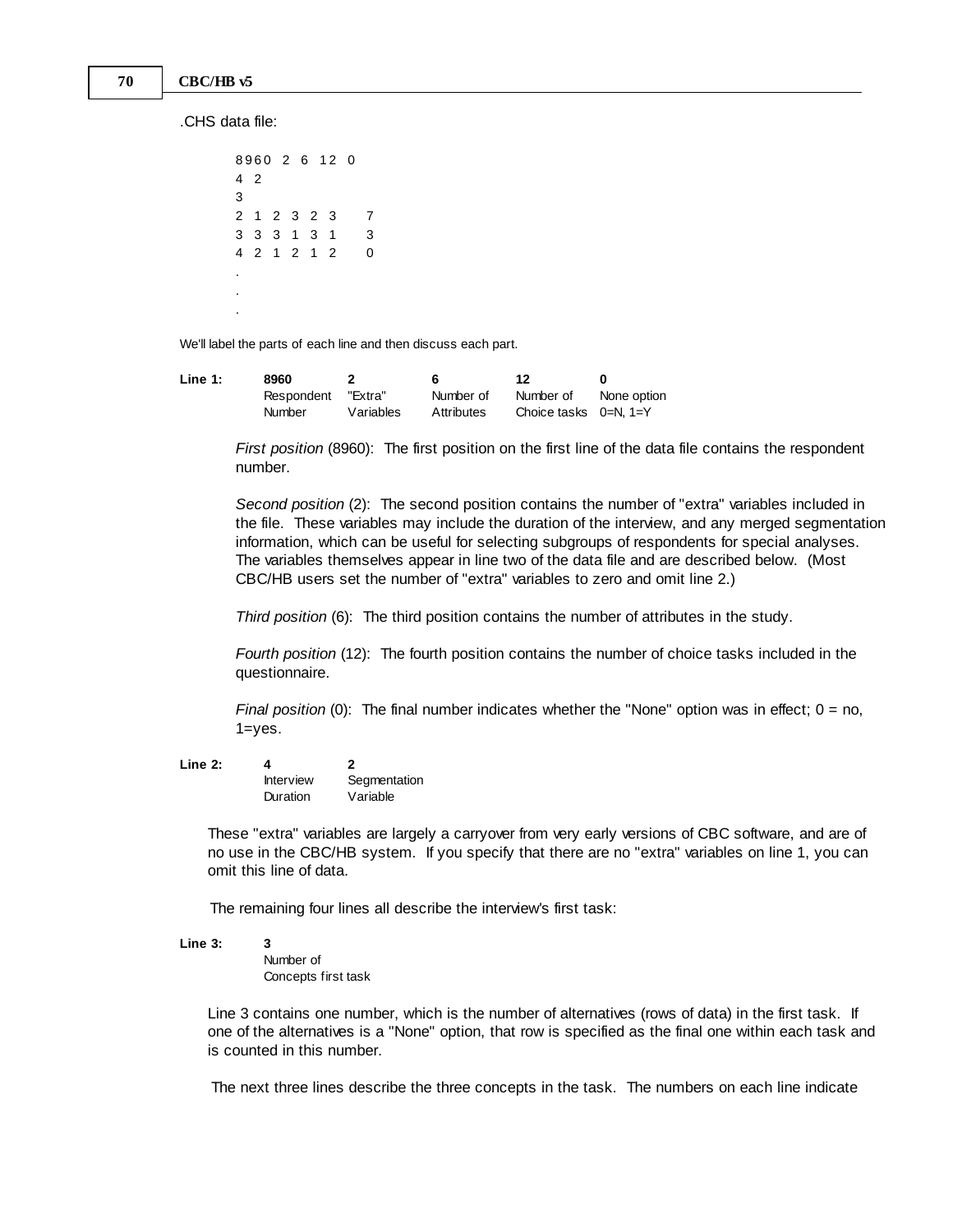which attribute level was displayed. Let's look at the first of these lines:

### **Line 4: 2 1 2 3 2 3 7**

Level Displayed for Each Attribute in First Concept, plus point allocation This line represents the first concept, and at the end of the line is the respondent's point allocation (7) to this concept. So the numbers in line 4 represent:

| First position (2):   | level 2 of attribute $#1$ | (Computer B)                      |  |  |
|-----------------------|---------------------------|-----------------------------------|--|--|
| Second position (1):  | level 1 of attribute #2   | (200 MHz Pentium)                 |  |  |
| Third position (2):   | level 2 of attribute $#3$ | $(5$ lbs)                         |  |  |
| Fourth position (3):  | level 3 of attribute $#4$ | (16 Meg Memory)                   |  |  |
| Fifth position (2):   | level 2 of attribute $#5$ | (1.5 Gbyte hard disk)             |  |  |
| Sixth position (3):   | level 3 of attribute #6   | (\$3,000)                         |  |  |
| Seventh position (7): |                           | Point allocation for this concept |  |  |
|                       |                           |                                   |  |  |

Following are a list of the six attributes and their levels, to help in interpreting these lines from the data file:

|       |                               |                                                                                                                                                                                                            |                     |                  | 1 | 3 |
|-------|-------------------------------|------------------------------------------------------------------------------------------------------------------------------------------------------------------------------------------------------------|---------------------|------------------|---|---|
|       |                               |                                                                                                                                                                                                            |                     |                  |   |   |
|       |                               |                                                                                                                                                                                                            |                     |                  |   |   |
|       |                               |                                                                                                                                                                                                            |                     |                  |   |   |
|       |                               |                                                                                                                                                                                                            |                     |                  |   |   |
|       |                               |                                                                                                                                                                                                            |                     |                  |   |   |
|       |                               |                                                                                                                                                                                                            |                     |                  |   |   |
|       |                               |                                                                                                                                                                                                            |                     |                  |   |   |
|       |                               |                                                                                                                                                                                                            |                     |                  |   |   |
|       |                               |                                                                                                                                                                                                            |                     |                  |   |   |
|       |                               |                                                                                                                                                                                                            |                     |                  |   |   |
| 7 lbs |                               |                                                                                                                                                                                                            |                     |                  |   |   |
| 5 lbs |                               |                                                                                                                                                                                                            |                     |                  |   |   |
| 3 lbs |                               |                                                                                                                                                                                                            |                     |                  |   |   |
|       |                               |                                                                                                                                                                                                            |                     |                  |   |   |
|       |                               |                                                                                                                                                                                                            |                     |                  |   |   |
|       |                               |                                                                                                                                                                                                            |                     |                  |   |   |
|       |                               |                                                                                                                                                                                                            |                     |                  |   |   |
|       |                               |                                                                                                                                                                                                            |                     |                  |   |   |
|       |                               |                                                                                                                                                                                                            |                     |                  |   |   |
|       |                               |                                                                                                                                                                                                            |                     |                  |   |   |
|       | \$1,500<br>\$2,000<br>\$3,000 | Computer A<br>Computer B<br>Computer C<br>Computer D<br>200 MHz Pentium<br>166 MHz Pentium<br>133 MHz Pentium<br>64 Meg Memory<br>32 Meg Memory<br>16 Meg Memory<br>2 Gbyte hard disk<br>1 Gbyte hard disk | 1.5 Gbyte hard disk | 3<br>3<br>3<br>1 | 3 |   |

Line five represents the second concept, and the numbers are interpreted as:

| level 3 of attribute #1           | (Computer C)        |  |
|-----------------------------------|---------------------|--|
| level 3 of attribute #2           | (133 MHz Pentium)   |  |
| level 3 of attribute #3           | $(7 \text{ lbs})$   |  |
| level 1 of attribute #4           | (64 Meg Memory)     |  |
| level 3 of attribute #5           | (1 Gbyte hard disk) |  |
| level 1 of attribute #6           | (\$1,500)           |  |
| Point allocation for this concept |                     |  |
|                                   |                     |  |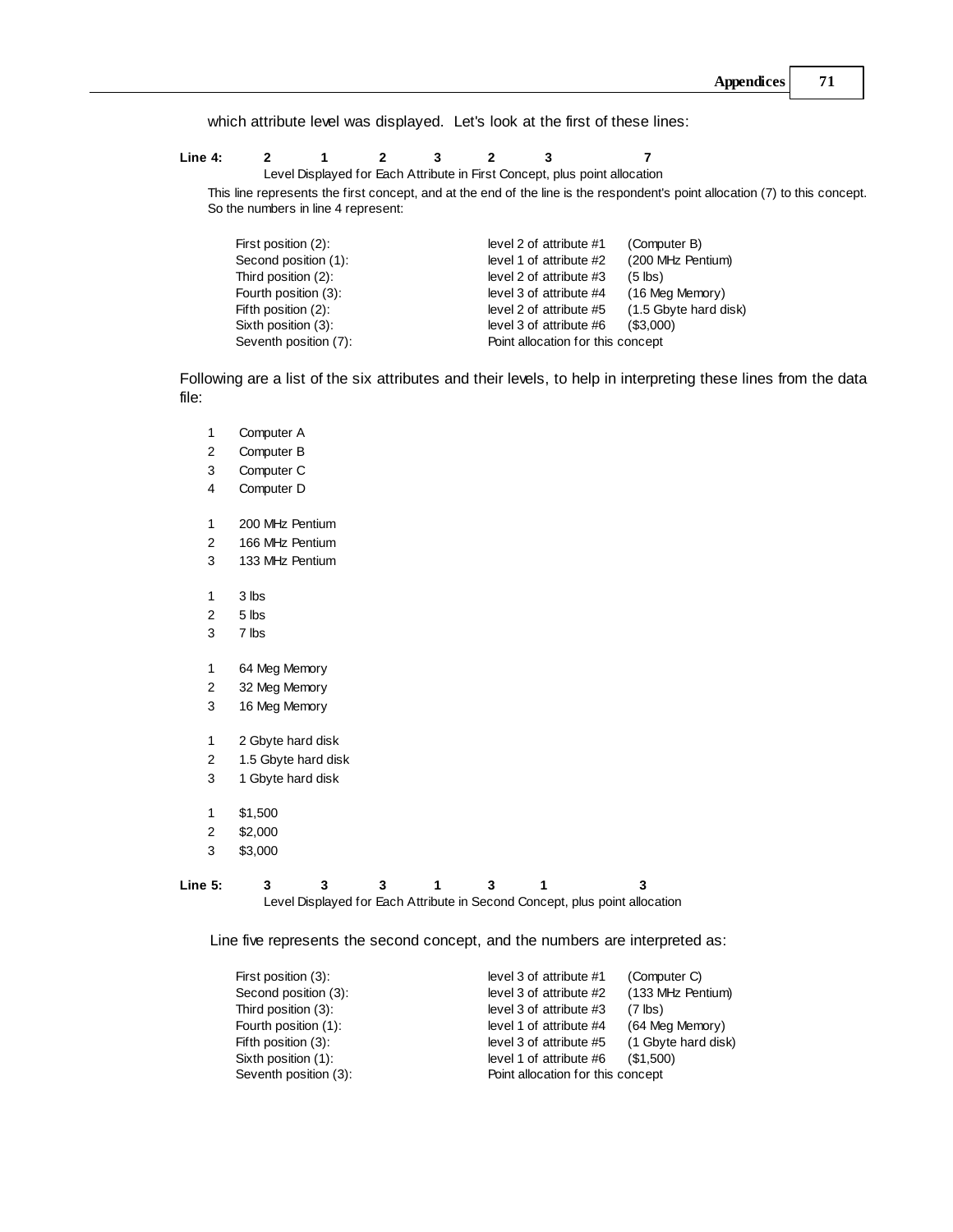#### **Line 6: 4 2 1 2 1 2 0** Level Displayed for Each Attribute in Third Concept, plus point allocation

Line six represents the third concept, and the numbers are interpreted as:

| Second position (2):<br>level 2 of attribute #2<br>Third position (1):<br>level 1 of attribute #3<br>$(3$ lbs)<br>Fourth position (2):<br>(32 Meg Memory)<br>level 2 of attribute #4<br>Fifth position $(1)$ :<br>level 1 of attribute #5<br>(\$2,000)<br>Sixth position (2):<br>level 2 of attribute #6<br>Seventh position (0):<br>Point allocation for this concept | First position (4): | level 4 of attribute #1 | (Computer D)        |
|------------------------------------------------------------------------------------------------------------------------------------------------------------------------------------------------------------------------------------------------------------------------------------------------------------------------------------------------------------------------|---------------------|-------------------------|---------------------|
|                                                                                                                                                                                                                                                                                                                                                                        |                     |                         | (166 MHz Pentium)   |
|                                                                                                                                                                                                                                                                                                                                                                        |                     |                         |                     |
|                                                                                                                                                                                                                                                                                                                                                                        |                     |                         |                     |
|                                                                                                                                                                                                                                                                                                                                                                        |                     |                         | (2 Gbyte hard disk) |
|                                                                                                                                                                                                                                                                                                                                                                        |                     |                         |                     |
|                                                                                                                                                                                                                                                                                                                                                                        |                     |                         |                     |

Note: if a "None" concept is present, it is included as the last alternative in the task, with all attribute level codes as "0".

The balance of the respondent's data would consist of lines similar to the last four in our data file fragment, and those lines would have results for each of the other choice tasks.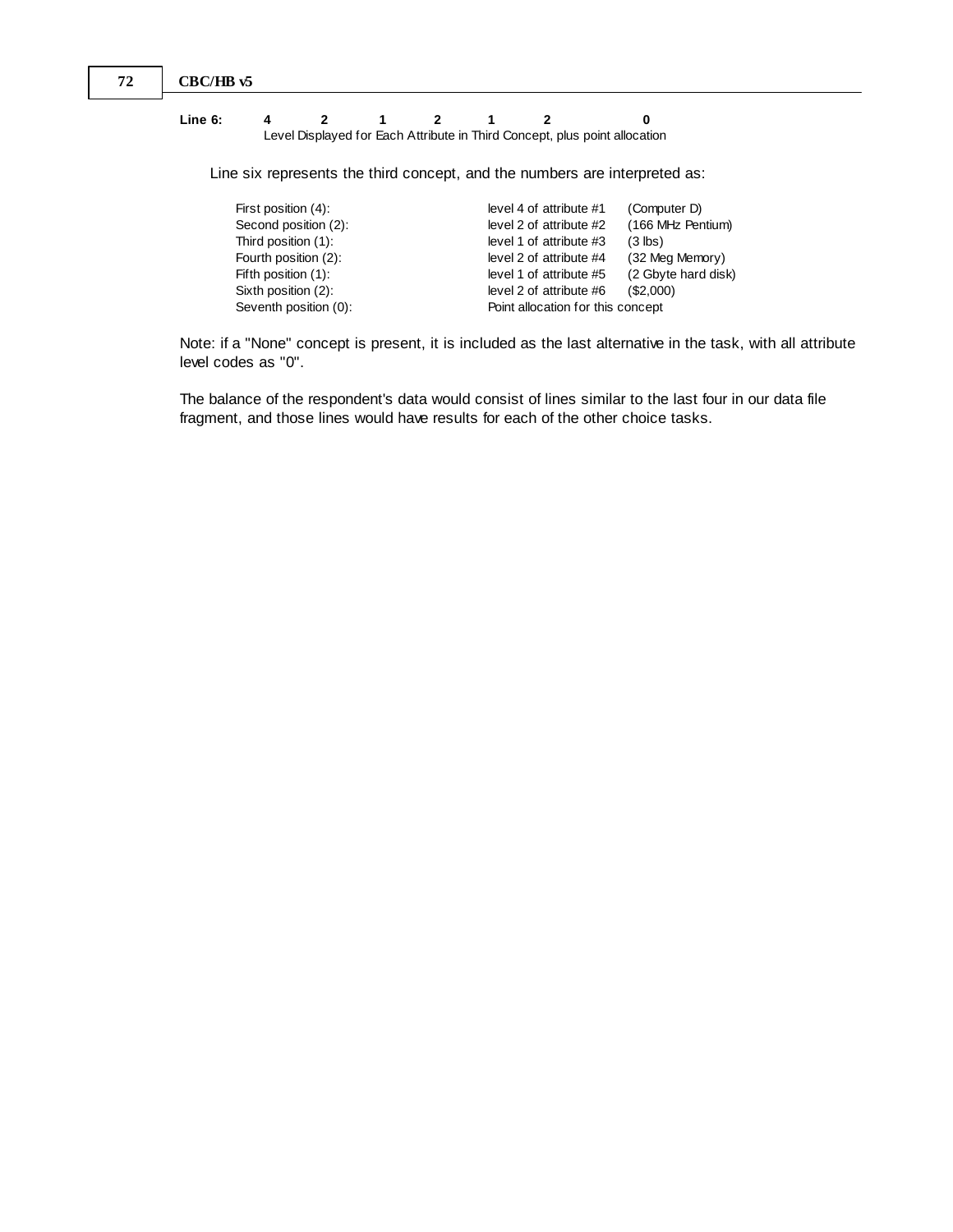# **Appendix D: Directly Specifying Design Codes in the .CHO or .CHS Files**

Some advanced users of CBC/HB may want to control the coding of some or all of the independent variables, rather than let CBC/HB automatically perform the effects coding based on the integers found in the .CHO or .CHS files. When doing this, you set attribute coding to "User-specified" within the *Attribute Information* tab for any attribute for which you are controlling the coding.

When you specify that some attributes use "User-specified" coding, you are telling CBC/HB that certain or all values found in the .CHO or .CHS files should be used as-is within the design matrix (these may also be specified in the alternate .CSV data file formats, if you prefer to work with these). In the example below, we'll let CBC/HB code automatically all but one of the parameters to be estimated. *Even though we'll only show an example for a .CHO file, the same procedure is followed within the relevant format for the .CHS file.*

Consider the following segment from a studyname.CHO file, representing the first of 18 tasks for respondent number 2001 (if needed, please refer to [Appendix](#page-72-0) C that describes the layout for the studyname.CHO file):

2001 7 6 18 0 1 2 3 4 5 6 5 1 1 2 1 2 3 1 3 1 1 2 3 3 2 2 1 3 2 2 1 4 2 1 1 2 3 3 99

Attribute six in this example is Price (we've bolded the price codes for the five product concepts available within this task). Price currently is coded as 4 levels. Let's imagine that the prices associated with these levels are:

Level 1 \$10 Level 2 \$20 Level 3 \$30 Level 4 \$50

We should point out that CBC/HB operates better if the variances of the estimated parameters are not too different from the prior assumptions of unity, and the absolute magnitude of the parameters are not vastly different. Convergence occurs much more quickly and properly if this is the case. If there is enough information at the individual level, the priors should have little effect on the outcome. But, with CBC projects, the amount of information for each respondent is often sparse, and the scaling of columns within the design matrix and resulting variance/scale of the estimated parameters may therefore be important.

We recognize that the effects-coding procedure used for the categorical attributes results in columns in the independent variable matrix coded as -1, 0, or +1. These codes are zero-centered, and have a range of 2 (+1 minus -1). Effects coding has worked well in practice with HB. We also suggest that you zerocenter your variables and that they have a range not too different from effects coding.

# **7.4**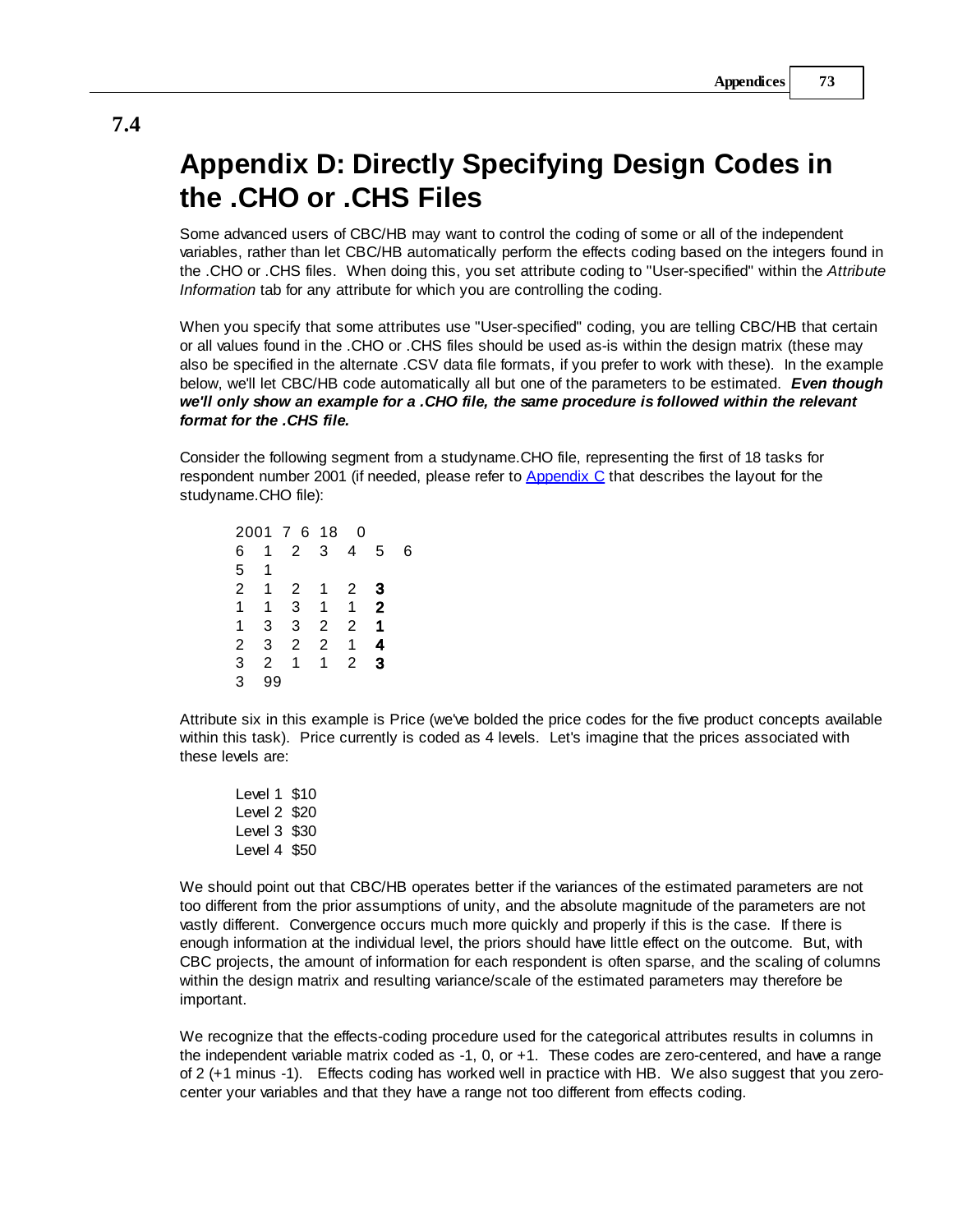In our example above, the prices are \$10, \$20, \$30, \$50. To zero-center the codes, we first subtract from each value the mean of the values. The mean is 27.5. Therefore, the zero-coded values are:

 $10 - 27.5 = -17.5$  $20 - 27.5 = -7.5$  $30 - 27.5 = 2.5$  $50 - 27.5 = 22.5$ 

The zero-centered prices are therefore -17.5, -7.5, 2.5, 22.5. The next step is to convert the values to a range near 2. We know that the current range is 22.5 minus -17.5 = 40. We would like the range to be 2. The target range (2) divided by the actual range (40) is equal to 0.05. Multiplying the zero-coded values by 0.05 results in:

- 0. 875 - 0. 375 +0. 125 +1. 125

Now that we have zero-coded the values for Price and given them a range that should result in proper convergence for the estimated coefficient, we are ready to inform CBC/HB regarding this coding procedure and place the values within the studyname.CHO file.

To specify the presence of user-defined coding for (in this example) the Price attribute, the user should:

- 1. From the *Attribute Information* tab, right-click the Price attribute label, and select *Change Coding Method | User-specified*. This tells CBC/HB to use the values (after zero-centering) currently found in the .CHO or .CHS file for this attribute within the design matrix.
- 2. Next, the user-defined coded values for Price need to be placed within the studyname.CHO file. Recall that the default coding for the studyname.CHO file for respondent 2001 looked like:

|                                                 |                                                  | 6<br>7 | 18            | ი |               |   |
|-------------------------------------------------|--------------------------------------------------|--------|---------------|---|---------------|---|
|                                                 |                                                  | 2      | 3             |   | 5             | 6 |
|                                                 |                                                  |        |               |   |               |   |
|                                                 |                                                  |        |               | 2 | 3             |   |
| 2001<br>6 1<br>5 1<br>2 1<br>1 1                |                                                  |        |               |   | $\frac{2}{1}$ |   |
|                                                 |                                                  | 23321  | $\frac{2}{2}$ | 2 |               |   |
| $\begin{array}{c} 1 \\ 2 \\ 3 \\ 3 \end{array}$ |                                                  |        |               |   | 4             |   |
|                                                 |                                                  |        | 1             | 2 | 3             |   |
|                                                 | $\begin{array}{c} 3 \\ 3 \\ 2 \\ 99 \end{array}$ |        |               |   |               |   |
|                                                 |                                                  |        |               |   |               |   |

Substitute the coded independent variables for Price in the studyname.CHO file as follows (you'll typically use a data processing software and an automated script to do this):

| 2001 | 6 | 18 | N |   |          |
|------|---|----|---|---|----------|
| 1    | 2 | 3  |   | 5 | 6        |
|      |   |    |   |   |          |
|      | 2 |    | 2 |   | 0.125    |
|      | 3 |    |   |   | $-0.375$ |
| 3    | 3 | 2  | 2 |   | - 0. 875 |
| 3    | 2 | 2  | 1 |   | 1.125    |
| 2    | 1 |    | 2 |   | 0.125    |
| 99   |   |    |   |   |          |
|      |   |    |   |   |          |

Note that all the values must be space-delimited within the studyname.CHO file. Make sure there is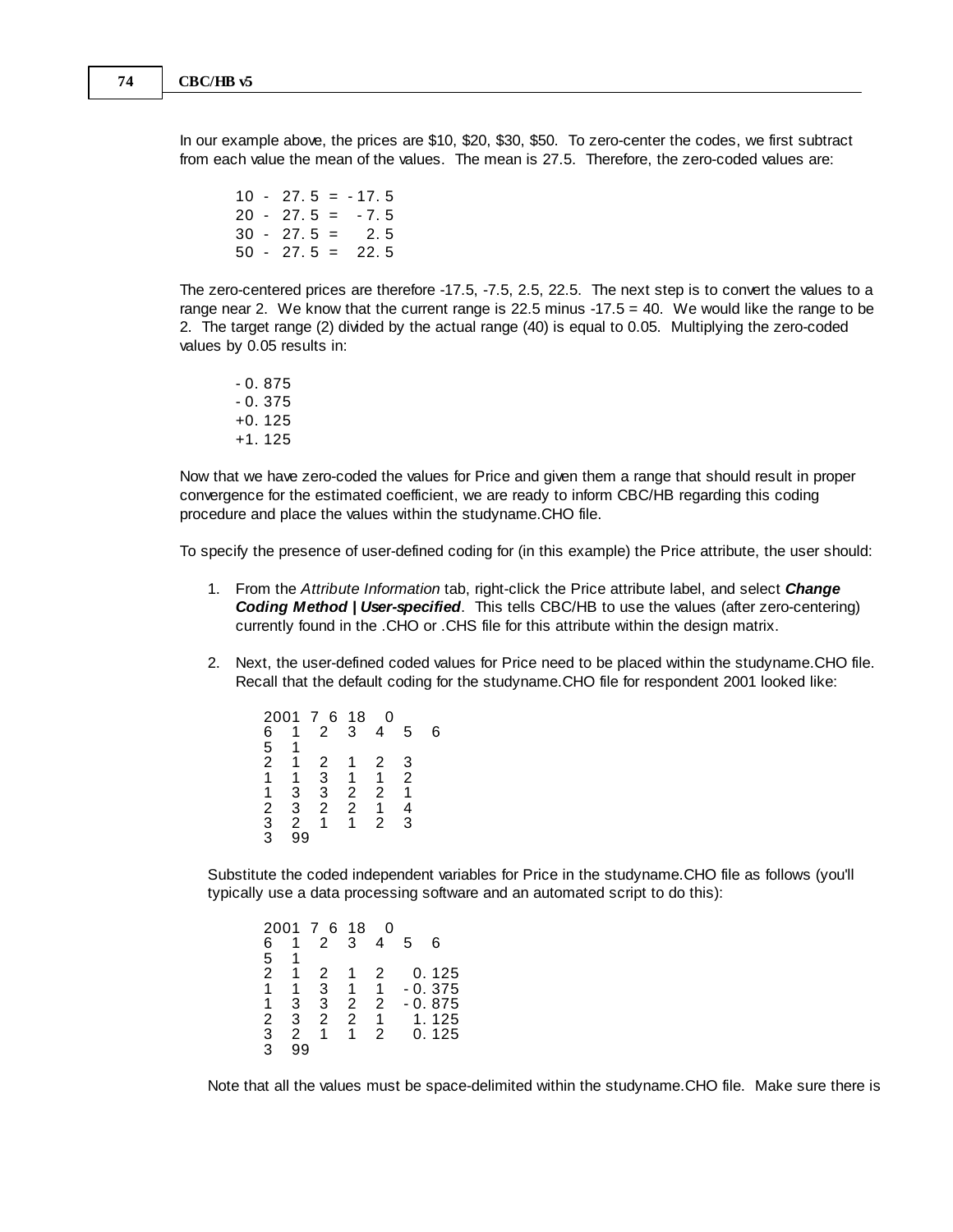| <b>Appendices</b> |  |
|-------------------|--|
|-------------------|--|

at least one space between all values. The values may include up to six decimal places of precision.

In this example, there are only four discrete values used for price. We did this for the sake of simplicity. However, this coding procedure can support any number of unique values representing a continuous variable in the design matrix.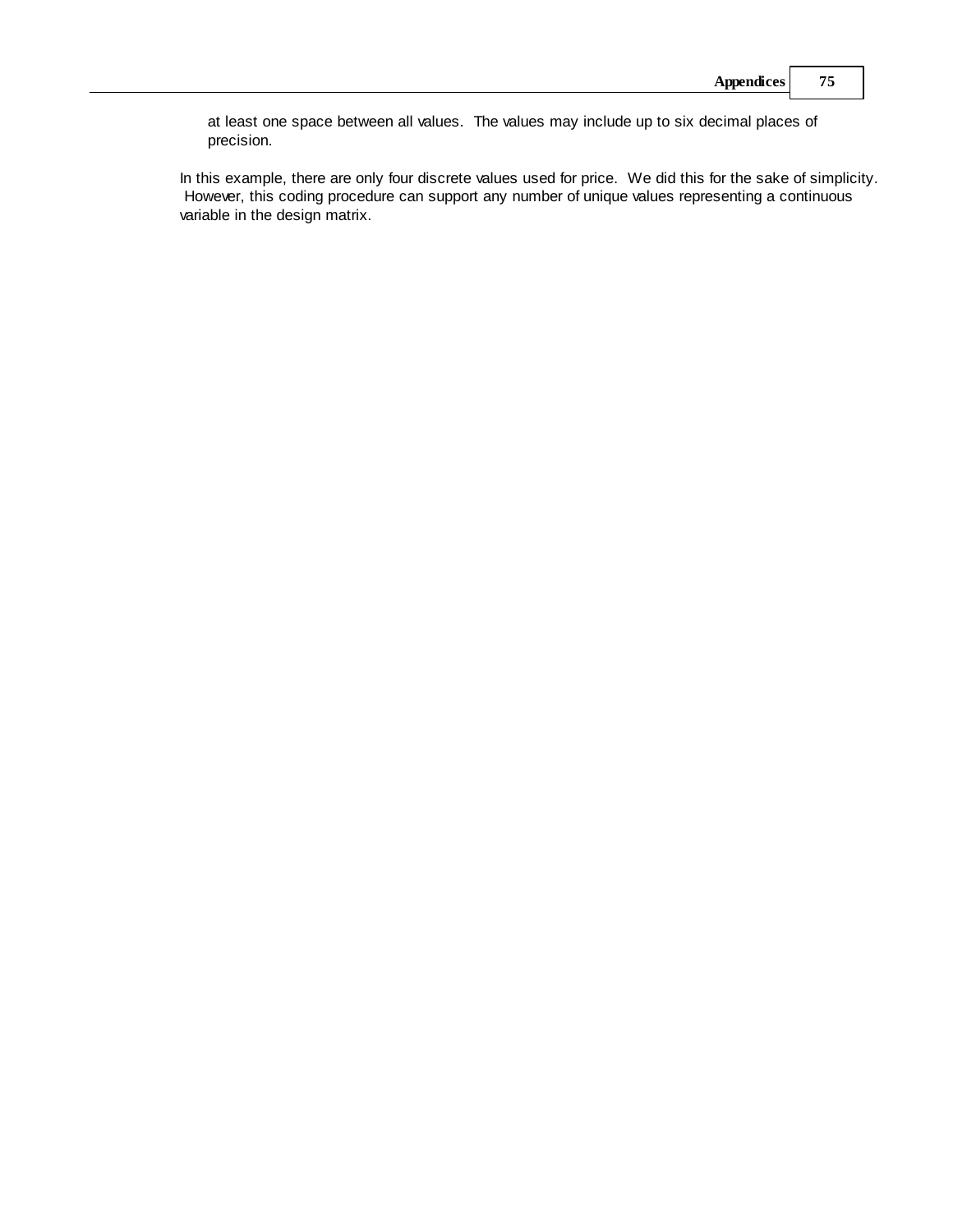# **7.5**

# **Appendix E: Analyzing Alternative-Specific and Partial-Profile Designs**

## **Introduction**

The CBC/HB System analyzes data from the studyname.CHO or studyname.CHS files, which are in text-only format. The studyname.CHO file is automatically generated by the CBC or CBC/Web systems, but you can create your own studyname.CHO or studyname.CHS files and analyze results from surveys that were designed and conducted in other ways.

## **Alternative-Specific Designs**

Some researchers employ a specialized type of choice-based conjoint design wherein some alternatives (i.e. brands) have their own unique set of attributes. For example, consider different ways to get to work in the city: cars vs. buses. Each option has its own set of product features that are uniquely associated with that particular mode of transportation. These sorts of dependent attributes have also been called "brand-specific attributes," though as our example illustrates, they aren't always tied to brands.

Consider the following design:

| Car:                    | Bus:                      |
|-------------------------|---------------------------|
| Gas: \$1.25/ gallon     | Picks up every 20 min.    |
| Gas: \$1.50/ gallon     | Picks up every 15 min.    |
| Gas: \$1.75/ gallon     | Picks up every 10 min.    |
|                         | Picks up every 5 min.     |
|                         |                           |
| Company-paid parking    | 25 cents per one-way trip |
| Parking lot: \$5.00/day | 50 cents per one-way trip |
| Parking lot: \$7.00/day | 75 cents per one-way trip |
|                         | \$1.00 per one-way trip   |
|                         |                           |
| Light traffic report    |                           |
| Moderate traffic report |                           |
| Heaw traffic report     |                           |

There are actually six different attributes in this design:

- 1. Mode of transportation (2 levels: Car/Bus)
- 2. Price of gas (3 levels)
- 3. Car parking (3 levels)
- 4. Traffic report (3 levels)
- 5. Bus frequency (4 levels)
- 6. Bus fare (4 levels)

Attributes two through four never appear with bus concepts, and attributes five and six never appear with car concepts.

In the studyname. CHO and studyname. CHS files (described in detail in [Appendix](#page-72-0) C), there is a row of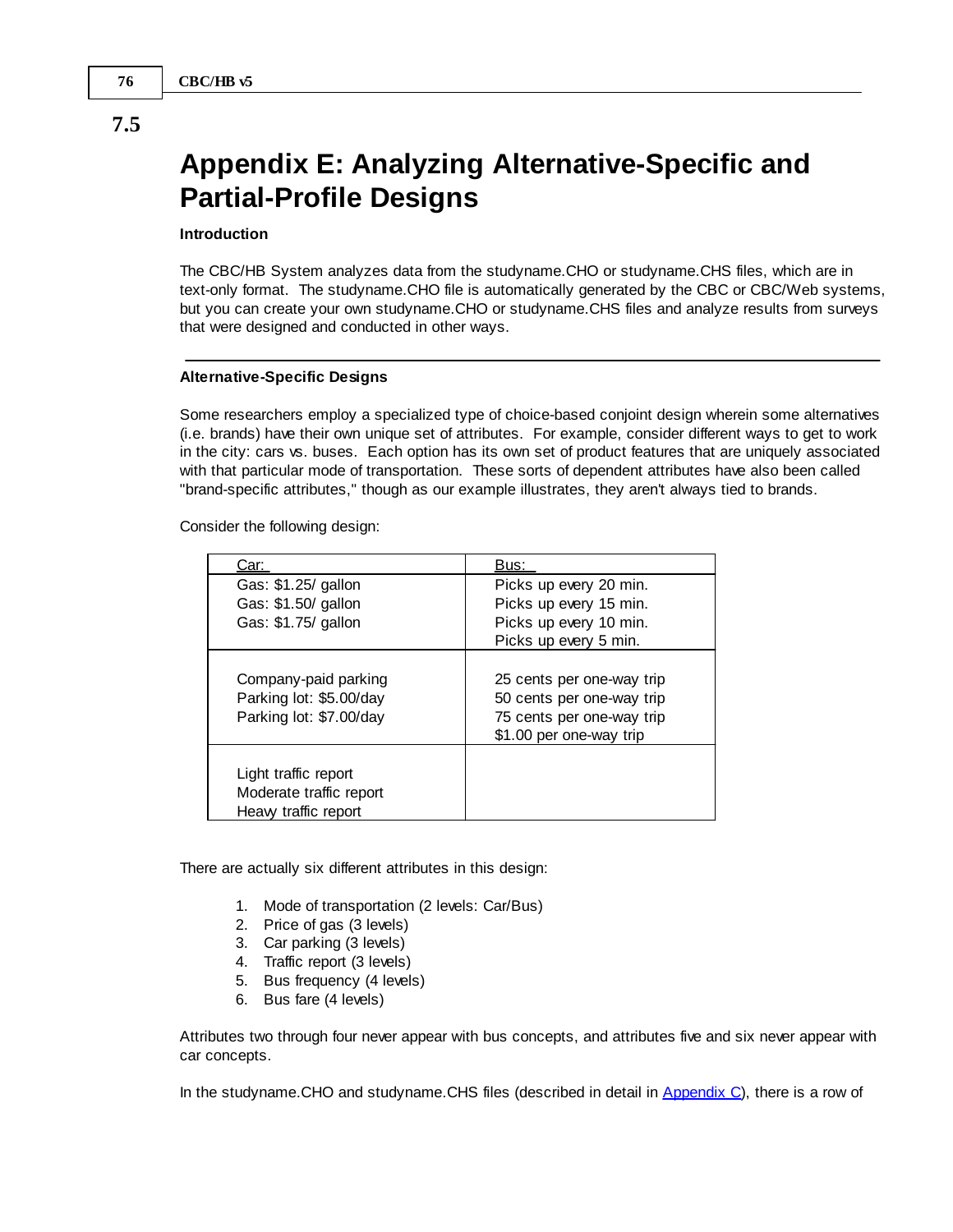coded values describing each product concept displayed in each task. Consider a two-alternative task with the following options:

Car, Gas: \$1.25/ gallon, Parking lot: \$5.00/ day, Light traffic report Bus, Picks up every 10 min., 50 cents per one-way trip

Again, there are six total attributes used to describe two different modes of transportation. The two alternatives above would be coded as follows in the studyname.cho or studyname.chs files:

1 1 2 1 0 0 2 0 0 0 3 2

Note that the attributes that do not apply to the current concept are coded as a 0 (zero).

## **Analyzing Partial-Profile Designs**

Partial-profile designs display only a subset of the total number of attributes in each task. For example, there might be 12 total attributes in the design, but only five are displayed in any given task. As with coding attribute-specific designs, we specify a level code of 0 (zero) for any attribute that is not applicable (present) in the current product concept.

## **Analyzing More Than One Constant Alternative**

Some discrete choice designs include more than one constant alternative. These alternatives are typically defined using a single statement that never varies. With the transportation example above, other constant alternatives in the choice task might be: "I'd carpool with a co-worker" or "I'd walk to work." Multiple constant alternatives can be included in the design and analyzed with the CBC/HB System. If there is more than one constant alternative, one appropriate coding strategy is to represent these as additional levels of another attribute. For example, in the transportation example we've been using, rather than specifying just two levels for the first attribute (Car, Bus), we could specify four codes:

- 1 Car
- 2 Bus
- 3 I'd carpool with a co-worker
- 4 I'd walk to work

You should specify four alternatives per task to accommodate the car, bus and the two constant alternatives. To code the task mentioned in the previous example plus two constant alternatives in either the studyname.CHO or studyname.CHS files, you would specify:

| $1 \quad$ |             | $1 \quad 2 \quad 1$                             | $0\qquad 0$ |  |
|-----------|-------------|-------------------------------------------------|-------------|--|
|           | 2 0 0 0 3 2 |                                                 |             |  |
|           | 3 0 0 0 0 0 |                                                 |             |  |
| 4         |             | $\begin{matrix} 0 & 0 & 0 & 0 & 0 \end{matrix}$ |             |  |

It is worth noting that the advanced coding strategies outlined in this appendix are also useful within CBC's standard logit, latent class and ICE systems. Though these systems cannot generate designs automatically or questionnaires for these advanced designs, they can analyze choice data files coded to reflect them.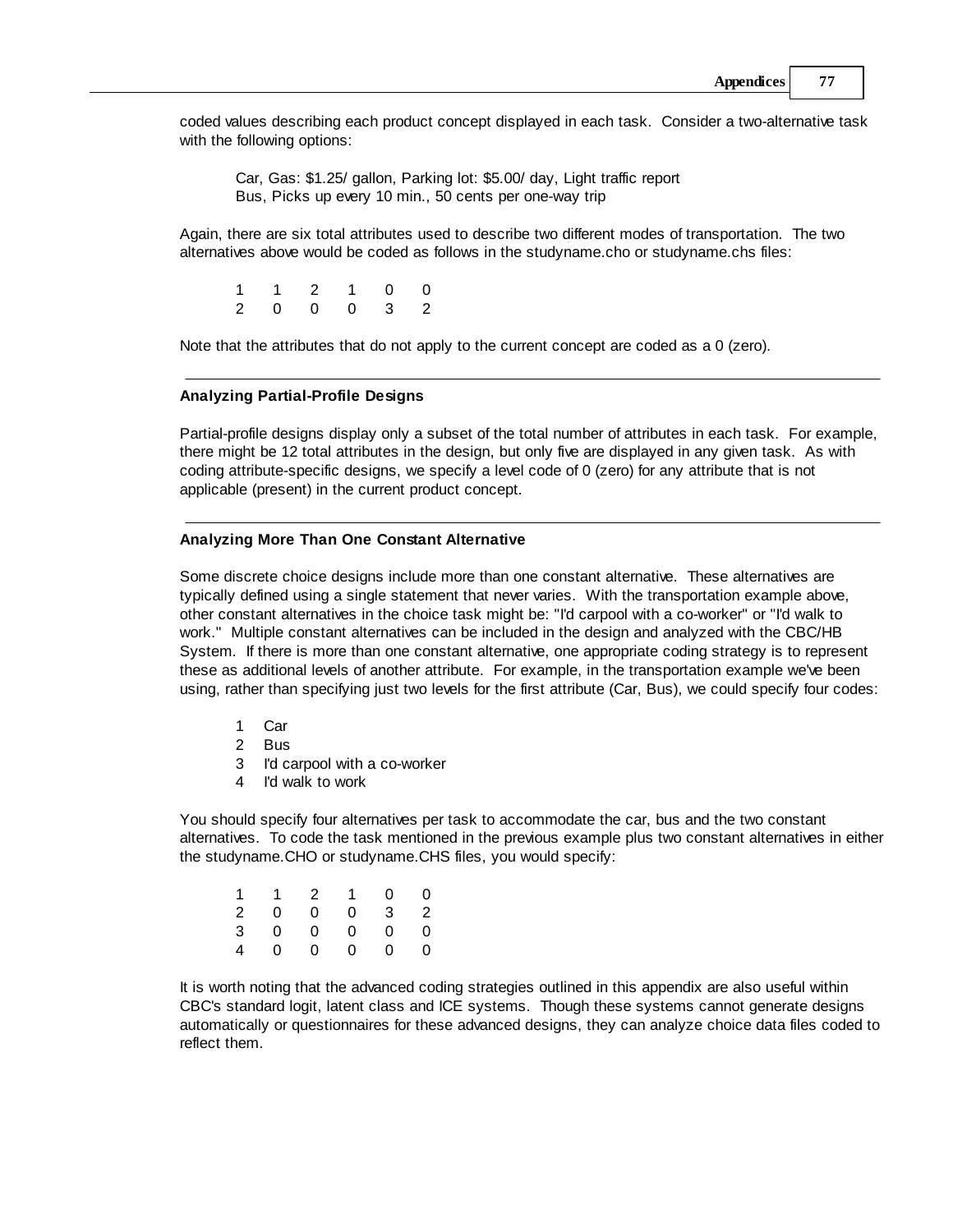# **7.6**

# **Appendix F: How Constant Sum Data Are Treated in CBC/HB**

### **Introduction**

Conjoint analysis has been an important marketing research technique for several decades. In recent years, attention has focused on the analysis of choices, as opposed to rankings or ratings, giving rise to methodologies known as "Discrete Choice Analysis" or "Choice-Based Conjoint Analysis."

Choice analysis has the advantage that experimental choices can mimic actual buying situations more closely than other types of conjoint questions. However, choices also have a disadvantage: inefficiency in collecting data. A survey respondent must read and understand several product descriptions before making an informed choice among them. Yet, after all of that cognitive processing the respondent provides very scanty information, consisting of a single choice among alternatives. There is no information about intensity of preference, which products would be runners up, or whether any other products would even be acceptable.

Many researchers favor the comparative nature of choice tasks, but are unwilling to settle for so little information from each of them. This leads to the notion of asking respondents to answer more fully by allocating "constant sum scores" among the alternatives in each choice set rather than by just picking a single one. For example, a survey respondent might be given 10 chips and asked to distribute them among alternatives in each choice set according to his/her likelihood of purchasing each. Alternatively, the respondent might be asked to imagine the next 10 purchase occasions, and to estimate how many units of each alternative would be purchased in total on those occasions. Such information can be especially informative in categories where the same individuals often choose a mix of products, such as breakfast cereals or soft drinks. Constant sum scores are particularly appropriate when it is reasonable for the respondent to treat the units as probabilities or frequencies.

Constant sum scores certainly can provide more information than mere choices, although they are not without shortcomings of their own. One disadvantage is that it takes respondents longer to answer constant sum tasks than choice tasks (Pinnell, 1999). Another is that one can't be sure of the mental process a respondent uses in providing constant sum data. The requirement of summing to 10 or some other total may get in the way of accurate reporting of relative strengths of preference. Finally, since respondents' processes of allocating points are unknown, it's not clear what assumptions should be made in analyzing the resulting data.

The CBC/HB strategy for analyzing constant sum data begins with the notion that each constant sum point is the result of a separate choice among alternatives. Suppose 10 points are awarded among three alternatives, with the scores [7, 3, 0]. We could treat this as equivalent to 10 repeated choice tasks, in which the first alternative was chosen 7 times, the second chosen 3 times, and the third never chosen. But, there is a difficulty with this approach: one can't be sure that constant sum points are equivalent to an aggregation of independent choices. Perhaps this respondent is inclined always to give about 7 points to his/her first choice and about 3 points to his/her second choice. Then we don't have 10 independent choices, but something more like two.

Bayesian analysis provides superior results by combining data from each respondent with information from others when estimating values for that respondent. These two sources of information are combined in a way that reflects the relative strength of each. If a respondent conscientiously makes 10 independent choices in allocating 10 points, then those data contain more information and should receive greater weight than if he/she uses some simpler method. Likewise, if a respondent were always to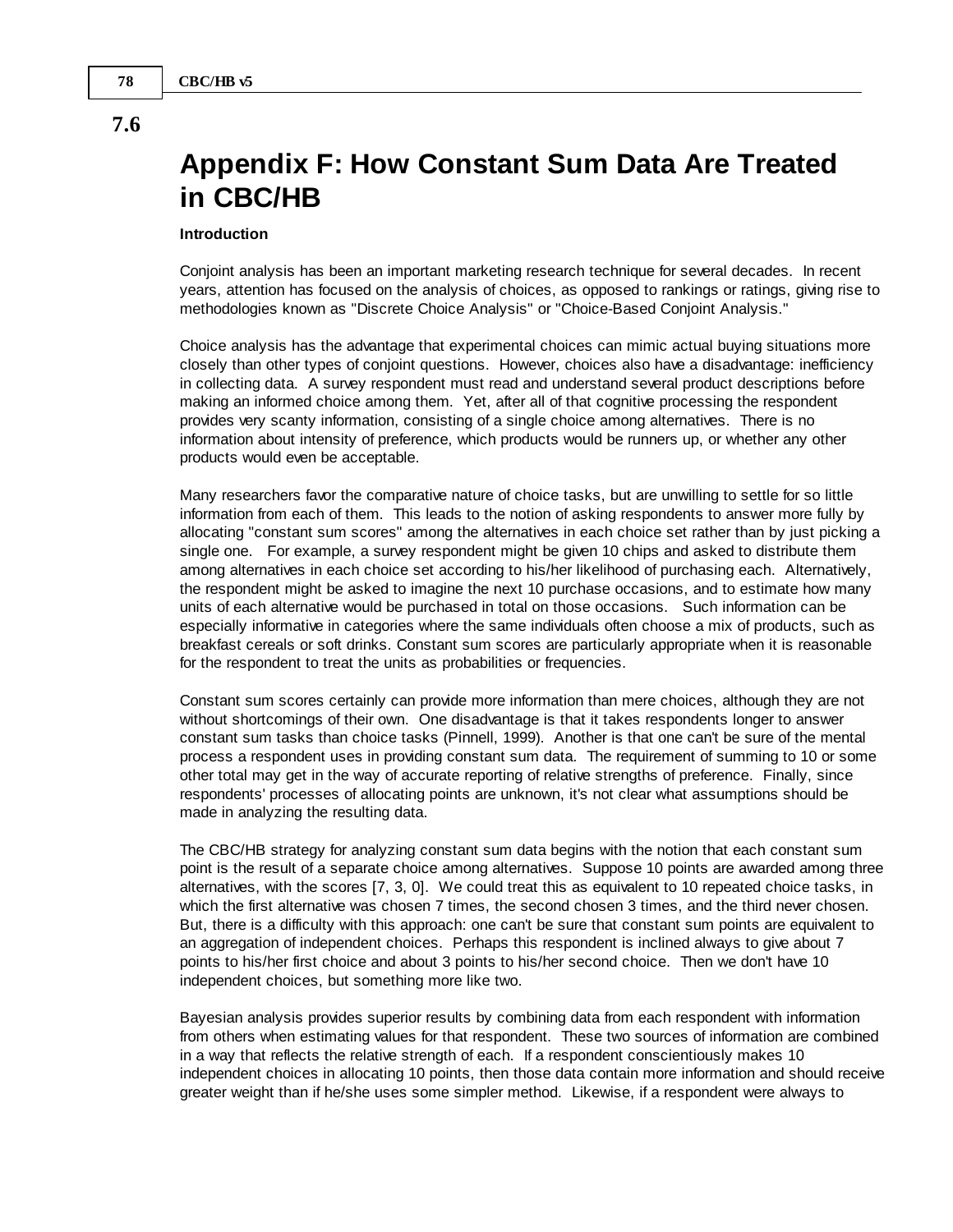allocate points among products without really reflecting on the actual likelihood of choice, those data contain less information, and should be given less weight in estimation of his/her values.

With the CBC/HB module we deal with this problem by asking the analyst to estimate the amount of weight that should be given to constant sum points allocated by respondents. We provide a default value, and our analysis of synthetic data sets shows that CBC/HB does a creditable job of estimating respondent part worths when using this default value, although the analysis can be sharpened if the user can provide a more precise estimate of the proper weight.

### **How Constant Sum Data Are Coded in CBC/HB**

*In earlier versions of CBC/HB, we used a less efficient process for estimating part worths from allocation-based CBC data. It involved expanding the number of choice tasks to be equal to the number of product alternatives that had received allocation of points. We are indebted to Tom Eagle of Eagle Analytics for showing us an equivalent procedure that is much more computationally efficient and therefore considerably faster.*

First, although we have spoken of "constant sum data," that is something of a misnomer. There is no requirement that the number of points allocated in each task have the same sum. During estimation, the data from each task are automatically normalized to have the same sum, so each task will receive the same weight regardless of its sum. However, to avoid implying that their sums must be constant, we avoid the term "constant sum" in favor of "chip allocation" in the balance of this appendix.

CBC/HB reads the **studyname.CHS** file (or data from a .CSV file) which contains chip allocation data in text format and produces a binary file for faster processing. The simplest of procedures might treat chip allocation data as though each chip were allocated in a separate choice task. If, for example, the chips allocated to alternatives A, B, and C were  $[A = 7, B = 3, C = 0]$  then we could consider that 10 repeated choice tasks had been answered, with seven answered with choice of A and three answered with choice of B.

In our hierarchical Bayes estimation procedure we compute the likelihood of each respondent's data, conditional on the current estimate of that respondent's part worths. This likelihood consists of a series of probabilities multiplied together, each being the probability of a particular choice response. If the chips allocated within a task have the distribution  $[A = 7, B = 3, C = 0]$ , then the contribution to the likelihood *for that task* is

$$
P_{a}^{\;\ast}\,P_{a}^{\;\ast}\,P_{a}^{\;\ast}\,P_{a}^{\;\ast}\,P_{a}^{\;\ast}\,P_{a}^{\;\ast}\,P_{a}^{\;\ast}\,P_{b}^{\;\ast}\,P_{b}^{\;\ast}\,P_{b}
$$

which may be rewritten as:

$$
P_a^{\ 7} \ast P_b^{\ 3} \tag{1}
$$

where  $\mathsf{P}_{\sf a}$  is the likelihood of choosing alternative a from the set and  $\mathsf{P}_{\sf b}$  is the likelihood of choosing alternative b from the set. According to the logit rule:

$$
P_a = \exp(U_a) / SUM(\exp(U_j))
$$
 (2)

and

$$
P_b = \exp(U_b) / \text{SUM}(\exp(U_j))
$$
 (3)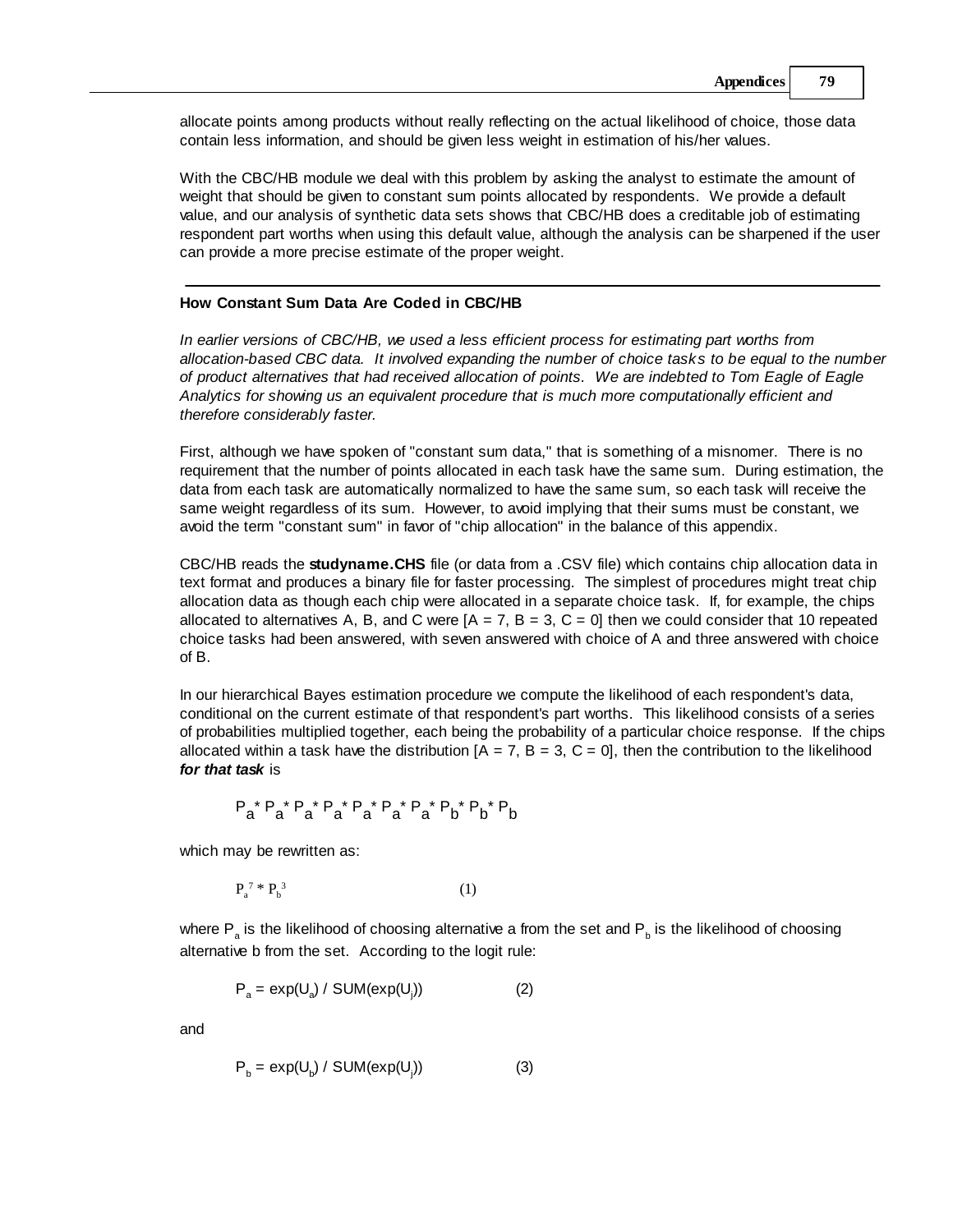where  $\sf U_a$  is the total utility for concept a,  $\sf U_b$  is the total utility for concept b, and j is the index for each of the concepts present in the task.

Substituting the right-hand side of equations 2 and 3 into equation 1, we obtain an alternate form for expressing the likelihood of our example choice task where 7 chips are given to A and 3 chips to B:

(exp(U<sub>a</sub>) / SUM(exp(U<sub>j</sub>))<sup>7</sup> \* (exp(U<sub>b</sub>) / SUM(exp(U<sub>j</sub>))<sup>3</sup>

And, an equivalent expression is:

exp(U<sub>a</sub>)<sup>7</sup>\* exp(U<sub>b</sub>)3 / SUM(exp(U<sub>j</sub>))<sup>10</sup> (4)

There is a potential problem when so many probabilities are multiplied together (equivalently, raising the probability of the alternative to the number of chips given to that alternative). The HB estimation algorithm combines data from each respondent with data from others, and the relative weight given to the respondent's own data is affected by the number of probabilities multiplied together. If the respondent really does answer by allocating each chip independently, then the likelihood *should* be the product of all those probabilities. But if the data were really generated by some simpler process, then if we multiply all those probabilities together, we will in effect be giving too much weight to the respondent's own data and too little to information from other respondents.

For this reason we give the user a parameter which we describe as "Total task weight." If the user believes that respondents allocated ten chips independently, he should use a value of ten. If he believes that the allocation of chips within a task are entirely dependent on one another (such as if every respondent awards all chips to the same alternative) he should use a value of one. Probably the truth lies somewhere in between, and for that reason we suggest 5 as a default value.

We use the Task Weight in the following way.

Rather than assume that each chip represents an independent choice event, we first normalize the number of chips allocated within each task by dividing the exponents in equation 4 by the total number of chips allocated. This simplifies the formula to:

exp(U<sub>a</sub>)º<sup>.7</sup>\* exp(U<sub>b</sub>)º<sup>.3</sup> / SUM(exp(U<sub>j</sub>))

We can then apply the task weight to appropriately weight the task. Assuming the researcher wishes to apply a task weight of 5, the new formula to represent the probability of this task is:

[ exp(U<sup>a</sup> ) 0.7 \* exp(U<sup>b</sup> ) 0.3 / SUM(exp(U<sup>j</sup> )) ] 5

Which may be rewritten as:

exp(U<sub>a</sub>)<sup>(0.7\*5)</sup> \* exp(U<sub>b</sub>)<sup>(0.3\*5)</sup> / SUM(exp(U<sub>j</sub>))<sup>5</sup>

Mathematically, this is identical to the likelihood expression based on expanded tasks that we used in earlier versions of CBC/HB software, but it avoids expanding the tasks and is more efficient computationally.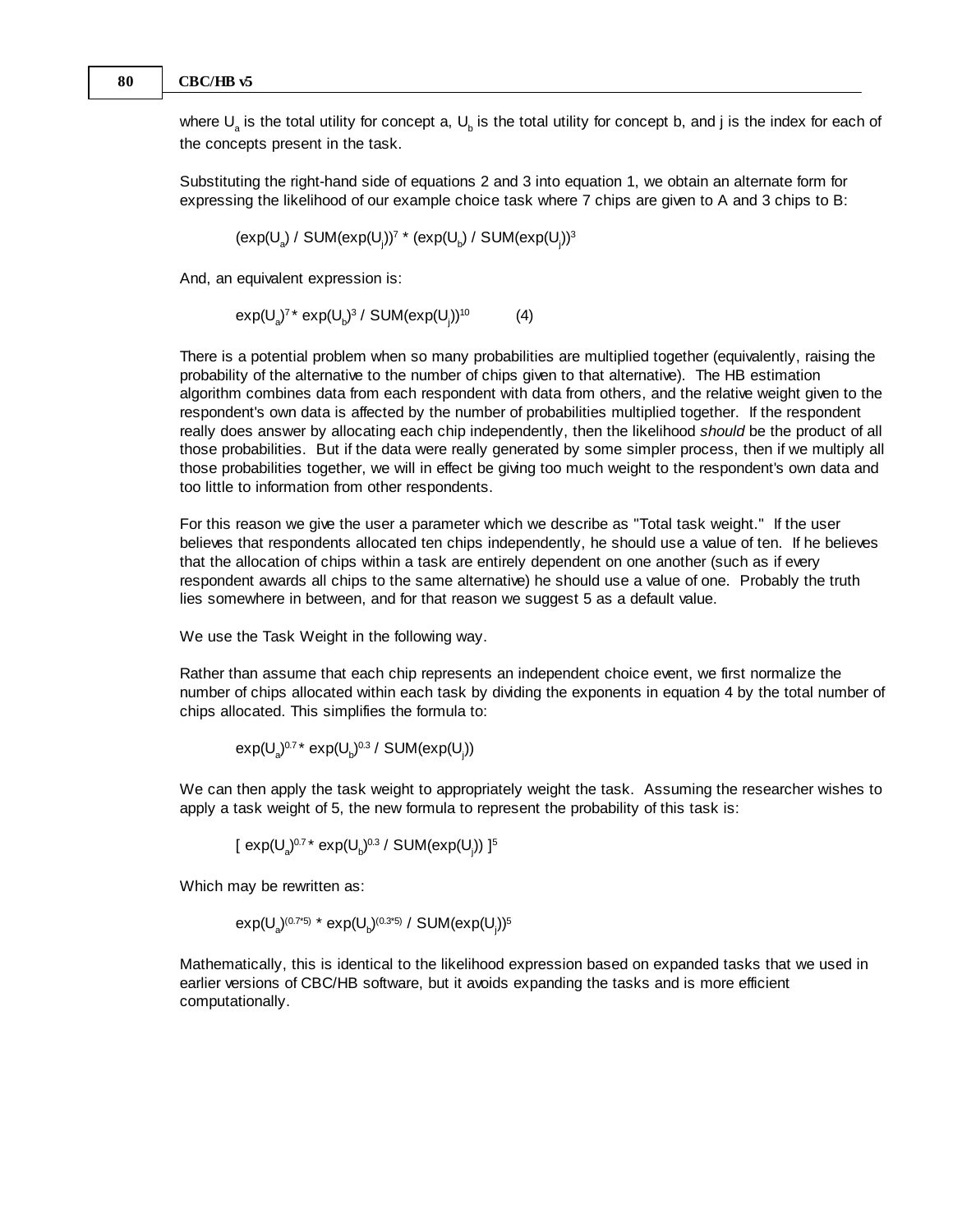# **Appendix G: How CBC/HB Computes the Prior Covariance Matrix**

In early versions of CBC/HB, the prior variance-covariance matrix was assumed to be the identity matrix. That is to say, prior variances for all part worths (heterogeneity values) were assumed to be unity, and all parameters were assumed to be uncorrelated. This assumption is less reasonable with effects coding of categorical attributes, where the sum of parameters for any attribute is zero, which implies negative covariances within attributes. And with dummy coding, this assumption is also less reasonable since parameters within a categorical attribute are positively correlated.

Though not rigorously correct, the assumption of zero prior covariances served well. Most data sets have enough respondents and enough tasks for each respondent that the priors have little effect on the posterior estimates for either effects coding or dummy coding.

When using the identity matrix as the prior covariance matrix, variances for the omitted levels of each attribute were overstated, and for dummy coding the variances for omitted levels (after zero-centering) were (to a lesser degree) understated, as was pointed out by Johnson (1999) in a paper available on the Sawtooth Software web site. However, for most CBC/HB data sets, this had been of little consequence, and it had not seemed worthwhile to increase the complexity of the software to deal with this situation.

However, recently we have increased the maximum number of levels permitted per attribute. We have noticed that when there are many levels, estimation of the omitted level of each attribute is less accurate, and the inaccuracy increases as the number of levels increases. This problem can be traced to the incorrect assumption of independence in the priors. Accordingly, we have changed the software so that the prior covariance matrix is specified more appropriately when either effects or dummy coding is employed. We have made several related changes.

Users now have the ability to specify prior variances rather than having to assume they are equal to unity, as well as the prior degrees of freedom. Advanced users may specify their own prior covariance matrix. See the **[Advanced](#page-53-0)** settings for more information.

If you are curious regarding the prior covariance matrix that has been used for your most recent run, please refer to the *studyname\_priorcovariances.csv* file, which is one of the default output files. This is a comma-separated values file containing the prior covariance matrix used for the HB run.

### **Prior Covariance Matrix under Effects Coding**

If effects coding is used, the prior covariances are automatically given appropriate negative values. Consider two attributes, a with I levels (a<sub>1</sub>, a<sub>2</sub>, … a<sub>I</sub>) and b with J levels (b<sub>1</sub>, b<sub>2</sub>, … b<sub>J</sub>). Actually, only I-1 plus J-1 parameters will be estimated. If there is an interaction term, denote it as c<sub>ij</sub>, for which (I-1) \*(J-1) parameters will be estimated. Denote the common variance as v.

Then the prior variances are:

Var(a<sub>i</sub>) = (I-1)\*
$$
\vee
$$
(I)  
Var(b<sub>j</sub>) = (J-1)\* $\vee$ (J)  
Var(c<sub>ij</sub>) = (I-1)\*(J-1)\* $\vee$ (I\*J)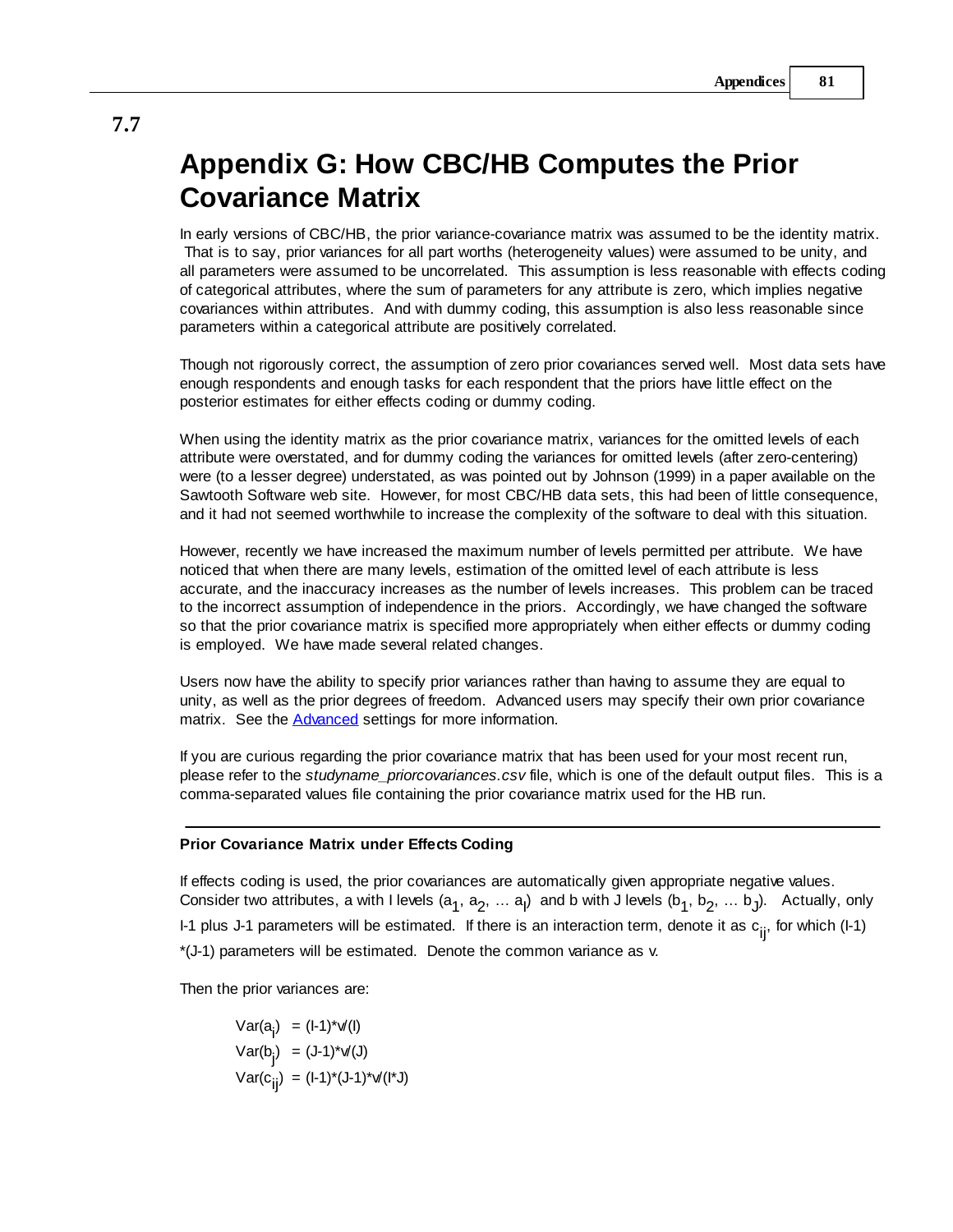The effects between attributes are uncorrelated:

$$
Cov(ai, bj) = 0
$$
  
\n
$$
Cov(ai, cij) = 0
$$
  
\n
$$
Cov(bj, cij) = 0
$$

Within an attribute, the effects are correlated:

Cov(a<sub>j</sub>, a<sub>k</sub>) = -v/(I) for i not equal to k Cov(b<sub>j</sub>, b<sub>|</sub>) = -v/(J) for j not equal to l Cov(c<sub>ij</sub>, c<sub>kl</sub>) = +v/(I\*J) for i not equal to k and j not equal to l Cov(c<sub>ij</sub>, c<sub>il</sub>) = - (l-1)v/(l\*J) for j not equal to l Cov(c<sub>ij</sub>, c<sub>kj</sub>) = - (J-1)v/(I\*J) for i not equal to k

As a numerical example, consider two attributes having 3 and 4 levels, respectively. The prior covariance matrix for main effects is equal to the prior variance multiplied by:

| а1       | a2     | b1     | b2       | b3     |     |
|----------|--------|--------|----------|--------|-----|
| 2/3      | $-1/3$ | 0.     | 0        | 0      | а1  |
| $-1/3$   | 2/3    | 0.     | $\Omega$ | 0.     | a2  |
| $\Omega$ | 0.     | 3/4    | $-1/4$   | $-1/4$ | b1. |
| 0        | 0      | $-1/4$ | 3/4      | - 1/4  | b2  |
| 0        | 0      | $-1/4$ | $-1/4$   | 3/4    | b3  |
|          |        |        |          |        |     |

The interaction between these two attributes involves  $2 * 3 = 6$  variables. The prior covariance matrix is proportional to the following, with proportionality constant equal to the common variance divided by 12:

| c11            | c12 -            | c13            | c21              | c22            | c23            |     |
|----------------|------------------|----------------|------------------|----------------|----------------|-----|
| 6.             | - 2              | $-2$           | - 3              | $\mathbf{1}$   | $\overline{1}$ | c11 |
| $-2$           | 6.               | $-2$           | $\blacksquare$ 1 | - 3            | $\sim$         | c12 |
| $-2$           | - 2              | 6              | 1                | $\overline{1}$ | - 3            | c13 |
| - 3            | $\blacksquare$ 1 | $\overline{1}$ | 6.               | - 2            | - 2            | c21 |
| $\overline{1}$ | - 3              | 1              | - 2              | 6.             | - 2            | c22 |
|                |                  | $-3$           | - 2              | - 2            | 6.             | c23 |

### **Prior Covariance Matrix under Dummy Coding**

If dummy coding is used, the prior covariances are automatically given appropriate positive values. Consider two attributes, a with I levels (a<sub>1</sub>, a<sub>2</sub>, … a<sub>I</sub>) and b with J levels (b<sub>1</sub>, b<sub>2</sub>, … b<sub>J</sub>). Actually, only I-1 plus J-1 parameters will be estimated. Denote the common variance as v.

Then the prior variances are:

$$
Var(a_{\hat{i}}) = 2^*v
$$
  

$$
Var(b_{\hat{j}}) = 2^*v
$$

The effects between attributes are uncorrelated:

$$
Cov(a_j, b_j) = 0
$$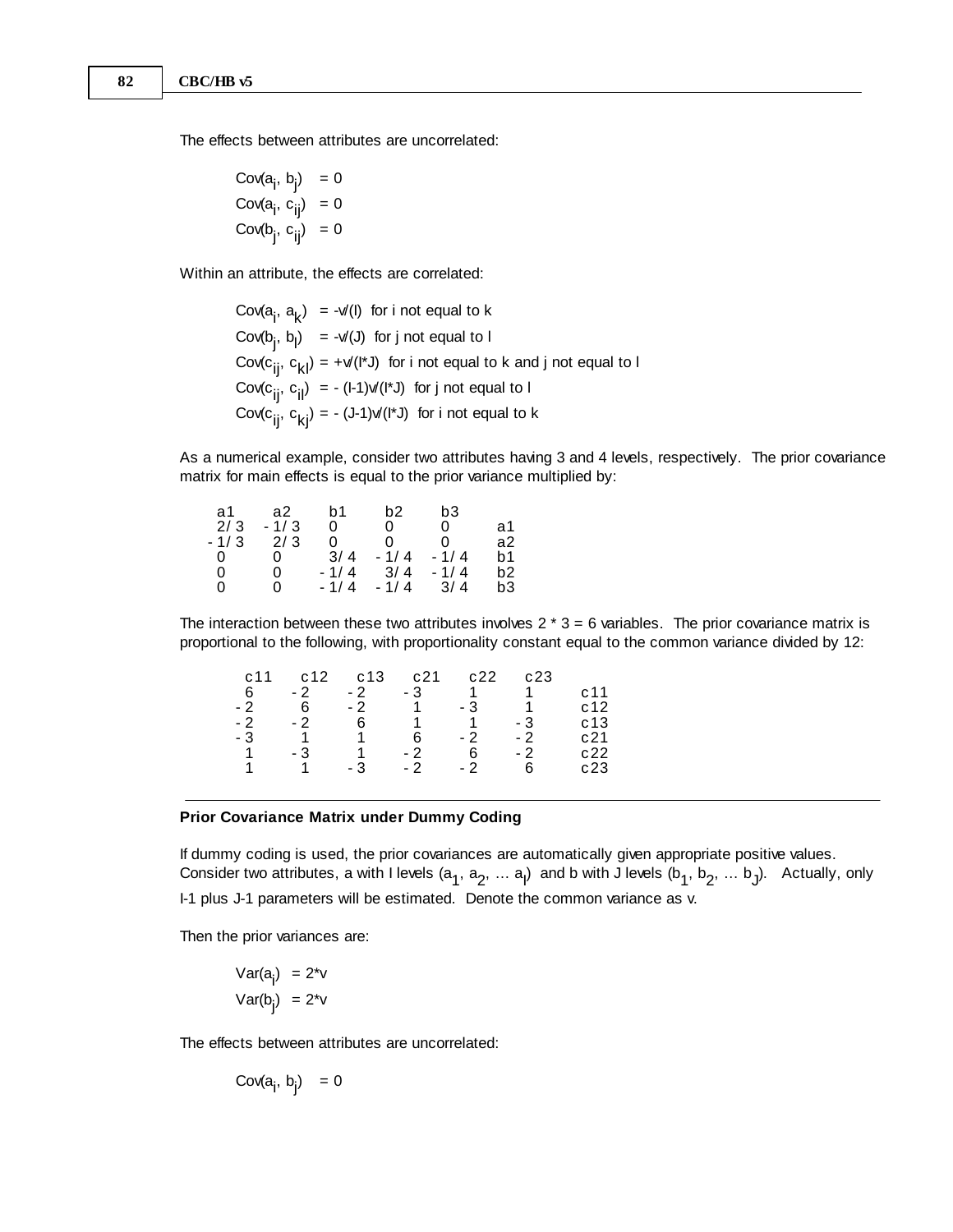Within an attribute, the effects are correlated:

 $Cov(a_{j}, a_{k}) = v$  for i not equal to k Cov(b<sub>j</sub>, b<sub>l</sub>) = v for j not equal to l

As a numerical example, consider two attributes having 3 and 4 levels, respectively. The prior covariance matrix for main effects is equal to the prior variance multiplied by:

| a1 | a2 | h1 | b2 | b3 |    |
|----|----|----|----|----|----|
| 2  |    | ი  | ი  | ი  | a1 |
| 1  | 2  | ი  | ი  | n  | a2 |
| 0  | n  | 2  |    |    | b1 |
| 0  |    |    | 2  |    | b2 |
| 0  |    |    |    | 2  | b3 |

A proper prior covariance matrix for dummy-coded models with interaction effects is not available in CBC/ HB. If you specify an interaction when using with dummy coding, CBC/HB software reverts to a "default" prior covariance matrix (an identify matrix with the prior variance along the diagonal). Dummy coding with interactions poses significant difficulties for determining an appropriate prior covariance matrix. One simple solution is to "collapse" two attributes involved in a first-order interaction into a "super attribute," coded as a single attribute in the .CHO file. Then, the super attribute may be treated as a main effect, with prior covariance structure as specified above.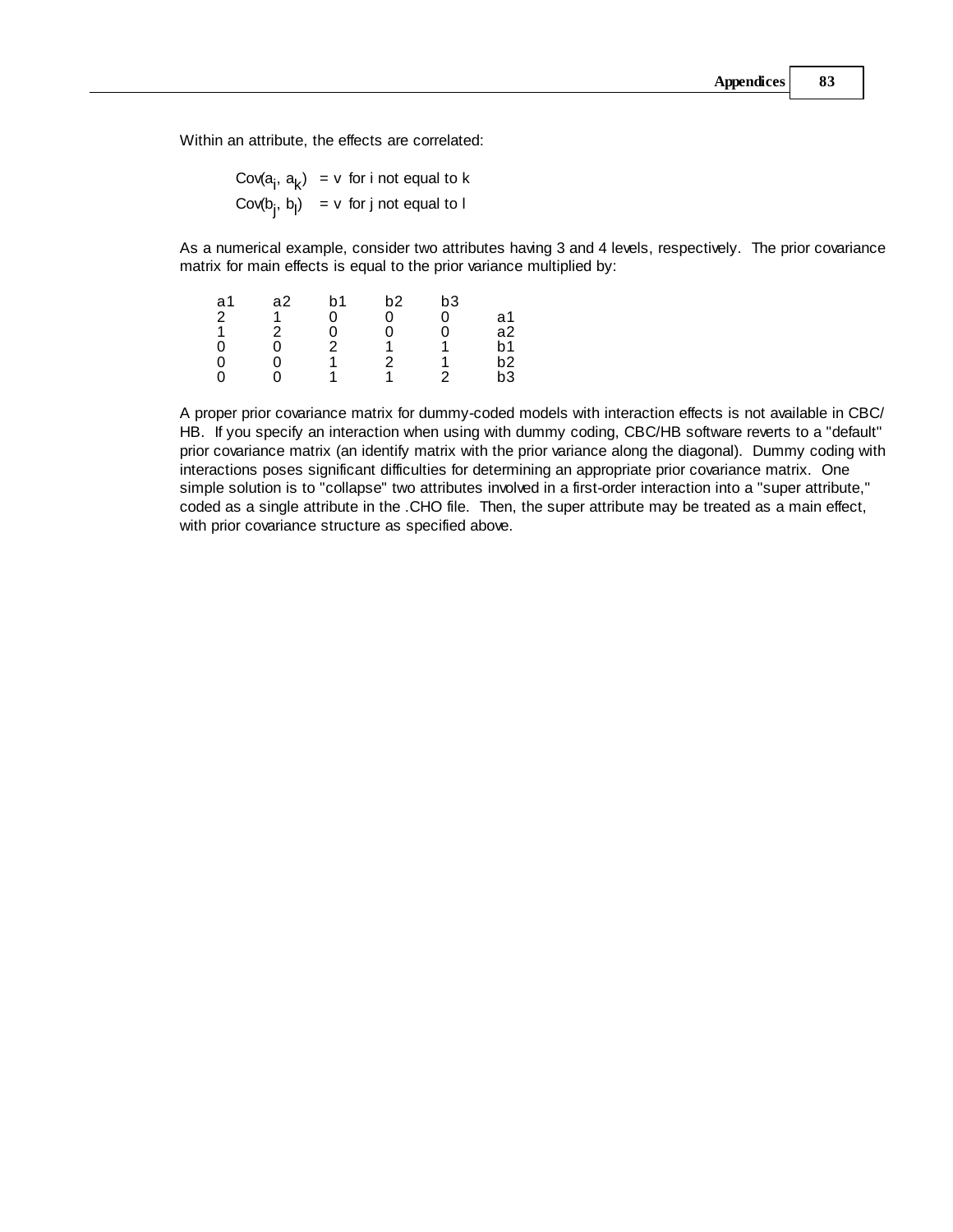# **7.8 Appendix H: Generating a .CHS File**

The .CHS file format is used when respondents have used constant sum (chip allocation) for answering CBC questions. Its format is provided in [Appendix](#page-72-0) C. Until allocation-based CBC questionnaires are directly supported within the SMRT or Lighthouse Studio (formerly known as SSI Web) platforms, some users may find a tool provided in CBC/HB convenient for generating .CHS files.

Clicking *Tools | Convert CHO to CHS…* accesses a tool that takes data provided in a .CHO format and converts it to a .CHS format. Optionally, the user can supply a separate text-only file of respondent answers (delimited by spaces, tabs, or hard returns). CBC/HB combines the allocation information found in the file of respondent answers with the information provided in the .CHO file, creating a .CHS file. Any choice responses found in the .CHO file are overwritten by allocation responses found in the optional file of respondent answers.

For example, the first two lines (representing the first two respondents) in the text-only file containing respondent answers may look like:

|  |  |  |  |  | 1001 50 0 50 80 20 0 100 0 0  (more data follow) |
|--|--|--|--|--|--------------------------------------------------|
|  |  |  |  |  | 1002 100 0 0 90 0 10 80 20 0  (more data follow) |

*This file must begin with the respondent number.* The respondent records do not need to be in the same order as in the .CHO file and the two files do not need to have the same number of cases. If a respondent's allocation data are not provided but that respondent exists in the .CHO file, original answers in the .CHO file for this respondent are written to the .CHS file.

In this example, three concepts were shown per choice task. Therefore, the first three values (representing task #1) sum to 100, the next three values (representing task #2) sum to 100, etc. It is not necessary that the values within a task sum to 100 (but the total points allocated within a task should not exceed 100). If respondents skipped a task, you should allocate 0 points to all concepts within that task.

# **Example:**

- 1. With CBC for Windows or CBC/Web, the user creates a paper-and-pencil questionnaire and fields the study.
- 2. Using a text-only file containing respondent numbers, questionnaire versions, and "dummy" choice responses, the user utilizes the automatic *Accumulate Paper & Pencil Data* function and the *File | Export* functionality to export the data to a .CHO file.
- 3. The user provides a text-only file of respondent answers to the allocation questions (as described above).
- 4. Using the *Tools | Convert CHO to CHS…* functionality in CBC/HB, the user merges the information from the .CHO file and the file of respondent answers to create a final .CHS file.
- 5. CBC/HB estimates part worths using the final .CHS file.

Future versions of our CBC software may automatically collect allocation-based responses and generate a .CHS file, which will eliminate the extra steps involved.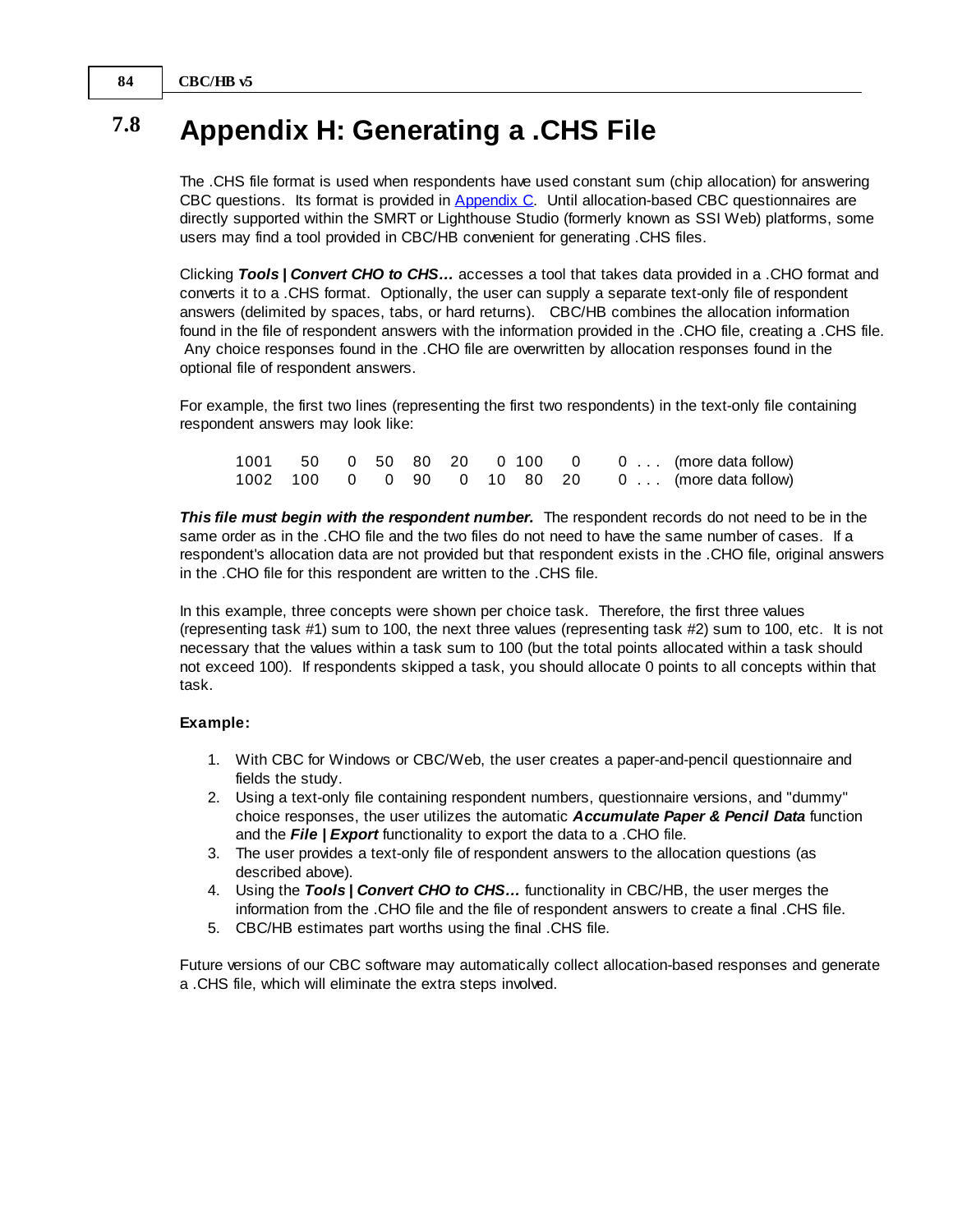# **Appendix I: Utility Constraints for Attributes Involved in Interactions**

CBC/HB can constrain utilities to conform to user-specified monotonicity constraints within each individual. Whether dummy-coding or effects-coding is in place, main effect parameters may be constrained. Constraints can also be used for attributes involved in interaction terms if effects-coding is employed.

### **When Both Attributes Are Categorical:**

Consider two attributes both with known preference order (level1 < level2 < level3) involved in an interaction effect. Main effects and first-order interaction effects may be estimated under effects coding in CBC/HB. Effects coding results in zero-centered main effects that are independent of the zerocentered first-order effects.

To impose monotonicity constraints, for each individual, construct a table containing the joint utilities when two levels from each attribute combine. In the joint effects table below, A is equal to the main effect of Att1\_Level1 plus the main effect of Att2\_Level1 plus the interaction effect of Att1\_Level1 x Att2\_Level1.

|             |   | Att2 Level1 Att2 Level2 Att2 Level3 |            |
|-------------|---|-------------------------------------|------------|
| Att1 Level1 |   | к                                   | <b>C</b> : |
| Att1 Level2 |   |                                     |            |
| Att1 Level3 | G | н                                   |            |

Given that these two attributes have known *a priori* rank order of preference from "worst to best," we expect the following utility relationships:

 $A < B < C$ D<E<F G<H<I  $A < D < G$ B<E<H C<F<I

For any pair of joint utilities that violates these preference orders, we tie the values in the joint effects table by setting both offending elements equal to their average. We recursively tie the values, because tying two values to satisfy one constraint may lead to a violation of another. The algorithm cycles through the constraints repeatedly until they are all satisfied.

After constraining the values in the joint table, the new row and column means represent the new constrained main effects. For example, Let J equal the mean of (A, B, C); J is the new main effect for Att1\_Level1. Let M equal the mean of (A, D, G); M is the new main effect for Att2\_Level1.

Finally, we compute the constrained first-order interactions. Subtract the corresponding constrained main effects from each cell in the joint effects table to arrive at the constrained interaction effect. For example, assume that J is the constrained main effect for Att1\_Level1 and M is the constrained main

# **7.9**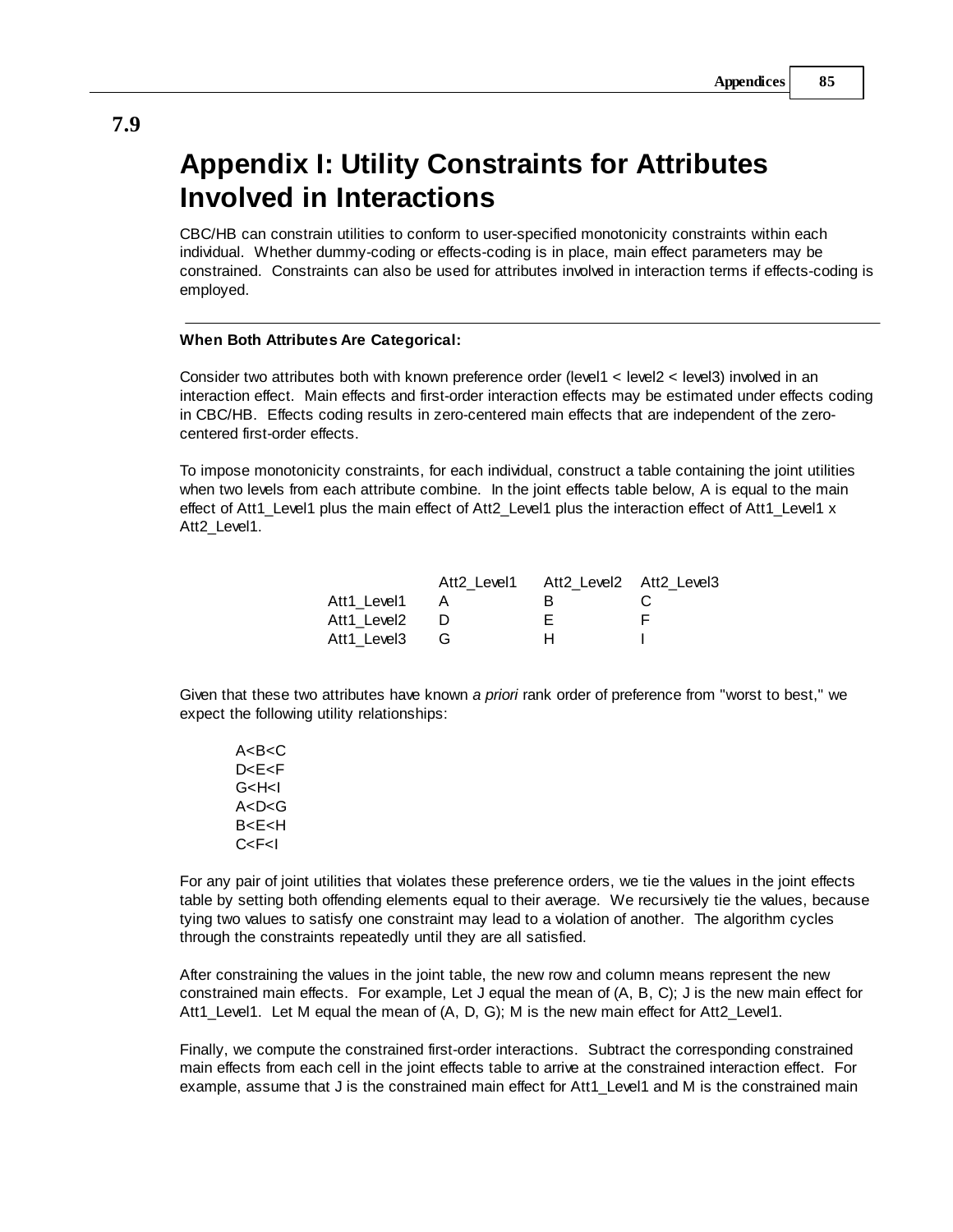effect for Att2\_Level1. The constrained interaction effect Att1\_Level1 x Att2\_Level1 is equal to A-J-M.

The example above assumed full rank-order constraints within both attributes. The same methodology is applied for constraining selected relationships within the joint utility table. For example, if the only constraint was Att1\_Level1>Att1\_Level2, then the only joint effects to be constrained are A>D, B>E, and C>F.

### **For Categorical x Linear Attributes:**

Assume two attributes, one categorical (with three levels) and one linear term. Assume the following constraints are in place:

Att1\_Level1>Att1\_Level2 Att2 is negative

The main effects for the categorical attribute may be considered (and constrained) independently of the effects involving the linear term (we can do this because the elements in the X matrix for Att2 are zerocentered). Constrain the main effects for the categorical levels of Att1, by tying offending items (by setting offending values equal to their average).

Next, we build an effects table, representing the effect of linear attribute Att2, conditional on levels of Att1 (and independent of the main effect for Att1):

|             | Att <sub>2</sub> |
|-------------|------------------|
| Att1 Level1 | А                |
| Att1 Level2 | в                |
| Att1 Level3 | C                |

For example, A is equal to the linear term main effect of Att2 plus the interaction effect Att1\_Level1 x Att2. In other words, A is the level-specific linear effect of Att2 for Att1 Level1. (Note that we do not add the main effect of categorical term Att1 Level1 to A).

Next, we constrain any elements A, B, C that are positive to zero.

We re-compute the constrained linear main effect for Att2 as the average of the column. (Example: Let D equal the mean of (A, B, C); the constrained linear main effect for Att2 is equal to D.)

Finally, estimate the constrained interaction effects by subtracting the constrained linear main effect for Att2 from each element. (Example: the constrained interaction effect for Att1\_Level1 x Att2 is equal to A-D. Repeat in similar fashion for all rows).

### **For Linear x Linear Attributes:**

Assume two attributes Att1 and Att2, both estimated as linear terms. Assume the following constraints are in place:

Att2 is negative

In this case, if Att2 is found to be positive, we simply constrain Att2 to be zero. No action is taken with the interaction effect.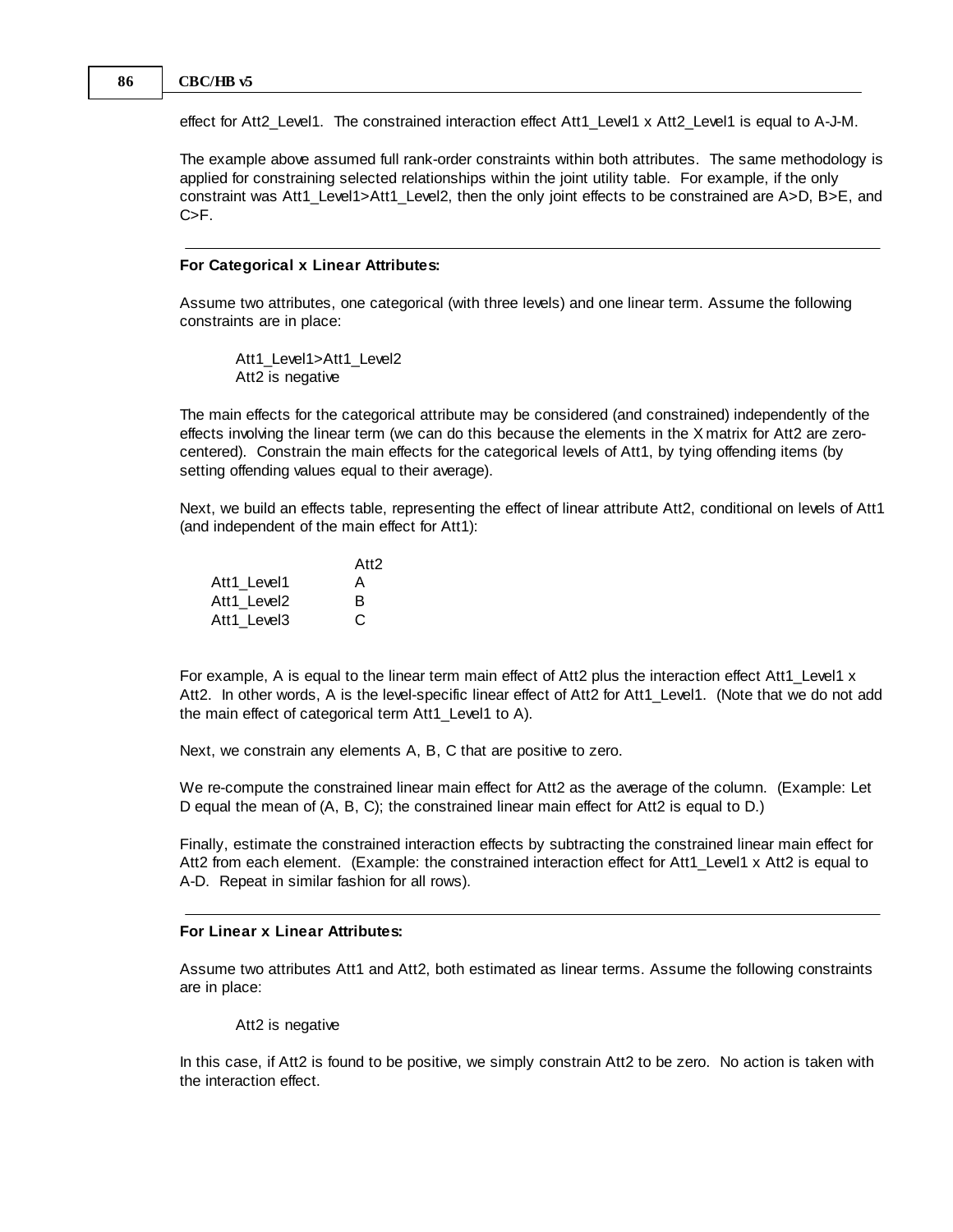If both main effects are constrained, we similarly only apply constraints to main effects.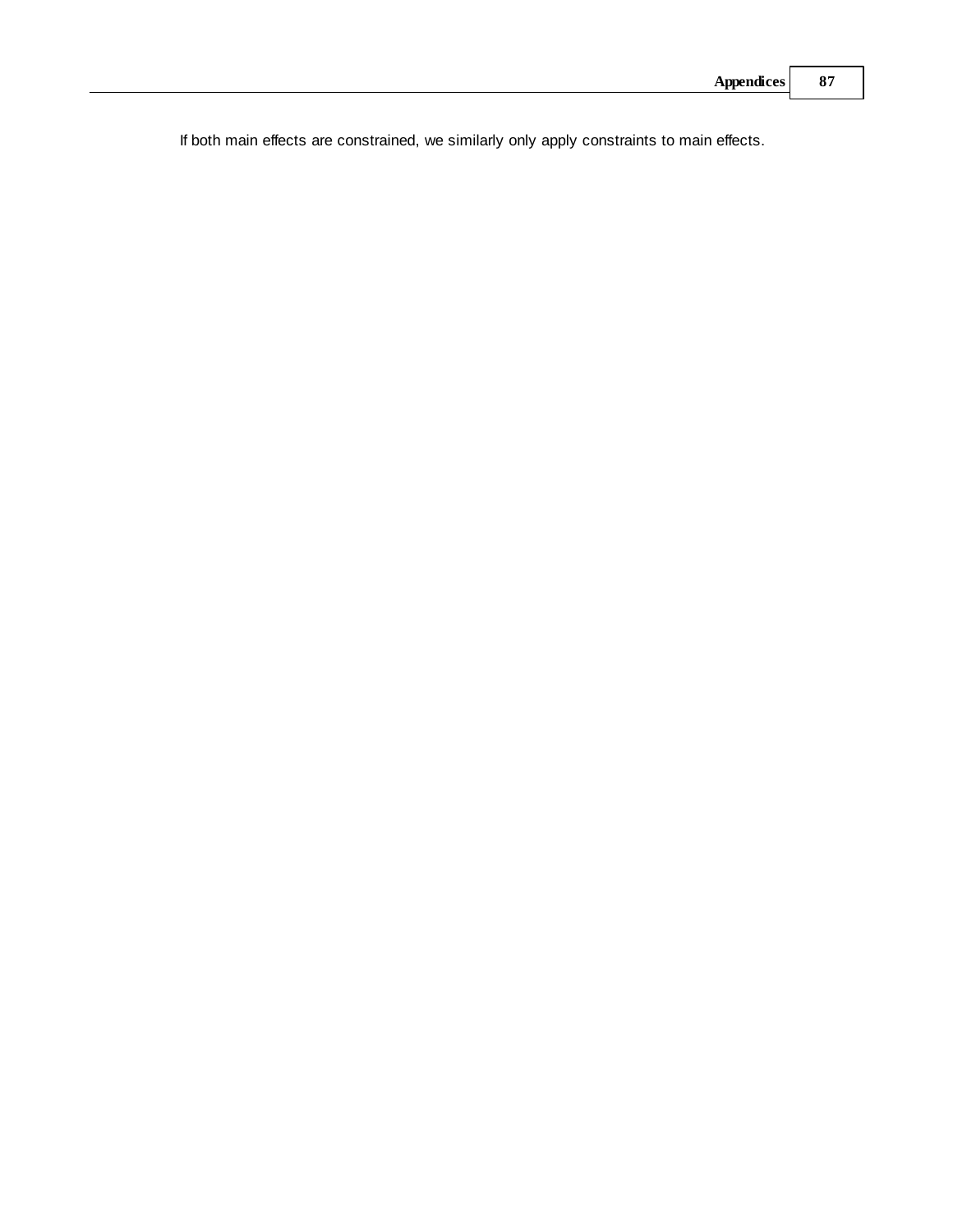# **7.10 Appendix J: Estimation for Dual-Response "None"**

### **Introduction**

Some researchers have advocated asking the "None" choice as a second-stage question in discrete choice questionnaires (see "Beyond the Basics: Choice Modelling Methods and Implementation Issues" (Brazell, Diener, Severin, and Uldry) in ART Tutorial 2003, American Marketing Association). The "Dual-Response None" technique is an application of the "buy/no buy" response that previous researchers (including McFadden, Louviere, and Eagle) have used as an extension of standard discrete choice tasks since at least the early 1990s, and have modeled with nested logit.

The "Dual-Response None" approach is as follows. Rather than ask respondents to choose among, say, four alternatives {A, B, C and None}; respondents are first asked to choose among alternatives {A, B, and C}, and then next asked if they really would buy the alternative they selected in the first stage (yes/no).

The dual-response None dramatically increases the propensity of respondents to say "None," which many researchers would argue better reflects actual purchase intentions than when the "None" is asked in the standard way. But, no information is lost due to the selection of the "None," since respondents are first asked to discriminate among available products. Thus, the "Dual-Response" none can provide a "safety net": we can estimate a "None" parameter without worrying about the potential decrease in precision of the other parameters if the incidence of "None" usage is quite high.

The "Dual-Response None" has its drawbacks. It adds a little bit more time to each choice task, since respondents must provide two answers rather than one. But, the additional time requirement is minimal, since respondents have already invested the time to become familiar with the alternatives in the choice task. It is also possible that asking the "None" as a separate question may bias the parameters of interest.

Brazell et al. have suggested that the benefits of the dual response seem to outweigh any negatives. They have conducted split-sample experiments with respondents that demonstrate that the parameters (other than the "None") are not significantly different when using the standard "None" vs. "Dual-Response None" formats.

### **Modeling Dual-Response None in CBC/HB**

We do not claim to know the absolute best method for modeling choice tasks that use the "Dual-Response None." However, the method we offer in CBC/HB seems to work quite well based on recent tests with actual respondent data and holdout choice tasks.

Our approach is quite simple: we model the two choices (the forced choice among alternatives, and the buy/no buy follow-up) as independent choice tasks. In the first task, the choice is among available products (without a "None" alternative available). In the second task, the choice is among available products and the "None" alternative. Failure to pick the "None" alternative in the second stage (a "buy" indication) results in a redundant task. All information may be represented using just the second stage choice task. With that one task, we can indicate the available options, which option the respondent chose, and the fact that the respondent rejected the "None" alternative. Therefore, we omit the redundant first-stage task.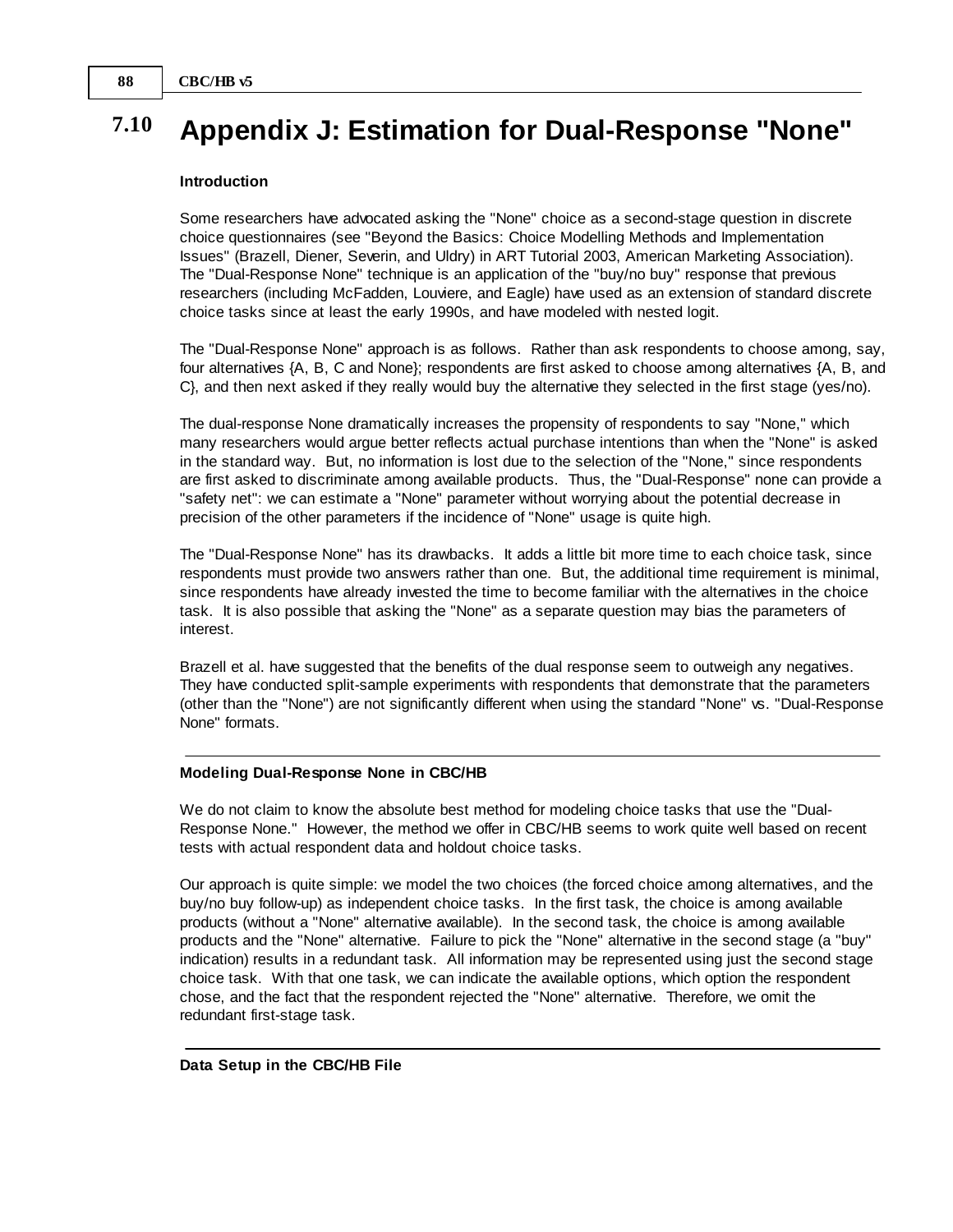We already introduced the .CHO file layout in [Appendix](#page-72-0) C. When using "Dual-Response None" questionnaires, make the following modifications:

1. Each respondent records begins with a header that has five values. Set the fifth value equal to "2."

2. In the standard .CHO layout, the coding of each task is completed by a line with two values: "Choice" and "Task Duration." With the "Dual-Response None" format, each choice task is completed by a line with four values, such as:

| -3        | 27       |             | 4        |
|-----------|----------|-------------|----------|
| 1st stage | Task     | $Buy=1$     | Task     |
| Choice    | Duration | No Buy= $2$ | Duration |

The first two values contain information about the first-stage task (the choice among available alternatives) and the time (in seconds) to make that choice. This respondent chose the third alternative, and it took 27 seconds to make that selection. The second two values contain information about the "Dual-Response None" question. The first of those values is coded as a 1 (I would buy the product chosen in the first stage) or a 2 (I would not buy the product chosen in the first stage). This is followed by the time (in seconds) to make that choice.

Task Duration is not used at all in the estimation, so you can use an arbitrary integer if you wish.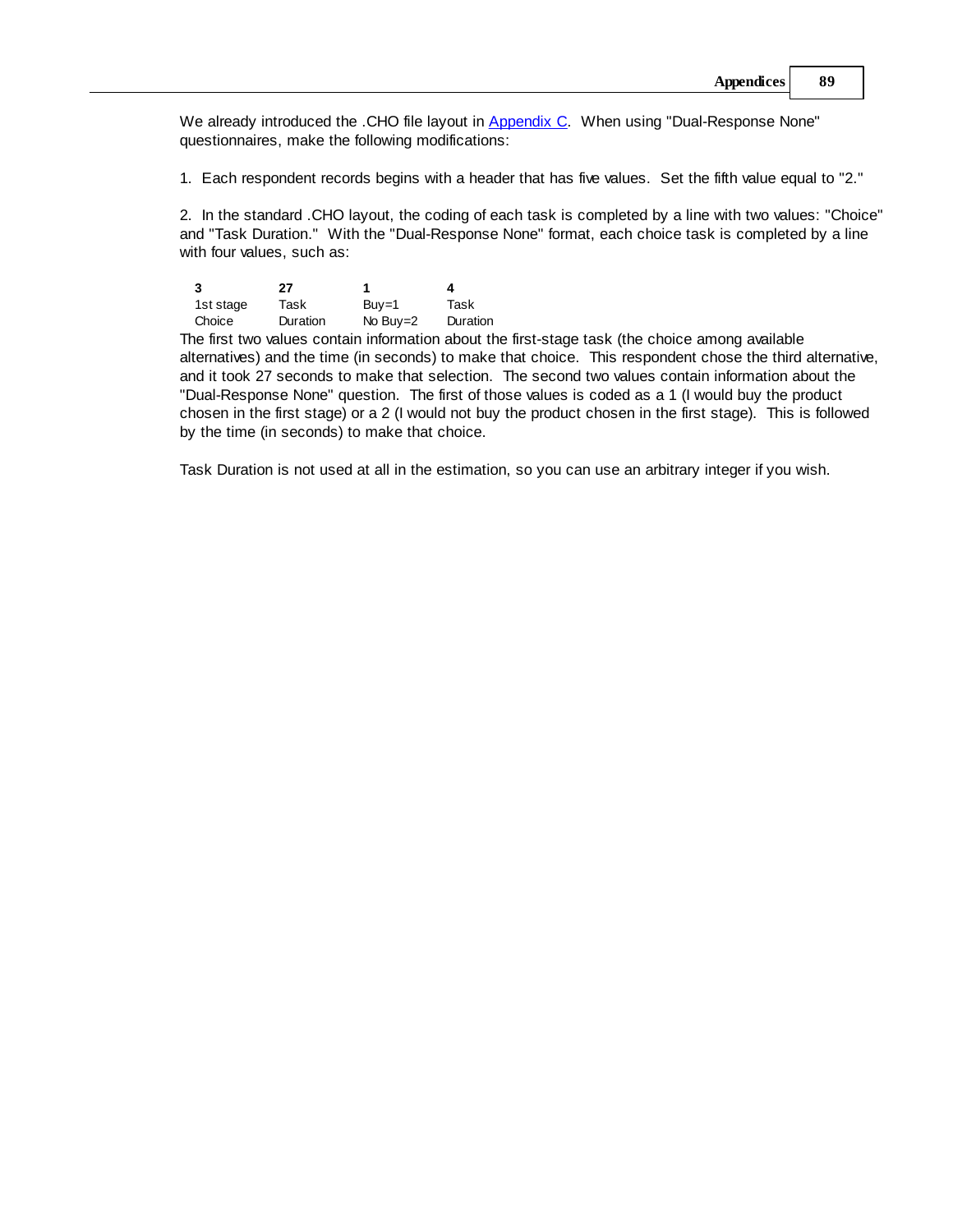# **7.11 Appendix K: Estimation for MaxDiff Experiments**

CBC/HB software may be used for estimating utilities for MaxDiff (best/worst) experiments. MaxDiff experiments are useful for scaling multiple items and performing segmentation research (Sa Lucas 2004, Cohen 2003). In MaxDiff experiments, researchers measure often twenty or more total items, and respondents evaluate choice sets involving typically four to six items at a time, selecting which item is "best" (or most important) and which item is "worst" (or least important). An example is given below:

| Please consider dining experiences in fast food restaurants. Among these<br>attributes, which is the most and the least important to you? |                           |                              |  |
|-------------------------------------------------------------------------------------------------------------------------------------------|---------------------------|------------------------------|--|
| Which is Most<br>Important?                                                                                                               |                           | Which is Least<br>Important? |  |
|                                                                                                                                           | Good tasting food         |                              |  |
|                                                                                                                                           | Offers healthy selections |                              |  |
|                                                                                                                                           | Friendly service          |                              |  |
|                                                                                                                                           | Fun atmosphere            |                              |  |

Each respondent typically completes a dozen or more sets (tasks) like the one above, where the items within tasks vary according to an experimental design plan. Across the questionnaire, all items being studied are represented often multiple times for each respondent. If developing individual-level utilities using HB, we'd generally recommend that each item be displayed three times or more for each respondent (Orme 2005).

### **Coding the .CHO File for MaxDiff Experiments**

If using Sawtooth Software's products for MaxDiff analysis, an appropriate .CHO file can be generated automatically. For the interested reader, the format of that file is given below. If you are conducting your own MaxDiff experiment using another tool, you will need to format the data as described below for use in CBC/HB software.

Consider a MaxDiff study with the following specifications:

- · 8 total items in the study
- · 10 sets (tasks) per respondent
- · 4 items per set

What sets best/worst data apart from traditional conjoint/choice data is that each set is coded twice: once to represent the item chosen as "best" and once for the item selected "worst." Thus, in our example, even though there are 10 total sets in the study, we code these as 20 separate sets. Each respondent's data occupies multiple lines in the file, and the next respondent follows on the line directly beneath the previous (NO blank lines between respondents).

Assume respondent number 1001 received items 7, 8, 3, and 2 in the first of ten sets. Further assume that item 7 was selected as this respondent's "best" and item 3 as the "worst." The first few lines of this file representing the coding for respondent 1001's first set, should look something like:

1001 0 7 20 0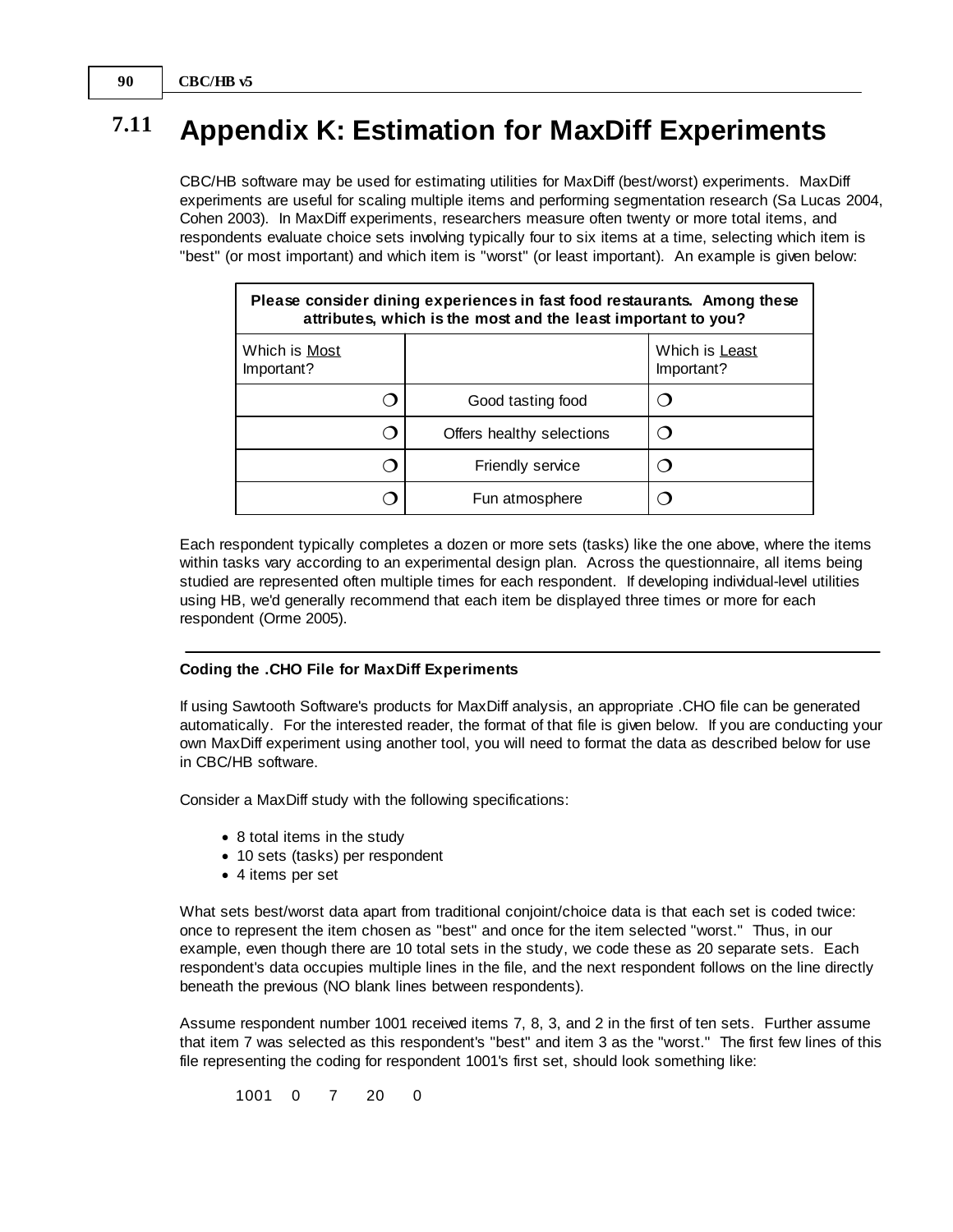|                        |    |   |  | O |   |  |
|------------------------|----|---|--|---|---|--|
| 0                      |    |   |  |   | 0 |  |
| 0                      |    | 1 |  |   |   |  |
|                        | 1  |   |  |   |   |  |
| 1                      | 99 |   |  |   |   |  |
|                        | 1  |   |  |   |   |  |
|                        |    |   |  |   |   |  |
| 0                      |    |   |  | ი |   |  |
| 0                      | 0  |   |  | O |   |  |
| $\Omega$               |    |   |  |   |   |  |
| 3                      | 99 |   |  |   |   |  |
| (etc. for 9 more sets) |    |   |  |   |   |  |

The exact spacing of this file doesn't matter. Just make sure it is in text-only format and that you have arranged the data on separate lines, and that the values are separated by at least one space. We describe each line as follows:

| Line $1:$   |                            |              |               |           |
|-------------|----------------------------|--------------|---------------|-----------|
| 1001        |                            |              | 20            | o         |
|             | Respondent No segmentation | 7 attributes | 20 total sets | No "None" |
| number 1001 | variables                  |              |               |           |

Lines 2 through 7 reflect the information for the "best" item chosen from set #1.

| Line 2:                                |                                     |   |   |                                                             |   |   |
|----------------------------------------|-------------------------------------|---|---|-------------------------------------------------------------|---|---|
| Next follow s<br>a set with 4<br>items | 1<br>One selection from<br>this set |   |   |                                                             |   |   |
| Line 3:                                |                                     |   |   |                                                             |   |   |
| Ω                                      | 0                                   | 0 | 0 | and a subject from the action fact of an except of the com- | 0 | 1 |

Dummy codes representing the first item in the first set (item 7 in our example). Each value represents an item (less the last item, which is omitted in the coding). The dummy codes are "0" if the item is not present, and "1" if the item is present. Since this row represents item 7,

the 7<sup>th</sup> value is specified as 1.

**Line 4: 0 0 0 0 0 0 0**

Dummy codes representing item 8. In our study, if the 8<sup>th</sup> item is present, all seven values are at 0.

Lines 5 and 6 follow the same formatting rules for dummy coding, to code items 3 and 2 in our example. Next follows the line in which the respondent's "best" item is indicated.

| Line $7:$        |                          |
|------------------|--------------------------|
| 1                | 99                       |
| The item in row  | A filler value (time) of |
| 1 of this set is | 99 to be compatible      |
| hest             | with .CHO format         |

Lines 8 through 13 reflect the information for the "worst" item chosen from set #1.

## **Line 8:**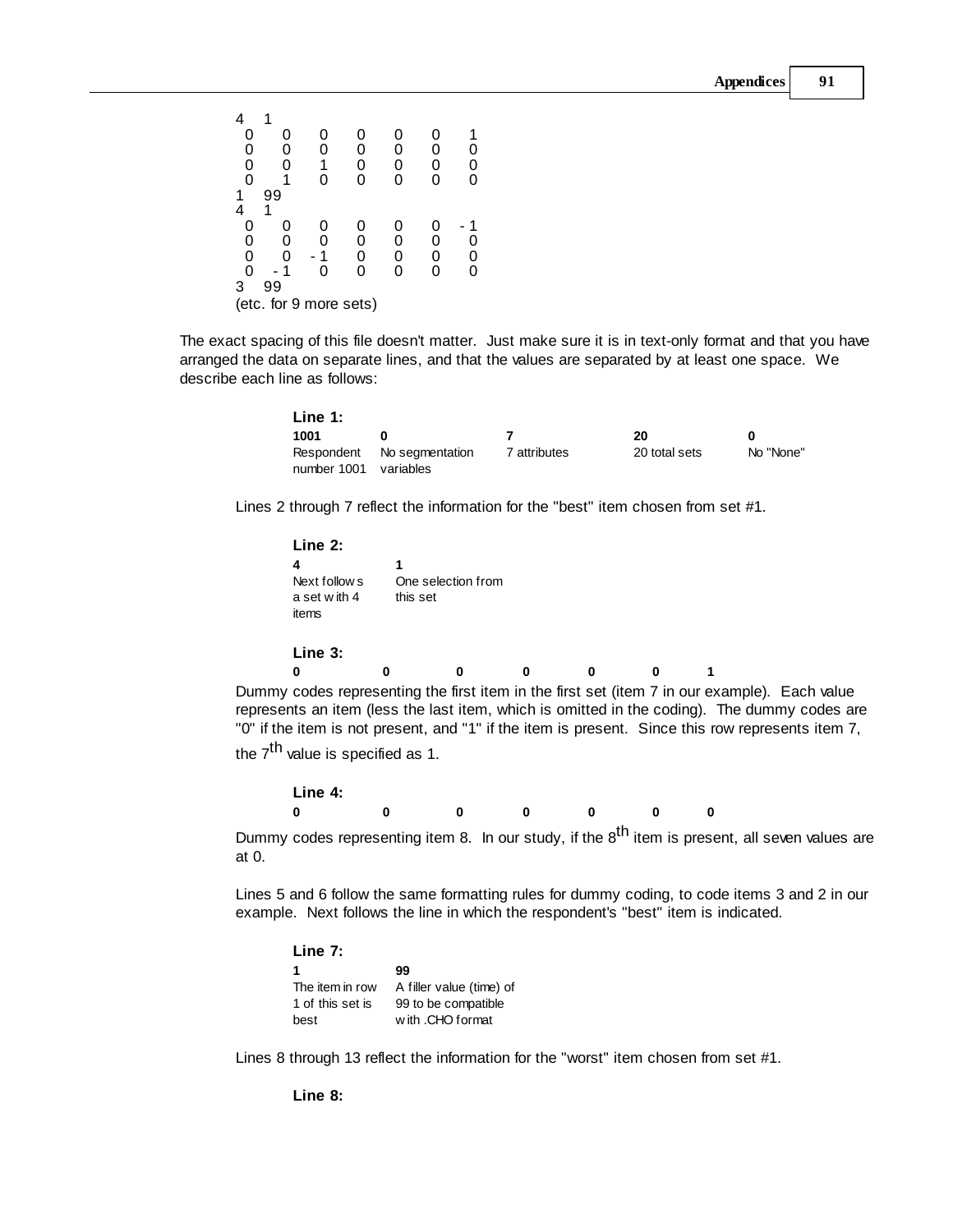**4** Here follow s One selection from a set w ith 4 items **1** this set

Lines 9 through 12 reflect the dummy codes (inverted) for the items shown in set one, considered with respect to the "worst" item selected. All values that were "1" in the previous task are now "-1".

**Line 13: 3** The item in row A filler value (time) of 3 of this set is best **99** 99 to be compatible w ith .CHO format

### **Estimating the Model using CBC/HB**

From the *Choice Data File* tab, browse to the .CHO file. On the *Attribute Information* tab, modify all attributes to have "User-specified coding." (Note that there will be k-1 total attributes in the study, representing your k total items in the MaxDiff design.)

We should note that when using HB to estimate parameters for many items under dummy coding, the estimates of the parameters (relative to the reference "0" level) can sometimes be distorted downward, often quite severely when there are many items in the study and when the number of questions asked of any one respondent is relatively few. (This distortion of course makes it appear as if the "omitted" item's estimate is "too high" relative to the others.) To see if this difficulty is appearing for your data set, you might try coding a different level as the "omitted" item and compare the results. Or, you could take the step described below to avoid the problem.

To avoid potential problems when dealing with dummy coding under HB and very sparse data conditions, you should specify a more appropriate "custom prior covariance matrix" from the *Advanced Estimation Settings* tab. Check the *custom prior covariance matrix* box and click *Edit...*. Specify a (k-1) x (k-1) matrix of values, where k is equal to the total items in your MaxDiff study, a k-1 is equal to the total number of parameters to be estimated (also equal to the number of attributes in the *Attribute Information* tab). If you wish to specify a prior variance of 1.0 (a typical default), the matrix is composed of "2"s across the main diagonal, and "1"s in the off-diagonal positions, such as:

2 1 1 1 . . . 1 2 1 1 . . . 1 1 2 1 . . . 1 1 1 2 . . . . . . . . . . . . . . . . . . . . . . . .

To specify a different prior variance, multiply all values in the prior covariance matrix above by the desired variance constant.

When you have finished these steps, click *Estimate Parameters Now...* from the *Home* tab. Utility values are written to the .HBU and .CSV files. Remember, the utility of the omitted value for each respondent is 0, and the other items are measured with respect to that omitted item.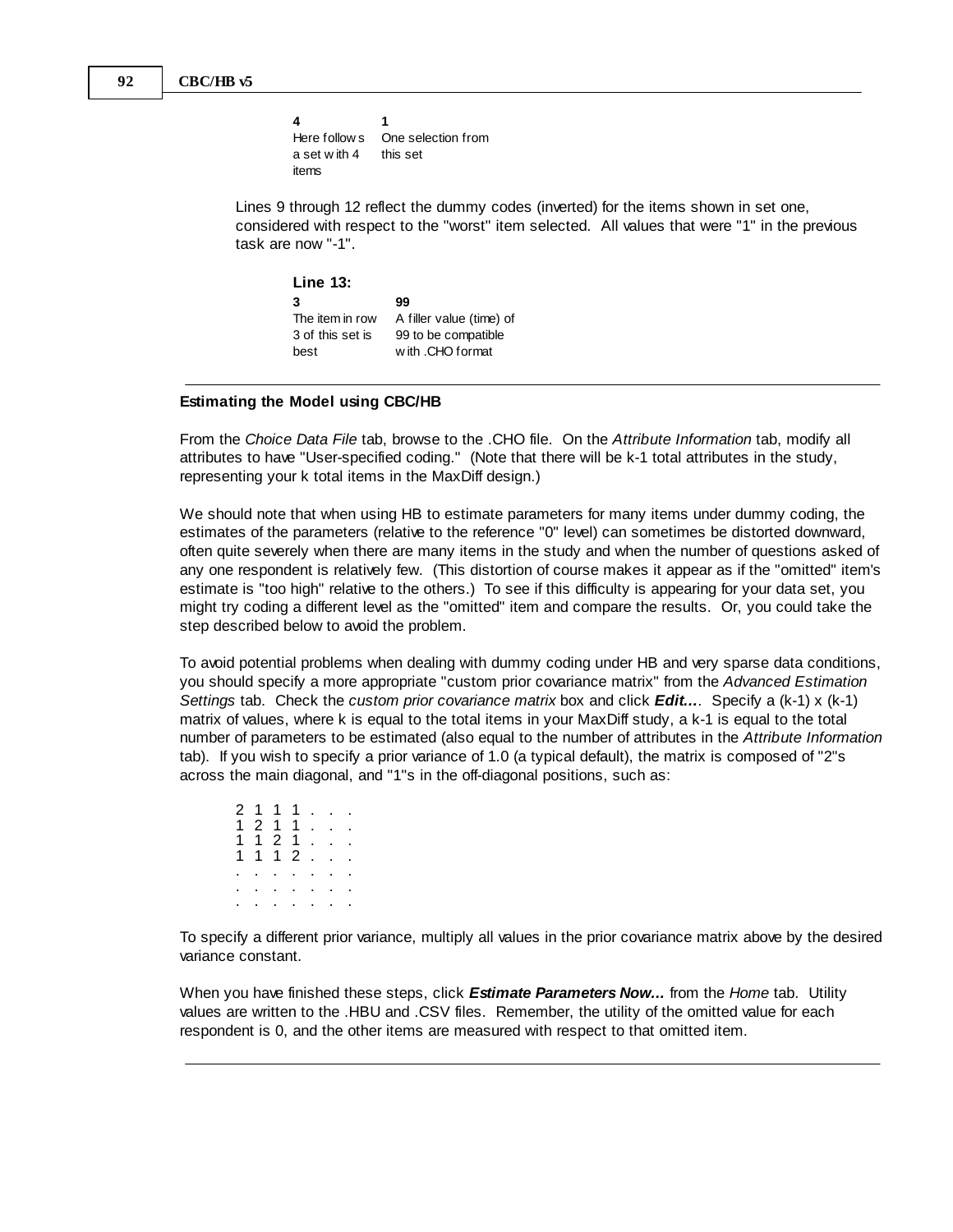### **A Suggested Rescaling Procedure**

The raw utilities from CBC/HB estimation are logit-scaled, and typically include both positive and negative values. Furthermore, the spread (scale) of the utilities for each respondent differs, depending on the consistency of each respondent's choices. It may be easier to present the data to management and also may be more appropriate when using the data in subsequent multivariate analyses if the data are rescaled to positive values that sum to 100, following "probability" scaling.

1. Insert the score for the omitted item for each respondent (score of 0).

2. Zero-center the weights for each respondent by subtracting the average item weight from each weight.

3. To convert the zero-centered raw weights to the 0-100 point scale, perform the following transformation for each item score for each respondent:

$$
e^{Ui}/(e^{Ui} + a - 1)
$$

Where:

 $U_i$  = zero-centered raw logit weight for item i

- e<sup>∪i</sup> is equivalent to taking the antilog of U<sub>i</sub>. In Excel, use the formula =EXP(U<sub>i</sub>)
- a = Number of items shown per set

Finally, as a convenience, we rescale the transformed item scores by a constant multiplier so that they sum to 100.

The logic behind the equation above is as follows: We are interested in transforming raw scores (developed under the logit rule) to probabilities true to the original data generation process (the counts). If respondents saw 4 items at a time in each MaxDiff set, then the raw logit weights are developed consistent with the logit rule and the data generation process. Stated another way, the scaling of the weights will be consistent within the context (and assumed error level) of choices from quads. Therefore, if an item has a raw weight of 2.0, then we expect that the likelihood of it being picked within the context of a representative choice set involving 4 items is (according to the logit rule):

$$
Ee^{2.0}/(e^{2.0} + e^0 + e^0 + e^0)
$$

Since we are using zero-centered raw utilities, the expected utility for the competing three items within the set would each be 0.0. Since  $e^0 = 1$ , the appropriate constant to add to the denominator of the rescaling equation above is the number of alternatives minus 1.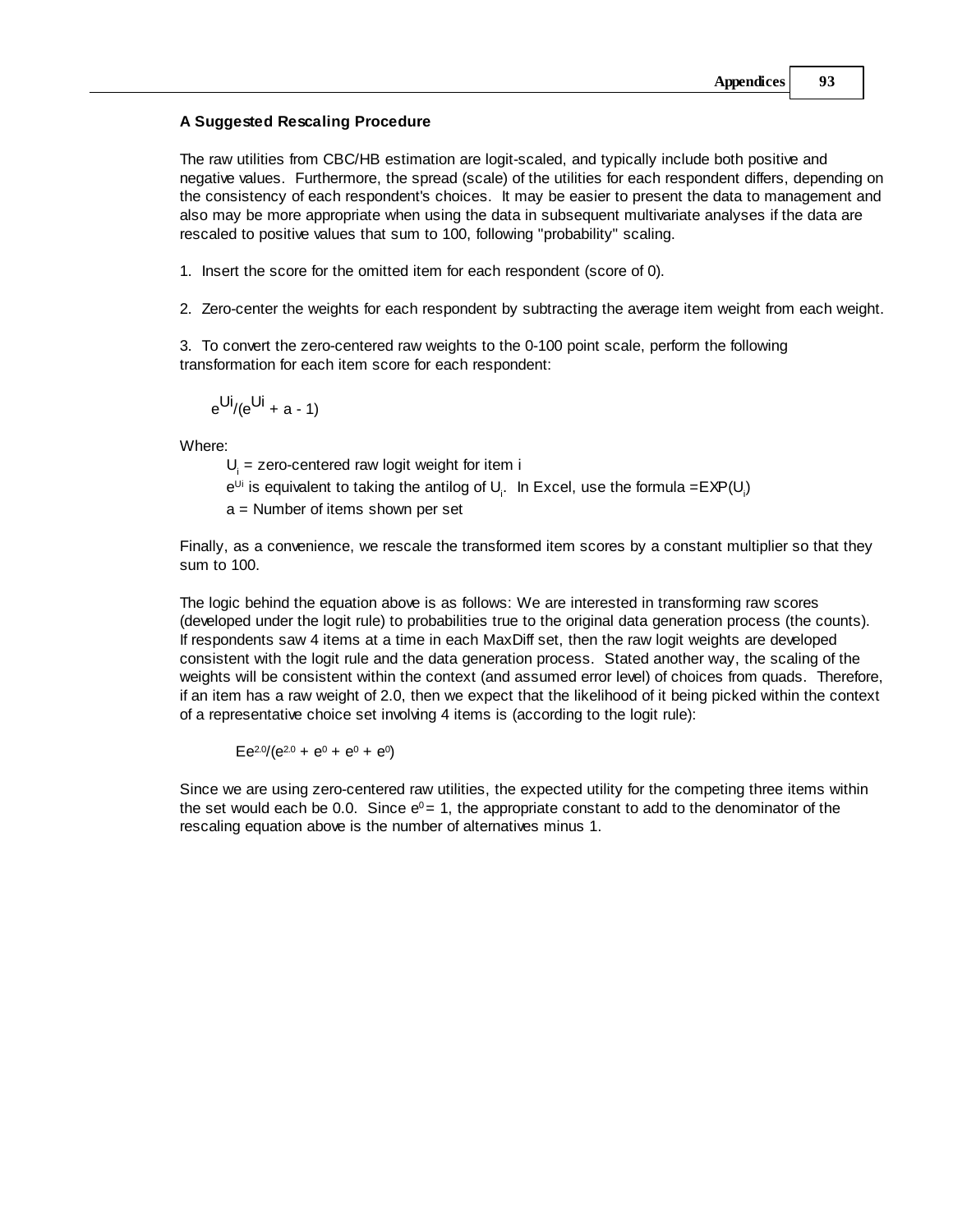# **7.12 Appendix L: Hardware Recommendations**

The CBC/HB System generally requires a fast computer with a generous amount of memory and storage space. Most computers available for purchase today are adequate to run CBC/HB for most problems.

Many people equate processor speed with overall speed. This is not the only factor. Overall speed is determined by the combination of processor speed, storage space speed/availability, and memory availability. The fastest processors on the market will not make the system significantly faster if the storage space and memory are too low. This is especially true for CBC/HB. While the algorithm is computationally intensive, it is often 'I/O bound' which means the running time is more dependent on factors such as storage space and memory. The data files in use by CBC/HB are either located on the hard drive or in memory, and are referenced quite often. If these are slow, or their capacities are insufficient, the fastest processor on the market will still appear to be slow.

In general, hard drive performance is optimal when the total used space is less than 50% of the capacity of the drive. Keep this in mind when selecting a hard drive. Other factors that affect performance are: transfer rate, seek time, and the drive's RPM (revolutions per minute) speed. As Solid State Drives (SSD) become cheaper, they present an ideal option for computers running CBC/HB.

Memory is often overlooked as a speed-increasing factor. When operating systems such as Windows begin to run out of physical memory, they swap data in memory to and from the hard drive (this state is called thrashing). This can bring a system to a standstill. Again, the rule of thumb is to have about twice as much memory as typically used. Various utilities can diagnose how much memory is commonly used. If the system takes a long time to start up, or if you notice that the hard drive activity light is on almost constantly, these are signs of insufficient memory.

Other common performance questions:

### *Is there a 64-bit version of CBC/HB? Would I benefit from a 64-bit system?*

CBC/HB v5 runs in 64-bit mode when using 64-bit versions of Windows, and in 32-bit mode on 32-bit Windows. Our tests of 64-bit performance can be found in the Winter 2008 Sawtooth Solutions ("X64 HB: Making Fast Even Faster"), available at Sawtooth Software's website. In those tests, we found performance increases typically between 10%-25%.

### *Can CBC/HB use multicore processors? Would such a system be faster?*

Today new machines contain multicore processors, which allow multiple tasks to be performed simultaneously. For a program to take advantage of multiple processors it must be "multithreaded," which means that the software must run independent tasks on separate "threads." The key is that each thread must be independent (i.e. rendering each pixel of an image can be done separately). While there are portions of the CBC/HB algorithm that are computed independently, overall the algorithm is highly dependent and thus does not lend itself well to multi-threading. We continue to do research in this area.

However, CBC/HB does benefit indirectly from having multiple cores/processors. When faced with a process doing an intense computation, the operating system will attempt to give the process its own processor, and shift other processes to the other processors. So, if CBC/HB can run on one processor while everything else runs on others, it will run faster than when it must share only one processor.

### *How do I configure my system to use a Solid State Drive?*

If the only drive in the computer is a SSD, then no further configuration is necessary. If the SSD is not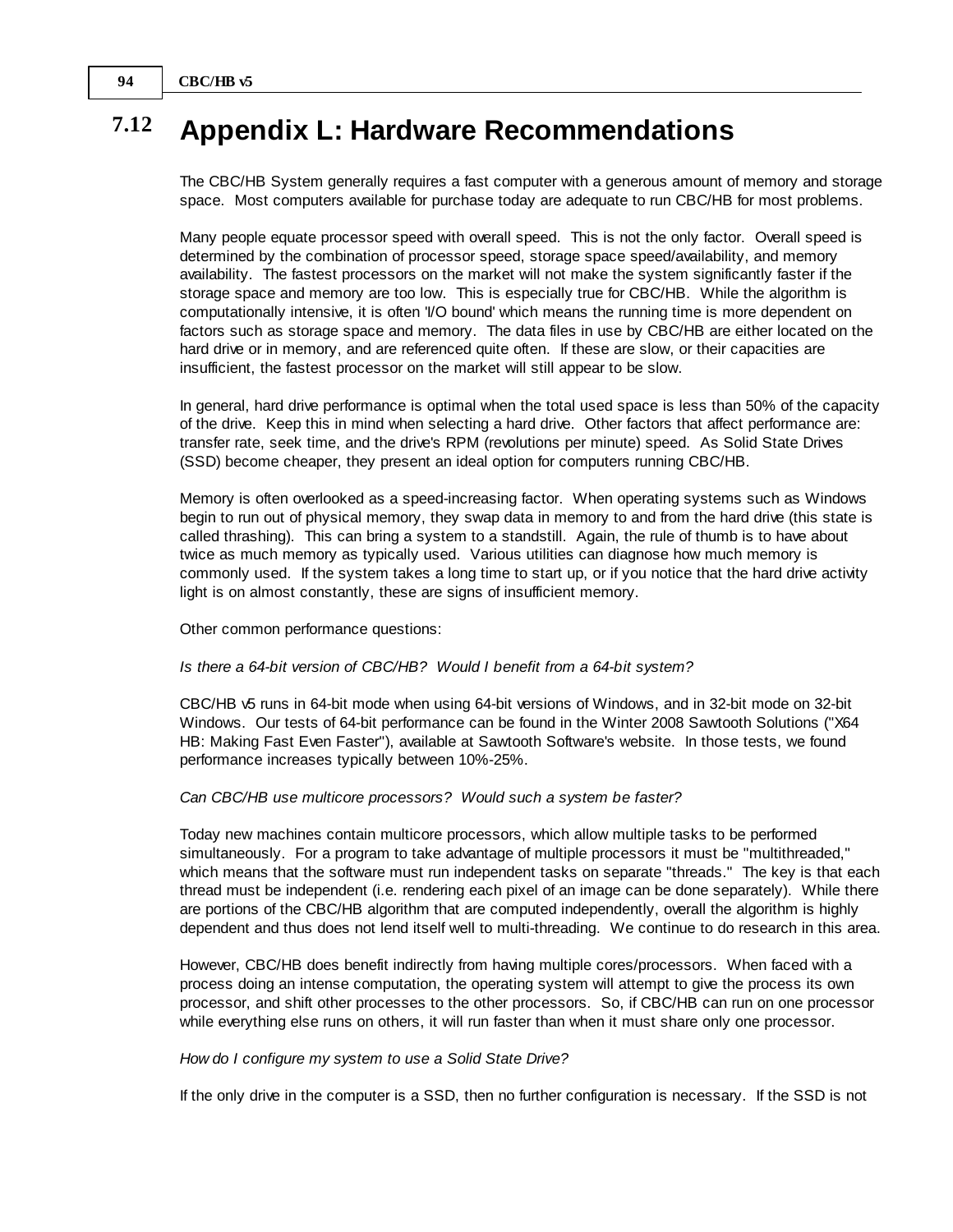| $\sim$<br>. . |  |
|---------------|--|
|               |  |

the primary drive in the system, then Windows should be configured to use the SSD for temporary files. CBC/HB project files should also be stored on the SSD for estimation.

*Can I run CBC/HB estimation on a project located on a network drive?*

CBC/HB does its best to use the local temporary files location, but in practice it is best to run estimation from a local drive. Performance from a network drive is typically poor.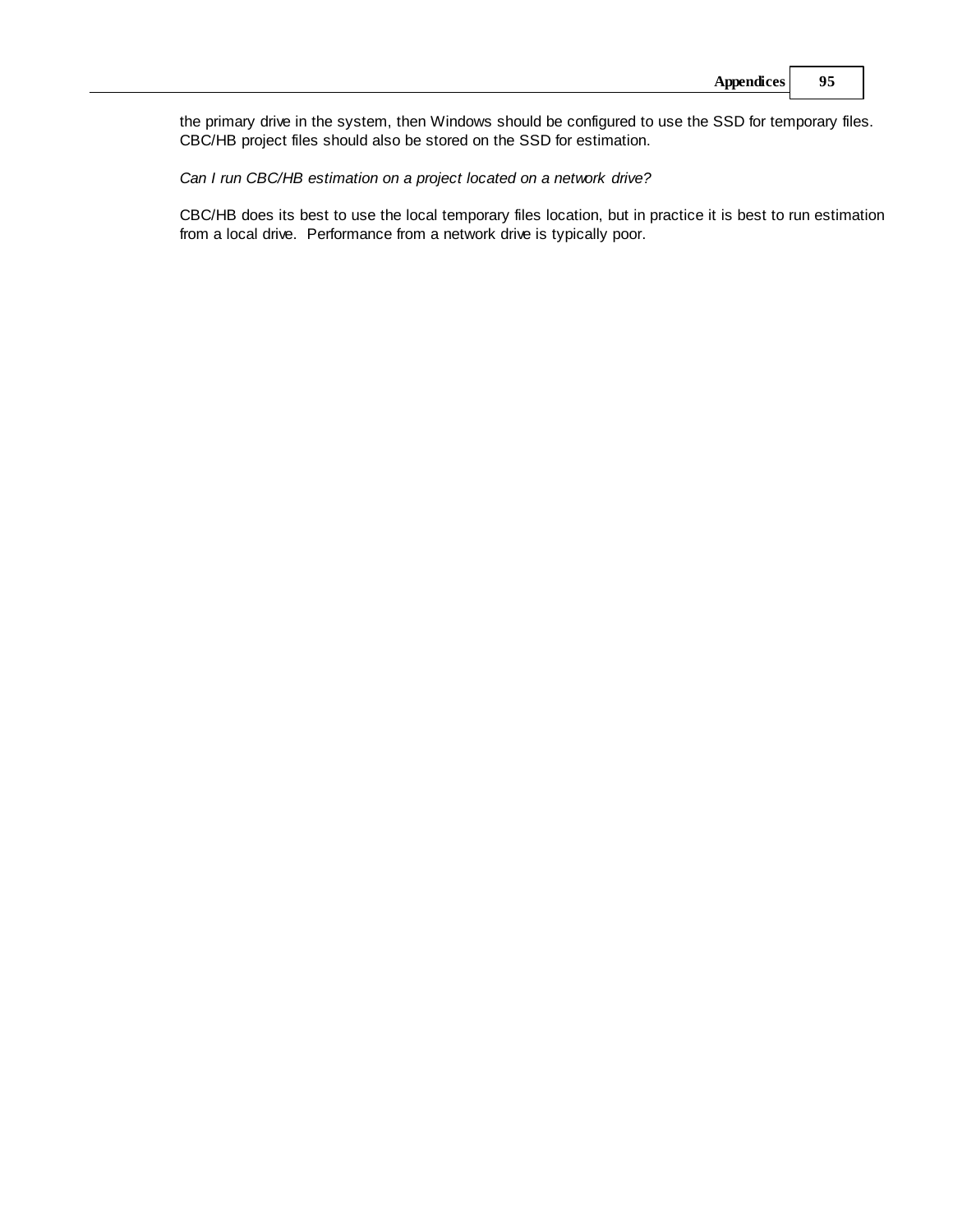# **7.13**

# **Appendix M: Calibrating Part-Worths for Purchase Likelihood**

If you have asked additional Calibration Concept questions and formatted the calibration data in an appropriate format (see layout below), you can calibrate the part worth utilities for use with Sawtooth Software's purchase likelihood simulation model within the market simulator. To calibrate the data, select *Tools | Calibrate Utilities...*. When you calibrate utilities, a new file is written named **studyname\_calib.hbu**.

# **Background**

In the mid-1990s, before computers were fast enough to make HB estimation feasible in market research applications for medium to large CBC datasets, Sawtooth Software developed a fast procedure for individual-level part worth estimation called ICE (Individual Choice Estimation). As part of the ICE procedure, we provided a way for users to display a Calibration Concept section (similar to that offered by the earlier ACA system), and to use results from that section to calibrate (rescale) the utilities for use within Sawtooth Software's Purchase Likelihood Simulation Model.

Calibration Concept sections involve showing respondents multiple product concepts (in full-profile) oneat-a-time and asking them to rate their purchase likelihood (typically on a 100-point scale) for each concept.

Calibrated utilities are scaled such that when the sums of product utilities are submitted to the following equation, they produce a least-squares fit to respondents' stated purchase likelihood on a 100-point scale:

Purchase Likelihood = 100  $*$  [ e<sup>Ui</sup> / (1 + e<sup>Ui</sup>) ]

where Ui is the total utility for the product concept and e is the exponential constant.

# **The Regression Equation**

To calibrate the part worth utilities to fit purchase likelihood, we fit an ordinary least squares regression (for each respondent) relating part worth utilities to purchase likelihood scores.

The respondent answers (the dependent variable in the regression) are transformed to logits (log odds). Because the logit transform is very sensitive at high and low probabilities, any probabilities more extreme than 0.05 or 0.95 are first truncated to those bounds (so, if a respondent gives a product concept a score of 100 on a 100-point scale, the response is trimmed to 0.95 when converting responses to probabilities). We transform the probability-scaled responses (the dependent variable) to logits according to the formula:

ln[p/(1-p)]

The independent variable in the regression is simply the sum of the raw utilities (taken from the .hbu file) for the each product concept.

Two parameters are estimated via ordinary least-square regression: a slope and intercept. The part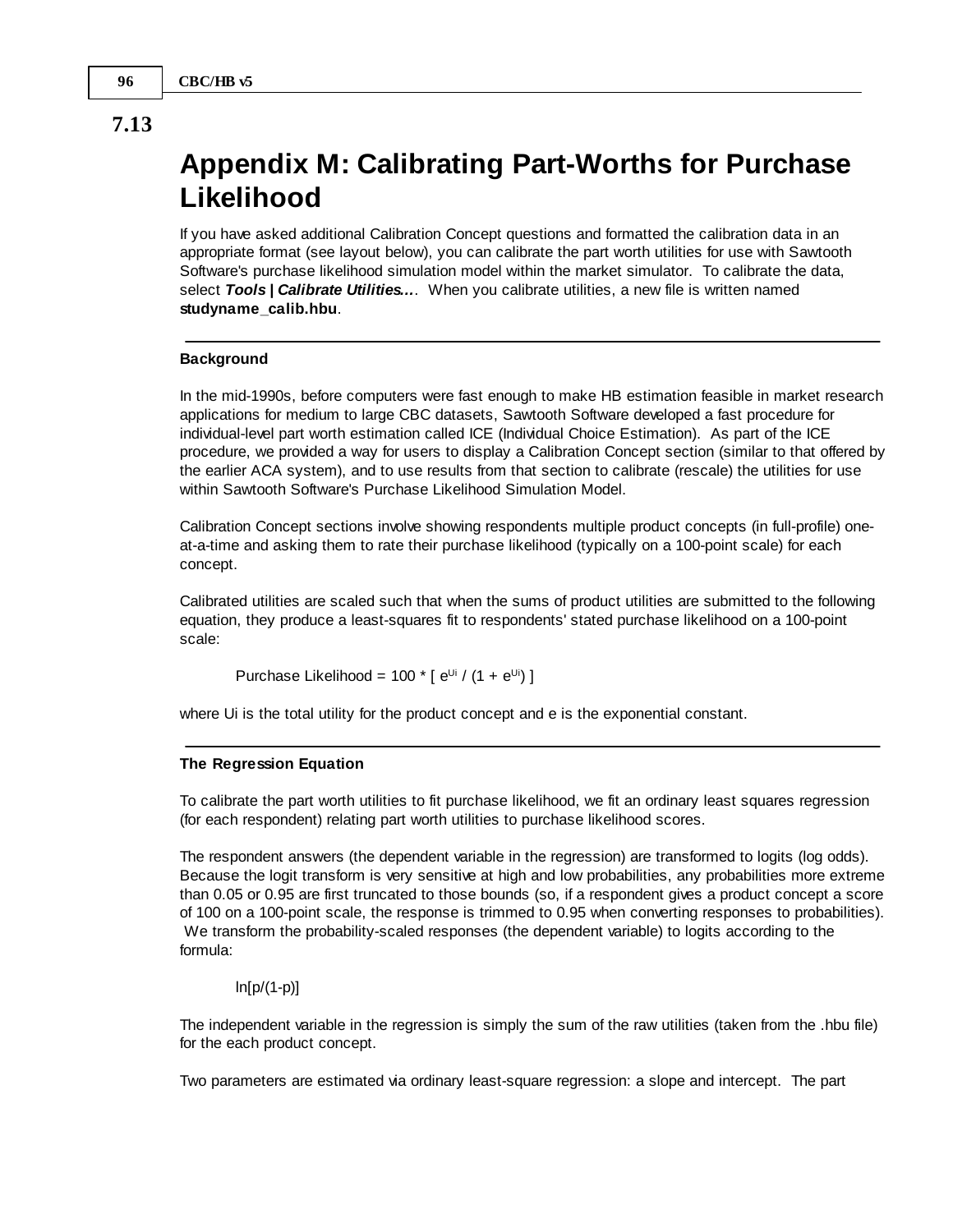worths are calibrated and written to the **studyname** calib.hbu file by multiplying them by the slope, and then adding the intercept divided by the number of attributes in your study to all part worths. Each respondent's fit statistic in the part worth utility file (.hbu file) is replaced with the R-squared (times 1000) from the regression.

There are two exceptions. For respondents with regression coefficients less than zero, the regression coefficient is set at 0.01 and the r-square is reported to be zero. For respondents with regression coefficients greater than or equal to 0, but less than 0.01, the regression coefficient is set at 0.01, and the r-square is not changed. In either case, the intercept is solved to best fit calibration responses.

We recommend that at least five or six product concepts be shown to respondents (in full profile), so that the number of observations is more than double the number of parameters to estimate in the regression.

It is best if the product concepts shown to respondents have large differences in expected utilities. Larger expected differences in the dependent variable (the Y's in the regression) will lead to greater stability of the betas (the scaling parameters for the calibration). We'd recommend showing respondents a very poor product concept, followed by a very good concept, and then concepts in between.

# **.CAL File Format**

The calibration data must be formatted in an appropriate text-only (blank-delimited) file with the following format:

1001 5 3 3 1 1 1 12 3 3 3 16 1 2 3 76 2 2 2 15 3 2 1

### Line 1:

field 1, respondent number field 2, number of calibration concepts field 3, number of attributes

Line 2: respondent answer, followed by attribute level codes for the concept displayed in calibration concept #1, in the same order as specified in the *studyname*.ATT file. There are as many attribute codes as attributes in the study.

Line 3 through 6: Same specifications as Line 2 for calibration concepts 2 through 5.

(Note: although we have shown a data file with hard returns dividing the different sections of the respondent record, each respondent record can be formatted on a single line.)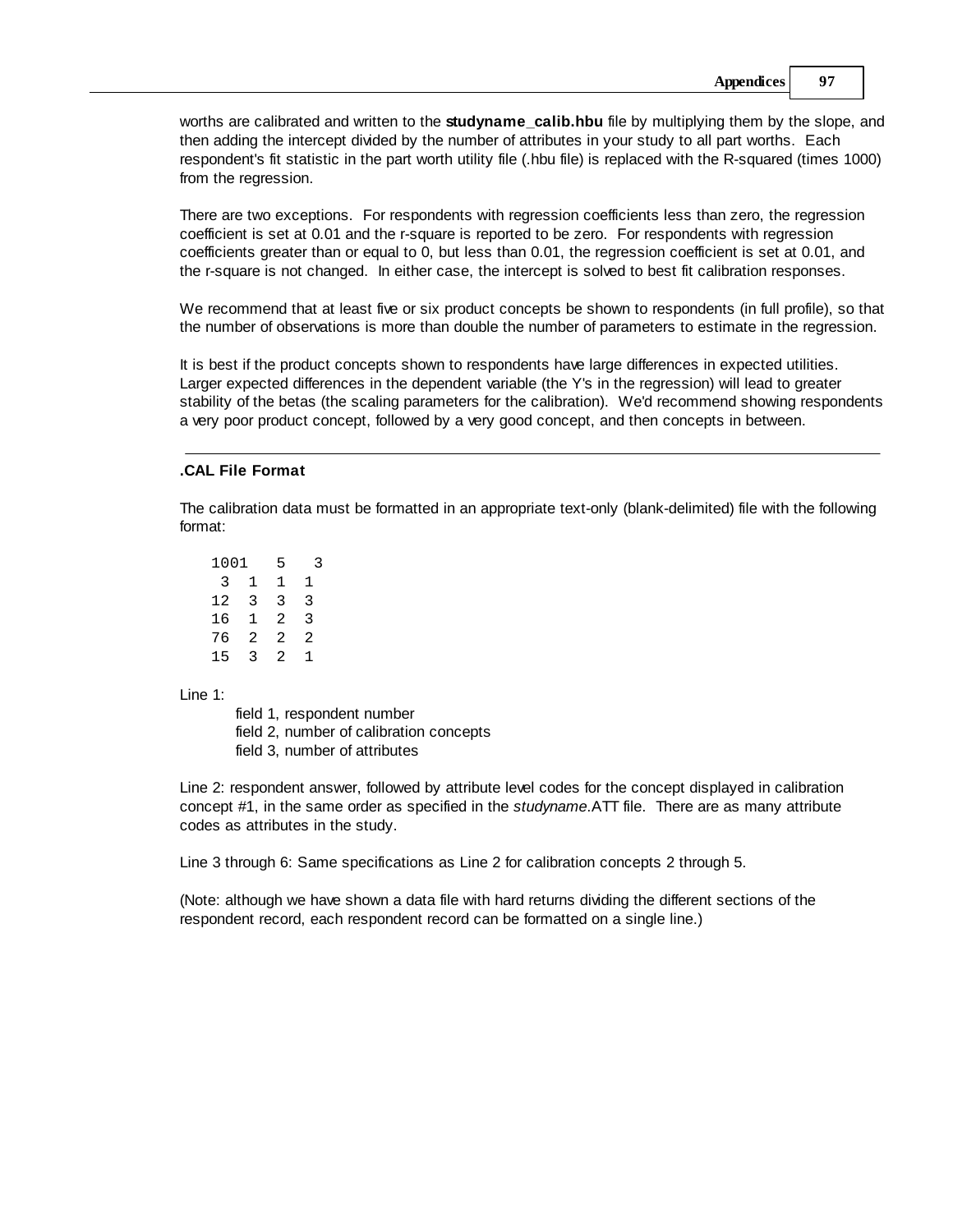# **7.14 Appendix N: Scripting in CBC/HB**

CBC/HB v5 includes the ability for advanced researchers to write scripts to automate common tasks. This includes the creation of projects, the manipulation of settings, and estimation. This allows researchers doing repetitive tasks to automate these common projects with relatively little effort. Using CBC/HB's scripting features does not require any knowledge of programming.

### **Using Scripting in CBC/HB**

Scripting in CBC/HB is done using the CBC/HB Command Interpreter, which is similar to a DOS-style command prompt. The interpreter is launched by running the *CBCHBCon.exe* program, located in the CBC/HB installation folder. This can be run by clicking **Sawtooth Software | Tools** from Windows' Start menu, or alternatively from the Windows Run Command window or a command prompt by typing *CBCHBCon*.

When run, a **CBCHB>** prompt appears in a console window. Commands may be entered after a prompt, similar to a Windows command prompt. Commands can be followed by optional arguments, as shown below:

```
CBC/HB Command Interpreter v5.0.0
CBCHB> CreateProject "D:\Studies\TV.cho"
OK
CBCHB> Exit
```
### **Creating script files**

A script of commands can be saved to a text file which is then passed to the command interpreter. The interpreter will run the commands in the file as if they were typed directly by the user. For example, a text file may contain the following commands:

```
CreateProject "D:\Studies\TV_US.cho"
SetAttributeCodingMethod 6 Linear
SetAttributeLevelValue 6 1 300
SetAttributeLevelValue 6 2 350
SetAttributeLevelValue 6 3 400
SetAttributeLevelValue 6 4 450
SaveAs "D:\Studies\TV_US.cbchb"
CreateProject "D:\Studies\TV_UK.cho"
SetAttributeCodingMethod 6 Linear
SetAttributeLevelValue 6 1 300
SetAttributeLevelValue 6 2 350
SetAttributeLevelValue 6 3 400
SetAttributeLevelValue 6 4 450
SaveAs "D:\Studies\TV_UK.cbchb"
Exit
```
To run a script file, type *CBCHBCon /in:filename* (where filename is the full path to the file, e.g. "D: \Studies\myscript.txt". If the path contains spaces, surround the path with quotes. NOTE: Unless the 'Exit' command is in the script, the interpreter will remain open for input from the keyboard after the script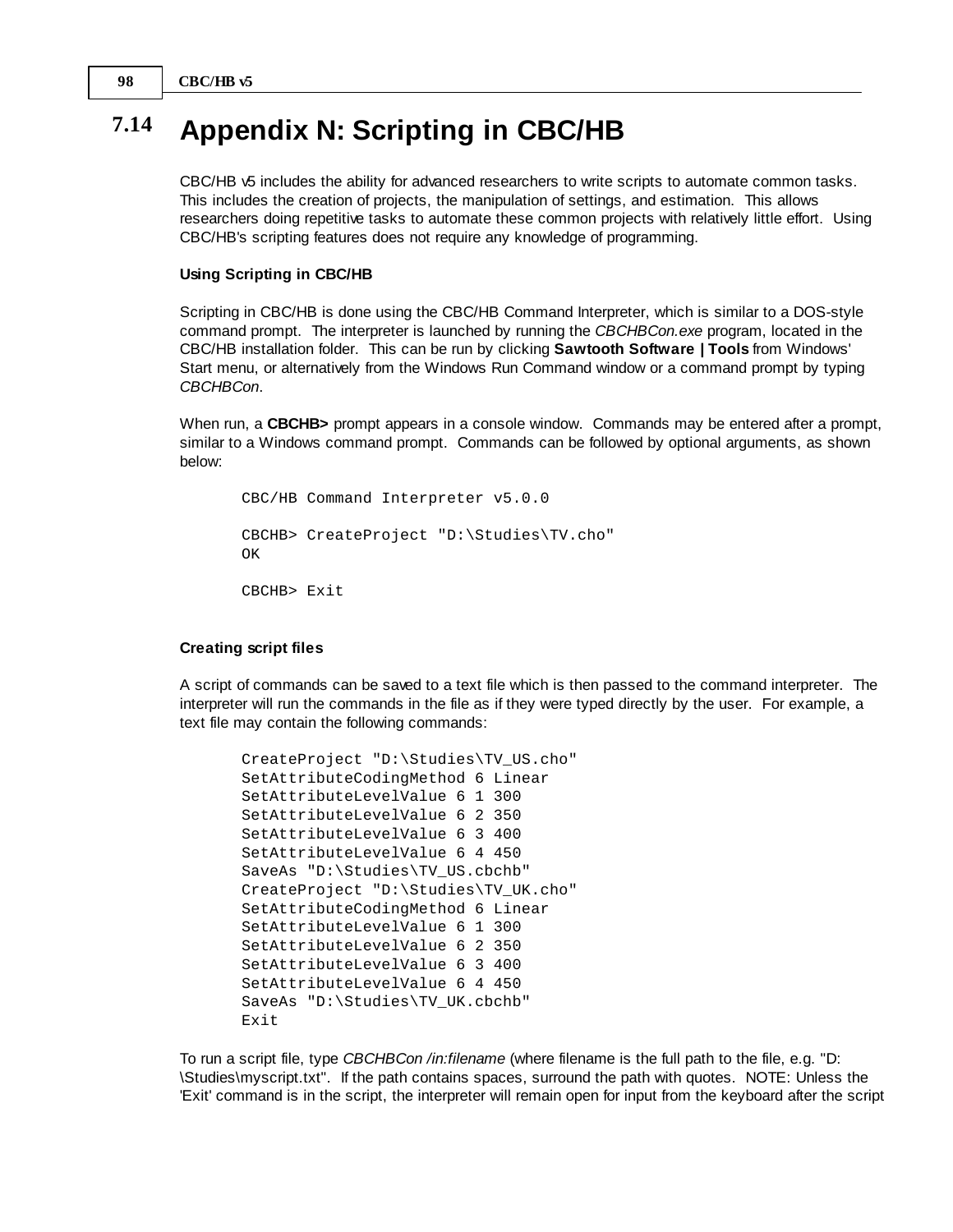is finished.

## **Saving output**

A log of the commands and results can be saved by specifying an output file. To specify an output file, type *CBCHBCon /out:filename* (where filename is the full path to the file, e.g. "D:\Studies\output.txt". If the path contains spaces, surround the path with quotes. The /in: and /out: parameters may be used simultaneously.

### **Using scripts within another program**

Users may wish to run CBC/HB within the context of another program such as Excel or SPSS. From within these programs script files can be generated, which can then be executed in the interpreter. Sawtooth Software can support problems with the interpreter, but does not give support on generating or executing scripts from other software. Please refer to the software's documentation on how to create files or run external programs.

### **Script errors**

If there is a problem or a mistake in the script, an error is displayed on the line following the command. For example:

CBCHB> airspeed "unladen swallow" Error: Unknown command

### **Script Command Reference**

Run strScriptFile

Runs a script file. The parameter *strScriptFile* should ocntain the full path to the script file, e.g. "D:\Studies\TV.script" with quotes included. Usage:

Run "D:\Studies\TV.script"

# Rem

Specified a comment in the script. Anything following the rem command until the return key is pressed is ignored. Usage:

rem Creating a new project CreateProject "D:\Studies\TV.cho"

### CreateProject strDataFile

Creates a new project using an existing .cho or .chs file. These are the only types of input files supported at this time. The parameter *strDataFile* should contain the full path to the data file, e.g. "D:\Studies\TV.cho" with quotes included. The project is created with default settings. If a .att file is available, it will automatically be imported as well. Usage:

CreateProject "D:\Studies\TV.cho"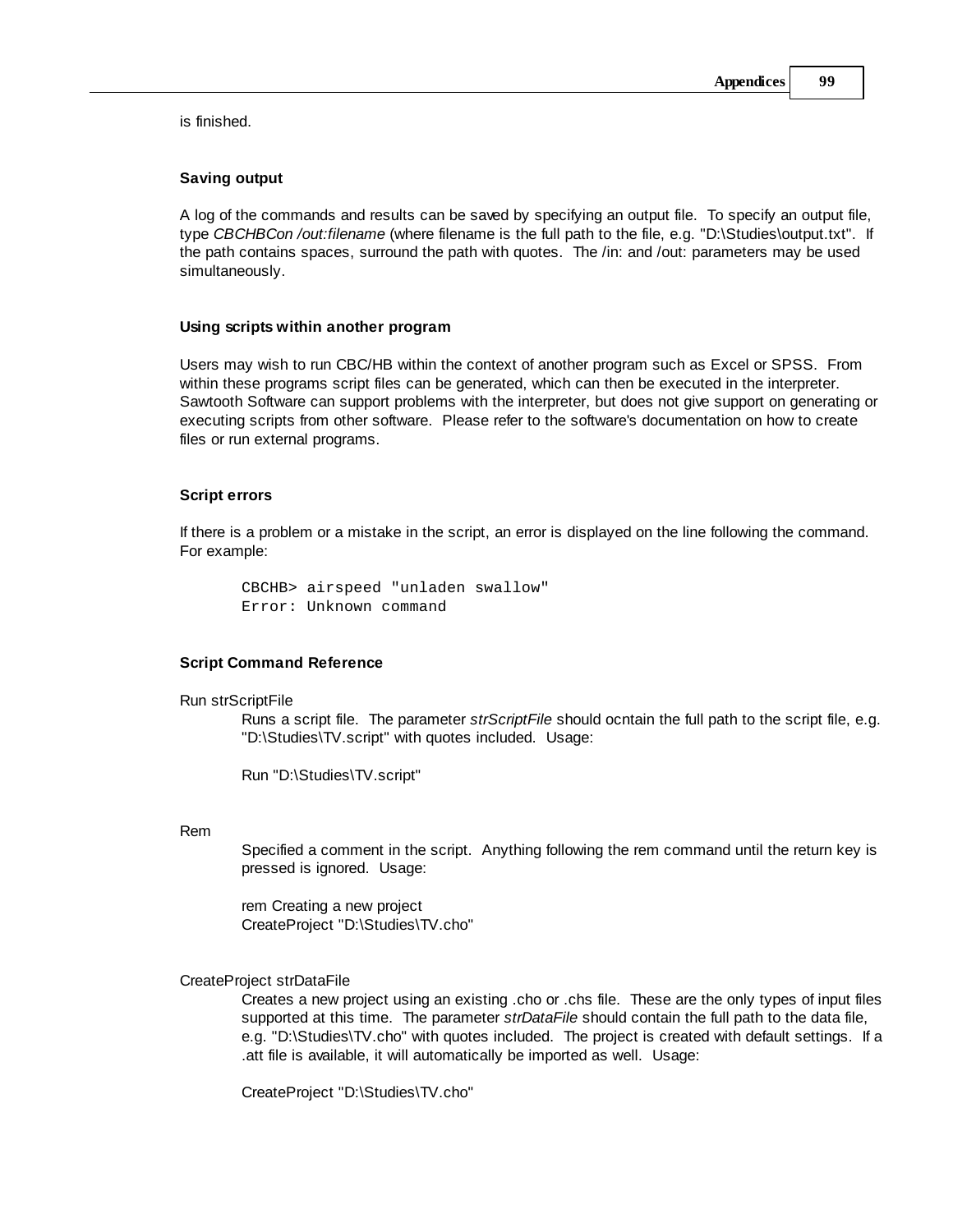### EstimateProject strProject strImage

Estimates an existing CBC/HB v5 project file. The parameter *strProject* should contain the full path to the project file, e.g. "D:\Studies\TV.cbchb". The parameter *strImage* is optional and specifies the name of a file to save the estimation graph to (in .png format). Usage:

EstimateProject "D:\Studies\TV.cbchb" EstimateProject "D:\Studies\TV.cbchb" "D:\Studies\TV.png"

### SaveAs strProject

Saves a project previously created using *CreateProject*. The parameter *strProject* should contain the full path to the project file, e.g. "D:\Studies\TV.cbchb". If the folder does not exist, the command will fail. This command only needs to be called once the project settings have been modified to their desired values, but must be called prior to estimation. Usage:

CreateProject "D:\Studies\TV.cho" SaveAs "D:\Studies\TV.cbchb"

SetDemographicFile strDemoFile

Specifies a comma-separated values file containing demographic variables. The parameter *strDemoFile* should contain the full path to the file, e.g. "D:\Studies\TV.csv". Usage:

SetDemographicFile "D:\Studies\TV.csv"

# SetAttributeLabel iAtt strLabel

Changes the label of an attribute (by default attributes are labeled "Attribute 1", "Attribute 2", etc.). The parameter *iAtt* is the attribute index (ranging from 1 to N, where N is the number of attributes). The parameter *strLabel* is the new attribute label. Usage:

SetAttributeLabel 1 "Brand"

## SetAttributeCodingMethod iAtt coding

Changes the attribute coding of an attribute. The parameter *iAtt* is the attribute index (ranging from 1 to N, where N is the number of attributes). The parameter *coding* is the new attribute coding using one of the following values: *PartWorth*, *Linear*, *UserSpecified* and *Excluded*. By default all attributes are *PartWorth*. Usage:

SetAttributeCodingMethod 6 Linear

## SetAttributeLevelLabel iAtt iLev strLabel

Changes the label of a level (by default levels are labeled "Level 1", "Level 2", etc.). The parameter *iAtt* is the attribute index (ranging from 1 to N, where N is the number of attributes). The parameter *iLev* is the level index within attribute iAtt (ranging from 1 to M, where M is the number of levels in the attribute). The parameter *strLabel* is the new level label. Usage:

SetAttributeLevelLabel 1 1 "Brand X Burgers"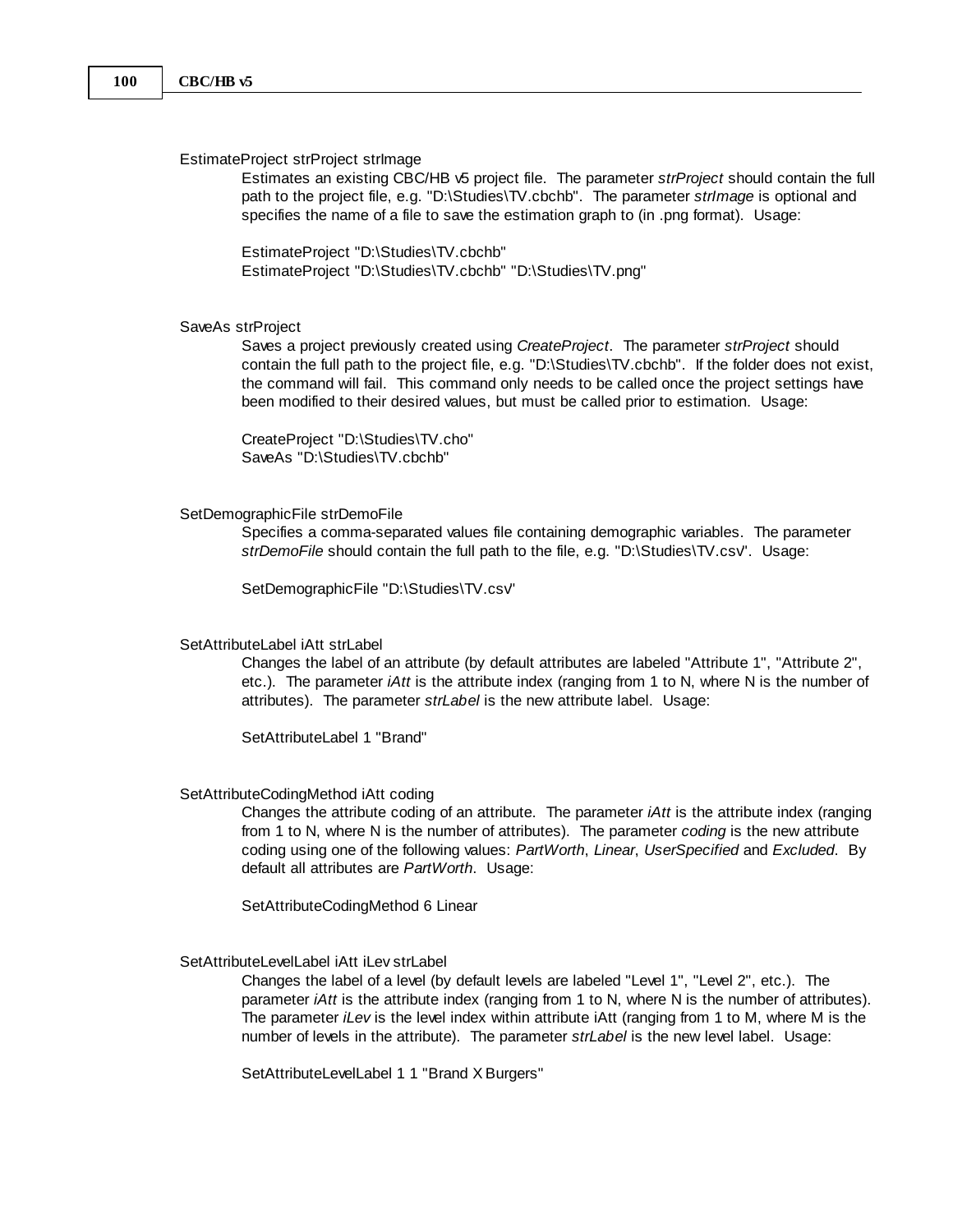### SetAttributeLevelValue iAtt iLeve dValue

Changes the value of a level (by default levels have values of 1, 2, 3, etc). These values are only used if the attribute has *Linear* coding. The parameter *iAtt* is the attribute index (ranging from 1 to N, where N is the number of attributes). The parameter *iLev* is the level index within attribute iAtt (ranging from 1 to M, where M is the number of levels in the attribute). The parameter *dValue* is the new value of the level. Usage:

SetAttributeLevelValue 6 1 300

## AddInteraction iAtt1 iAtt2

Specifies a two-way interaction between attributes. This command is called for each desired interaction. The parameters *iAtt1* and *iAtt2* are the attribute indices of the involved attributes (ranging from 1 to N, where N is the number of attributes). Usage:

AddInteraction 1 2 AddInteraction 2 3

# SetBurnInIterations iValue

Sets the number of iterations performed before results are saved. The default is 10000 iterations. The parameter *iValue* is the new number of iterations. Usage:

SetBurnInIterations 20000

### SetSavedDraws iValue

Sets the number of iterations saved after convergence is assumed. The default is 10000 draws. The parameter *iValue* is the new number of draws. Usage:

SetSavedDraws 20000

### SetSaveRandomDraws bValue

Sets whether individual draws are saved or not. By default draws are not saved. The parameter *bValue* should be set to *true* to save draws, or *false* otherwise. Usage:

SetSaveRandomDraws true

#### SetSkipDraws iValue

Sets the skip factor for saving individual draws when being saved. This value is only used if random draws are saved. The default value is 10. The parameter *iValue* is the new skip factor. Usage:

### SetSkipDraws 5

### SetSkipGraph iValue

Sets the skip factor for displaying information to the graphical display. This value is only used if running using the graphical progress window. The default value is 10. The parameter *iValue* is the new skip factor. Usage: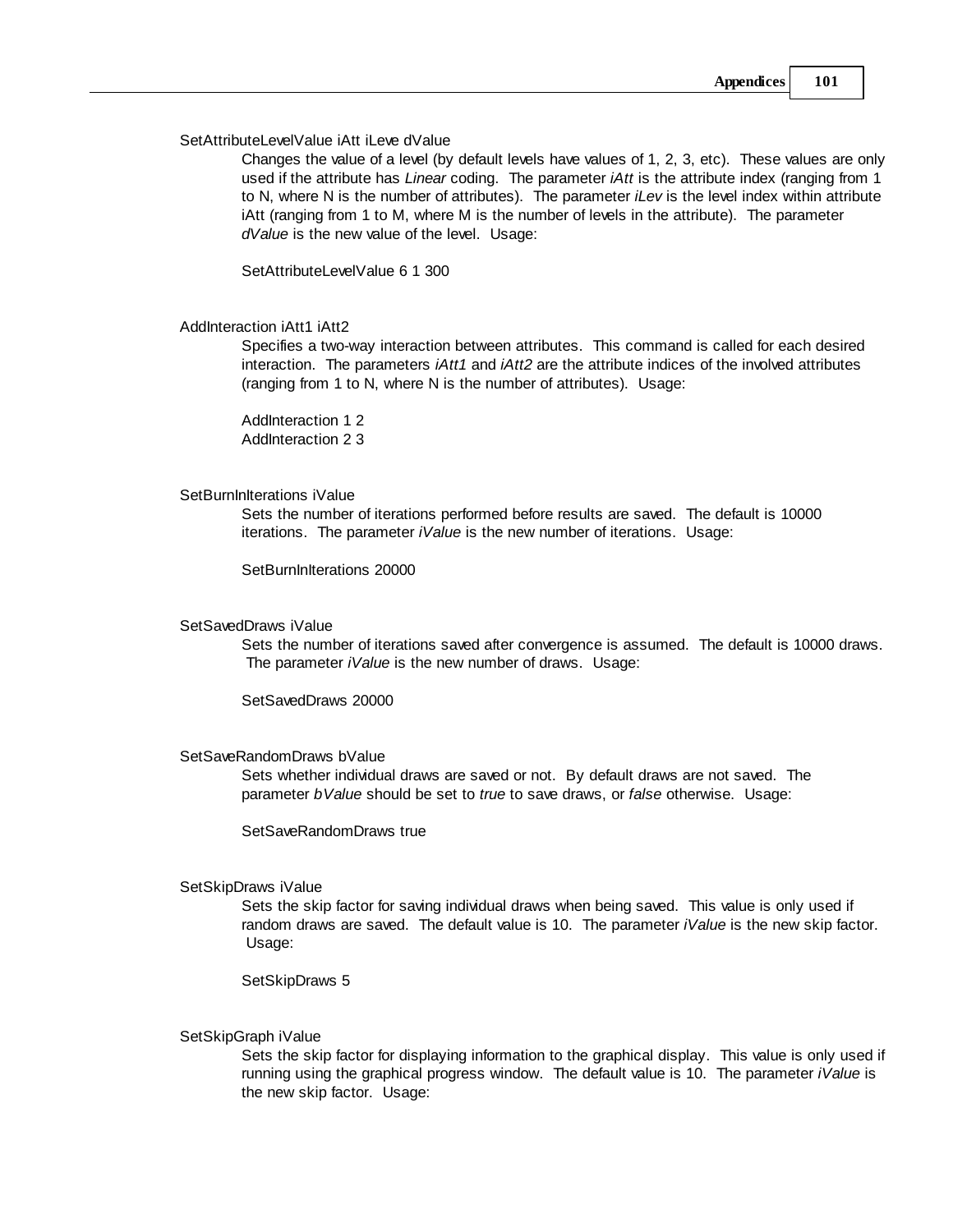### SetSkipGraph 100

### SetSkipLog iValue

Sets the skip factor for writing information to the log file. The default value is 100. The parameter *iValue* is the new skip factor. Usage:

SetSkipLog 1000

### SetTaskWeight dValue

Sets the total task weight used in estimation. If tasks are discrete choice (one response per task), this value has no effect. The default is 5.0. The parameter *dValue* is the new task weight. Usage:

SetTaskWeight 2.0

### SetEstimateNone bValue

Sets whether the none option is estimated if present. By default the none is estimated. The parameter *bValue* should be set to *true* to estimate the none option, or *false* otherwise. Usage:

SetEstimateNone false

### SetVariableCoding varcoding

Sets the variable coding of levels during the build process. The parameter *varcoding* is the new coding, which may be either *Effects* or *Dummy*. The default is to use effects coding. Usage:

SetVariableCoding Dummy

# SetRandomSeed iValue

Sets the value used to seed the random generator during estimation. The default is 0, which indicates to use a value from the system clock (and is reported in the estimation log file). The parameter *iValue* is the new random seed. Usage:

SetRandomSeed 1

### SetUseConstraints bValue

Sets whether constraints should be imposed during estimation. Constraints are not used by default. The parameter *bValue* should be set to *true* to use constraints, or *false* otherwise. Usage:

SetUseConstraints true AddLevelConstraint 1 1 2

AddLevelConstraint iAtt iLev1 iLev2

This command adds a constraint between two levels. The parameter *iAtt* is the attribute index, *iLev1* is the level index of the preferred level, and *iLev2* is the index of the less preferred level.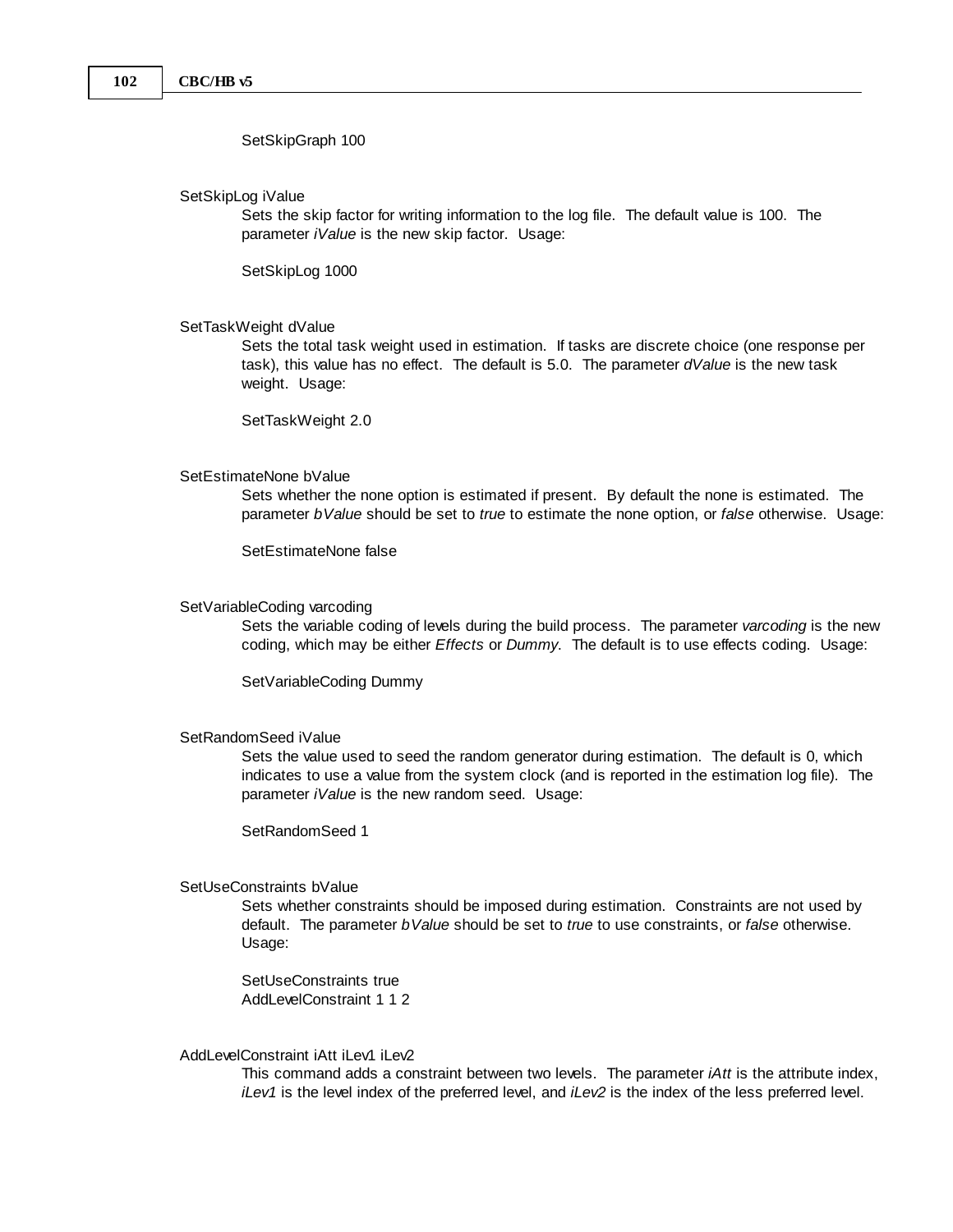Usage:

SetUseConstraints true AddLevelConstraint 1 1 2

AddLinearZeroConstraint iAtt comparator

This command adds a constraint on a linear attribute to be greater than or less than zero. The parameter *iAtt* is the attribute index, and *comparator* can be either *GreaterThan* or *LessThan*. Usage:

AddLinearZeroConstraint 1 GreaterThan

#### AddTwoLinearsConstraint iAtt1 comparator iAtt2

This command adds a constraint that one linear attribute must be greater or less than another. The parameter *iAtt1* is the index of the first attribute, *comparator* can be either *GreaterThan* or *LessThan*, and *iAtt2* is the index of the second attribute. Usage:

AddTwoLinearsConstraint 1 GreaterThan 2

#### SetUseRespondentFilter bValue

Sets whether respondent filters will be applied. The default is to not filter respondents. The parameter *bValue* should be set to *true* to filter respondents, or *false* otherwise. Usage:

SetUseRespondentFilter true AddRespondentFilter 1 Equals 2

#### AddRespondentFilter iVariable comparator dCompareValue

Adds a respondent filter. This command is called for each desired filter. Filters require that the data file contain demographic variables or a separate demographics file has been specified using *SetDemographicFile*. The parameter *iVariable* is the index (from 1 to N, where N is the number of variables) of the demographic. The parameter *comparator* is one of the following: *Equal*, *NotEqual*, *GreaterThan*, *LessThan*, *GreaterThanOrEqual*, or *LessThanOrEqual*. The parameter *dCompareValue* is the value to compare against. Respondents are included in analysis if they meet the criteria of all filters. Usage:

SetUseRespondentFilter true AddRespondentFilter 1 Equal 2

SetPriorDegreesOfFreedom iValue

Sets the prior degrees of freedom. The default is 5. The parameter *iValue* is the new degrees of freedom. Usage:

SetPriorDegreesOfFreedom 10

SetPriorVariance dValue

Sets the prior variance. The default is 1.0. The parameter *dValue* is the new prior variance. This value is ignored if using a custom prior covariance matrix. Usage: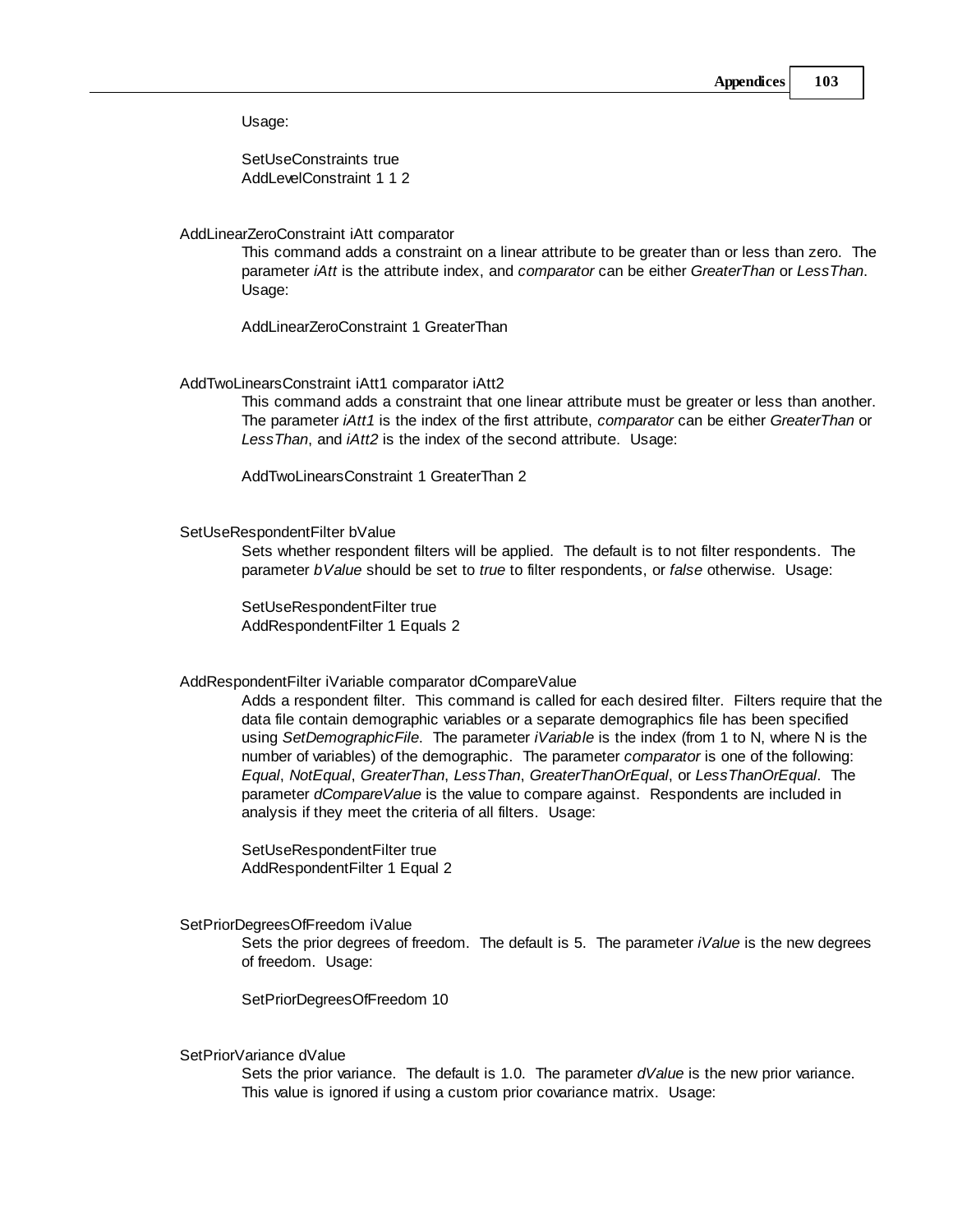SetPriorVariance 1.0

SetUsePriorCovarianceMatrix bValue

Sets whether a custom prior covariance matrix is to be used. A custom matrix is not used by default. The parameter *bValue* should be set to *true* to use a custom prior covariance matrix, or *false* otherwise. Usage:

SetUsePriorCovarianceMatrix true

SetPriorCovarianceMatrix matrix

Sets the custom prior covariance matrix. The parameter *matrix* should be expressed as a string (in quotes), with row values comma-delimited and contained with brackets, and rows comma-delimited. Usage:

SetPriorCovarianceMatrix "[1, 0, 0, 0], [0, 1, 0, 0], [0, 0, 1, 0], [0, 0, 0, 1]"

SetAlphaMatrixType enumType

This command changes how the alpha matrix is computed. The parameter *enumType* may be *Default*, *CustomPrior* or *Covariates*. Usage:

SetAlphaMatrixType Covariates

SetCovariate ildx blnclude strLabel enumType iNumCategories

Sets particular settings regarding covariates if the alpha matrix type is set to Covariates. The parameter *iIdx* is the index of the covariate in the demographic file (ranging from 1 to N where N is the number of variables). The parameter *bInclude* is either *true* or *false*, to indicate whether this variable should be used as a covariate in estimation. The parameter *strLabel* is the label of the variable. The parameter *enumType* can be either *Categorical* or *Continuous*, depending on the type of variable used. The parameter *iNumCategories* is the number of categories (if the type is *Categorical*). Usage:

SetCovariate 1 true "Gender" Categorical 2 SetCovariate 2 true "Age" Continuous

SetCustomPriorAlphaMeans means

Sets the prior alpha means if the alpha matrix type is set to *CustomPrior*. The parameter *means* should be expressed as a string (in quotes), with values comma-delimited and contained with brackets. Usage:

SetCustomPriorAlphaMeans "[1, 1, 0, 0, 1]"

SetCustomPriorAlphaVariances variances

Sets the prior alpha variances if the alpha matrix type is set to *CustomPrior*. The parameter *matrix* should be expressed as a string (in quotes), with row values comma-delimited and contained with brackets, and rows comma-delimited. Usage: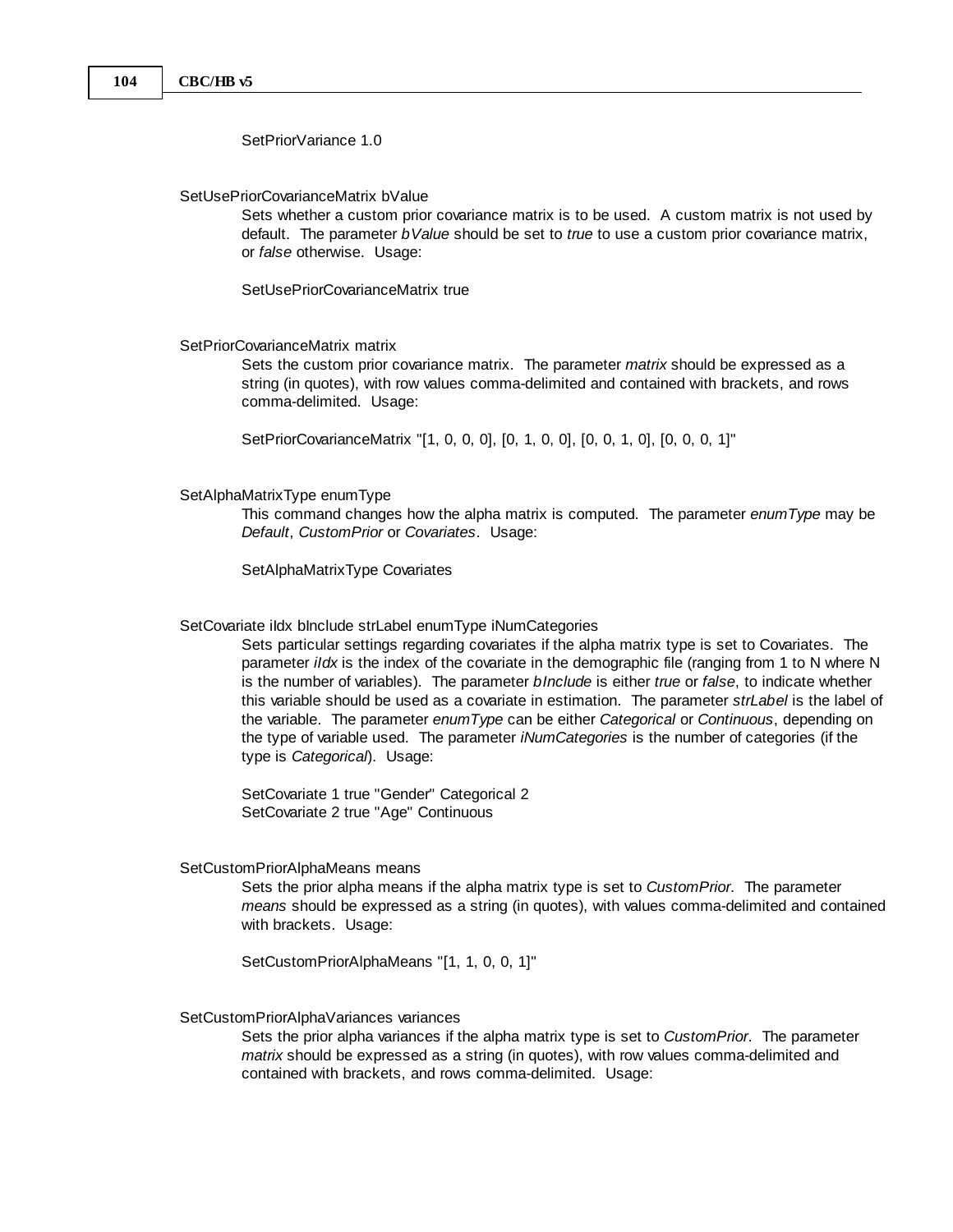| <b>Appendices</b>                                                                     | 105 |
|---------------------------------------------------------------------------------------|-----|
| SetCustomPriorAlphaVariances "[1, 0, 0, 0], [0, 1, 0, 0], [0, 0, 1, 0], [0, 0, 0, 1]" |     |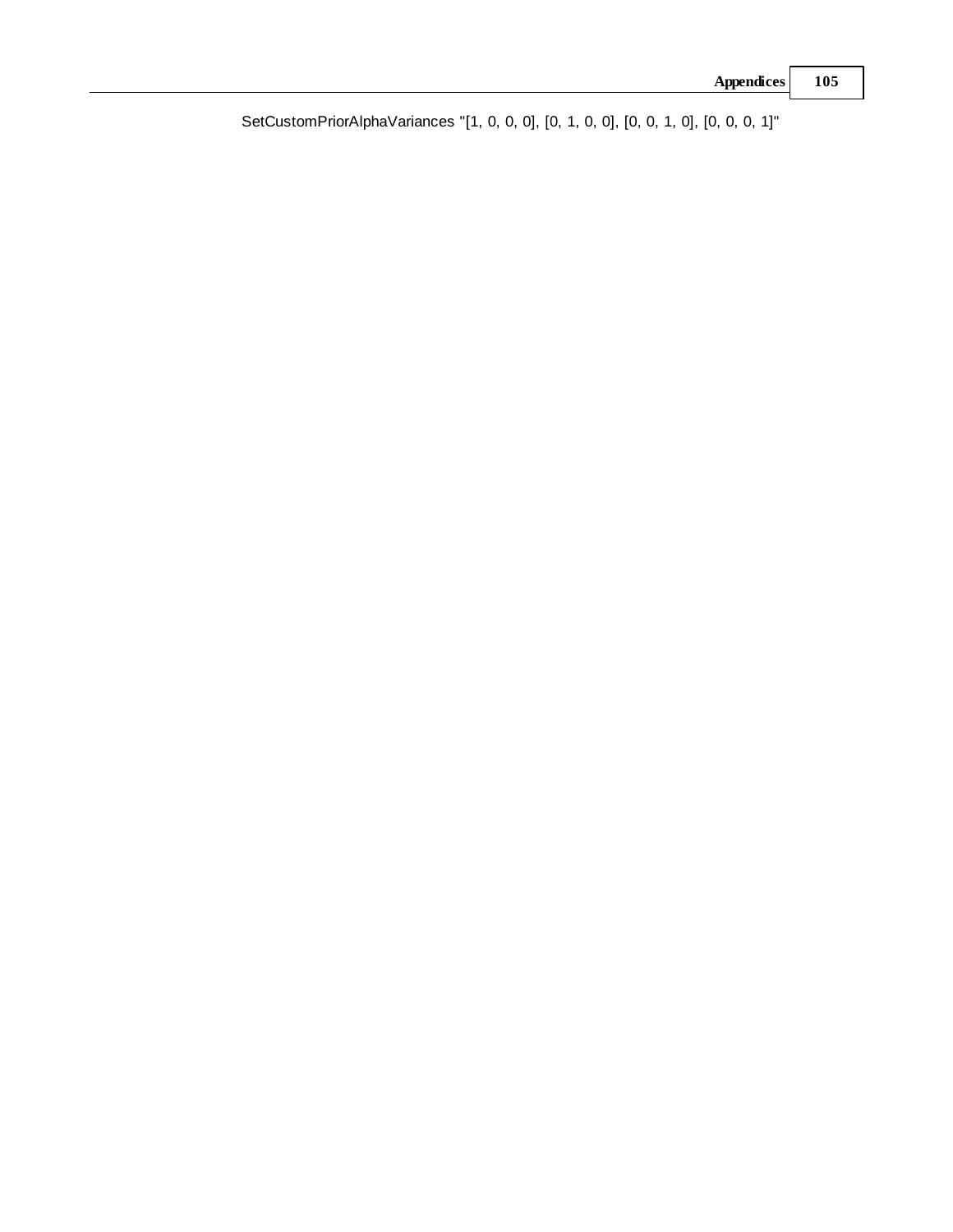# **Index**

## **- 6 -**

64-bit processing [6](#page-11-0)

### **- A -**

Acceptance rate [14](#page-19-0) Allenby (Greg)  $3, 56, 60$  $3, 56, 60$  $3, 56, 60$  $3, 56, 60$  $3, 56, 60$ Alpha Matrix [51](#page-56-0) Alpha.csv file [55,](#page-60-0) [62](#page-67-0) Alternative-specific attributes [76](#page-81-0) ATT file [17,](#page-22-0) [31,](#page-36-0) [67](#page-72-0) Attribute information tab [31](#page-36-0) Avg Variance [25](#page-30-0)

#### **- B -**

Batch mode [17](#page-22-0) Bayes theorem [9](#page-14-0) Best/worst scaling [31,](#page-36-0) [48,](#page-53-0) [90](#page-95-0) BET file [44](#page-49-0) Burn-in iterations [25](#page-30-0)

#### **- C -**

Calibrating part-worths [6,](#page-11-0) [96](#page-101-0) Capacity limitations [5](#page-10-0) CBC software [17](#page-22-0) CBC/Web software [17](#page-22-0) Chip allocation [78](#page-83-0) CHO file [17,](#page-22-0) [23,](#page-28-0) [29,](#page-34-0) [31,](#page-36-0) [62,](#page-67-0) [73,](#page-78-0) [84](#page-89-0) CHO file format [67](#page-72-0) Choice task filter [34](#page-39-0) CHS file [17,](#page-22-0) [23,](#page-28-0) [29,](#page-34-0) [31,](#page-36-0) [62,](#page-67-0) [73,](#page-78-0) [84](#page-89-0) CHS file format [67](#page-72-0) Conditional probability [9](#page-14-0) Constant-sumdata [78](#page-83-0) Constraints [35,](#page-40-0) [44](#page-49-0) Convergence [13,](#page-18-0) [14,](#page-19-0) [25,](#page-30-0) [35](#page-40-0) Covariance matrix [49,](#page-54-0) [55](#page-60-0) Covariances.csv file [55,](#page-60-0) [62](#page-67-0) Covariates [6,](#page-11-0) [53](#page-58-0) CSVfile [55,](#page-60-0) [62](#page-67-0) CSVInput Format [17,](#page-22-0) [19](#page-24-0) CustomPrior Covariance Matrix [49](#page-54-0)

#### **- D -**

Degrees of freedom [49](#page-54-0) Densities [14](#page-19-0) DRA file [55,](#page-60-0) [62](#page-67-0) Draws [13,](#page-18-0) [25,](#page-30-0) [35,](#page-40-0) [44,](#page-49-0) [57](#page-62-0) Dual-response "None" [88](#page-93-0) Dummy coding [31,](#page-36-0) [38,](#page-43-0) [48,](#page-53-0) [81](#page-86-0)

### **- E -**

Effects coding [23,](#page-28-0) [31,](#page-36-0) [48,](#page-53-0) [81](#page-86-0) Exclude attribute [31](#page-36-0)

#### **- G -**

Gibbs sampling [13,](#page-18-0) [65](#page-70-0)

### **- H -**

Hardware recommendations [5,](#page-10-0) [94](#page-99-0) HBU file [55,](#page-60-0) [62](#page-67-0) HBU file format [62](#page-67-0) Hit rates [44](#page-49-0) Holdout tasks [34,](#page-39-0) [57](#page-62-0) Home tab [23](#page-28-0) Huber (Joel) [1,](#page-6-0) [57,](#page-62-0) [60](#page-65-0)

#### **- I -**

ICE [3,](#page-8-0) [56,](#page-61-0) [76](#page-81-0) Interactions [31](#page-36-0)

### **- J -**

Jump size [14](#page-19-0) Jumping distribution [14](#page-19-0)

## **- L -**

Latent class [56,](#page-61-0) [76](#page-81-0) Lenk (Peter) [3,](#page-8-0) [56,](#page-61-0) [60](#page-65-0) Likelihood of the data [14,](#page-19-0) [25,](#page-30-0) [76](#page-81-0) Linear coding [31,](#page-36-0) [44](#page-49-0) LOGfile [25,](#page-30-0) [35](#page-40-0) Log likelihood [25](#page-30-0) Logit model [12,](#page-17-0) [14,](#page-19-0) [25](#page-30-0)

#### **- M -**

Main effects [23](#page-28-0) MaxDiff scaling [31,](#page-36-0) [48,](#page-53-0) [90](#page-95-0)